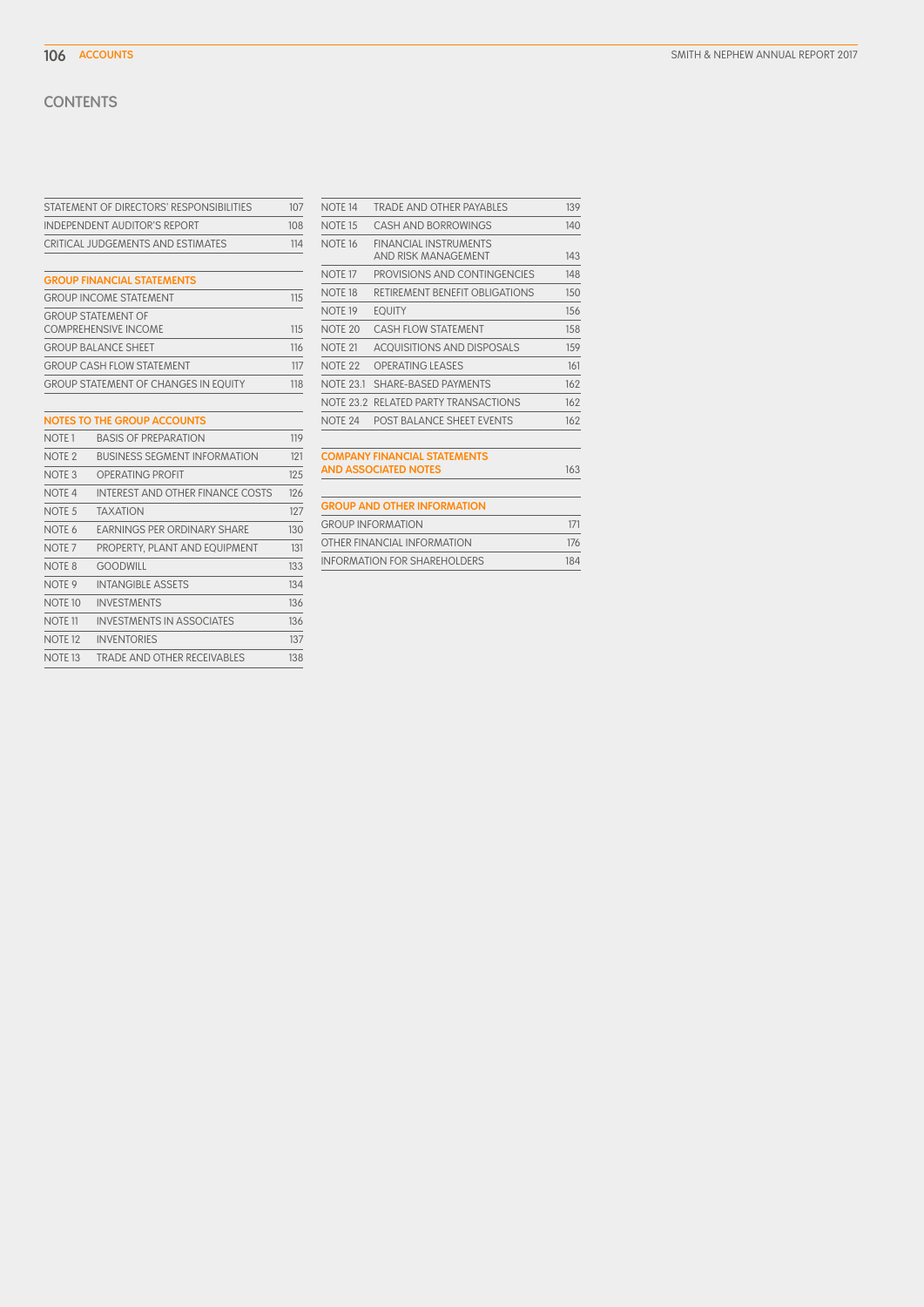## **GROUP FINANCIAL STATEMENTS STATEMENT OF DIRECTORS' RESPONSIBILITIES IN RESPECT OF THE ANNUAL REPORT AND THE FINANCIAL STATEMENTS**

The Directors are responsible for preparing the Annual Report and Form 20-F and the Group and Parent Company financial statements in accordance with applicable law and regulations.

Company law requires the Directors to prepare Group and Parent Company financial statements for each financial year. Under that law they are required to prepare the Group financial statements in accordance with International Financial Reporting Standards as issued by the International Accounting Standards Board (IASB) and as adopted by the European Union (IFRSs as adopted by the EU) and applicable law and have elected to prepare the Parent Company financial statements in accordance with UK accounting standards, including FRS 101 Reduced Disclosure Framework.

Under company law the Directors must not approve the financial statements unless they are satisfied that they give a true and fair view of the state of affairs of the Group and Parent Company and of their profit or loss for that period. In preparing each of the Group and Parent Company financial statements, the Directors are required to:

- select suitable accounting policies and then apply them consistently;
- make judgements and estimates that are reasonable, relevant, reliable and prudent;
- for the Group financial statements, state whether they have been prepared in accordance with IFRSs, as issued by the IASB and adopted by the EU;
- for the Parent Company financial statements, state whether applicable UK Accounting Standards have been followed, subject to any material departures disclosed and explained in the Parent Company financial statements;
- assess the Group and Parent Company's ability to continue as a going concern, disclosing, as applicable, matters related to going concern; and – use the going concern basis of accounting unless they either intend to liquidate the Group or the Parent Company or to cease operations, or have
- no realistic alternative but to do so. The Directors are responsible for keeping adequate accounting records that are sufficient to show and explain the Parent Company's transactions and disclose with reasonable accuracy at any time the financial position of the Parent Company and enable them to ensure that its financial

statements comply with the Companies Act 2006. They are responsible for such internal control as they determine is necessary to enable the preparation of financial statements that are free from material misstatement, whether due to fraud or error, and have general responsibility for taking such steps as are reasonably open to them to safeguard the assets of the Group and to prevent and detect fraud and other irregularities.

Under applicable law and regulations, the Directors are also responsible for preparing a Strategic Report, Directors' Report, Directors' Remuneration Report and Corporate Governance Statement that complies with that law and those regulations.

The Directors are responsible for the maintenance and integrity of the corporate and financial information included on the Company's website. Legislation in the UK governing the preparation and dissemination of financial statements may differ from legislation in other jurisdictions.

## **RESPONSIBILITY STATEMENT OF THE DIRECTORS IN RESPECT OF THE ANNUAL REPORT**

We confirm that to the best of our knowledge:

- the financial statements, prepared in accordance with the applicable set of accounting standards, give a true and fair view of the assets, liabilities, financial position and profit or loss of the Company and the undertakings included in the consolidation taken as a whole; and
- the Strategic Report and Directors' Report include a fair review of the development and performance of the business and the position of the issuer and the undertakings included in the consolidation taken as a whole, together with a description of the principal risks and uncertainties that they face.

The Strategic Report, which has been prepared in accordance with the requirements of the Companies Act 2006, comprises the following sections:

- Overview (pages 2–7);
- Our Business and Marketplace (pages 8–17);
- Operational Review (pages 18–35);
- Financial Review (pages 38–39);
- Risk (pages 40–49).

The Directors' Report has also been prepared in accordance with the Companies Act 2006 and The Small Companies and Groups (Accounts and Directors' Report) Regulations 2008 comprising of pages 6, 16–17, 25–28, 33–39, 42–78, 107, 140–142, 158 and pages 171–192 of the Annual Report.

And has been approved and signed on behalf of the Board.

We consider the Annual Report and financial statements, taken as a whole, are fair, balanced and understandable and provide the information necessary for shareholders to assess the Group's position and performance, business model and strategy.

By order of the Board, on 22 February 2018

Susan M Swabey

**Susan Swabey**  Company Secretary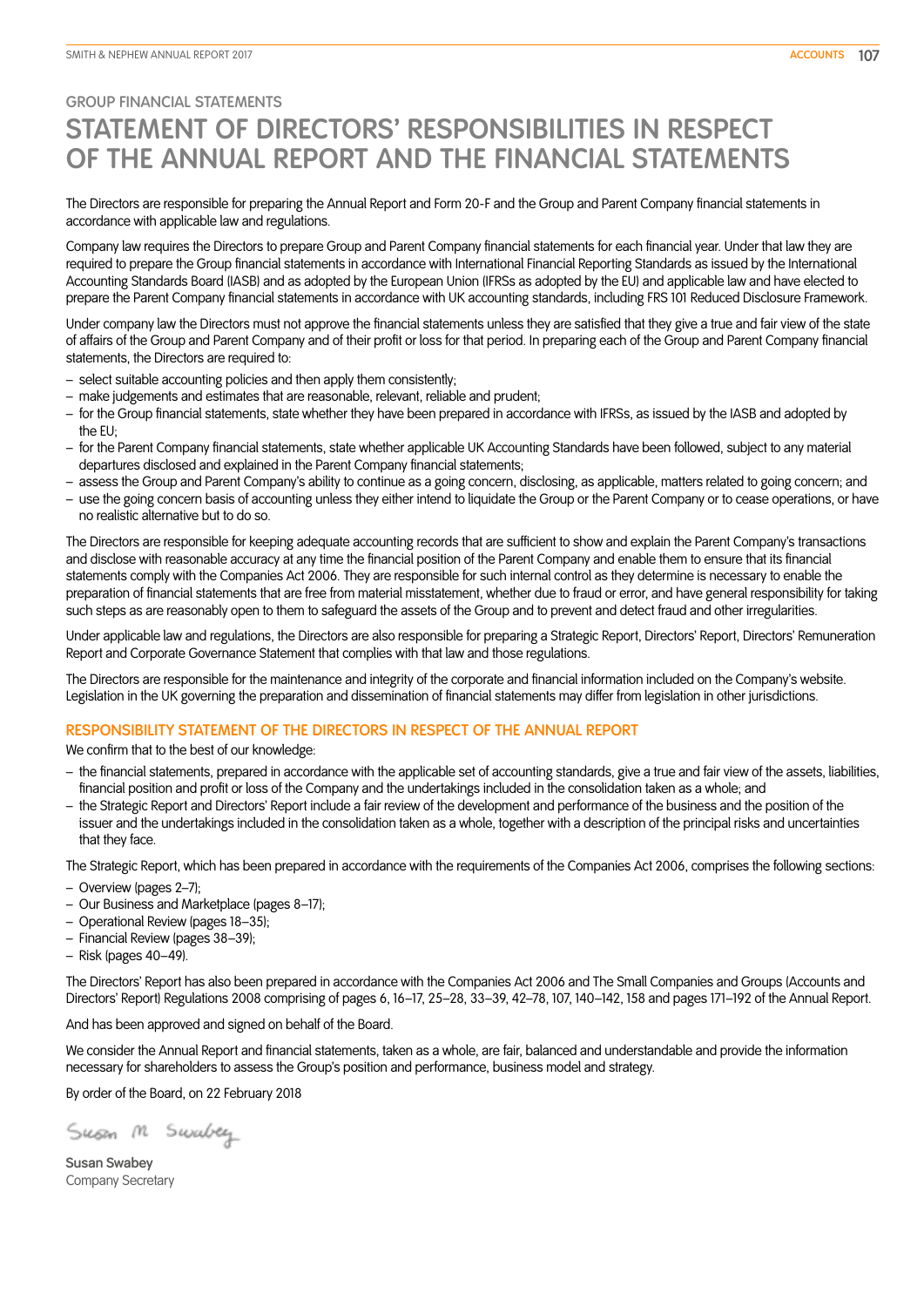## **GROUP FINANCIAL STATEMENTS INDEPENDENT AUDITOR'S UK REPORT**

## **AUDITOR'S REPORTS ON THE FINANCIAL STATEMENTS AND ON INTERNAL CONTROL OVER FINANCIAL REPORTING (SARBANES‑OXLEY ACT SECTION 404)**

The report set out below is provided in compliance with International Standards on Auditing (UK and Ireland). KPMG LLP has also issued reports in accordance with standards of the Public Company Accounting Oversight Board in the US, which will be included in the Annual Report on Form 20-F to be filed with the US Securities and Exchange Commission. Those reports are unqualified and include opinions on the Group Financial Statements and on the effectiveness of internal control over financial reporting as at 31 December 2017 (Sarbanes-Oxley Act Section 404).

The Directors' statement on internal control over financial reporting is set out on pages 77–78.

## **INDEPENDENT AUDITOR'S REPORT TO THE MEMBERS OF SMITH & NEPHEW PLC ONLY OPINIONS AND CONCLUSIONS ARISING FROM OUR AUDIT**

#### **1. Our opinion is unmodified**

We have audited the financial statements of Smith & Nephew Plc ("the Company") for the year ended 31 December 2017 which comprise the Group Income Statement, Group Statement of Comprehensive Income, Group Balance Sheet, Group Cash Flow Statement, Group Statement of Changes in Equity, Company Balance Sheet, Company Statement of Changes in Equity, and the related notes which include the accounting policies.

#### **In our opinion:**

- The financial statements give a true and fair view of the state of the Group's and of the parent Company's affairs as at 31 December 2017 and of the Group's profit for the year then ended;
- The Group financial statements have been properly prepared in accordance with International Financial Reporting Standards as adopted by the European Union;
- The parent Company financial statements have been properly prepared in accordance with UK accounting standards, including FRS 101 Reduced Disclosure Framework; and
- The financial statements have been prepared in accordance with the requirements of the Companies Act 2006 and, as regards the Group financial statements, Article 4 of the IAS Regulation.

## **Additional opinion in relation to IFRSs as issued by the IASB**

As explained in the accounting policies set out in the Group financial statements, the Group, in addition to complying with its legal obligation to apply IFRS as adopted by the EU, has also applied IFRS as issued by the IASB. In our opinion, the Group financial statements have been properly prepared in accordance with IFRS as issued by the IASB.

#### **Basis for opinion**

We conducted our audit in accordance with International Standards on Auditing (UK) ("ISAs (UK)") and applicable law. Our responsibilities are described below. We believe that the audit evidence we have obtained is a sufficient and appropriate basis for our opinion. Our audit opinion is consistent with our report to the audit committee.

We were appointed as auditor by the shareholders on 9 April 2015. The period of total uninterrupted engagement is for the 3 financial years ended 31 December 2017. We have fulfilled our ethical responsibilities under, and we remain independent of the Group in accordance with, UK ethical requirements including the FRC Ethical Standard as applied to listed public interest entities. No non-audit services prohibited by that standard were provided.

## **OVERVIEW**

.

| \$42m (2016: \$44m)                                                    |         |
|------------------------------------------------------------------------|---------|
| 4.8% (2016: 5.3%) of group normalised profit before tax                |         |
| 87% (2016: 91%) of group profit before tax                             |         |
| Recurring risks                                                        | vs 2016 |
| Recognition and measurement of provisions for uncertain tax provisions |         |
| Liability provisioning for metal-on-metal hip products                 |         |
| Advanced Wound Care, Bioactives and Devices revenue related rebates    |         |
| Excess and obsolescence (E&O) provision for Orthopaedics Inventory     |         |
|                                                                        |         |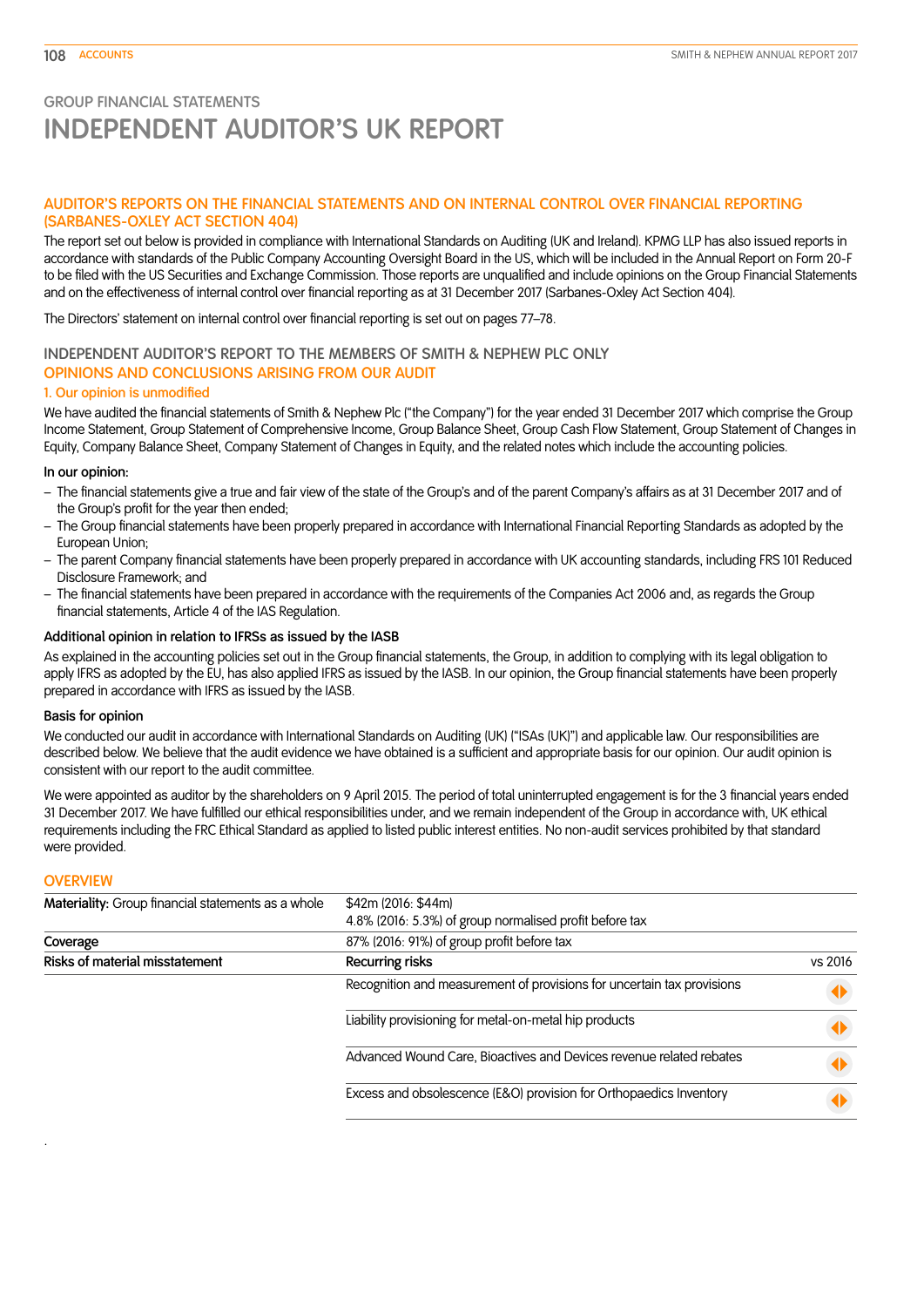#### **2. Key audit matters: our assessment of risks of material misstatement**

Key audit matters are those matters that, in our professional judgment, were of most significance in the audit of the financial statements and include the most significant assessed risks of material misstatement (whether or not due to fraud) identified by us, including those which had the greatest effect on: the overall audit strategy; the allocation of resources in the audit; and directing the efforts of the engagement team.

We summarise below the key audit matters in decreasing order of audit significance, in arriving at our audit opinion above, together with our key audit procedures to address those matters and, as required for public interest entities, our results from those procedures. These matters were addressed, and our results are based on procedures undertaken, in the context of, and solely for the purpose of, our audit of the financial statements as a whole, and in forming our opinion thereon, and consequently are incidental to that opinion, and we do not provide a separate opinion on these matters.

**Recognition and measurement of provisions for uncertain tax provisions Included in current tax payable (\$233 million; 2016: \$231 million)** Risk vs 2016:

| $\mu$ included in current tax payable (\$255 million); 2010: \$251 million)                                                                                                                                                                                                                                                                                                                                                                    |                                                                                                                                                                                                                                                                                                                                                                                                                                                                                                                                                                                                                                                                                                                                                                                                                                                                                                                                                                                                                                                                                                                                    |  |
|------------------------------------------------------------------------------------------------------------------------------------------------------------------------------------------------------------------------------------------------------------------------------------------------------------------------------------------------------------------------------------------------------------------------------------------------|------------------------------------------------------------------------------------------------------------------------------------------------------------------------------------------------------------------------------------------------------------------------------------------------------------------------------------------------------------------------------------------------------------------------------------------------------------------------------------------------------------------------------------------------------------------------------------------------------------------------------------------------------------------------------------------------------------------------------------------------------------------------------------------------------------------------------------------------------------------------------------------------------------------------------------------------------------------------------------------------------------------------------------------------------------------------------------------------------------------------------------|--|
| The risk                                                                                                                                                                                                                                                                                                                                                                                                                                       | Our response                                                                                                                                                                                                                                                                                                                                                                                                                                                                                                                                                                                                                                                                                                                                                                                                                                                                                                                                                                                                                                                                                                                       |  |
| Uncertain outcome<br>The Group has extensive international operations and is<br>subject to complex local and international tax legislation<br>in the normal course of business.<br>As a result of the complexities of tax rules on transfer<br>pricing and other tax legislation, the provisioning for<br>uncertain direct tax positions is judgemental and<br>requires the Directors to make estimates in relation to<br>these uncertainties. | Our procedures included:<br>- <b>Control operation:</b> Testing the controls that Group has in place to identify and quantify its<br>uncertain tax exposures.<br>- Our taxation expertise: Using our international and local tax specialists to assess the Group's<br>direct tax positions and to analyse and challenge the assumptions used to determine provisions<br>based on our knowledge and experience of the application of the international and local<br>legislation by the relevant authorities and courts.<br>- Test of detail: Examining the calculations prepared by the Directors and agreeing assumptions<br>used to underlying data where possible.<br>- With the help of our tax specialists, considering the judgements applied to each significant<br>provision including the maximum potential exposure and the likelihood of a payment<br>being required.<br>- Inspecting correspondence with relevant tax authorities and assessing third party tax advice<br>received to evaluate the conclusions drawn from the advice where relevant to the significant<br>exposures faced by the Group.<br>Our results: |  |
|                                                                                                                                                                                                                                                                                                                                                                                                                                                | From the evidence we obtained we found the level of provisioning in respect of uncertain direct tax<br>positions to be acceptable.                                                                                                                                                                                                                                                                                                                                                                                                                                                                                                                                                                                                                                                                                                                                                                                                                                                                                                                                                                                                 |  |

Refer to page 75 (Audit Committee Report) and pages 114 and 127–129 (accounting policy and financial disclosures).

| Liability provisioning for metal-on-metal hip products<br>(\$157 million; 2016: \$163 million)                                                                                                                                                                                                                                                                                                                                                                      | Risk vs 2016:                                                                                                                                                                                                                                                                                                                                                                                                                                                                                                                                                                                                                                                                                                                                                                                                                                                                                                                                                                                                                                                                                                                                                                             |  |
|---------------------------------------------------------------------------------------------------------------------------------------------------------------------------------------------------------------------------------------------------------------------------------------------------------------------------------------------------------------------------------------------------------------------------------------------------------------------|-------------------------------------------------------------------------------------------------------------------------------------------------------------------------------------------------------------------------------------------------------------------------------------------------------------------------------------------------------------------------------------------------------------------------------------------------------------------------------------------------------------------------------------------------------------------------------------------------------------------------------------------------------------------------------------------------------------------------------------------------------------------------------------------------------------------------------------------------------------------------------------------------------------------------------------------------------------------------------------------------------------------------------------------------------------------------------------------------------------------------------------------------------------------------------------------|--|
| The risk                                                                                                                                                                                                                                                                                                                                                                                                                                                            | Our response                                                                                                                                                                                                                                                                                                                                                                                                                                                                                                                                                                                                                                                                                                                                                                                                                                                                                                                                                                                                                                                                                                                                                                              |  |
| Subjective estimate                                                                                                                                                                                                                                                                                                                                                                                                                                                 | Our procedures included:                                                                                                                                                                                                                                                                                                                                                                                                                                                                                                                                                                                                                                                                                                                                                                                                                                                                                                                                                                                                                                                                                                                                                                  |  |
| As disclosed in note 17 the Group holds a provision of<br>\$157 million in respect of potential liabilities arising from<br>the ongoing exposure for metal-on-metal hip products.<br>The estimate for this provision requires the Directors<br>to use a statistical model and make a number of key<br>assumptions which include the expected number of<br>claimants, projected value of each settlement and the<br>likely time period expected for the settlements. | - Control operation: Testing the controls that Group has in place to identify and quantify its<br>uncertain legal provisions.<br>Enquiry of lawyers: Inspection of correspondence with external counsel and formal<br>$\overline{\phantom{0}}$<br>confirmations from counsel of open cases.<br>- Test of detail: Examining the calculations prepared by the Directors and agreeing assumptions<br>used to underlying data where possible.<br>- For the cases identified in external counsel confirmations that all these have been adequately<br>considered by the Directors in making their judgement on any provisioning that may be required.<br>Our actuary expertise: Using our actuarial specialists to challenge the critical assumptions<br>$\overline{\phantom{0}}$<br>used in statistical projections in determining the estimated liability by reference to historical data<br>including settlement amounts.<br>- Assessing transparency: Assessing the adequacy of the Group's disclosures in respect of the<br>metal-on-metal hip provision.<br>Our results:<br>The results of our testing were satisfactory and we considered the liability recognised to<br>be acceptable. |  |
|                                                                                                                                                                                                                                                                                                                                                                                                                                                                     |                                                                                                                                                                                                                                                                                                                                                                                                                                                                                                                                                                                                                                                                                                                                                                                                                                                                                                                                                                                                                                                                                                                                                                                           |  |

Rater to page 74 (Audit Committee Report) and pages 114 and 148–150 (accounting policy and financial disclosures)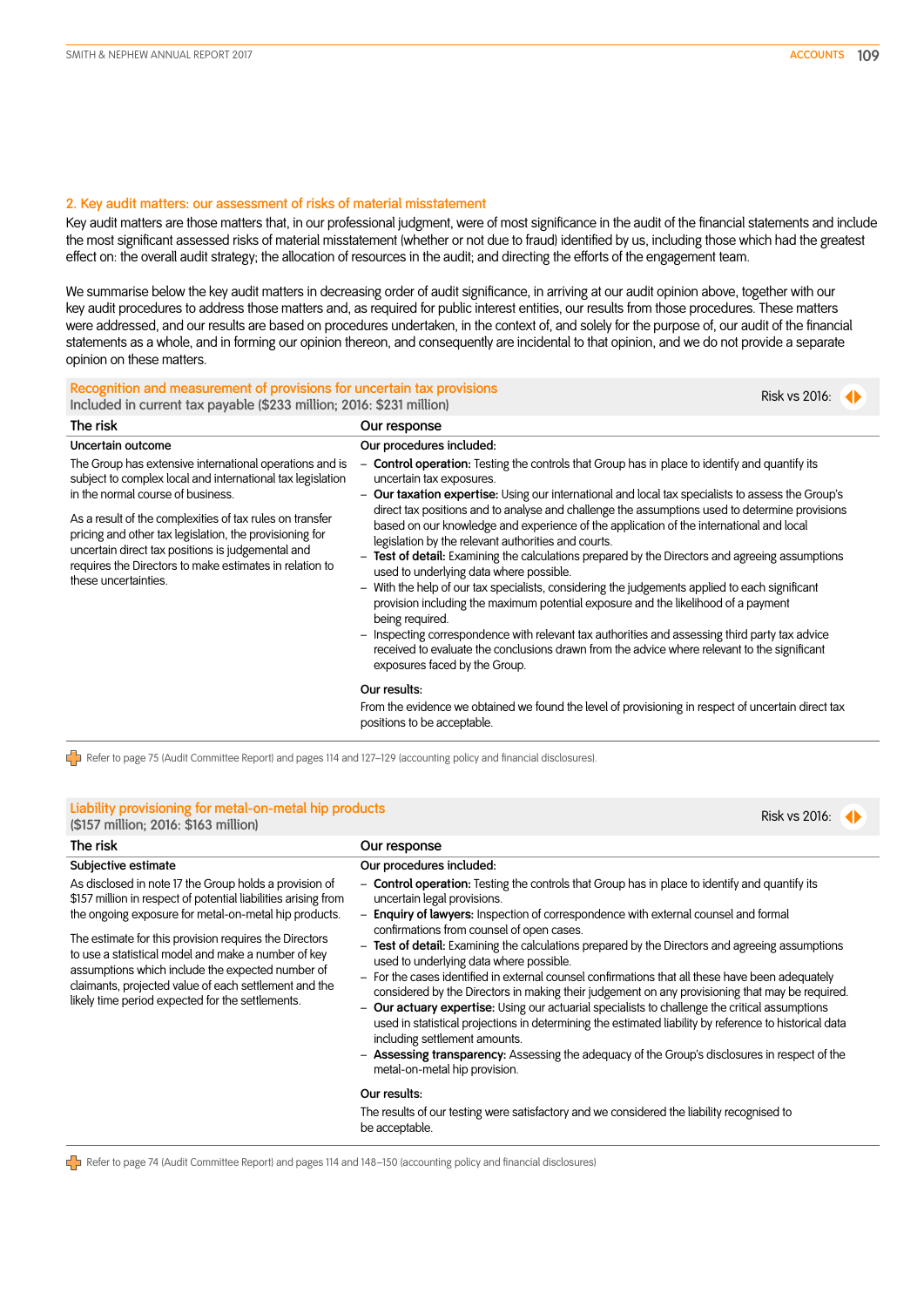## **GROUP FINANCIAL STATEMENTS INDEPENDENT AUDITOR'S UK REPORT** continued

## **Advanced Wound Care, Bioactives and Devices revenue related rebates and Risk vs 2016** Risk vs 2016

| Subjective estimate                                    | Our proce  |
|--------------------------------------------------------|------------|
| The Group has a variety of agreements with wholesalers | - Contro   |
| and distributors whereby contractual rebates are due   | estimat    |
| to customers based on the actual quantity of goods     | $-$ Inspec |
| purchased over a defined period of time.               | corresp    |
|                                                        |            |

**The risk Our response**

The contractual arrangement for rebates can vary by customer, product type and jurisdiction.

The amount of revenue recognised for products sold through these channels (wholesale customers and distributors) require the Directors to calculate estimates for these contractual rebates which are deducted in arriving at revenue recorded in the period.

Due to the variations in complexity of these arrangements, we consider that there is a risk of error in calculating the estimates of rebates that have yet to be agreed with the customer.

#### edures included:

- **Control operation:** Evaluating controls that the Group has in place over the identification, tion and settlement of rebates
- tion of customer contracts: Inspecting underlying contractual terms and pondence with customers for a selection of arrangements in place and considering whether the accounting policy had been applied appropriately to the terms of the rebate, discount and/or returns.
- **Test of detail:** Performing detailed testing on a sample basis of the largest rebates with particular attention to whether these adjustments were recognised in the correct period and the completeness and appropriateness of any rebates accrued at the year-end.
- **Historical comparisons:** Comparing provisions held in prior years to actual outcomes to assess the accuracy by which the Directors were able to estimate these provisions.

#### **Our results:**

The results of our testing were satisfactory and we considered the rebates estimated to be acceptable.

Refer to page 122 (accounting policy and financial disclosures).

## **Excess and Obsolescence (E&O) provision for Orthopaedics Inventory** *Risk vs* **2016:**

| The risk                                                                                                                                                                                                                                                                          | Our response                                                                                                                                                                                                                                                                                                                                                                      |
|-----------------------------------------------------------------------------------------------------------------------------------------------------------------------------------------------------------------------------------------------------------------------------------|-----------------------------------------------------------------------------------------------------------------------------------------------------------------------------------------------------------------------------------------------------------------------------------------------------------------------------------------------------------------------------------|
| Forecast-based valuation                                                                                                                                                                                                                                                          | Our procedures included:                                                                                                                                                                                                                                                                                                                                                          |
| In line with industry practice, the Group has high<br>levels of Orthopaedics Inventory located at customer<br>premises to be available for immediate use by surgeons.<br>Complete product sets include outsizes which are<br>used less frequently. Towards the end of a product's | - Control operation: Evaluating controls the Group has in place over the preparation, review<br>and approval of E&O provision, as well as over the review of the Group wide inventory<br>provisioning policy.<br>Methodology implementation: Comparing the calculation of E&O provision to the principles<br>$\overline{\phantom{0}}$<br>outlined in the Group accounting policy. |
| life cycle, finished goods inventory levels may exceed<br>requirements, in particular as it relates to inventory used<br>less frequently.                                                                                                                                         | - Test of detail: Testing the accuracy of E&O provision calculation and assessing key underlying<br>assumptions. These include expected usage of inventory based on historical sales and other<br>internal or external factors which may impact the demand for the product. Corroborating key                                                                                     |
| Historical sales of this inventory is often indicative of<br>future usage, adjusted for changes in market demand,<br>technological advancements or other factors.                                                                                                                 | assumptions against source documents such as prior year audited information.<br>- Inquiry of management: Performing inquiry of management to corroborate the Directors' plans<br>for launching new or discontinuing product lines.<br>- Historical comparisons: Comparing provisions held in prior years to actual inventory write-offs                                           |
| In calculating the provision for excess and obsolete<br>inventory (E&O provision) the Directors have to estimate<br>the utilisation of inventory on hand based on forecast                                                                                                        | to assess the accuracy by which the Directors were able to forecast this E&O provision.<br>Assessing transparency: Assessing the adequacy of the Group's disclosures in respect of<br>$\overline{\phantom{0}}$<br>E&O provision.                                                                                                                                                  |
| production and sales.                                                                                                                                                                                                                                                             | Our results:                                                                                                                                                                                                                                                                                                                                                                      |
|                                                                                                                                                                                                                                                                                   | The results of our testing were satisfactory and we considered the E&O provisions made to<br>be acceptable.                                                                                                                                                                                                                                                                       |

Refer to page 74 (Audit Committee Report) and pages 114 and 137 (accounting policy and financial disclosures).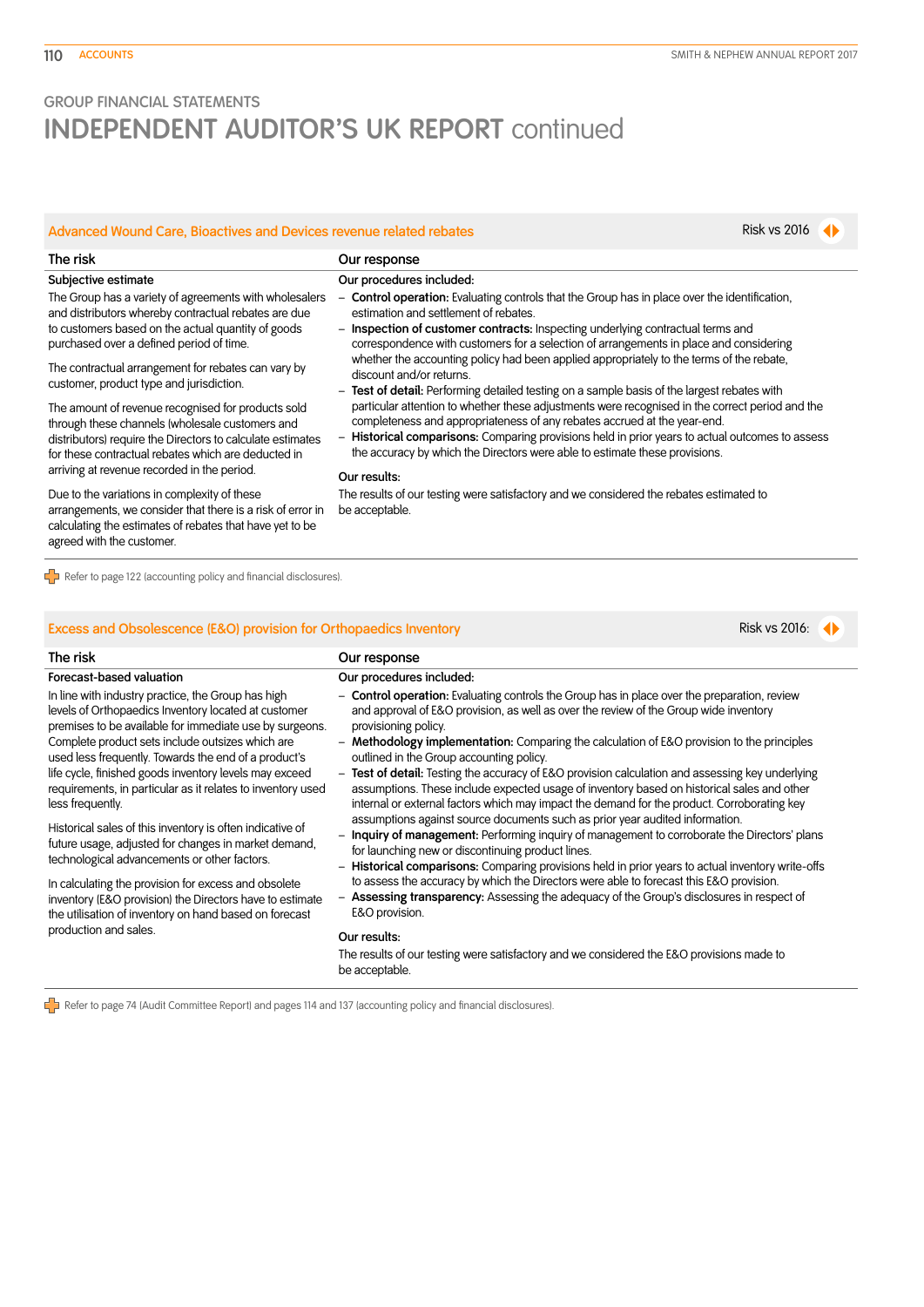| Parent company financial statements: Recoverability of parent company's investment in subsidiaries<br>Risk vs 2016:<br>Investments (\$7,092 million; 2016: \$5,322 million)                                                                                                                                                                                                                                                                                       |                                                                                                                                                                                                                                                                                                                                                                                                                                                                                                                                                                                                                                                               |
|-------------------------------------------------------------------------------------------------------------------------------------------------------------------------------------------------------------------------------------------------------------------------------------------------------------------------------------------------------------------------------------------------------------------------------------------------------------------|---------------------------------------------------------------------------------------------------------------------------------------------------------------------------------------------------------------------------------------------------------------------------------------------------------------------------------------------------------------------------------------------------------------------------------------------------------------------------------------------------------------------------------------------------------------------------------------------------------------------------------------------------------------|
| The risk                                                                                                                                                                                                                                                                                                                                                                                                                                                          | Our response                                                                                                                                                                                                                                                                                                                                                                                                                                                                                                                                                                                                                                                  |
| Low risk, high value                                                                                                                                                                                                                                                                                                                                                                                                                                              | Our procedures included:                                                                                                                                                                                                                                                                                                                                                                                                                                                                                                                                                                                                                                      |
| The carrying amount of the Company's investments in<br>subsidiaries held at cost less impairment represents<br>94% (2016: 86%) of the Company's total assets.<br>We do not consider the valuation of these investments<br>to be at a high risk of significant misstatement, or to be<br>subject to a significant level of judgement. However,<br>due to their materiality in the context of the Company<br>financial statements as a whole, this is considered to | - Test of details: Comparing a sample of the highest value investments representing 98%<br>(2016: 97%) of the total investment balance with the relevant subsidiaries' draft balance sheets<br>to identify whether their net assets, being an approximation of their minimum recoverable<br>amount, were in excess of their carrying amount and assessing whether those subsidiaries have<br>historically been profit-making.<br>- Assessing subsidiary audits: Assessing the work performed by the subsidiary audit team on<br>that sample of those subsidiaries and considering the results of that work, on those subsidiaries'<br>profits and net assets. |
| be the area which had the greatest effect on our overall<br>audit strategy and allocation of resources in planning<br>and completing our parent company audit.                                                                                                                                                                                                                                                                                                    | Our results:<br>We found the Directors' assessment of the carrying value of investments to be acceptable.                                                                                                                                                                                                                                                                                                                                                                                                                                                                                                                                                     |

## **Acquisition intangible assets**

Oasis, the main asset at risk of impairment in the acquisition intangibles portfolio, was impaired in previous years. Whilst we continue to perform audit procedures over the valuation of remaining acquisition intangibles, these assets have continued to perform in line with expectations. Therefore, we no longer consider the valuation of acquisition intangible assets as a key audit matter and, consequently, is not separately identified in our audit report this year.

#### **3. Our application of materiality and an overview of the scope of our audit**

Materiality for the Group financial statements as a whole was set at \$42 million (2016: \$44 million), determined with reference to a benchmark of Group profit before tax, normalised to exclude acquisition related credit of \$10 million, impairment charges of \$10 million and a net credit for legal and other items of \$13 million as disclosed in Note 2 of which it represents 4.8% (2016: 5.3%). In addition to a net charge for legal and other items of \$20 million, the normalisation adjustments in 2016 also included a gain on disposal of a business of \$326 million, acquisition related costs of \$9 million, impairment charges of \$48 million and restructuring and rationalisation expenses of \$62 million. There was no disposal of business in 2017 and the restructuring programme was completed at the end of 2016.

We believe that pre-tax profit excluding these items provides us with a consistent year-on-year basis for determining materiality and is the most relevant performance measure to the users of the financial statements. Materiality for the parent company financial statements as a whole was set at \$31 million (2016: \$31 million), determined with reference to a benchmark of company total assets, of which it represents 0.4% (2016: 1%).



We agreed to report to the Audit Committee any corrected or uncorrected identified misstatements exceeding \$2.0 million (2016: \$2.2 million), in addition to other identified misstatements that warranted reporting on qualitative grounds.

Of the Group's 110 (2016: 145) reporting components, we subjected 24 (2016: 46) to full scope audits for Group purposes and 13 (2016: 13) to audits of specific account balances including revenue, receivables, inventory and taxation. The latter were not individually financially significant enough to require a full scope audit for Group purposes, but did present specific individual risks that needed to be addressed or were included in the scope of our Group reporting work in order to provide further coverage over the Group's results.

The components within the scope of our work accounted for the percentages illustrated.

The remaining 16% (2016: 21%) of total Group revenue, 13% (2016: 9%) of group profit before tax and 14% (2016: 13%) of total Group assets is represented by 73 (2016: 86) reporting components, none of which individually represented more than 2% (2016: 4%) of any of total Group revenue, Group profit before tax or total Group assets. For these residual components, we performed analysis at an aggregated Group level to re-examine our assessment that there were no significant risks of material misstatement within these.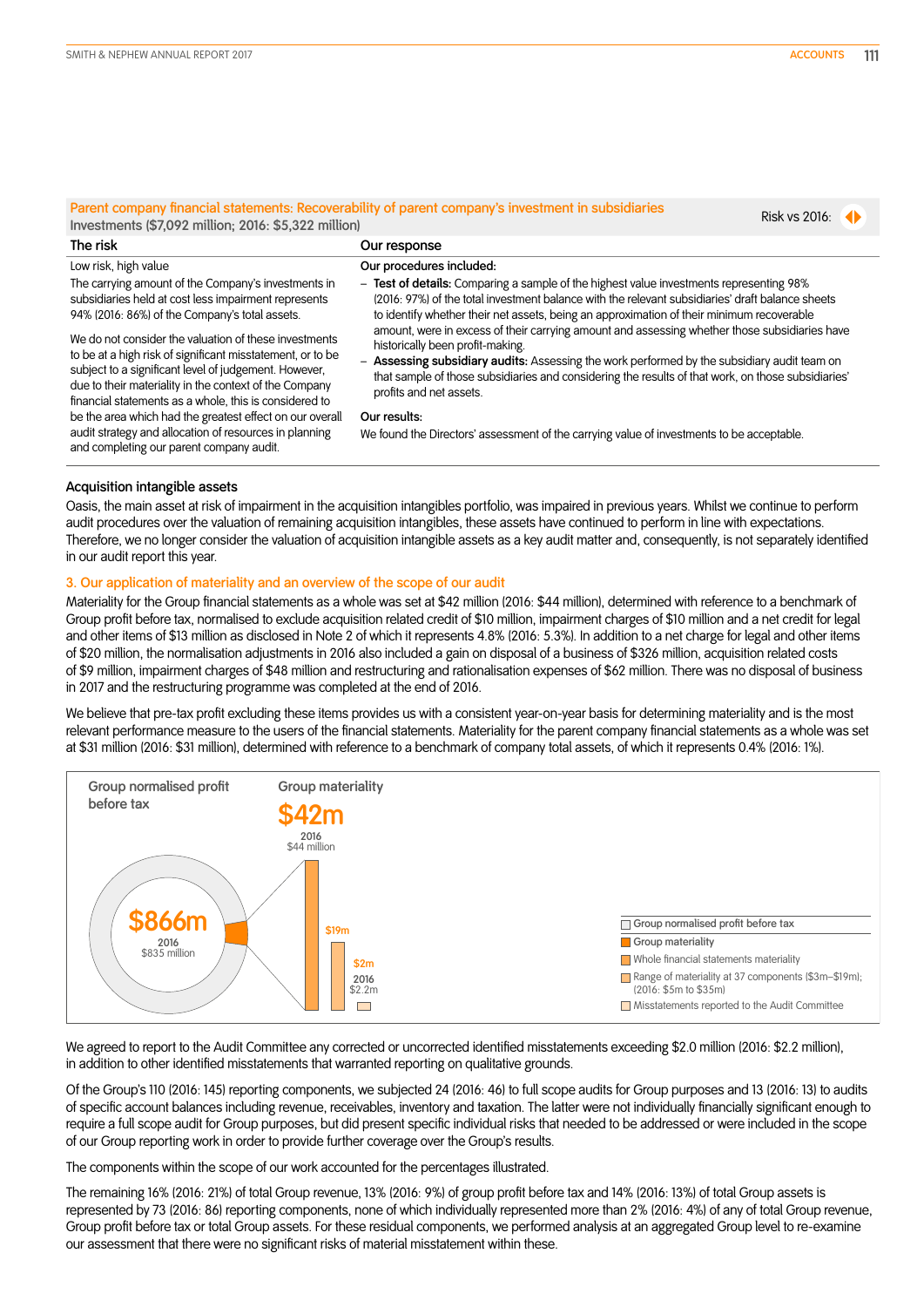## **GROUP FINANCIAL STATEMENTS INDEPENDENT AUDITOR'S UK REPORT** continued

The Group team instructed component auditors as to the significant areas to be covered, including the relevant risks detailed above and the information to be reported back. The Group team approved component materialities, which ranged from \$3 million to \$19 million (2016: \$5 million to \$35 million), having regard to the mix of size and risk profile of the Group across the components. The work on 19 of the 37 components (2016: 40 of the 59 components) was performed by component auditors and the rest, including the audit of the parent company, was performed by the Group team. The Group team performed procedures on the items excluded from normalised Group profit before tax.

The Group team visited 10 (2016: 5) component locations in USA, China, France, Italy, Spain, UK, South Africa, Costa Rica, Switzerland and Germany (2016: USA, UK, Brazil, Germany and Switzerland) to assess the audit risk and strategy. Video and telephone conference meetings were also held with these component auditors and others that were not physically visited. At these visits and meetings, the findings reported to the Group team were discussed in more detail, and any further work required by the Group team was then performed by the component auditor.



## **4. We have nothing to report on going concern**

We are required to report to you if:

- we have anything material to add or draw attention to in relation to the Directors' statement in note 1 to the financial statements on the use of the going concern basis of accounting with no material uncertainties that may cast significant doubt over the Group and Company's use of that basis for a period of at least twelve months from the date of approval of the financial statements; or
- the related statement under the Listing Rules set out on page 77 is materially inconsistent with our audit knowledge.

We have nothing to report in these respects.

## **5. We have nothing to report on the other information in the Annual Report**

The Directors are responsible for the other information presented in the Annual Report together with the financial statements. Our opinion on the financial statements does not cover the other information and, accordingly, we do not express an audit opinion or, except as explicitly stated below, any form of assurance conclusion thereon.

Our responsibility is to read the other information and, in doing so, consider whether, based on our financial statements audit work, the information therein is materially misstated or inconsistent with the financial statements or our audit knowledge. Based solely on that work we have not identified material misstatements in the other information.

#### **Strategic report and directors' report**

Based solely on our work on the other information:

- we have not identified material misstatements in the strategic report and the directors' report;
- in our opinion the information given in those reports for the financial year is consistent with the financial statements; and
- in our opinion those reports have been prepared in accordance with the Companies Act 2006.

#### **Directors' remuneration report**

In our opinion the part of the Directors' Remuneration Report to be audited has been properly prepared in accordance with the Companies Act 2006.

## **Disclosures of principal risks and longer-term viability**

Based on the knowledge we acquired during our financial statements audit, we have nothing material to add or draw attention to in relation to:

- the Directors' confirmation within the viability statement on page 48–49 that they have carried out a robust assessment of the principal risks facing the Group, including those that would threaten its business model, future performance, solvency and liquidity;
- the Principal Risks disclosures describing these risks and explaining how they are being managed and mitigated; and
- the Directors' explanation in the viability statement of how they have assessed the prospects of the Group, over what period they have done so and why they considered that period to be appropriate, and their statement as to whether they have a reasonable expectation that the Group will be able to continue in operation and meet its liabilities as they fall due over the period of their assessment, including any related disclosures drawing attention to any necessary qualifications or assumptions.

Under the Listing Rules we are required to review the viability statement. We have nothing to report in this respect.

## **Corporate governance disclosures**

We are required to report to you if:

– we have identified material inconsistencies between the knowledge we acquired during our financial statements audit and the Directors' statement that they consider that the annual report and financial statements taken as a whole is fair, balanced and understandable and provides the information necessary for shareholders to assess the Group's position and performance, business model and strategy; or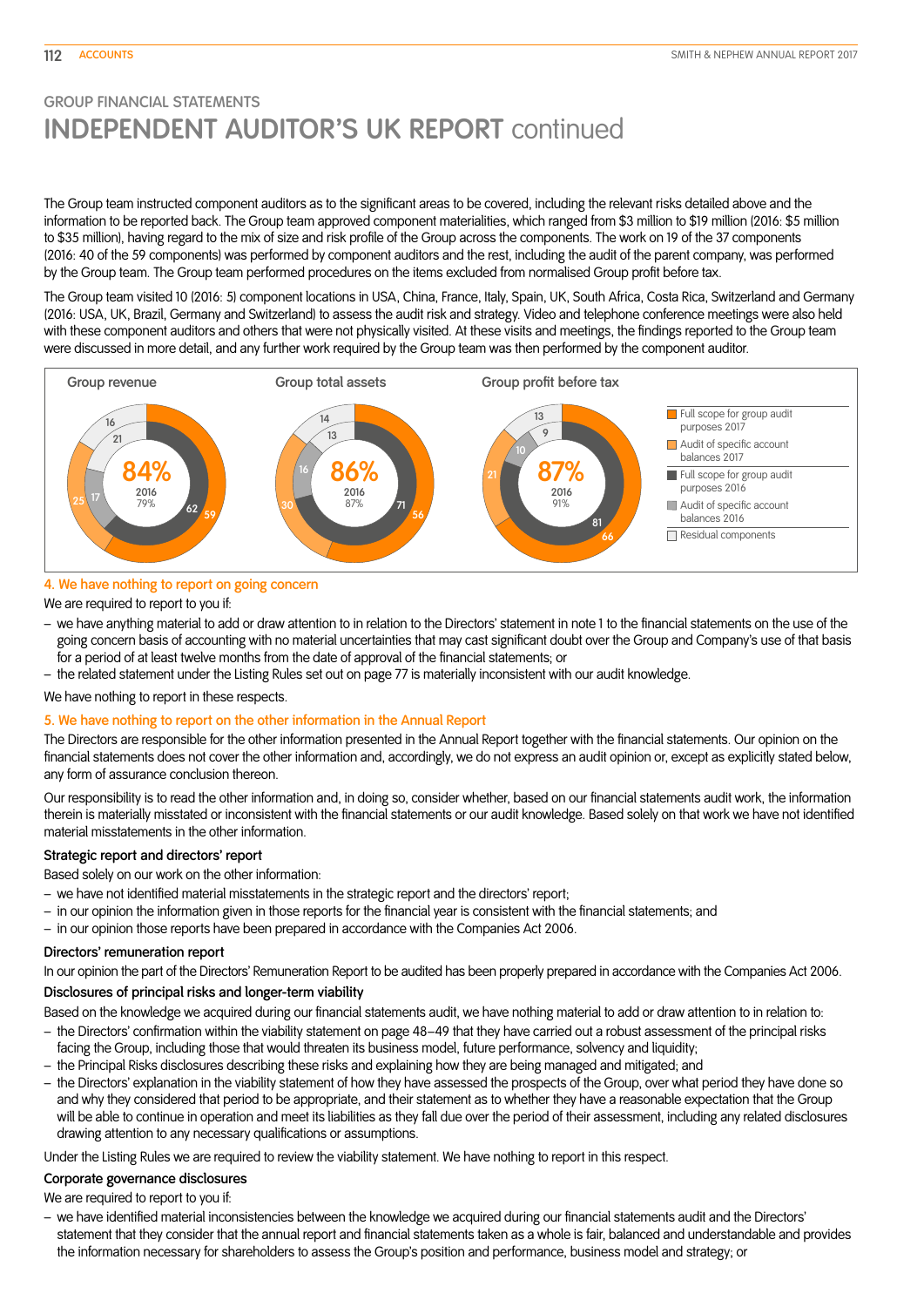– the section of the annual report describing the work of the Audit Committee does not appropriately address matters communicated by us to the Audit Committee.

We are required to report to you if the Corporate Governance Statement does not properly disclose a departure from the eleven provisions of the UK Corporate Governance Code specified by the Listing Rules for our review.

We have nothing to report in these respects.

**6. We have nothing to report on the other matters on which we are required to report by exception** 

Under the Companies Act 2006, we are required to report to you if, in our opinion:

- adequate accounting records have not been kept by the parent Company, or returns adequate for our audit have not been received from branches not visited by us; or
- the parent Company financial statements and the part of the Directors' Remuneration Report to be audited are not in agreement with the accounting records and returns; or
- certain disclosures of directors' remuneration specified by law are not made; or

– we have not received all the information and explanations we require for our audit.

We have nothing to report in these respects.

#### **7. Respective responsibilities**

### **Directors' responsibilities**

As explained more fully in their statement set out on page 107, the directors are responsible for: the preparation of the financial statements including being satisfied that they give a true and fair view; such internal control as they determine is necessary to enable the preparation of financial statements that are free from material misstatement, whether due to fraud or error; assessing the Group and parent Company's ability to continue as a going concern, disclosing, as applicable, matters related to going concern; and using the going concern basis of accounting unless they either intend to liquidate the Group or the parent Company or to cease operations, or have no realistic alternative but to do so.

#### **Auditor's responsibilities**

Our objectives are to obtain reasonable assurance about whether the financial statements as a whole are free from material misstatement, whether due to fraud, other irregularities (see below), or error, and to issue our opinion in an auditor's report. Reasonable assurance is a high level of assurance, but does not guarantee that an audit conducted in accordance with ISAs (UK) will always detect a material misstatement when it exists. Misstatements can arise from fraud, other irregularities or error and are considered material if, individually or in aggregate, they could reasonably be expected to influence the economic decisions of users taken on the basis of the financial statements.

A fuller description of our responsibilities is provided on the FRC's website at www.frc.org.uk/auditorsresponsibilities.

#### **Irregularities – ability to detect**

We identified areas of laws and regulations that could reasonably be expected to have a material effect on the financial statements from our sector experience, through discussion with the directors and other management (as required by auditing standards), and from inspection of the Group's regulatory and legal correspondence as necessary. We had regard to laws and regulations in areas that directly affect the financial statements including financial reporting (including related company legislation) and taxation legislation. We considered the extent of compliance with those laws and regulations as part of our procedures on the related financial statements items.

In addition we considered the impact of laws and regulations in the specific areas of compliance with the Food and Drug Administration in the USA and the compliance of business practices with the UK Bribery Act and the US Foreign Corrupt Practices Act recognising the regulated nature of the Group's activities. With the exception of any known or possible non-compliance, and as required by auditing standards, our work in respect of these was limited to enquiry of the directors and other management, testing the effectiveness of relevant entity level controls and inspection of relevant regulatory and legal correspondence. We considered the effect of any known or possible non-compliance in these areas as part of our procedures on the related financial statements items.

We communicated identified laws and regulations throughout our team and remained alert to any indications of non-compliance throughout the audit. This included communication from the Group to component audit teams of relevant laws and regulations identified at Group level, with a request to report on any indications of potential existence of non-compliance with relevant laws and regulations (irregularities) in these areas, or other areas directly identified by the component team.

As with any audit, there remained a higher risk of non-detection of non-compliance with relevant laws and regulations irregularities, as these may involve collusion, forgery, intentional omissions, misrepresentations, or the override of internal controls.

#### **8. The purpose of our audit work and to whom we owe our responsibilities**

This report is made solely to the Company's members, as a body, in accordance with Chapter 3 of Part 16 of the Companies Act 2006. Our audit work has been undertaken so that we might state to the Company's members those matters we are required to state to them in an auditor's report and for no other purpose. To the fullest extent permitted by law, we do not accept or assume responsibility to anyone other than the Company and the Company's members, as a body, for our audit work, for this report, or for the opinions we have formed.

**Stephen Oxley (Senior Statutory Auditor) for and on behalf of KPMG LLP, Statutory Auditor** 

Chartered Accountants 15 Canada Square, London E14 5GL 22 February 2018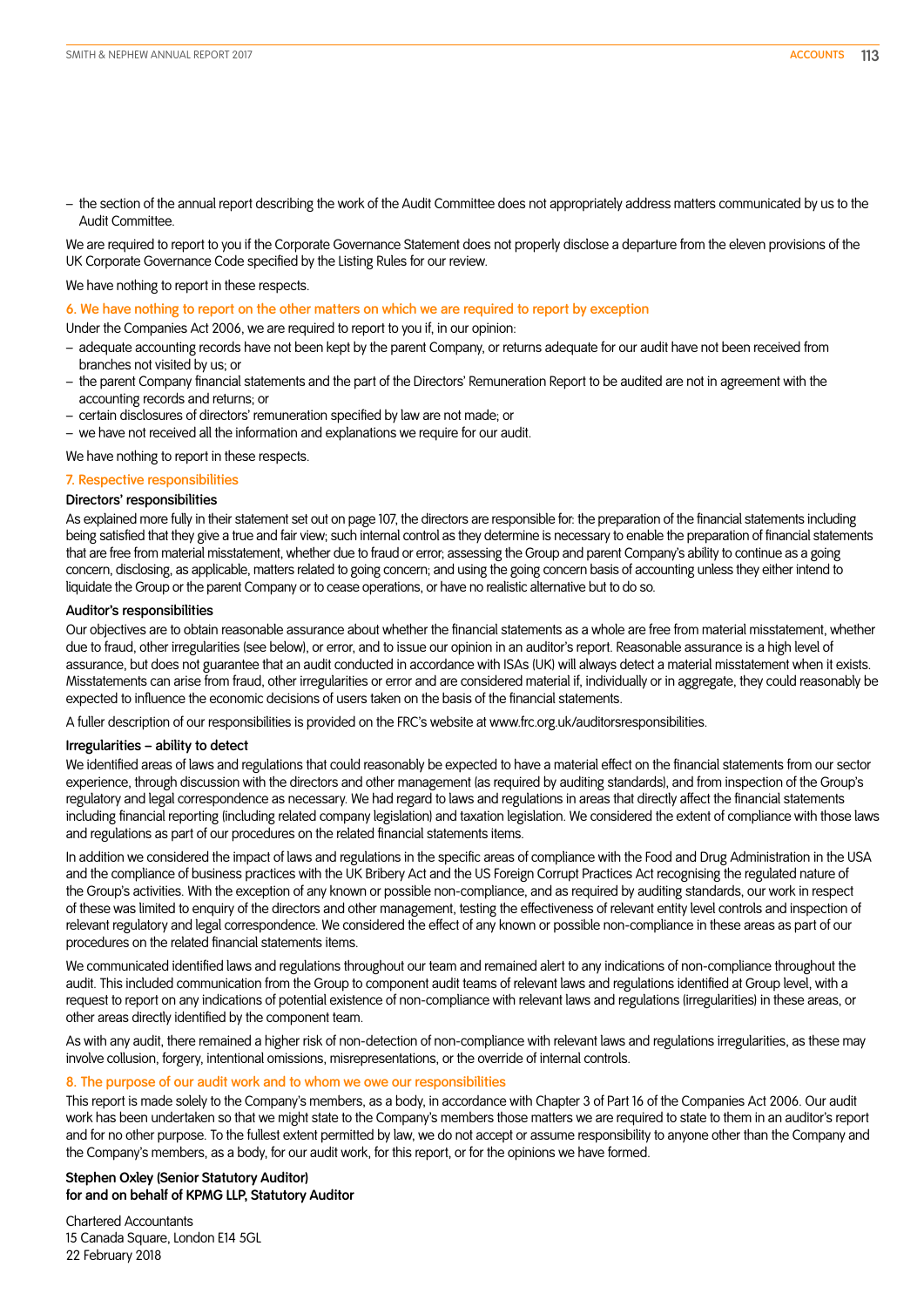## **GROUP FINANCIAL STATEMENTS CRITICAL JUDGEMENTS AND ESTIMATES**

The Group prepares its consolidated financial statements in accordance with IFRS as issued by the IASB and IFRS as adopted by the EU, the application of which often requires judgements and estimates to be made by management when formulating the Group's financial position and results. Under IFRS, the Directors are required to adopt those accounting policies most appropriate to the Group's circumstances for the purpose of presenting fairly the Group's financial position, financial performance and cash flows.

The Group's accounting policies do not include any critical judgements. The Group's accounting policies are set out in Notes 1–23 of the Notes to the Group accounts. Of those, the policies which require the most use of management's estimation are as follows:

## **VALUATION OF INVENTORIES**

A feature of the Orthopaedic Reconstruction and Trauma & Extremities franchises (whose finished goods inventory make up approximately 79% of the Group's total finished goods inventory) is the high level of product inventory required, some of which is located at customer premises and is available for customers' immediate use. Complete sets of products, including large and small sizes, have to be made available in this way. These sizes are used less frequently than standard sizes and towards the end of the product life cycle are inevitably in excess of requirements. Adjustments to carrying value are therefore required to be made to orthopaedic inventory to anticipate this situation. These adjustments are calculated in accordance with a formula based on levels of inventory compared with historical usage. This formula is applied on an individual product line basis and is first applied when a product group has been on the market for two years. This method of calculation is considered appropriate based on experience, but it does require management estimate in respect of customer demand, effectiveness of inventory deployment, length of product lives, phase-out of old products and efficiency of manufacturing planning systems.

#### **IMPAIRMENT**

In carrying out impairment reviews of intangible assets, a number of significant assumptions have to be made when preparing cash flow projections. These include the future rate of market growth, discount rates, the market demand for the products acquired, the future profitability of acquired businesses or products, levels of reimbursement and success in obtaining regulatory approvals. If actual results should differ or changes in expectations arise, impairment charges may be required which would adversely impact operating results.

#### **LIABILITY PROVISIONING**

The recognition of provisions for legal disputes is subject to a significant degree of estimation. Provision is made for loss contingencies when it is considered probable that an adverse outcome will occur and the amount of the loss can be reasonably estimated. In making its estimates, management takes into account the advice of internal and external legal counsel. Provisions are reviewed regularly and amounts updated where necessary to reflect developments in the disputes. The ultimate liability may differ from the amount provided depending on the outcome of court proceedings and settlement negotiations or if investigations bring to light new facts.

#### **TAXATION**

The Group operates in numerous tax jurisdictions around the world and it is Group policy to submit its tax returns to the relevant tax authorities as promptly as possible. At any given time, the Group is involved in disputes and tax audits and will have a number of tax returns potentially subject to audit. Significant issues may take several years to resolve. In estimating the probability and amount of any tax charge, management takes into account the views of internal and external advisers and updates the amount of tax provision whenever necessary. The ultimate tax liability may differ from the amount provided depending on interpretations of tax law, settlement negotiations or changes in legislation.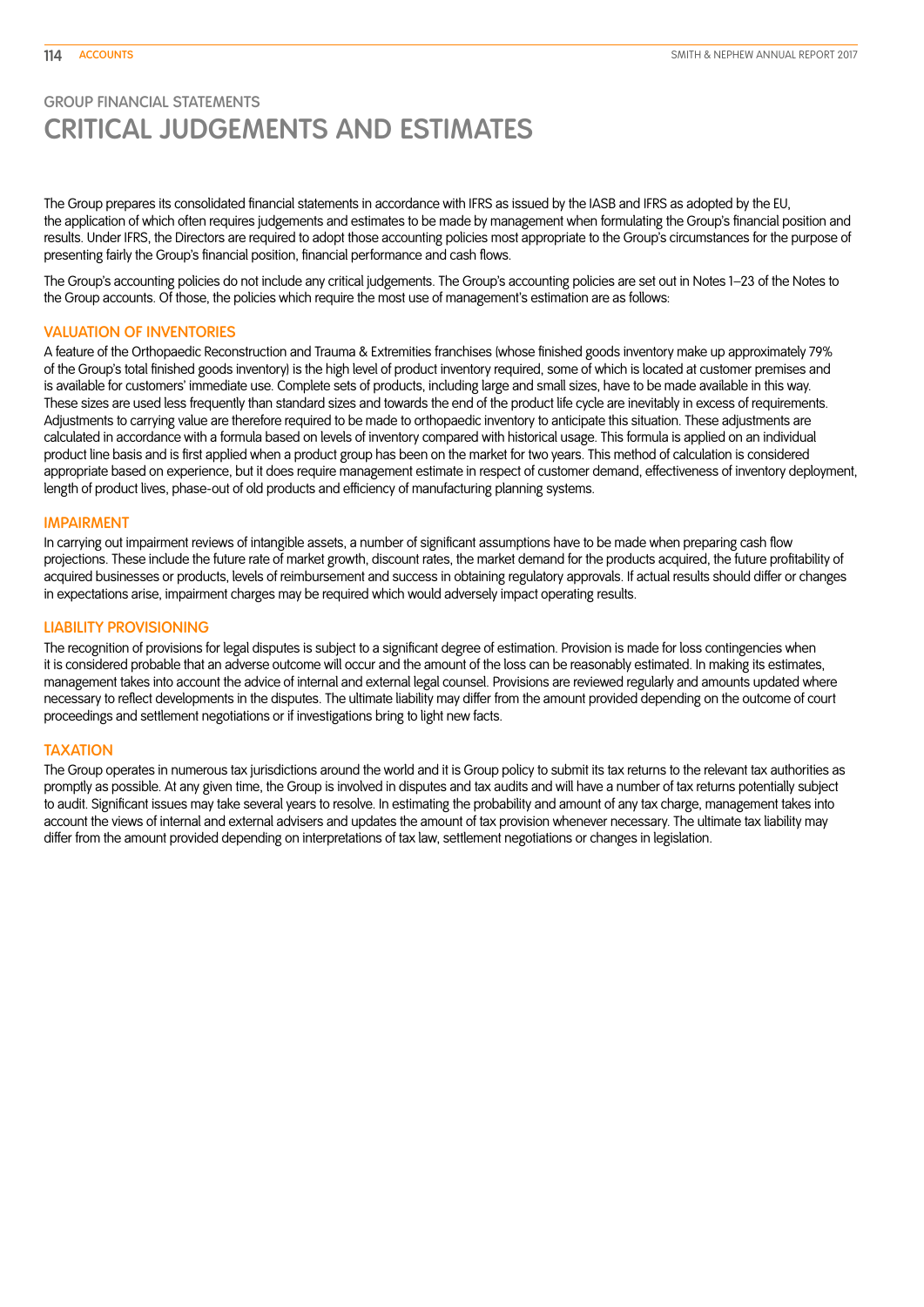# **GROUP INCOME STATEMENT**

|                                               |              | Year ended<br>31 December | Year ended<br>31 December | Year ended<br>31 December |
|-----------------------------------------------|--------------|---------------------------|---------------------------|---------------------------|
|                                               |              | 2017                      | 2016                      | 2015                      |
|                                               | <b>Notes</b> | \$ million                | \$ million                | \$ million                |
| Revenue                                       | 2            | 4,765                     | 4,669                     | 4,634                     |
| Cost of goods sold                            |              | (1, 248)                  | (1, 272)                  | (1, 143)                  |
| Gross profit                                  |              | 3,517                     | 3,397                     | 3,491                     |
| Selling, general and administrative expenses  | 3            | (2,360)                   | (2, 366)                  | (2,641)                   |
| Research and development expenses             | 3            | (223)                     | (230)                     | (222)                     |
| Operating profit                              | 2 & 3        | 934                       | 801                       | 628                       |
| Interest income                               | 4            | 6                         | 6                         | 11                        |
| Interest expense                              | 4            | (57)                      | (52)                      | (49)                      |
| Other finance costs                           | 4            | (10)                      | (16)                      | (15)                      |
| Share of results of associates                | 11           | 6                         | (3)                       | (16)                      |
| Profit on disposal of business                | 21           |                           | 326                       |                           |
| Profit before taxation                        |              | 879                       | 1,062                     | 559                       |
| Taxation                                      | 5            | (112)                     | (278)                     | (149)                     |
| Attributable profit for the year <sup>1</sup> |              | 767                       | 784                       | 410                       |
| Earnings per ordinary share <sup>1</sup>      | 6            |                           |                           |                           |
| Basic                                         |              | 87.8¢                     | 88.1 <sub>¢</sub>         | 45.9¢                     |
| <b>Diluted</b>                                |              | 87.7 <sub>¢</sub>         | 87.8¢                     | 45.6¢                     |

# **GROUP STATEMENT OF COMPREHENSIVE INCOME**

|                                                                       |              | Year ended<br>31 December<br>2017 | Year ended<br>31 December<br>2016 | Year ended<br>31 December<br>2015 |
|-----------------------------------------------------------------------|--------------|-----------------------------------|-----------------------------------|-----------------------------------|
|                                                                       | <b>Notes</b> | \$ million                        | \$ million                        | \$ million                        |
| Attributable profit for the year <sup>1</sup>                         |              | 767                               | 784                               | 410                               |
| Other comprehensive income:                                           |              |                                   |                                   |                                   |
| Items that will not be reclassified to income statement               |              |                                   |                                   |                                   |
| Re-measurement of net retirement benefit obligations                  | 18           | 64                                | (81)                              | (8)                               |
| Taxation on other comprehensive income                                | 5            | (9)                               | 10                                | 10 <sup>°</sup>                   |
| Total items that will not be reclassified to income statement         |              | 55                                | (71)                              | 2                                 |
| Items that may be reclassified subsequently to income statement       |              |                                   |                                   |                                   |
| Cash flow hedges – forward foreign exchange contracts                 |              |                                   |                                   |                                   |
| - (losses)/gains arising in the year                                  |              | (45)                              | (15)                              | 34                                |
| - losses/(gains) transferred to inventories for the year              |              | 21                                | 20                                | (50)                              |
| Fair value remeasurement of available for sale asset                  |              | (10)                              | 10                                |                                   |
| Exchange differences on translation of foreign operations             |              | 181                               | (134)                             | (176)                             |
| Total items that may be reclassified subsequently to income statement |              | 147                               | (119)                             | (192)                             |
| Other comprehensive income/(loss) for the year, net of taxation       |              | 202                               | (190)                             | (190)                             |
| Total comprehensive income for the year <sup>1</sup>                  |              | 969                               | 594                               | 220                               |
|                                                                       |              |                                   |                                   |                                   |

1 Attributable to equity holders of the Company and wholly derived from continuing operations.

The Notes on pages 119-162 are an integral part of these accounts.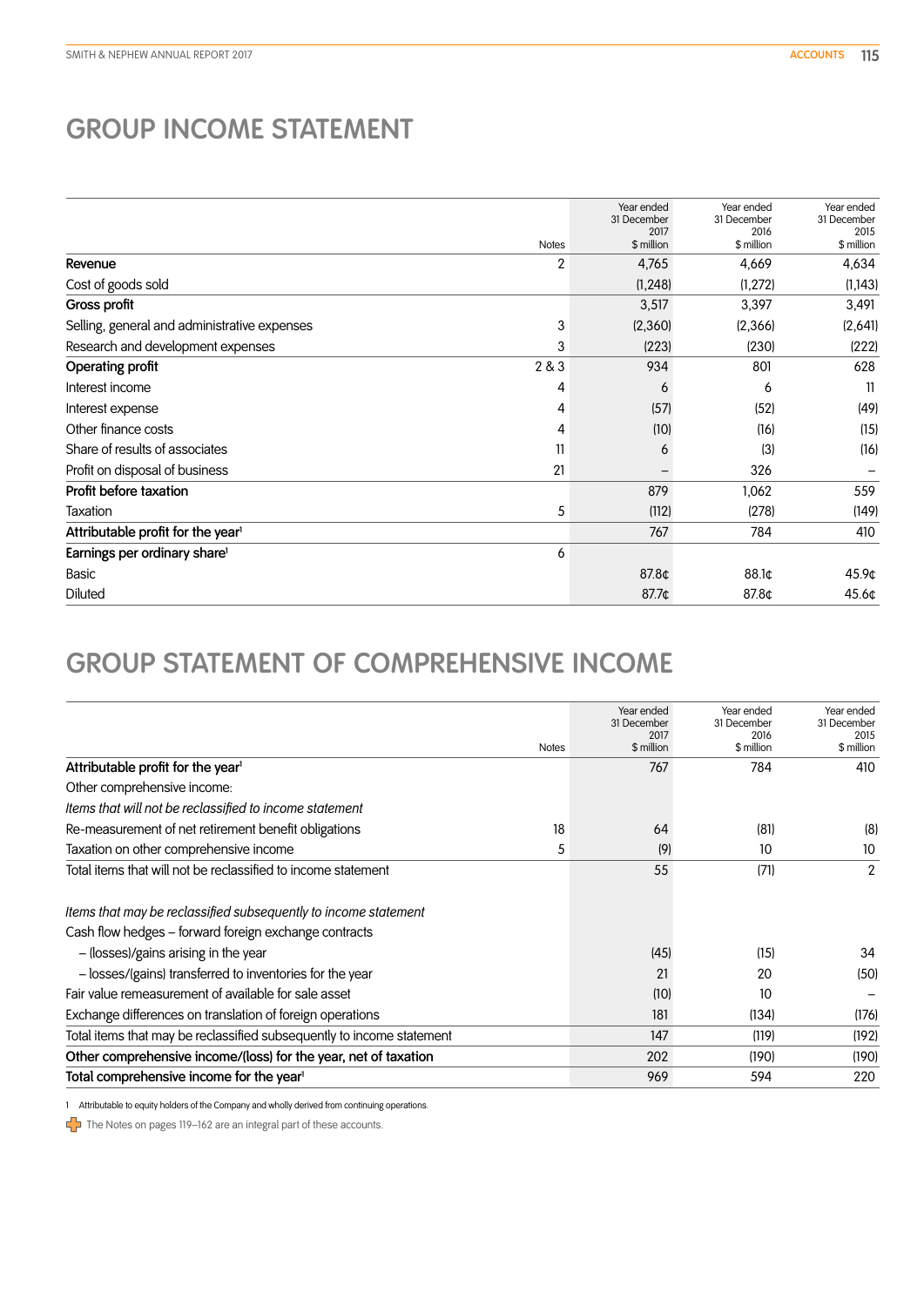## **GROUP FINANCIAL STATEMENTS GROUP BALANCE SHEET**

|                                              |       | At<br>31 December | At<br>31 December |
|----------------------------------------------|-------|-------------------|-------------------|
|                                              |       | 2017              | 2016              |
| <b>Assets</b>                                | Notes | \$ million        | \$ million        |
| Non-current assets                           |       |                   |                   |
| Property, plant and equipment                | 7     | 1,049             | 982               |
| Goodwill                                     | 8     | 2,371             | 2,188             |
| Intangible assets                            | 9     | 1,371             | 1,411             |
| Investments                                  | 10    | 21                | 25                |
| Investments in associates                    | 11    | 118               | 112               |
| Other non-current assets                     | 13    | 16                |                   |
| Retirement benefit assets                    | 18    | 62                |                   |
| Deferred tax assets                          | 5     | 127               | 97                |
|                                              |       | 5,135             | 4,815             |
| <b>Current assets</b>                        |       |                   |                   |
| Inventories                                  | 12    | 1,304             | 1,244             |
| Trade and other receivables                  | 13    | 1,258             | 1,185             |
| Cash at bank                                 | 15    | 169               | 100               |
|                                              |       | 2,731             | 2,529             |
| <b>Total assets</b>                          |       | 7,866             | 7,344             |
| <b>Equity and liabilities</b>                |       |                   |                   |
| Equity attributable to owners of the Company |       |                   |                   |
| Share capital                                | 19    | 178               | 180               |
| Share premium                                |       | 605               | 600               |
| Capital redemption reserve                   |       | 17                | 15                |
| Treasury shares                              | 19    | (257)             | (432)             |
| Other reserves                               |       | (228)             | (375)             |
| Retained earnings                            |       | 4,329             | 3,970             |
| <b>Total equity</b>                          |       | 4,644             | 3,958             |
| Non-current liabilities                      |       |                   |                   |
| Long-term borrowings                         | 15    | 1,423             | 1,564             |
| Retirement benefit obligations               | 18    | 131               | 164               |
| Other payables                               | 14    | 128               | 82                |
| Provisions                                   | 17    | 97                | 134               |
| Deferred tax liabilities                     | 5     | 97                | 94                |
|                                              |       | 1,876             | 2,038             |
| <b>Current liabilities</b>                   |       |                   |                   |
| Bank overdrafts and loans                    | 15    | 27                | 86                |
| Trade and other payables                     | 14    | 957               | 884               |
| Provisions                                   | 17    | 129               | 147               |
| Current tax payable                          | 5     | 233               | 231               |
|                                              |       | 1,346             | 1,348             |
| <b>Total liabilities</b>                     |       | 3,222             | 3,386             |
| Total equity and liabilities                 |       | 7,866             | 7,344             |

The accounts were approved by the Board and authorised for issue on 22 February 2018 and are signed on its behalf by:

**Roberto Quarta Olivier Bohuon Graham Baker** Chief Executive Officer

The Notes on pages 119–162 are an integral part of these accounts.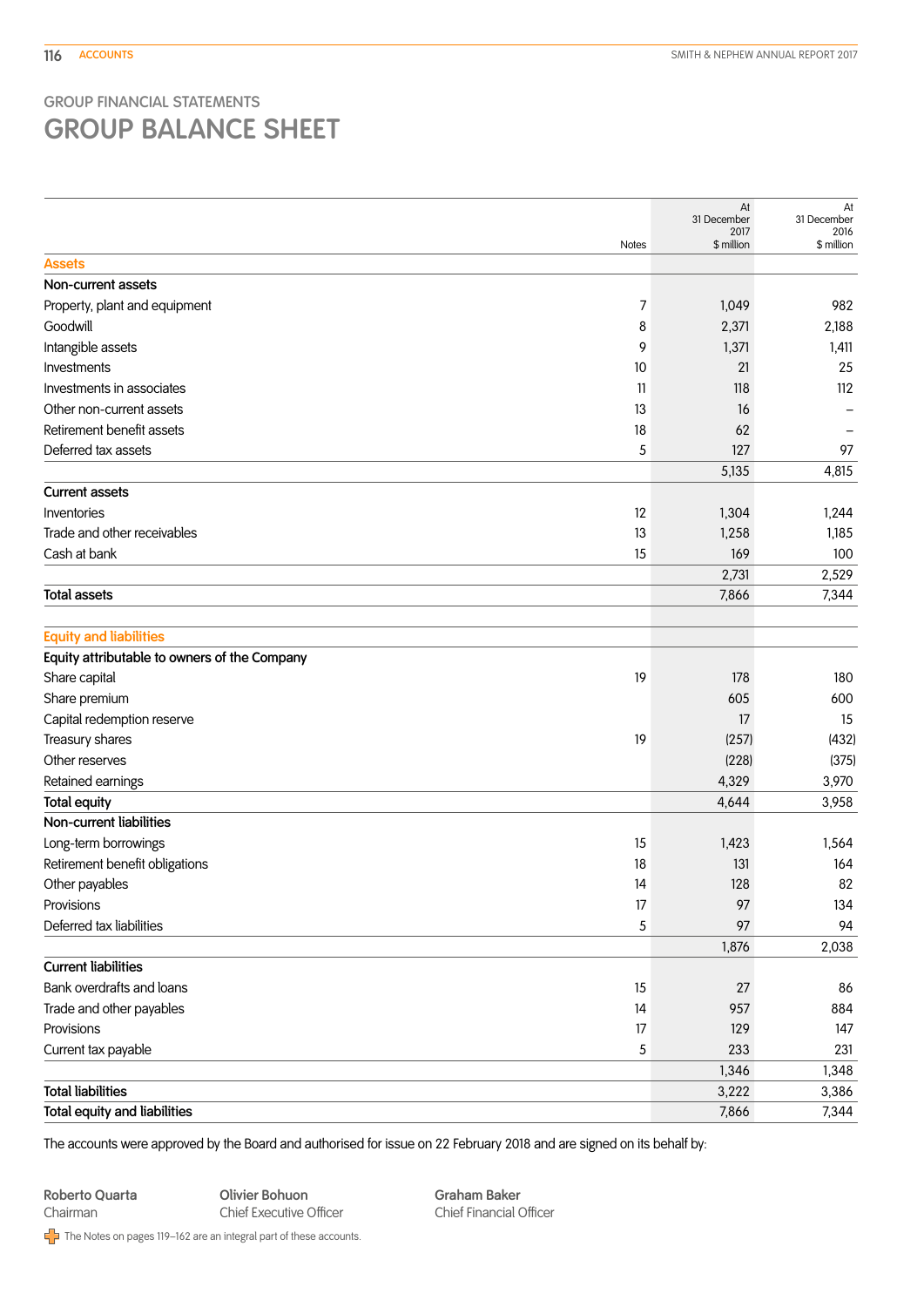# **GROUP CASH FLOW STATEMENT**

|                                                                |                | Year ended<br>31 December | Year ended<br>31 December | Year ended<br>31 December |
|----------------------------------------------------------------|----------------|---------------------------|---------------------------|---------------------------|
|                                                                |                | 2017                      | 2016                      | 2015                      |
| Cash flows from operating activities                           | Notes          | \$ million                | \$ million                | \$ million                |
| Profit before taxation                                         |                | 879                       | 1,062                     | 559                       |
| Net interest expense                                           | 4              | 51                        | 46                        | 38                        |
| Depreciation, amortisation and impairment                      |                | 447                       | 463                       | 493                       |
| Loss on disposal of property, plant and equipment and software |                | 13                        | 15                        | 15                        |
| Distribution from trade investments                            |                |                           |                           | 3                         |
| Share-based payments expense (equity settled)                  | 23             | 31                        | 27                        | 29                        |
| Share of results of associates                                 | 11             | (6)                       | 3                         | 16                        |
| Profit on disposal of business                                 | 21             |                           | (326)                     |                           |
| Net movement in post-retirement benefit obligations            |                | (40)                      | (85)                      | (57)                      |
| Increase in inventories                                        |                | (17)                      | (47)                      | (83)                      |
| Increase in trade and other receivables                        |                | (40)                      | (74)                      | (26)                      |
| (Decrease)/increase in trade and other payables and provisions |                | (45)                      | (49)                      | 216                       |
| Cash generated from operations <sup>1</sup>                    |                | 1,273                     | 1,035                     | 1,203                     |
| Interest received                                              |                | $\overline{2}$            | 3                         | 8                         |
| Interest paid                                                  |                | (50)                      | (48)                      | (44)                      |
| Income taxes paid                                              |                | (135)                     | (141)                     | (137)                     |
| Net cash inflow from operating activities                      |                | 1,090                     | 849                       | 1,030                     |
| <b>Cash flows from investing activities</b>                    |                |                           |                           |                           |
| Acquisitions, net of cash acquired                             | 21             | (159)                     | (214)                     | (44)                      |
| Capital expenditure                                            | $\overline{2}$ | (376)                     | (392)                     | (358)                     |
| Investment in associate                                        | 11             |                           |                           | (25)                      |
| Purchase of investments                                        | 10             | (8)                       | (2)                       | (2)                       |
| Proceeds on disposal of business                               | 21             |                           | 343                       |                           |
| Tax on disposal of business                                    |                |                           | (118)                     |                           |
| Net cash used in investing activities                          |                | (543)                     | (383)                     | (429)                     |
| <b>Cash flows from financing activities</b>                    |                |                           |                           |                           |
| Proceeds from issue of ordinary share capital                  |                | 5                         | 10                        | 16                        |
| Purchase of own shares                                         |                | (52)                      | (368)                     | (77)                      |
| Proceeds from borrowings due within one year                   | 20             | 53                        | 34                        | 42                        |
| Settlement of borrowings due within one year                   | 20             | (64)                      | (38)                      | (26)                      |
| Proceeds from borrowings due after one year                    | 20             | 570                       | 890                       | 831                       |
| Settlement of borrowings due after one year                    | 20             | (706)                     | (759)                     | (1,062)                   |
| Proceeds from own shares                                       |                | 5                         | 6                         | 5                         |
| Settlement of currency swaps                                   | 20             | 24                        | (25)                      | (15)                      |
| Equity dividends paid                                          | 19             | (269)                     | (279)                     | (272)                     |
| Net cash used in financing activities                          |                | (434)                     | (529)                     | (558)                     |
| Net increase/(decrease) in cash and cash equivalents           |                | 113                       | (63)                      | 43                        |
| Cash and cash equivalents at beginning of year                 | 20             | 38                        | 102                       | 65                        |
| Exchange adjustments                                           | 20             | 4                         | (1)                       | (6)                       |
| Cash and cash equivalents at end of year <sup>2</sup>          |                | 155                       | 38                        | 102                       |

1 Includes \$15m (2016: \$62m, 2015: \$52m) of outgoings on restructuring and rationalisation expenses, \$3m (2016: \$24m, 2015: \$36m) of acquisition-related costs and \$25m (2016: \$36m, 2015: \$3m) of legal and other costs.

2 Cash and cash equivalents is net of bank overdrafts of \$14m (2016: \$62m, 2015: \$18m).

The Notes on pages 119-162 are an integral part of these accounts.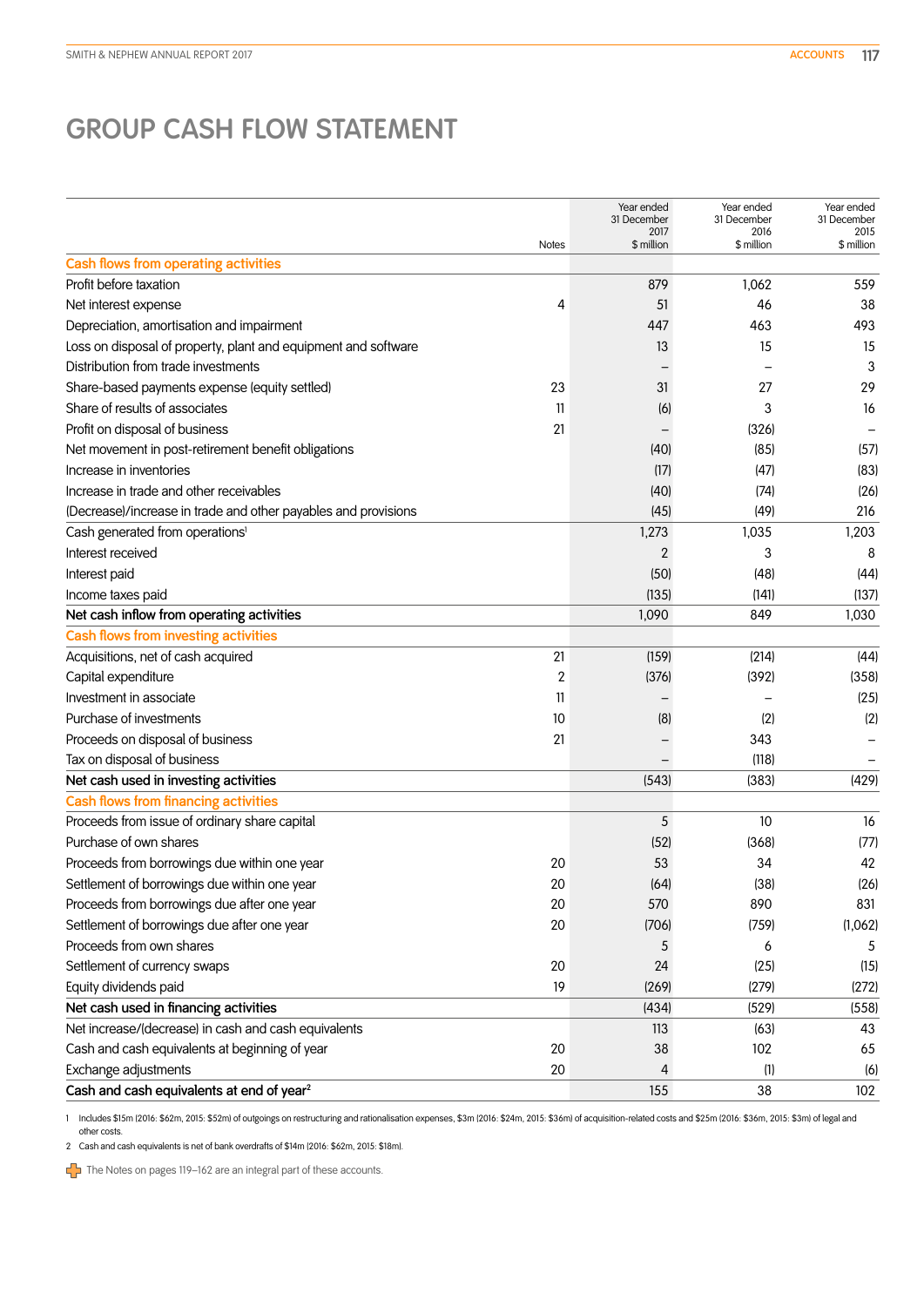## **GROUP FINANCIAL STATEMENTS GROUP STATEMENT OF CHANGES IN EQUITY**

|                                               | Share<br>capital<br>\$ million | Share<br>premium<br>\$ million | Capital<br>redemption<br>reserve<br>\$ million | Treasury<br>shares $2$<br>\$ million | Other<br>reserves <sup>3</sup><br>\$ million | Retained<br>earnings<br>\$ million | Total<br>equity<br>\$ million |
|-----------------------------------------------|--------------------------------|--------------------------------|------------------------------------------------|--------------------------------------|----------------------------------------------|------------------------------------|-------------------------------|
| At 31 December 2014                           | 184                            | 574                            | 11                                             | (315)                                | (64)                                         | 3,650                              | 4,040                         |
| Attributable profit for the year <sup>1</sup> |                                |                                |                                                |                                      | $\overline{\phantom{0}}$                     | 410                                | 410                           |
| Other comprehensive (expense)/income          |                                |                                |                                                |                                      | (192)                                        | $\overline{2}$                     | (190)                         |
| Equity dividends declared and paid            |                                |                                |                                                |                                      | $\overline{\phantom{0}}$                     | (272)                              | (272)                         |
| Share-based payments recognised               |                                |                                |                                                |                                      |                                              | 29                                 | 29                            |
| Taxation on share-based payments              |                                |                                |                                                |                                      |                                              | 5                                  | 5                             |
| Purchase of own shares                        |                                |                                |                                                | (77)                                 |                                              |                                    | (77)                          |
| Cost of shares transferred to beneficiaries   |                                |                                |                                                | 38                                   | $\overline{\phantom{0}}$                     | (33)                               | 5                             |
| Cancellation of treasury shares               | (1)                            |                                | 1                                              | 60                                   |                                              | (60)                               |                               |
| Issue of ordinary share capital <sup>4</sup>  |                                | 16                             |                                                |                                      |                                              |                                    | 16                            |
| At 31 December 2015                           | 183                            | 590                            | 12                                             | (294)                                | (256)                                        | 3,731                              | 3,966                         |
| Attributable profit for the year <sup>1</sup> |                                |                                |                                                |                                      |                                              | 784                                | 784                           |
| Other comprehensive expense                   |                                |                                |                                                |                                      | (119)                                        | (71)                               | (190)                         |
| Equity dividends declared and paid            |                                |                                |                                                |                                      |                                              | (279)                              | (279)                         |
| Share-based payments recognised               |                                |                                |                                                |                                      |                                              | 27                                 | 27                            |
| Taxation on share-based payments              |                                |                                |                                                |                                      |                                              | $\overline{2}$                     | $\overline{2}$                |
| Purchase of own shares                        |                                |                                |                                                | (368)                                | $\overline{\phantom{0}}$                     | $\overline{\phantom{0}}$           | (368)                         |
| Cost of shares transferred to beneficiaries   |                                |                                |                                                | 40                                   |                                              | (34)                               | 6                             |
| Cancellation of treasury shares               | (3)                            |                                | 3                                              | 190                                  |                                              | (190)                              |                               |
| Issue of ordinary share capital <sup>4</sup>  | $\overline{ }$                 | 10                             |                                                |                                      |                                              |                                    | 10                            |
| At 31 December 2016                           | 180                            | 600                            | 15                                             | (432)                                | (375)                                        | 3,970                              | 3,958                         |
| Attributable profit for the year <sup>1</sup> |                                |                                |                                                |                                      | $\overline{\phantom{0}}$                     | 767                                | 767                           |
| Other comprehensive income                    |                                |                                |                                                |                                      | 147                                          | 55                                 | 202                           |
| Equity dividends declared and paid            |                                |                                |                                                |                                      |                                              | (269)                              | (269)                         |
| Share-based payments recognised               |                                |                                |                                                |                                      |                                              | 31                                 | 31                            |
| Taxation on share-based payments              |                                |                                |                                                |                                      |                                              | (3)                                | (3)                           |
| Purchase of own shares                        |                                |                                |                                                | (52)                                 |                                              |                                    | (52)                          |
| Cost of shares transferred to beneficiaries   |                                |                                |                                                | 26                                   |                                              | (21)                               | 5                             |
| Cancellation of treasury shares               | (2)                            |                                | $\mathbf{2}$                                   | 201                                  |                                              | (201)                              |                               |
| Issue of ordinary share capital <sup>4</sup>  |                                | 5                              |                                                |                                      |                                              |                                    | 5                             |
| At 31 December 2017                           | 178                            | 605                            | 17                                             | (257)                                | (228)                                        | 4,329                              | 4,644                         |

1 Attributable to equity holders of the Company and wholly derived from continuing operations.

2 Refer to Note 19.2 for further information.

3 Other reserves comprises gains and losses on cash flow hedges, foreign exchange differences on translation of foreign operations and net changes on fair value of trading investments. The cumulative translation<br>loss withi

4 Issue of ordinary share capital as a result of options being exercised.

The Notes on pages 119-162 are an integral part of these accounts.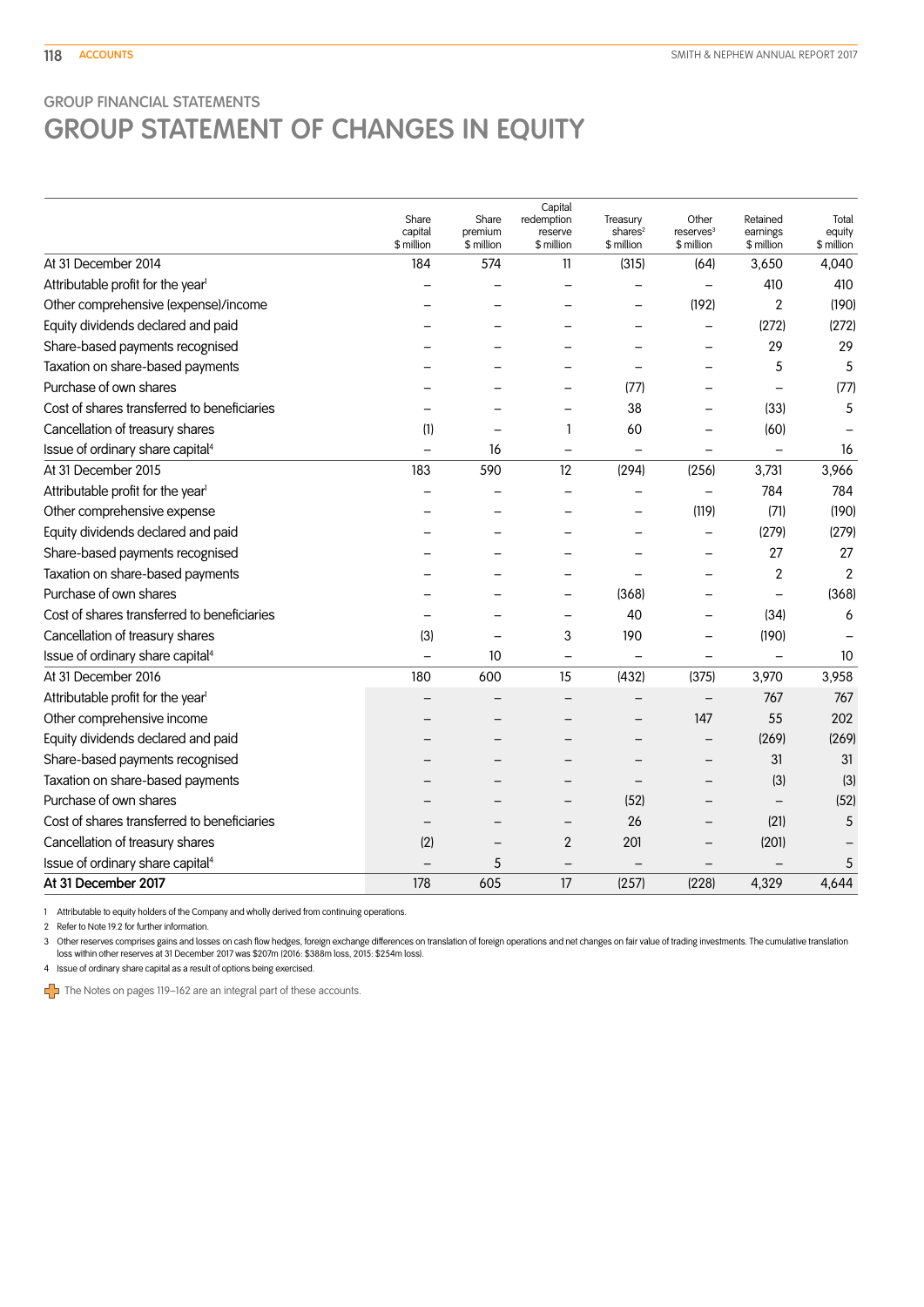# **NOTES TO THE GROUP ACCOUNTS**

### **1 BASIS OF PREPARATION**

Smith & Nephew plc (the Company) is a public limited company incorporated in England and Wales. In these accounts, the 'Group' means the Company and all its subsidiaries. The principal activities of the Group are to develop, manufacture, market and sell medical devices and services.

As required by the European Union's IAS Regulation and the Companies Act 2006, the Group has prepared its accounts in accordance with International Financial Reporting Standards (IFRS) as adopted by the European Union (EU) effective as at 31 December 2017. The Group has also prepared its accounts in accordance with IFRS as issued by the International Accounting Standards Board (IASB) effective as at 31 December 2017. IFRSs as adopted by the EU differs in certain respects from IFRS as issued by the IASB. However, the differences have no impact for the periods presented.

The preparation of accounts in conformity with IFRS requires management to use estimates and assumptions that affect the reported amounts of assets and liabilities and disclosure of contingent assets and liabilities at the date of the accounts and the reported amounts of revenues and expenses during the year. The accounting policies requiring management to use significant estimates and assumptions are: inventories, impairment, taxation and liability provisions. These are discussed on page 114. Although these estimates are based on management's best knowledge of current events and actions, actual results ultimately may differ from those estimates. Estimates and underlying assumptions are reviewed on an ongoing basis. Revisions to estimates are recognised prospectively.

The Directors continue to adopt the going concern basis for accounting in preparing the annual financial statements. The Directors have a reasonable expectation that the Group has adequate resources to continue in operational existence for the foreseeable future. Further information regarding the Group's business activities, together with the factors likely to affect its future development, performance and position, are set out in Our Business & Marketplace on pages 8–17.

As described in Note 15, the Group meets its funding requirements through a mixture of shareholders' funds, bank borrowings and private placement notes. At 31 December 2017, the Group had committed borrowing facilities of \$2.4bn and total liquidity of \$1.2bn, including net cash and cash equivalents of \$155m and undrawn committed borrowing facilities of \$1bn. The earliest expiry date of the Group's committed borrowing facilities is in respect of a \$300m bilateral term loan facility due to expire in April 2020. In addition, Note 16 includes the Group's objectives, policies and processes for managing its capital; our financial risk management objectives; details of our financial instruments and hedging activities; and our exposures to foreign exchange, interest rates and credit risk.

The Group's forecasts and projections, taking into account reasonably possible changes in trading performance, show that the Group has sufficient financial resources. The Directors have reasonable expectation that the Company and the Group are well placed to manage their business risks and to continue in operational existence for a period of at least three years from the date of the approval of the financial statements. Accordingly, the Directors continue to adopt the going concern basis (in accordance with the guidance 'Guidance on Risk Management, Internal Control and Related Financial and Business Reporting' issued by the FRC) in preparing the consolidated financial statements.

There have been no new accounting pronouncements impacting the Group in 2017.

#### **New accounting standards effective 2018**

A number of new standards, amendments to standards and interpretations are effective for the Group's annual periods beginning on or after 1 January 2018, and have not been applied in preparing these consolidated accounts. These include IFRS 15 *Revenue from contracts with customers* and IFRS 9 *Financial Instruments* which will be adopted from 1 January 2018.

#### **IFRS 15**

The Group has undertaken a detailed impact assessment applying IFRS 15 to all the current ways in which the Group delivers products or services to customers to identify divergence with current practice and has concluded that IFRS 15 will not have a significant impact on the timing and recognition of revenue. The performance obligations involved in the sale of an orthopaedic implant are all considered to occur at the time of procedure giving rise to no difference in the timing of revenue recognition. The instrument set and implant used in an orthopaedic procedure are considered to be part of a single performance obligation. In line with past practice we will continue to measure and recognise revenue based on invoiced amounts at the time of the procedure. Revenue recognised on the sale of products in our other surgical and wound businesses have also been considered with reference to IFRS 15 with no impact identified in relation to the timing and measurement of revenue. The Group has also considered the impact on provisions for returns, trade discounts and rebates and has determined that the current policy is aligned with IFRS 15.

The Group intends to apply the practical expedients in IFRS 15 to not disclose the amount of the transaction price allocated to the remaining performance obligations and an explanation of when the Group expects to recognise that amount as revenue for all reporting periods presented before 1 January 2018. The Group also intends to apply the practical expedients in relation to contracts with variable consideration and contracts that were completed at the beginning of the earliest period presented and/or modified before the beginning of the earliest period presented. The Group has concluded that applying these practical expedients will not have a significant impact on the timing, measurement and recognition of revenue.

The Group has assessed the disclosure requirements of IFRS 15 and has preliminarily determined that the majority of the disclosures are either currently included in the financial statements or can be prepared using data currently available. The Group continues to assess the disclosure requirements in relation to unsatisfied performance obligations and the disaggregation of revenue.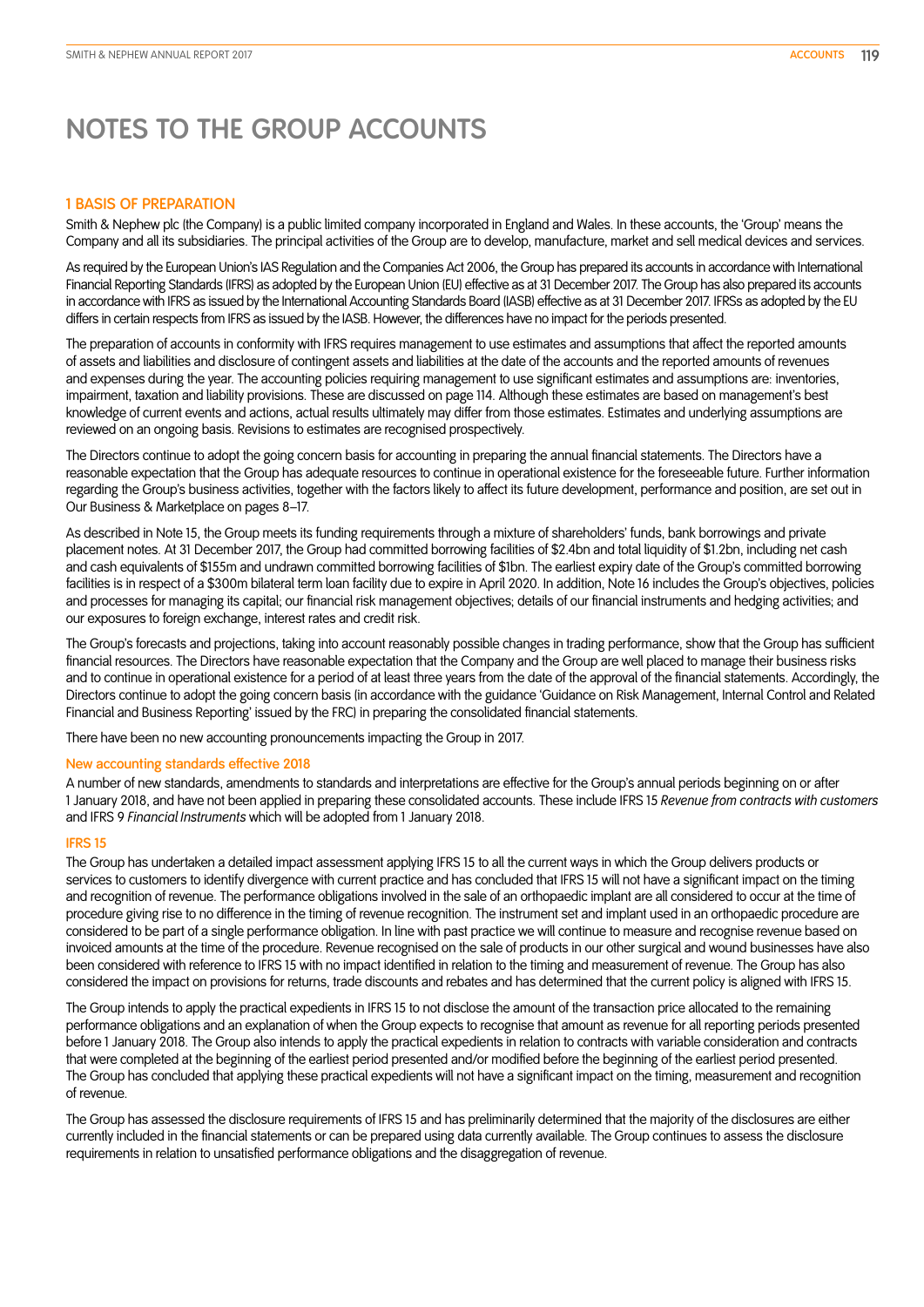#### **1 BASIS OF PREPARATION continued**

#### **IFRS 9**

The amendments to IFRS 9 mainly relate to the classification and measurement of financial instruments, and will not have a significant impact to the Group financial statements. When initially applying IFRS 9, the Group may choose as its accounting policy to continue to apply the hedge accounting requirements of IAS 39 instead of the requirements in IFRS 9. The Group will continue to apply the hedge requirements of IAS 39 on transition. The Group has considered the expected credit loss model and has determined that it will not have a significant impact on the provision for bad and doubtful debts. The Group has elected, from 1 January 2018, to present changes in the fair value of trade investments in the income statement.

#### **New accounting standards effective 2019**

#### **IFRS 16**

IFRS 16 *Leases* will be adopted retrospectively with the cumulative effect of initially applying the standard recognised at 1 January 2019 and the Group is currently assessing the application and impact of the standard.

#### **1.1 Consolidation**

The Group accounts include the accounts of Smith & Nephew plc and its subsidiaries for the periods during which they were members of the Group.

Subsidiaries are entities controlled by the Group. The Group controls an entity when it is exposed to, or has rights to, variable returns from its involvement with the entity and has the ability to affect those returns through its power over the entity. Subsidiaries are consolidated in the Group accounts from the date that the Group obtains control, and continue to be consolidated until the date that such control ceases. Intra-group balances and transactions, and any unrealised income and expenses arising from intra-group transactions, are eliminated on consolidation. All subsidiaries have year ends which are co-terminus with the Group's, with the exception of jurisdictions whereby a different year end is required by local legislation.

When the Group loses control over a subsidiary, it derecognises the assets and liabilities of the subsidiary and any related components of equity. Any resulting gain or loss is recognised in profit or loss. Any retained interest in the former subsidiary is measured at fair value.

#### **1.2 Foreign currencies**

#### **Functional and presentation currency**

The Group accounts are presented in US Dollars. The Company's functional currency is US Dollars.

#### **Foreign currency transactions**

Transactions in foreign currencies are translated to the respective functional currencies of Group companies at exchange rates at the dates of the transactions. Monetary assets and liabilities denominated in foreign currencies are retranslated to the functional currency as at the exchange rate at the reporting date. Non-monetary items are not retranslated.

#### **Foreign operations**

Balance sheet items of foreign operations, including goodwill and fair value adjustments arising on acquisition are translated into US Dollars on consolidation at the exchange rates at the reporting date. Income statement items and the cash flows of foreign operations are translated at average rates as an approximation to actual transaction rates, with actual transaction rates used for large one off transactions.

Foreign currency differences are recognised in 'Other comprehensive income' and accumulated in 'Other reserves' within equity. These include: exchange differences on the translation at closing rates of exchange of non-US Dollar opening net assets; the differences arising between the translation of profits into US Dollars at actual (or average, as an approximation) and closing exchange rates; to the extent that the hedging relationship is effective, the difference on translation of foreign currency borrowings or swaps that are used to finance or hedge the Group's net investments in foreign operations; and the movement in the fair value of forward foreign exchange contracts used to hedge forecast foreign exchange cash flows.

The exchange rates used for the translation of currencies into US Dollars that have the most significant impact on the Group results were:

|                      | 2017 | 2016 | 2015 |
|----------------------|------|------|------|
| <b>Average rates</b> |      |      |      |
| Sterling             | 1.29 | 1.35 | 1.53 |
| Euro                 | 1.13 | 1.11 | 1.11 |
| Swiss Franc          | 1.02 | 1.02 | 1.04 |
| Year end rates       |      |      |      |
| Sterling             | 1.35 | 1.23 | 1.48 |
| Euro                 | 1.20 | 1.05 | 1.09 |
| Swiss Franc          | 1.02 | 0.98 | 1.00 |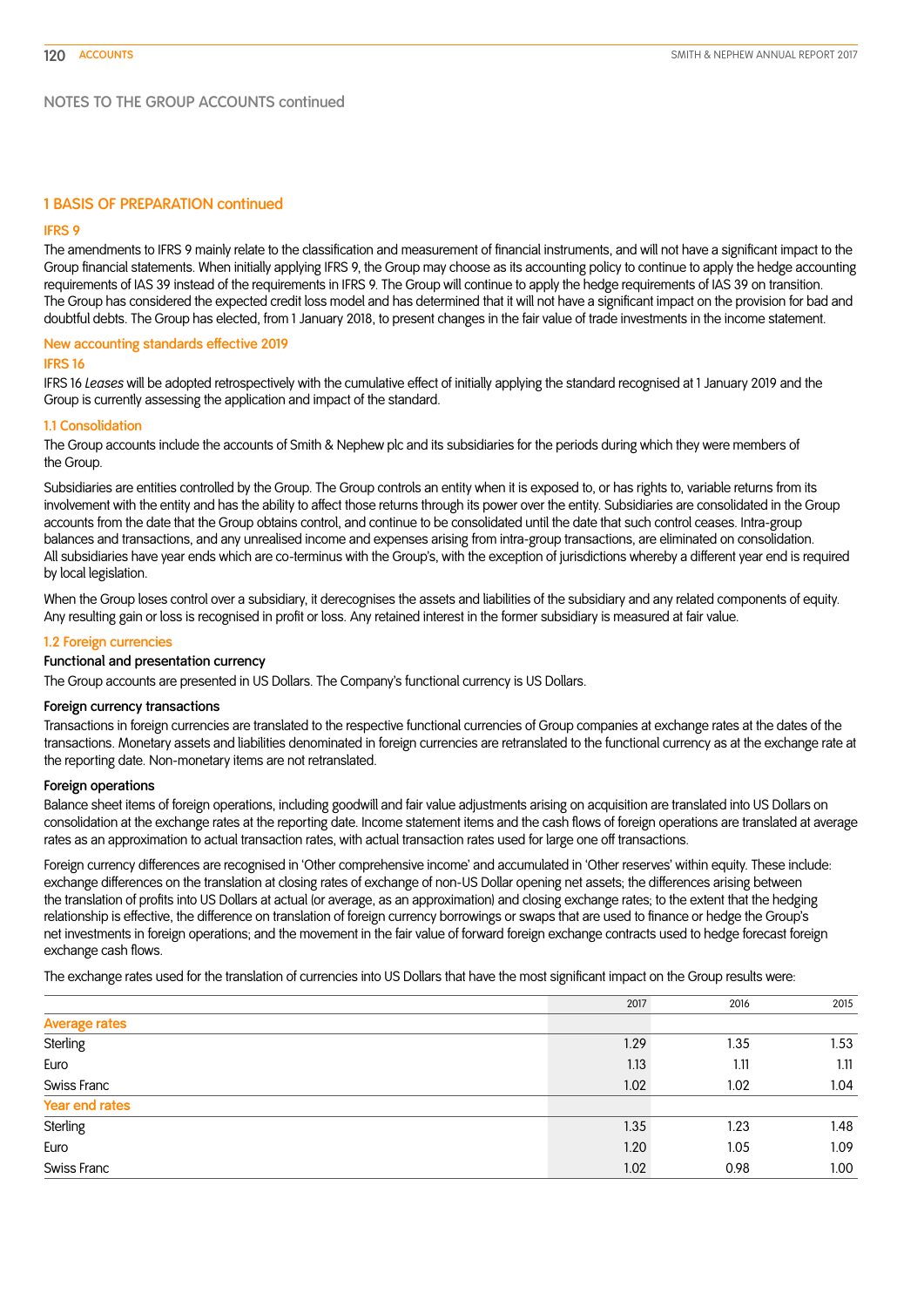#### **2 BUSINESS SEGMENT INFORMATION**

The Group is engaged in a single business activity, being the development, manufacture and sale of medical technology products and services.

Development, manufacturing, supply chain and central functions are managed globally for the Group as a whole. Sales are managed through two geographical selling regions: US and International; with a president for each who is responsible for the commercial review of that region. The Executive Committee ('ExCo'), comprises geographical presidents and certain heads of function and is chaired by the Chief Executive Officer ('CEO'). ExCo is the body through which the CEO uses the authority delegated to him by the Board of Directors to manage the operations and performance of the Group. All significant operating decisions regarding the allocation and prioritisation of the Group's resources and assessment of the Group's performance are made by ExCo, and whilst the members have individual responsibility for the implementation of decisions within their respective areas, it is at the ExCo level that these decisions are made. Accordingly, ExCo is considered to be the Group's chief operating decision maker as defined by IFRS 8 *Operating Segments*.

In making decisions about the prioritisation and allocation of the Group's resources, ExCo reviews financial information on an integrated basis for the Group as a whole and determines the best allocation of resources to Group-wide projects. This information is prepared substantially on the same basis as the Group's IFRS financial statements aside from the adjustments described in Note 2.2. In assessing performance, ExCo also considers financial information presented on a geographical selling region and product franchise basis for revenue. Financial information for corporate and functional costs is presented on a Group-wide basis.

The types of products and services offered by the Group's global business segment are as follows:

- Sports Medicine Joint Repair, which offers surgeons a broad array of instruments, technologies and implants necessary to perform minimally invasive surgery of the joints;
- Arthroscopic Enabling Technologies, which offers healthcare providers a variety of technologies such as fluid management equipment for surgical access, high definition cameras, digital image capture, scopes, light sources and monitors to assist with visualisation inside the joints, radio frequency, electromechanical and mechanical tissue resection devices, and hand instruments for removing damaged tissue;
- Trauma & Extremities, consisting of internal and external devices used in the stabilisation of severe fractures and deformity correction procedures;
- Other Surgical Businesses, which includes robotics-assisted surgery, various products and technologies to assist in surgical treatment of the ear, nose and throat, and gynaecological instrumentation, until the Gynaecology business disposal in August 2016;
- Knee Implants, which offers an innovative range of products for specialised knee replacement procedures;
- Hip Implants, which offers a range of specialist products for reconstruction of the hip joint;
- Advanced Wound Care, which includes products for the treatment and prevention of acute and chronic wounds, including leg, diabetic and pressure ulcers, burns and post-operative wounds;
- Advanced Wound Bioactives, which includes biologics and other bioactive technologies that provide unique approaches to debridement and dermal repair/regeneration; and
- Advanced Wound Devices, which consists of traditional and single-use Negative Pressure Wound Therapy and hydrosurgery systems.

The segment information is prepared in conformity with the accounting policies of the Group and the accounting standard IFRS 8 *Operating Segments*.

The segment profit measure reported to the Chief Executive Officer and the ExCo for the purposes of resource allocation and assessment is trading profit and excludes the effects of non-recurring, infrequent, non-cash and other items that management does not otherwise believe are indicative of the underlying performance of the consolidated Group as discussed in Note 2.2. Group financing (including interest receivable and payable) is managed on a net basis outside the business segment.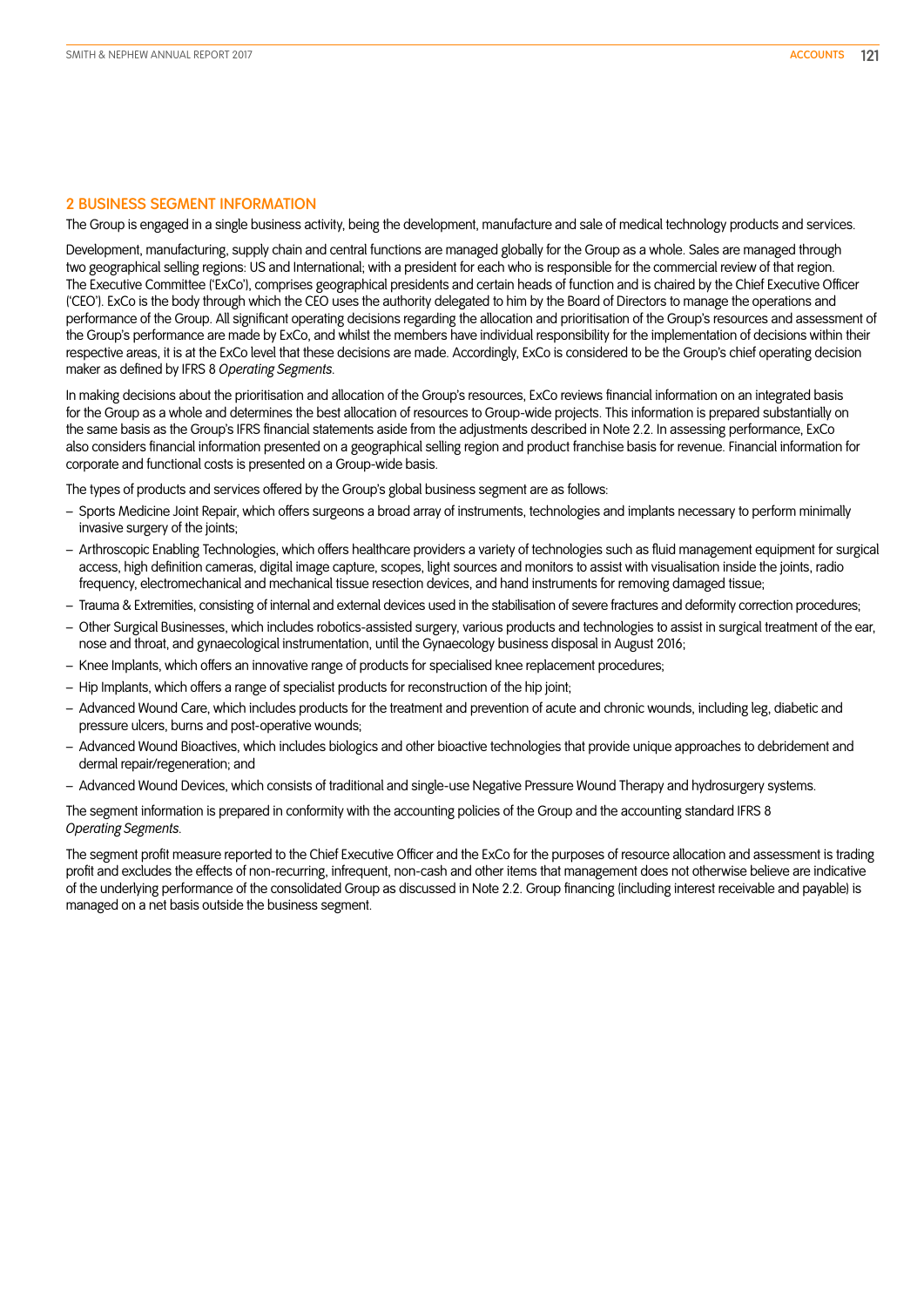#### **2.1 Revenue by business segment and geography**

#### **Accounting policy**

Revenue comprises sales of products and services to third parties at amounts invoiced net of trade discounts and rebates, excluding taxes on revenue. Revenue from the sale of products is recognised upon transfer to the customer of the significant risks and rewards of ownership. This is generally when goods are delivered to customers. There is no significant revenue associated with the provision of discrete services. In Established Markets we typically sell direct to healthcare institutions while in our Emerging Markets we typically sell to distributors and intermediaries. In general our surgical business is more direct to hospitals and ambulatory service centres whereas in our wound business, and in particular products used in community and homecare facilities, it is through wholesalers. Sales of inventory located at customer premises and available for customers' immediate use are recognised when notification is received that the product has been implanted or used. Appropriate provisions for returns, trade discounts and rebates are deducted from revenue. Rebates comprise retrospective volume discounts granted to certain customers on attainment of certain levels of purchases from the Group. These are accrued over the course of the arrangement based on estimates of the level of business expected and adjusted at the end of the arrangement to reflect actual volumes.

#### Segment revenue reconciles to statutory revenues from continuing operations as follows:

|                                 | 2017<br>\$ million | 2016<br>\$ million | 2015<br>\$ million |
|---------------------------------|--------------------|--------------------|--------------------|
|                                 |                    |                    |                    |
| Revenue from external customers | 4.765              | 4,669              | 4,634              |

In presenting information on the basis of geographical segments, segment revenue is based on location of Smith & Nephew businesses:

|                                                 | 2017<br>\$ million | 2016<br>\$ million | 2015<br>\$ million |
|-------------------------------------------------|--------------------|--------------------|--------------------|
| Geographical segment revenue                    |                    |                    |                    |
| United Kingdom                                  | 244                | 266                | 301                |
| United States of America                        | 2,332              | 2.299              | 2,217              |
| Other <sup>1</sup>                              | 2,189              | 2.104              | 2,116              |
| Consolidated revenue from continuing operations | 4.765              | 4.669              | 4,634              |

1 No other country represents more than 6% of consolidated sales revenue from continuing operations.

The table below shows revenue by product type from continuing operations. Included within the 2015 analysis is a reclassification of \$58m of product sales formerly included in the Sports Medicine Joint Repair franchise which has now been included in the Arthroscopic Enabling Technologies franchise in order to present analysis in line with 2017 management reporting on a consistent basis.

|                                                 | 2017<br>\$ million | 2016<br>\$ million | 2015<br>\$ million |
|-------------------------------------------------|--------------------|--------------------|--------------------|
| Revenue by product from continuing operations   |                    |                    |                    |
| Knee Implants                                   | 984                | 932                | 883                |
| Hip Implants                                    | 599                | 597                | 604                |
| Trauma & Extremities                            | 495                | 475                | 497                |
| Sports Medicine Joint Repair                    | 627                | 587                | 548                |
| Arthroscopic Enabling Technologies              | 615                | 631                | 631                |
| Other Surgical Businesses                       | 189                | 214                | 205                |
| Advanced Wound Care                             | 720                | 719                | 755                |
| Advanced Wound Bioactives                       | 342                | 342                | 344                |
| <b>Advanced Wound Devices</b>                   | 194                | 172                | 167                |
| Consolidated revenue from continuing operations | 4.765              | 4.669              | 4.634              |

#### **Major customers**

No single customer generates revenue greater than 10% of the consolidated revenue.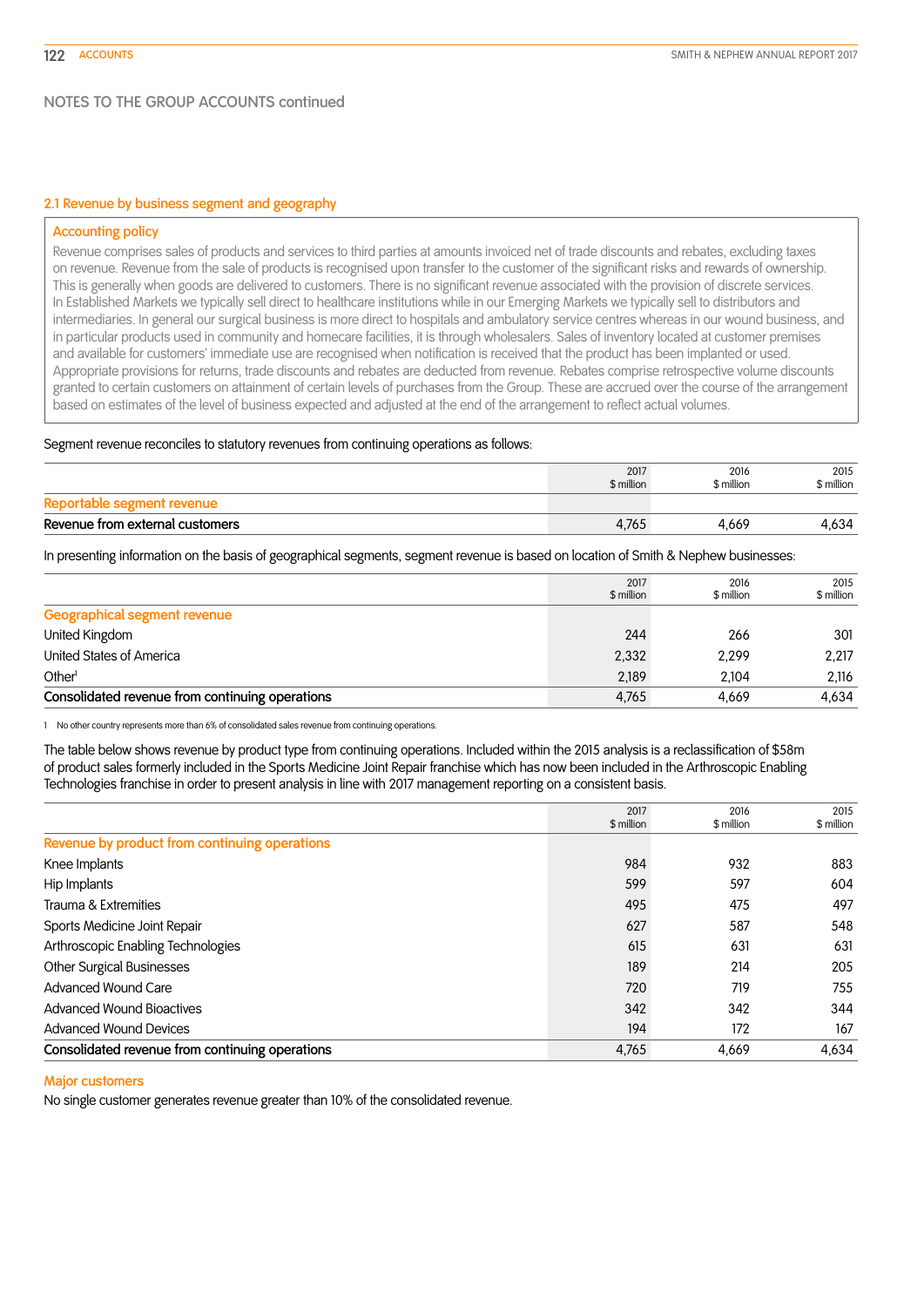#### **2.2 Trading and operating profit by business segment**

Trading profit is a trend measure which presents the long-term profitability of the Group excluding the impact of specific transactions that management considers affects the Group's short-term profitability. The Group presents this measure to assist investors in their understanding of trends. The Group has identified the following items, where material, as those to be excluded from operating profit when arriving at trading profit: acquisition and disposal-related items; amortisation and impairment of acquisition intangibles; significant restructuring programmes; gains and losses arising from legal disputes; and other significant items. Further detail is provided in Notes 2.3, 2.4 and 2.5. Operating profit reconciles to trading profit as follows:

|                                                        | 2017<br>\$ million | 2016<br>\$ million | 2015<br>\$ million |
|--------------------------------------------------------|--------------------|--------------------|--------------------|
| Operating profit of the business segment               | 934                | 801                | 628                |
| Acquisition-related costs                              | (10)               |                    | $12 \overline{ }$  |
| Restructuring and rationalisation expenses             |                    | 62                 | 65                 |
| Amortisation and impairment of acquisition intangibles | 140                | 178                | 204                |
| Legal and other                                        | (16)               | (30)               | 190                |
| Trading profit of the business segment                 | 1,048              | 1.020              | 1.099              |

#### **2.3 Acquisition-related costs**

Acquisition-related costs credit of \$10m (2016: \$9m charge, 2015: \$12m charge) relates to a remeasurement of contingent consideration for a prior year acquisition partially offset by costs associated with the acquisition of Rotation Medical, Inc.

#### **2.4 Restructuring and rationalisation expenses**

No restructuring and rationalisation costs were incurred in 2017 (2016: \$62m, 2015: \$65m). In 2016 and 2015, these costs primarily related to the ongoing implementation of the Group Optimisation Plan which was completed in 2016.

#### **2.5 Legal and other**

The legal and other credit within operating profit of \$16m (2016: \$30m credit, 2015: \$190m charge) primarily related to a \$54m credit recognised following a settlement payment received from Arthrex relating to patent litigation, partially offset by legal expenses for patent litigation with Arthrex and ongoing metal-on-metal hip claims. In 2017 there was a \$10m increase in the provision that reflects the present value of the estimated costs to reduce all other known and anticipated metal-on-metal hip claims.

#### **2.6 Assets and liabilities by business segment and geography**

|                                                                               | 2017<br>\$ million | 2016<br>\$ million | 2015<br>\$ million |
|-------------------------------------------------------------------------------|--------------------|--------------------|--------------------|
| Reconciliation of assets of the business segment<br>to the consolidated group |                    |                    |                    |
| Assets of the business segment                                                | 7.508              | 7.147              | 6.929              |
| Unallocated corporate assets:                                                 |                    |                    |                    |
| - Deferred tax assets                                                         | 127                | 97                 | 105                |
| - Retirement benefit assets                                                   | 62                 |                    | 13                 |
| – Cash at bank                                                                | 169                | 100                | 120                |
| Total assets of the consolidated group                                        | 7,866              | 7.344              | 7,167              |

In presenting information on the basis of geographical segments, non-current segment assets are based on their location:

|                                                     | 2017<br>\$ million | 2016<br>\$ million | 2015<br>\$ million |
|-----------------------------------------------------|--------------------|--------------------|--------------------|
| <b>Geographical segment assets</b>                  |                    |                    |                    |
| United Kingdom                                      | 364                | 335                | 366                |
| United States of America                            | 3.295              | 3.145              | 2.982              |
| Other                                               | 1.287              | 1.238              | 1.226              |
| Total non-current assets of the consolidated group1 | 4.946              | 4.718              | 4.574              |

1 Non-current assets excludes retirement benefit assets and deferred tax assets.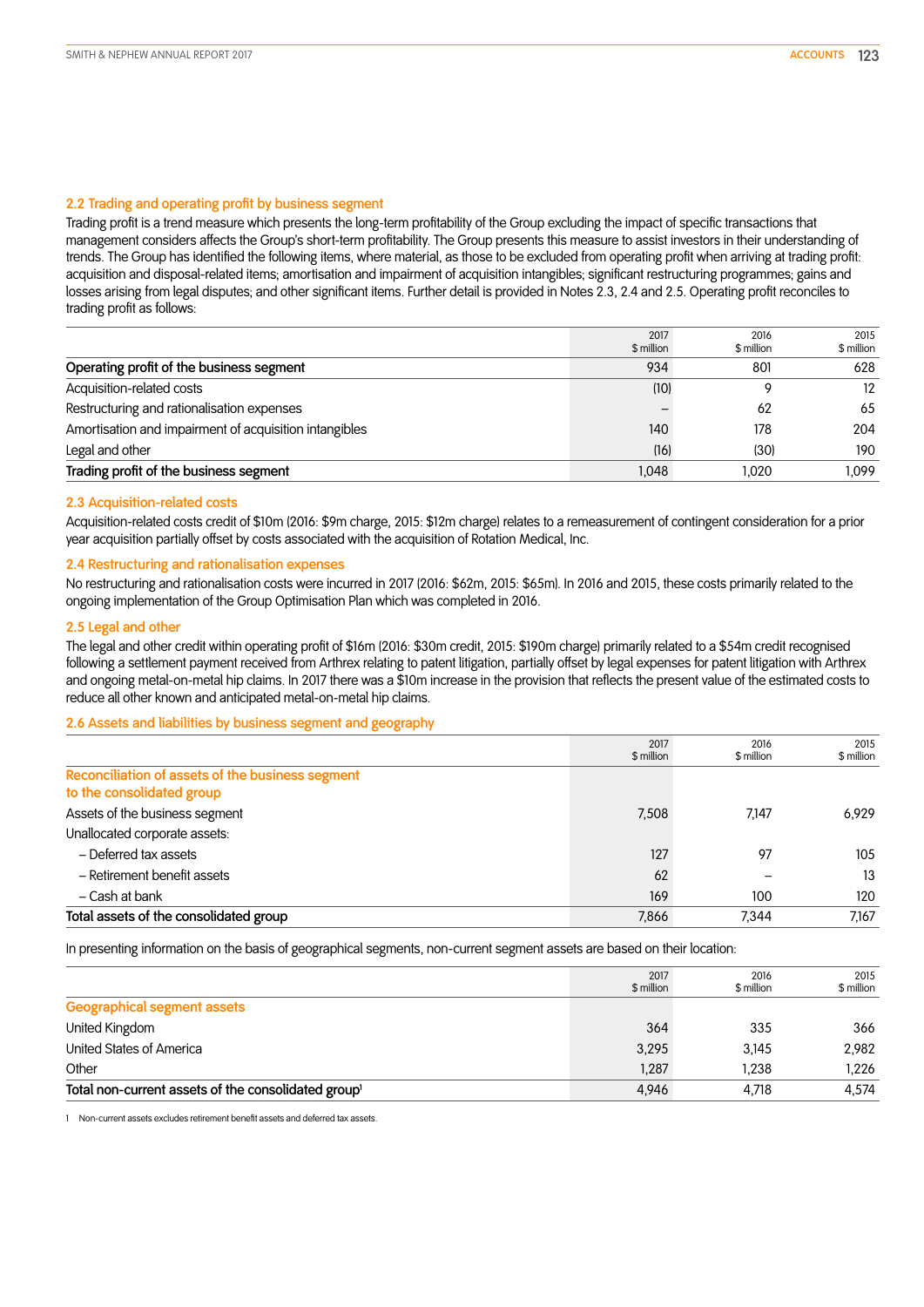## **2 BUSINESS SEGMENT INFORMATION continued**

|                                                                   | 2017<br>\$ million | 2016<br>\$ million | 2015<br>\$ million |
|-------------------------------------------------------------------|--------------------|--------------------|--------------------|
| Reconciliation of liabilities of the business segment             |                    |                    |                    |
| to the consolidated group                                         |                    |                    |                    |
| Liabilities of the business segment                               | 1,311              | 1,247              | 1,197              |
| Unallocated corporate liabilities:                                |                    |                    |                    |
| - Long-term borrowings                                            | 1,423              | 1,564              | 1,434              |
| - Retirement benefit obligations                                  | 131                | 164                | 184                |
| - Deferred tax liabilities                                        | 97                 | 94                 | 77                 |
| - Bank overdrafts and loans - current                             | 27                 | 86                 | 46                 |
| - Current tax payable                                             | 233                | 231                | 263                |
| Total liabilities of the consolidated group                       | 3,222              | 3,386              | 3,201              |
| Depreciation, amortisation and impairment of the business segment |                    |                    |                    |
| Depreciation of property, plant and equipment                     | 243                | 224                | 226                |
| Amortisation of acquisition intangibles                           | 130                | 130                | 153                |
| Amortisation of other intangible assets                           | 62                 | 61                 | 66                 |
| Total depreciation and amortisation                               | 435                | 415                | 445                |
| Impairment losses on acquisition intangibles <sup>1</sup>         | 10 <sup>°</sup>    | 48                 | 51                 |
| Impairment loss/(reversal) on trade investments <sup>1</sup>      | $\overline{2}$     |                    | (3)                |
| Total depreciation, amortisation and impairment                   | 447                | 463                | 493                |

1 Impairments recognised in operating profit, within the administrative expenses line.

Segment acquisition of property, plant and equipment and intangibles reconciles to that of the consolidated group, and comprises the following:

|                                                       | 2017       | 2016       | 2015       |
|-------------------------------------------------------|------------|------------|------------|
|                                                       | \$ million | \$ million | \$ million |
| Additions to property, plant and equipment            | 308        | 320        | 303        |
| Additions to intangibles                              | 68         | 72         | 55         |
| Capital expenditure (excluding business combinations) | 376        | 392        | 358        |
| Trade investments                                     | 8          | Ω          | 2          |
| Acquisitions - Goodwill                               | 132        | 211        | 34         |
| Acquisitions - Intangible assets                      | 61         | 85         | 19         |
| Acquisitions - Property, plant and equipment          |            | റ          | 6          |
| Capital and acquisition expenditure                   | 578        | 692        | 419        |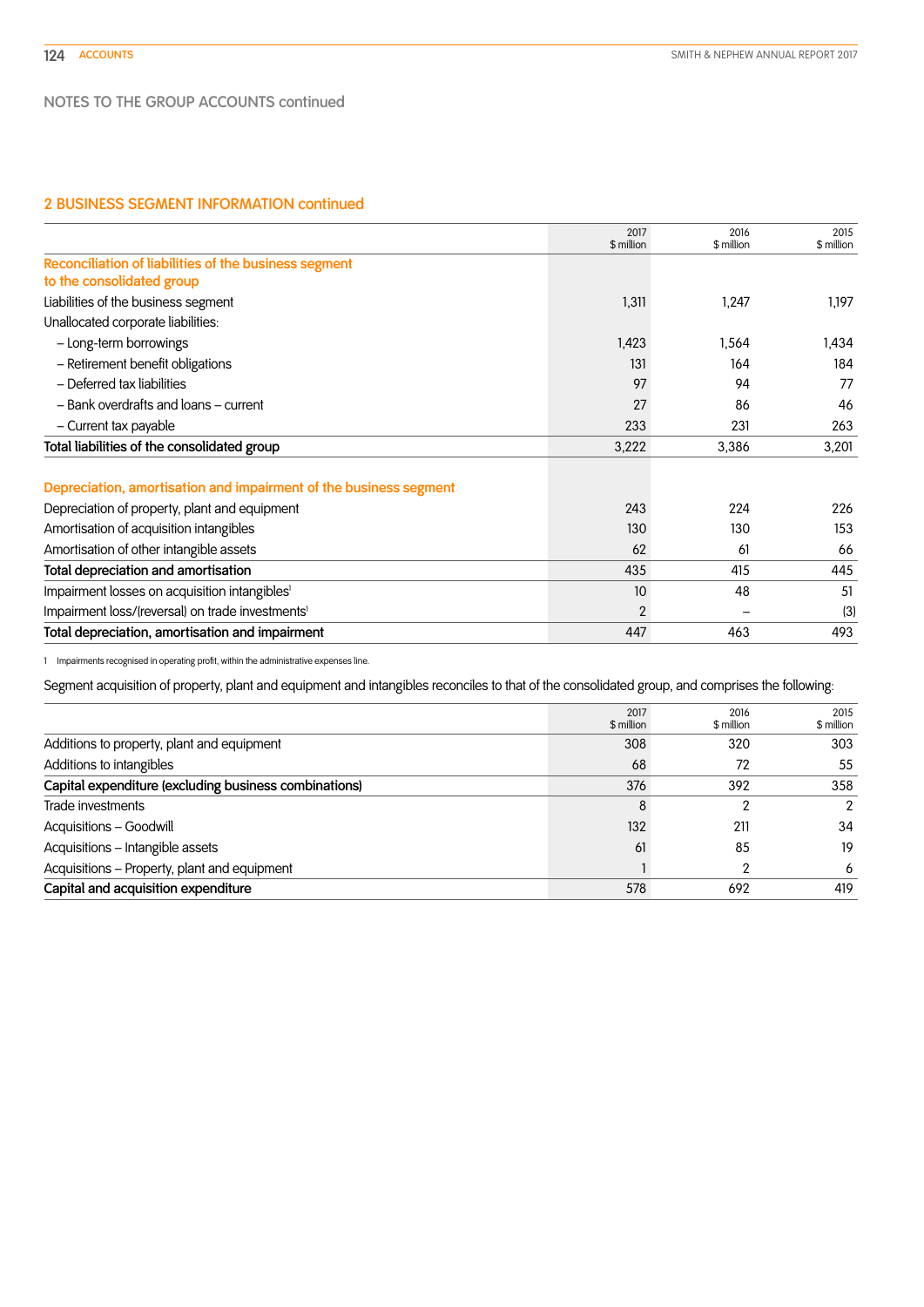## **3 OPERATING PROFIT**

#### **Accounting policies**

#### **Research and development**

Research expenditure is expensed as incurred. Internal development expenditure is only capitalised if the recognition criteria in IAS 38 *Intangible Assets* have been satisfied. The Group considers that the regulatory, technical and market uncertainties inherent in the development of new products mean that in most cases development costs should not be capitalised as intangible assets until products receive approval from the appropriate regulatory body.

Payments to third parties for research and development projects are accounted for based on the substance of the arrangement. If the arrangement represents outsourced research and development activities the payments are generally expensed except in limited circumstances where the respective development expenditure would be capitalised under the principles established in IAS 38. By contrast, the payments are capitalised if the arrangement represents consideration for the acquisition of intellectual property developed at the risk of the third party.

Capitalised development expenditures are amortised on a straight-line basis over their useful economic lives from product launch.

#### **Advertising costs**

Advertising costs are expensed as incurred.

|                                               | 2017       | 2016       | 2015       |
|-----------------------------------------------|------------|------------|------------|
|                                               | \$ million | \$ million | \$ million |
| Revenue                                       | 4,765      | 4,669      | 4,634      |
| Cost of goods sold                            | (1, 248)   | (1, 272)   | (1, 143)   |
| Gross profit                                  | 3,517      | 3.397      | 3,491      |
| Research and development expenses             | (223)      | (230)      | (222)      |
| Selling, general and administrative expenses: |            |            |            |
| Marketing, selling and distribution expenses  | (1,781)    | (1,712)    | (1,735)    |
| Administrative expenses <sup>1,2,3,4</sup>    | (579)      | (654)      | (906)      |
|                                               | (2,360)    | (2,366)    | (2,641)    |
| Operating profit                              | 934        | 801        | 628        |

1 2017 includes \$62m of amortisation of software and other intangible assets (2016: \$61m, 2015: \$66m).

2 2017 includes \$140m of amortisation and impairment of acquisition intangibles (2016: \$62m of restructuring and rationalisation expenses and \$178m of amortisation and impairment of acquisition intangibles, 2015: \$65m of restructuring and rationalisation expenses and \$204m of amortisation and impairment of acquisition intangibles).

3 2017 includes \$16m credit relating to legal and other items (2016: \$30m credit, 2015: \$190m charge).

4 2017 includes \$10m credit of acquisition-related costs (2016: \$9m charge, 2015: \$12m charge).

Note that items detailed in 2, 3, 4 are excluded from the calculation of trading profit, the segment profit measure.

#### Operating profit is stated after charging/(crediting) the following items:

|                                                                         | 2017<br>\$ million | 2016<br>\$ million | 2015<br>\$ million |
|-------------------------------------------------------------------------|--------------------|--------------------|--------------------|
| Other operating income                                                  | (66)               | (25)               | (41)               |
| Amortisation of intangibles                                             | 192                | 191                | 219                |
| Impairment of intangible assets                                         | 10                 | 48                 | -51                |
| Depreciation of property, plant and equipment                           | 243                | 224                | 226                |
| Loss on disposal of property, plant and equipment and intangible assets | 13                 | 15                 | 15                 |
| Operating lease payments for land and buildings                         | 36                 | 39                 | 37                 |
| Operating lease payments for other assets                               | 21                 | 19                 | 20                 |
| Advertising costs                                                       | 102                | 88                 | 91                 |

In 2017 other operating income primarily relates to a gain relating to patent litigation (2016: insurance recovery relating to metal-on-metal claims, 2015: net gain relating to patent litigation).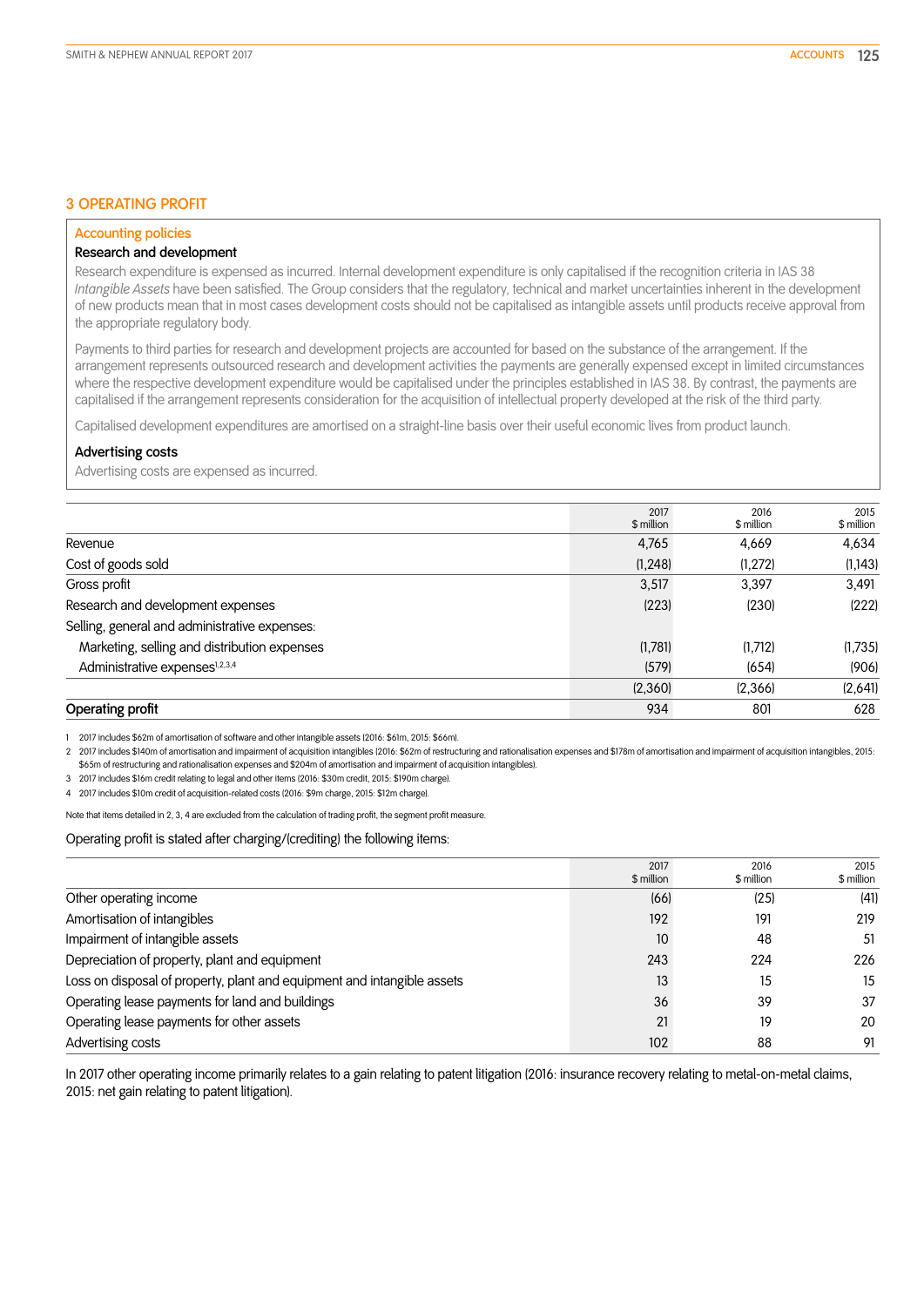## **3 OPERATING PROFIT continued**

## **3.1 Staff costs and employee numbers**

Staff costs during the year amounted to:

|                                                              | <b>Notes</b> | 2017<br>\$ million | 2016<br>\$ million | 2015<br>\$ million |
|--------------------------------------------------------------|--------------|--------------------|--------------------|--------------------|
| Wages and salaries                                           |              | 1,157              | 1,227              | 1,193              |
| Social security costs                                        |              | 178                | 129                | 135                |
| Pension costs (including retirement healthcare) <sup>1</sup> | 18           | 64                 | 23                 | 58                 |
| Share-based payments                                         | 23           | 31                 | 27                 | 30                 |
|                                                              |              | 1.430              | .406               | 1.416              |

1 In 2016, pension costs include the past service cost credit of \$49m arising primarily from the closure of the UK defined benefit scheme to future accrual.

During the year ended 31 December 2017, the average number of employees was 16,333 (2016: 15,584, 2015: 14,686).

**3.2 Audit Fees – information about the nature and cost of services provided by the auditor**

|                                               | 2017<br>\$ million | 2016<br>\$ million | 2015<br>\$ million |
|-----------------------------------------------|--------------------|--------------------|--------------------|
| Audit services:                               |                    |                    |                    |
| Group accounts                                | 2.4                | 2.0                | 2.1                |
| Local statutory audit pursuant to legislation | 2.0                | 2.0                | 2.0                |
| Other services:                               |                    |                    |                    |
| Non-audit services                            | 0.1                | 0.5                | 0.5                |
| Taxation services:                            |                    |                    |                    |
| Compliance services                           |                    | 0.1                | 0.5                |
| Advisory services                             |                    |                    |                    |
| Total auditor's remuneration                  | 4.5                | 4.6                | 5.1                |
| Arising:                                      |                    |                    |                    |
| In the UK                                     | 2.5                | 2.5                | 2.5                |
| Outside the UK                                | 2.0                | 2.1                | 2.6                |
|                                               | 4.5                | 4.6                | 5.1                |

## **4 INTEREST AND OTHER FINANCE COSTS**

**4.1 Interest income/(expense)**

|                         | 2017<br>\$ million | 2016<br>\$ million | 2015<br>\$ million |
|-------------------------|--------------------|--------------------|--------------------|
| Interest income         | b                  | о                  | 11                 |
| Interest expense:       |                    |                    |                    |
| <b>Bank borrowings</b>  | (11)               | (9)                | (9)                |
| Private placement notes | (38)               | (37)               | (37)               |
| Other                   | (8)                | (6)                | (3)                |
|                         | (57)               | (52)               | (49)               |
| Net interest expense    | (51)               | (46)               | (38)               |

**4.2 Other finance costs**

| Other finance costs                     |              | (10)               | (16)               | (15)               |
|-----------------------------------------|--------------|--------------------|--------------------|--------------------|
| Other                                   |              |                    | $\qquad \qquad$    | (1)                |
| Unwinding of discount                   |              | (5)                | (9)                | (3)                |
| Retirement benefit net interest expense | 18           | (5)                |                    | (11)               |
|                                         | <b>Notes</b> | 2017<br>\$ million | 2016<br>\$ million | 2015<br>\$ million |

Foreign exchange gains or losses arose primarily on the translation of intercompany and third party borrowings and amounted to a net \$25m loss in 2017 (2016: net \$22m gain, 2015: net \$11m gain). These amounts were matched by the fair value gains or losses on currency swaps held to manage this currency risk.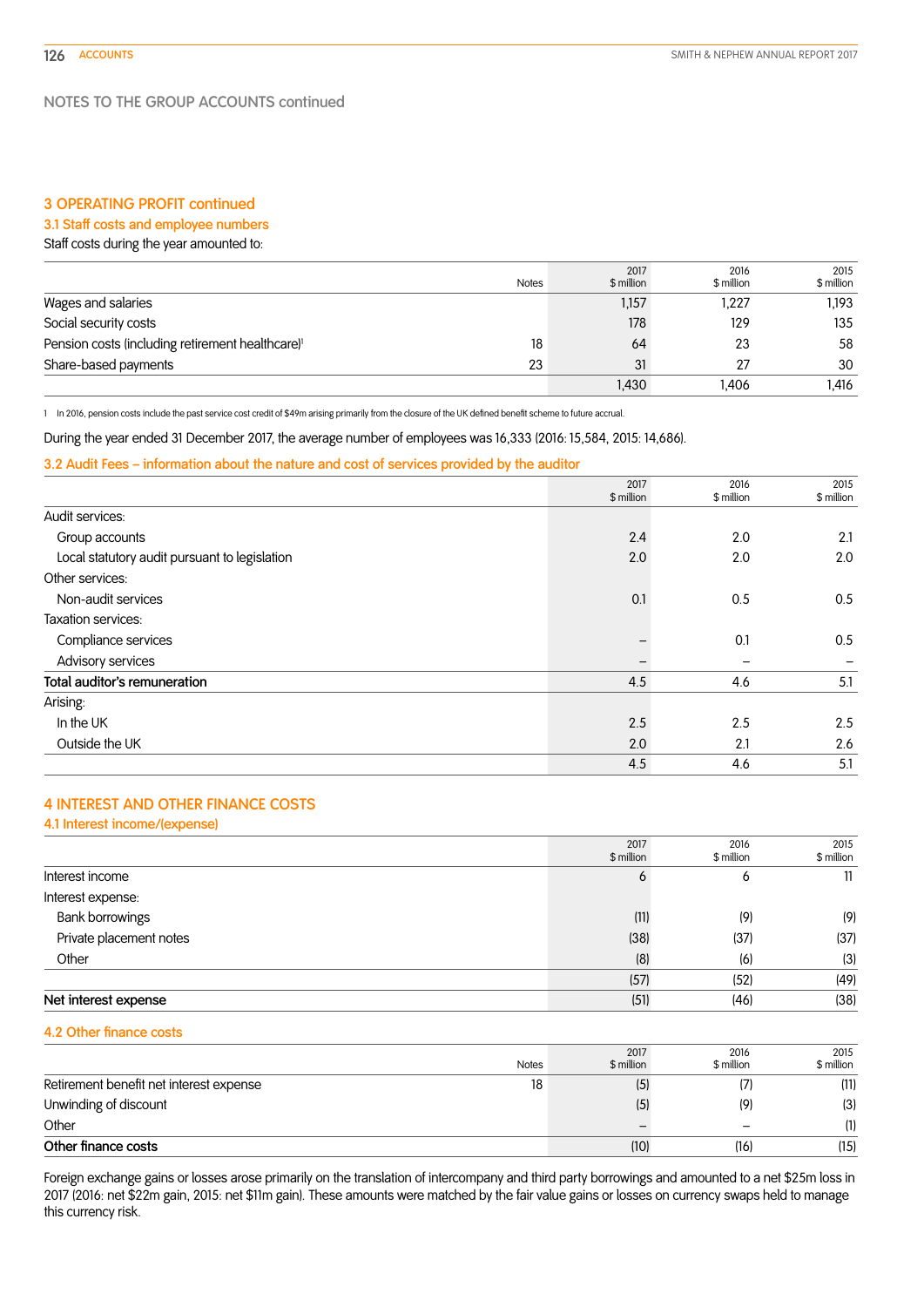## **5 TAXATION**

#### **Accounting policy**

The charge for current taxation is based on the results for the year as adjusted for items which are non-assessable or disallowed. It is calculated using tax rates that have been enacted or substantively enacted by the balance sheet date.

The Group operates in numerous tax jurisdictions around the world and it is Group policy to submit its tax returns to the relevant tax authorities as promptly as possible. At any given time, the Group is involved in disputes and tax audits and will have a number of tax returns potentially subject to audit. Significant issues may take several years to resolve. In estimating the probability and amount of any tax charge, management takes into account the views of internal and external advisers and updates the amount of tax provision whenever necessary. The ultimate tax liability may differ from the amount provided depending on interpretations of tax law, settlement negotiations or changes in legislation.

Deferred tax is recognised in respect of temporary differences between the carrying amounts of assets and liabilities for financial reporting purposes and the amounts used for taxation purposes.

Deferred tax is not recognised: for temporary differences related to investments in subsidiaries and associates where the Group is able to control the timing of the reversal of the temporary difference and it is probable that this will not reverse in the foreseeable future; on the initial recognition of non-deductible goodwill; and on the initial recognition of an asset or liability in a transaction that is not a business combination and that, at the time of the transaction, does not affect the accounting or taxable profit.

Deferred tax assets are recognised to the extent that it is probable that future taxable profits will be available against which they can be used. Deferred tax assets are reviewed at each reporting date.

Deferred tax is measured on an undiscounted basis, and at the tax rates that have been enacted or substantively enacted by the reporting date that are expected to apply in the periods in which the asset or liability is settled. It is recognised in the income statement except when it relates to items credited or charged directly to other comprehensive income or equity, in which case the deferred tax is also recognised within other comprehensive income or equity respectively.

Deferred tax assets and liabilities are offset when they relate to income taxes levied by the same taxation authority, when the Group intends to settle its current tax assets and liabilities on a net basis and that authority permits the Group to make a single net payment.

#### **5.1 Taxation charge attributable to the Group**

|                                                           | 2017<br>\$ million | 2016<br>\$ million | 2015<br>\$ million |
|-----------------------------------------------------------|--------------------|--------------------|--------------------|
| Current taxation:                                         |                    |                    |                    |
| UK corporation tax                                        | 23                 | 23                 | -31                |
| Overseas tax                                              | 177                | 261                | 219                |
| Current income tax charge                                 | 200                | 284                | 250                |
| Adjustments in respect of prior periods                   | (60)               | (53)               | (56)               |
| Total current taxation                                    | 140                | 231                | 194                |
| Deferred taxation:                                        |                    |                    |                    |
| Origination and reversal of temporary differences         | 32                 | 24                 | (73)               |
| Changes in tax rates                                      | (49)               |                    | (3)                |
| Adjustments to estimated amounts arising in prior periods | (11)               | 23                 | 31                 |
| Total deferred taxation                                   | (28)               | 47                 | (45)               |
| Total taxation as per the income statement                | 112                | 278                | 149                |
| Taxation in other comprehensive income                    | 9                  | (10)               | (10)               |
| Taxation in equity                                        | 3                  | (2)                | (5)                |
| Taxation attributable to the Group                        | 124                | 266                | 134                |

The 2017 and 2016 net prior period adjustment benefits of \$71m and \$30m respectively mainly relate to provision releases following agreement reached with the IRS on US tax matters after the conclusion of US tax audits in 2017 and 2016, provision releases on the expiry of statute of limitations and tax accrual to tax return adjustments, partially offset by an increase in certain other tax provisions. The 2015 net prior period adjustment benefit of \$25m mainly relates to provision releases after settlement with tax authorities or the expiry of statute of limitations and tax accrual to tax return adjustments.

Included in the total tax charge is a \$32m net benefit as a result of the new US tax reform legislation enacted in December 2017, which comprises a benefit from a revaluation of deferred tax balances included within changes in tax rates, partially offset by a current tax charge relating to the deemed repatriation of foreign profits not previously taxed in the US.

Total taxation as per the income statement of \$112m includes a \$58m net credit (2016: \$48m net charge, 2015: \$130m net credit) as a consequence of the net benefit from US tax reform, acquisitions and disposals, amortisation and impairment of acquisition intangibles and legal and other.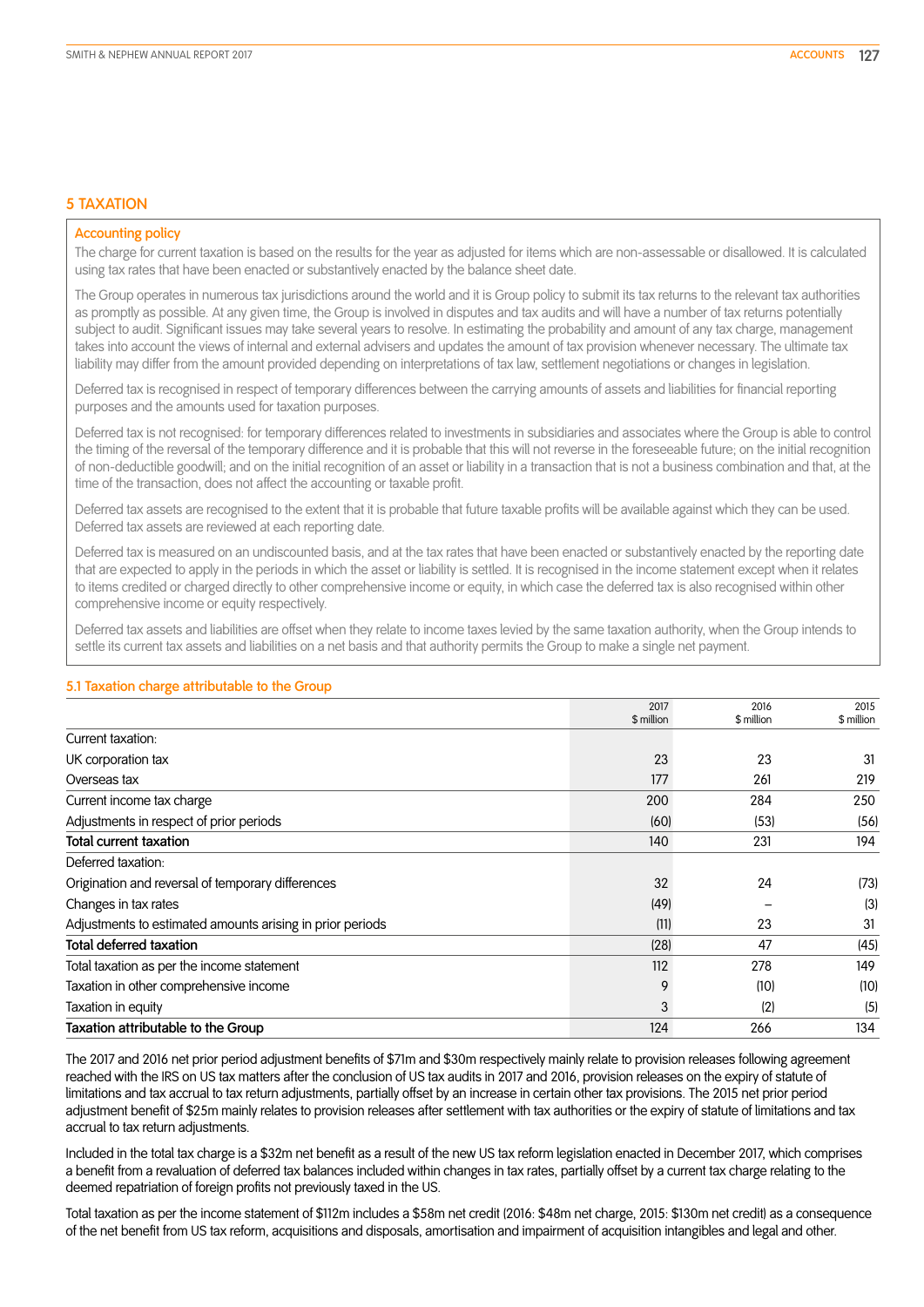#### **5 TAXATION continued**

#### **Factors affecting future tax charges**

The Group operates in numerous tax jurisdictions around the world and is subject to factors that may affect future tax charges including the recently enacted US tax reform, the review by the European Commission into whether the UK CFC financing exemption rules constitute illegal State Aid, implementation of the OECD's BEPS actions, tax rate changes, tax legislation changes, expiry of the statute of limitations and resolution of tax audits and disputes.

At any given time the Group has unagreed years outstanding in various countries and is involved in tax audits and disputes, some of which may take several years to resolve. Current tax payable of \$233m includes \$201m of provisions for uncertain tax positions in respect of various countries. The Group believes that it has made adequate provision in respect of additional tax liabilities that may arise from these unagreed years, tax audits and disputes, the majority of which relate to transfer pricing matters as would be expected for a Group operating internationally. However, the actual liability for any particular issue may be higher or lower than the amount provided resulting in a negative or positive effect on the tax charge in any given year, including a reduction in the tax charge because of an expiry of the relevant statute of limitations. Whilst the impact can vary from year to year, the negative or positive effect on the tax charge for 2018 is not expected to result in a net prior period adjustment for 2018 which is greater than that realised in 2017.

The Group has completed its review of the new US tax reform legislation, as enacted, including the reduction of the US federal tax rate from 35% to 21%, which came into effect on 1 January 2018. As a result, the Group expects a positive impact on its tax charge for future years in addition to the one-off net tax benefit of \$32m in 2017. However, it should be noted that parts of the new legislation are subject to questions of interpretation, and further regulations may be issued in the future to clarify or change certain elements, which may affect future tax charges.

In December 2016, the Group appealed to the First Tier Tribunal in the UK against a decision by HM Revenue and Customs (HMRC) relating to the tax deductibility of certain historical foreign exchange losses. The decision of the Tribunal was released on 8 February 2017 and it upheld the Group's appeal. HMRC appealed against this decision and their appeal will be heard by the Upper Tribunal in June 2018. No tax benefit has been recognised to date in respect of these foreign exchange losses. In the event that the Group is ultimately successful in the Courts, then the Group's tax charge would be reduced, in the year of success, as a result.

In 2016, the UK Government enacted legislation to reduce the main rate of UK statutory corporation tax to 19.0% from 1 April 2017 and 17.0% from 1 April 2020.

The UK standard rate of corporation tax for 2017 is 19.3% (2016: 20.0%, 2015: 20.3%). Overseas taxation is calculated at the rates prevailing in the respective jurisdictions. The table below reconciles the expected tax charge at the UK statutory rate with the actual tax charge:

|                                                                            | 2017       | 2016       | 2015       |
|----------------------------------------------------------------------------|------------|------------|------------|
|                                                                            | \$ million | \$ million | \$ million |
| Profit before taxation                                                     | 879        | 1.062      | 559        |
| Expected taxation at UK statutory rate of 19.3% (2016: 20.0%, 2015: 20.3%) | 169        | 212        | 113        |
| Differences in overseas taxation rates <sup>1</sup>                        | 48         | 34         | 52         |
| Disposal of the Gynaecology business (mainly at the US tax rate)           |            | 56         |            |
| Benefit of US Manufacturing deduction                                      | (9)        | (7)        | (7)        |
| R&D credits                                                                | (3)        | (3)        | (6)        |
| Tax losses not recognised                                                  | 10         |            | 11         |
| Utilisation of previously unrecognised tax losses                          | (6)        | (9)        |            |
| Impact of US tax reform                                                    | (32)       |            |            |
| Expenses not deductible for tax purposes                                   | 11         | 23         | 14         |
| Changes in tax rates                                                       | (5)        |            | (3)        |
| Adjustments in respect of prior years <sup>2</sup>                         | (71)       | (30)       | (25)       |
| Total taxation as per the income statement                                 | 112        | 278        | 149        |

1 Mainly relates to profits taxed in the US at a rate higher than the UK statutory rate and includes the impact of intra-group loans provided to finance US acquisitions and business operations.

2 The adjustments in respect of prior years are explained on the previous page.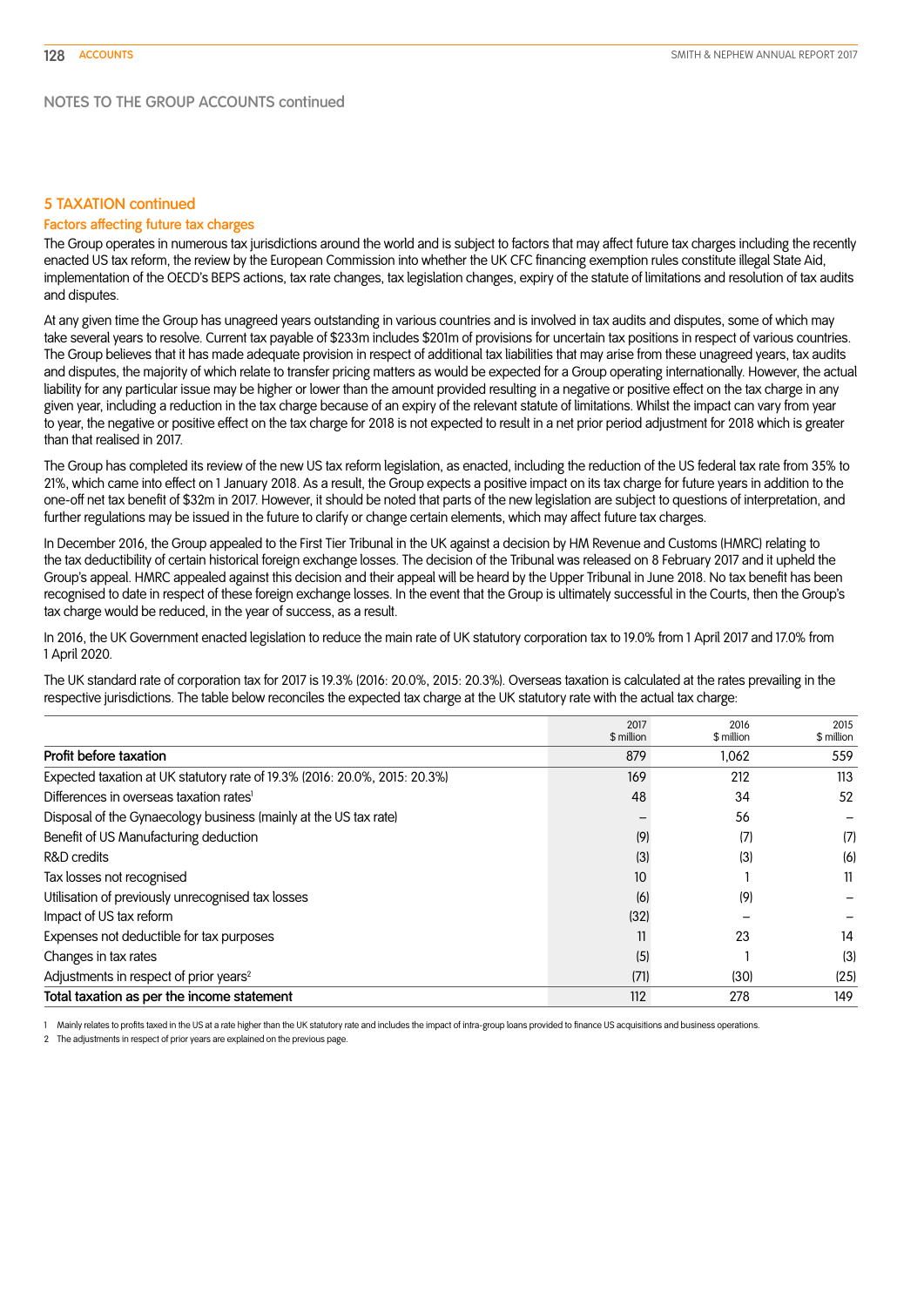#### **5.2 Deferred taxation**

Movements in the main components of deferred tax assets and liabilities were as follows:

|                                             | Accelerated<br>tax<br>depreciation<br>\$ million | Intangibles<br>\$ million | Retirement<br>benefit obligation<br>\$ million | Macrotexture<br>\$ million | Inventory,<br>provisions,<br>losses and other<br>differences<br>\$ million | Total<br>\$ million |
|---------------------------------------------|--------------------------------------------------|---------------------------|------------------------------------------------|----------------------------|----------------------------------------------------------------------------|---------------------|
| At 31 December 2015                         | (62)                                             | (223)                     | 39                                             | 52                         | 222                                                                        | 28                  |
| Exchange adjustment                         |                                                  | 2                         |                                                |                            | (3)                                                                        | (1)                 |
| Movement in income statement - current year |                                                  | 34                        | (16)                                           |                            | (42)                                                                       | (24)                |
| Movement in income statement - prior years  | (11)                                             | 6                         | (2)                                            |                            | (16)                                                                       | (23)                |
| Movement in other                           |                                                  |                           |                                                |                            |                                                                            |                     |
| comprehensive income                        |                                                  |                           |                                                |                            | (1)                                                                        | 6                   |
| Movement in equity                          |                                                  |                           |                                                |                            | 2                                                                          | 2                   |
| Changes in tax rate                         |                                                  |                           |                                                |                            | (1)                                                                        |                     |
| Acquisitions                                |                                                  | (29)                      |                                                |                            | 44                                                                         | 15                  |
| At 31 December 2016                         | (73)                                             | (209)                     | 28                                             | 52                         | 205                                                                        | 3                   |
| Exchange adjustment                         |                                                  | (2)                       | $\overline{2}$                                 |                            | 13                                                                         | 14                  |
| Movement in income statement - current year | (9)                                              | 15                        | (6)                                            | (1)                        | (31)                                                                       | (32)                |
| Movement in income statement - prior years  | $\overline{2}$                                   | 4                         |                                                |                            | 5                                                                          | 11                  |
| Movement in other<br>comprehensive income   |                                                  |                           | (17)                                           |                            | 4                                                                          | (13)                |
| Movement in equity                          |                                                  |                           |                                                |                            | (3)                                                                        | (3)                 |
| Changes in tax rate                         | 29                                               | 71                        |                                                | (18)                       | (33)                                                                       | 49                  |
| Acquisitions                                |                                                  | (22)                      |                                                |                            | 23                                                                         |                     |
| At 31 December 2017                         | (50)                                             | (143)                     |                                                | 33                         | 183                                                                        | 30                  |

Represented by:

|                             | 2017       | 2016       |
|-----------------------------|------------|------------|
|                             | \$ million | \$ million |
| Deferred tax assets         | 127        | 97         |
| Deferred tax liabilities    | (97)       | (94)       |
| Net position at 31 December | 30         |            |

The Group has gross unused trading and non-trading tax losses of \$271m (2016: \$230m) and gross unused capital losses of \$113m (2016: \$122m) available for offset against future profits of which \$32m of trading losses will expire within 3-8 years from the balance sheet date if not utilised. A deferred tax asset of \$38m (2016: \$45m) has been recognised in respect of \$132m (2016: \$109m) of the trading and non-trading tax losses. No deferred tax asset has been recognised on the remaining unused tax losses as they are not expected to be realised in the foreseeable future. There are no temporary differences in respect of investments in subsidiaries and associates for which deferred tax liabilities have not been recognised (2016: temporary differences of approximately \$483m).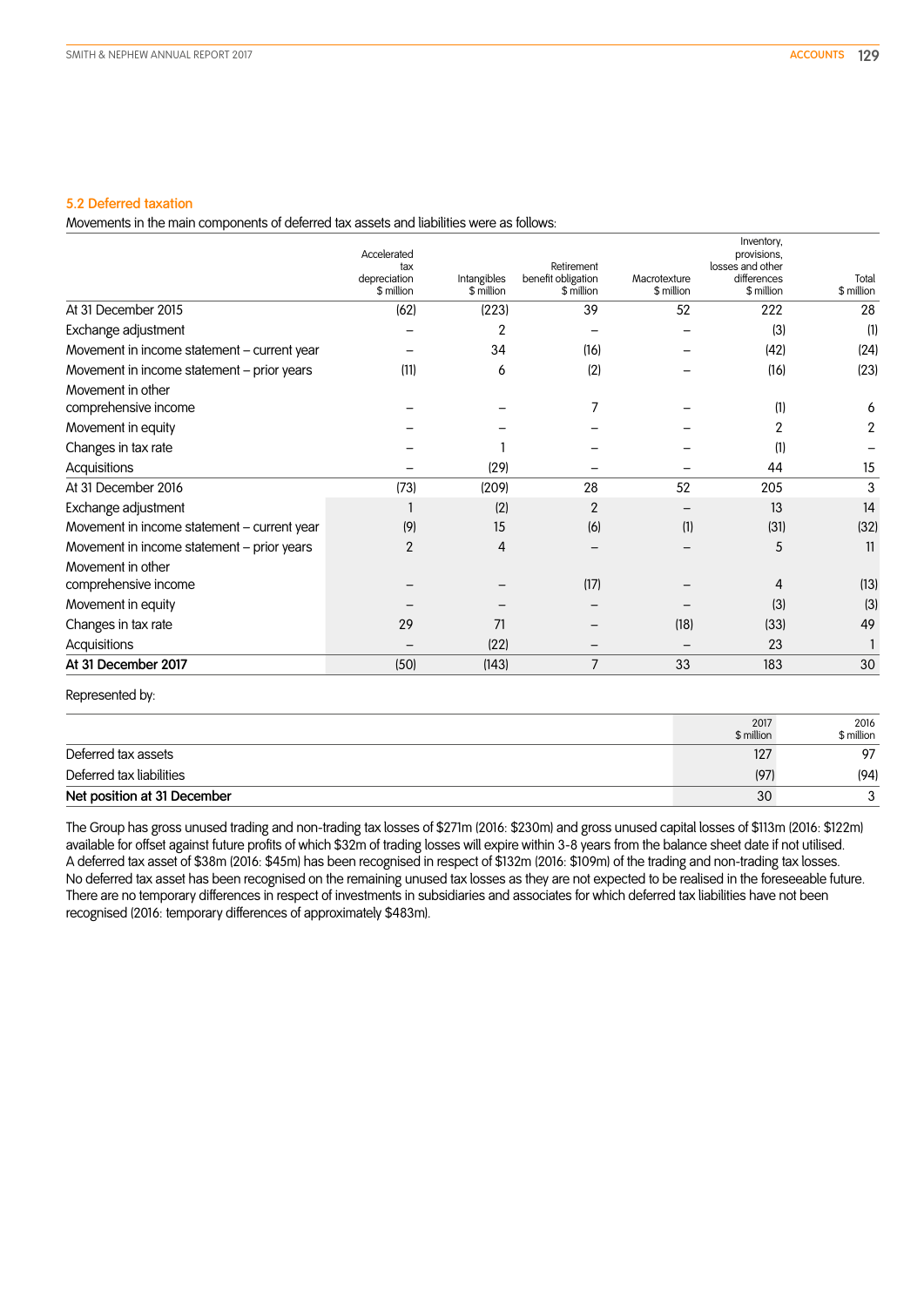### **6 EARNINGS PER ORDINARY SHARE**

### **Accounting policies**

#### **Earnings per share**

Basic earnings per share is calculated by dividing the profit attributable to equity holders by the weighted average number of ordinary shares in issue during the year, excluding shares held by the Company in the Employees' Share Trust or as treasury shares.

#### **Diluted earnings per share**

Diluted earnings per share is calculated by adjusting the basic earnings per share for the effect of conversion to ordinary shares associated with dilutive potential ordinary shares, which comprise share options and awards granted to employees.

#### **Adjusted earnings per share**

Adjusted earnings per share is a trend measure, which presents the long-term profitability of the Group excluding the impact of specific transactions that management considers affects the Group's short-term profitability. The Group presents this measure to assist investors in their understanding of trends. Adjusted attributable profit is the numerator used for this measure. The Group has identified the following items as those to be excluded when arriving at adjusted attributable profit: acquisitions and disposals related items including amortisation and impairment of acquisition intangible assets; significant restructuring programmes; significant gains and losses arising from legal disputes and other significant items (including US tax reform) and taxation thereon.

The calculations of the basic, diluted and adjusted earnings per ordinary share are based on the following attributable profit and numbers of shares:

|                                          | 2017<br>\$ million | 2016<br>\$ million | 2015<br>\$ million |
|------------------------------------------|--------------------|--------------------|--------------------|
| <b>Earnings</b>                          |                    |                    |                    |
| Attributable profit for the year         | 767                | 784                | 410                |
| Adjusted attributable profit (see below) | 826                | 735                | 761                |

Attributable profit is reconciled to adjusted attributable profit as follows:

| <b>Notes</b> | 2017<br>\$ million | 2016<br>\$ million | 2015<br>\$ million |
|--------------|--------------------|--------------------|--------------------|
|              | 767                | 784                | 410                |
|              | (10)               | 9                  | 25                 |
| 3            |                    | 62                 | 65                 |
| 9            | 140                | 178                | 204                |
|              | (13)               | (20)               | 187                |
| 21           |                    | (326)              |                    |
| 5            | (32)               |                    |                    |
| 5            | (26)               | 48                 | (130)              |
|              | 826                | 735                | 761                |
|              |                    |                    |                    |

1 Legal and other credit in 2017 includes \$16m within operating profits (refer to Note 2.5), and a \$3m charge within other finance costs for unwinding of the discount on the provision for known, anticipated and settled metal-on-metal hip claims. In 2016 the legal and other credit includes \$30m within operating profits (refer to Note 2.5), a \$5m charge within other finance costs for unwinding of the discount on the provision for known, anticipated and settled metal-on-metal hip claims, and a \$5m charge within share of results of associates for expenses incurred by Bioventus for an aborted initial public offering of shares. In 2015 legal and other costs include \$190m within operating profit (refer to Note 2.5) and a \$3m net interest credit.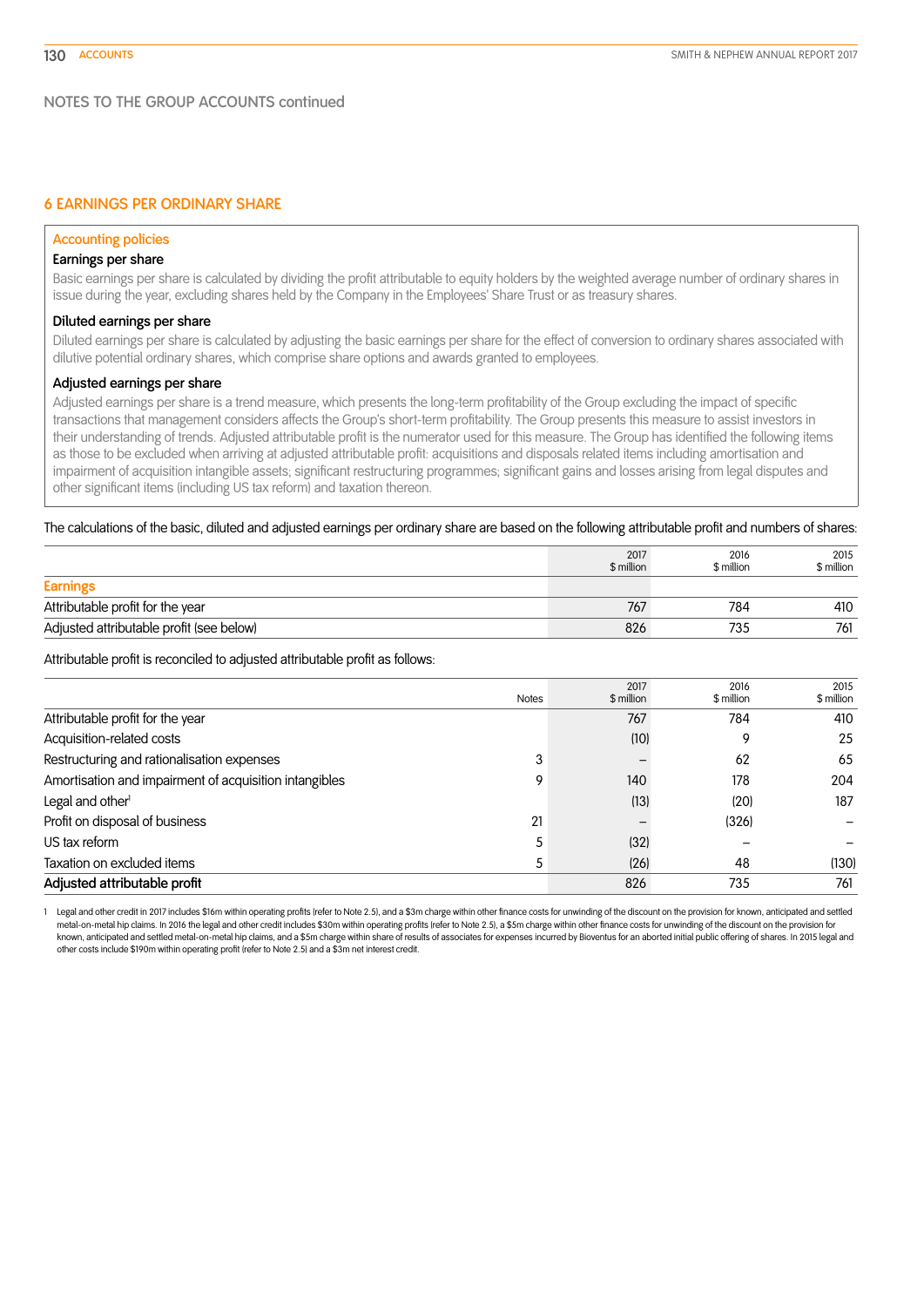The numerators used for basic and diluted earnings per ordinary share are the same. The denominators used for all categories of earnings for basic and diluted earnings per ordinary share are as follows:

|                                              | 2017               | 2016  | 2015  |
|----------------------------------------------|--------------------|-------|-------|
| <b>Number of shares (millions)</b>           |                    |       |       |
| Basic weighted number of shares              | 874                | 890   | 894   |
| Dilutive impact of share options outstanding |                    | 3     | 5     |
| Diluted weighted average number of shares    | 875                | 893   | 899   |
| Earnings per ordinary share                  |                    |       |       |
| Basic                                        | 87.8¢              | 88.1¢ | 45.9⊄ |
| <b>Diluted</b>                               | 87.7 <sub>CD</sub> | 87.8¢ | 45.6⊄ |
| Adjusted <sup>2</sup>                        | 94.5¢              | 82.6¢ | 85.1c |

2 Adjusted earnings per share is calculated using the basic weighted number of shares.

### **7 PROPERTY, PLANT AND EQUIPMENT**

#### **Accounting policies**

## **Property, plant and equipment**

Items of property, plant and equipment are stated at cost less accumulated depreciation and any accumulated impairment losses.

Depreciation is calculated to write off the cost of items of property, plant and equipment less their estimated residual values using the straightline method over their estimated useful lives, and is ultimately recognised in profit or loss. Leased assets are depreciated over the shorter of the lease term and their useful lives unless it is reasonably certain that the Group will obtain ownership by the end of the lease term. Freehold land is not depreciated. The estimated useful lives of items of property, plant and equipment is 3–20 years and for buildings is 20–50 years.

Assets in course of construction are not depreciated until they are available for use.

Depreciation methods, useful lives and residual values are reviewed at each reporting date and adjusted if appropriate.

Finance costs relating to the purchase or construction of property, plant and equipment and intangible assets that take longer than one year to complete are capitalised based on the Group weighted average borrowing costs. All other finance costs are expensed as incurred.

#### **Impairment of assets**

The carrying values of property, plant and equipment are reviewed for impairment when events or changes in circumstances indicate the carrying value may be impaired. If any such indication exists, the recoverable amount of the asset is estimated in order to determine the extent of impairment loss. Where it is not possible to estimate the recoverable amount of an individual asset, the Group estimates the recoverable amount of the cash-generating unit to which it belongs.

An asset's recoverable amount is the higher of an asset's or cash-generating unit's fair value less costs to sell and its value-in-use. In assessing value‑in-use, its estimated future cash flow is discounted to its present value using a pre-tax discount rate that reflects the current market assessment of the time value of money and the risks specific to the asset.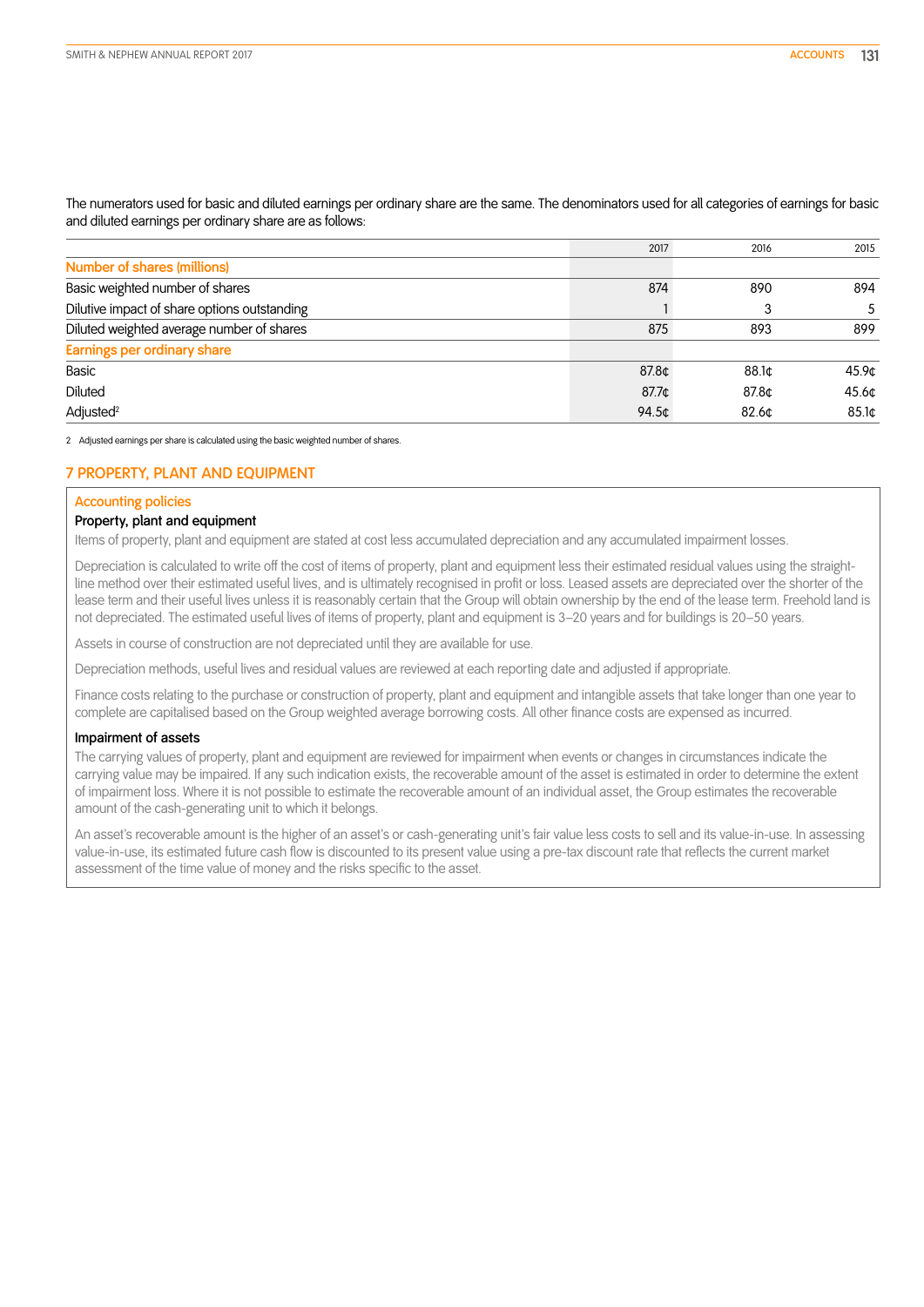#### **7 PROPERTY, PLANT AND EQUIPMENT continued**

|                                    | <b>Notes</b> |                        | Land and buildings      |                           | Plant and equipment | Assets in                               |                     |
|------------------------------------|--------------|------------------------|-------------------------|---------------------------|---------------------|-----------------------------------------|---------------------|
|                                    |              | Freehold<br>\$ million | Leasehold<br>\$ million | Instruments<br>\$ million | Other<br>\$ million | course of<br>construction<br>\$ million | Total<br>\$ million |
| <b>Cost</b>                        |              |                        |                         |                           |                     |                                         |                     |
| At 1 January 2016                  |              | 154                    | 58                      | 1,042                     | 1,003               | 156                                     | 2,413               |
| Exchange adjustment                |              | (6)                    |                         | (22)                      | (46)                | (5)                                     | (79)                |
| Acquisitions                       | 21           |                        |                         | $\overline{2}$            |                     |                                         | $\mathbf{2}$        |
| <b>Additions</b>                   |              | 1                      | 1                       | 166                       | 72                  | 80                                      | 320                 |
| Disposals                          | 21           |                        |                         | (76)                      | (39)                | (3)                                     | (118)               |
| Transfers                          |              | 16                     | 60                      | 4                         | 33                  | (113)                                   |                     |
| At 31 December 2016                |              | 165                    | 119                     | 1,116                     | 1,023               | 115                                     | 2,538               |
| Exchange adjustment                |              | 6                      | 1                       | 63                        | 33                  | 3                                       | 106                 |
| Acquisitions                       | 21           |                        |                         |                           | $\mathbf{1}$        |                                         | $\overline{1}$      |
| Additions                          |              | 1                      |                         | 176                       | 28                  | 103                                     | 308                 |
| Disposals                          |              |                        | (27)                    | (73)                      | (79)                | (12)                                    | (191)               |
| <b>Transfers</b>                   |              | 56                     | (20)                    | $\overline{2}$            | 56                  | (115)                                   | (21)                |
| At 31 December 2017                |              | 228                    | 73                      | 1,284                     | 1,062               | 94                                      | 2,741               |
| <b>Depreciation and impairment</b> |              |                        |                         |                           |                     |                                         |                     |
| At 1 January 2016                  |              | 48                     | 35                      | 732                       | 655                 | 11                                      | 1,481               |
| Exchange adjustment                |              | (3)                    |                         | (15)                      | (34)                |                                         | (52)                |
| Charge for the year                |              | 5                      | 7                       | 131                       | 81                  |                                         | 224                 |
| Disposals                          |              |                        |                         | (67)                      | (30)                |                                         | (97)                |
| At 31 December 2016                |              | 50                     | 42                      | 781                       | 672                 | 11                                      | 1,556               |
| Exchange adjustment                |              | 3                      |                         | 45                        | 24                  |                                         | 72                  |
| Charge for the year                |              | 6                      | 7                       | 146                       | 84                  |                                         | 243                 |
| Disposals                          |              |                        | (22)                    | (67)                      | (74)                | (11)                                    | (174)               |
| <b>Transfers</b>                   |              | $\mathbf{2}$           | 3                       | (1)                       | (9)                 | $\qquad \qquad -$                       | (5)                 |
| At 31 December 2017                |              | 61                     | 30                      | 904                       | 697                 | $\qquad \qquad -$                       | 1,692               |
| Net book amounts                   |              |                        |                         |                           |                     |                                         |                     |
| At 31 December 2017                |              | 167                    | 43                      | 380                       | 365                 | 94                                      | 1,049               |
| At 31 December 2016                |              | 115                    | 77                      | 335                       | 351                 | 104                                     | 982                 |

Land and buildings includes land with a cost of \$21m (2016: \$19m) that is not subject to depreciation. There were no assets held under finance leases at 31 December 2017 (2016: assets held under finance leases with a net book value of \$5m were included within land and buildings).

Transfers from assets in course of construction includes \$4m (2016: \$nil) of software and \$12m (2016: \$nil) net book value of other noncurrent assets.

Group capital expenditure relating to property, plant and equipment contracted but not provided for amounted to \$26m (2016: \$55m).

The amount of borrowing costs capitalised in 2017 and 2016 was minimal.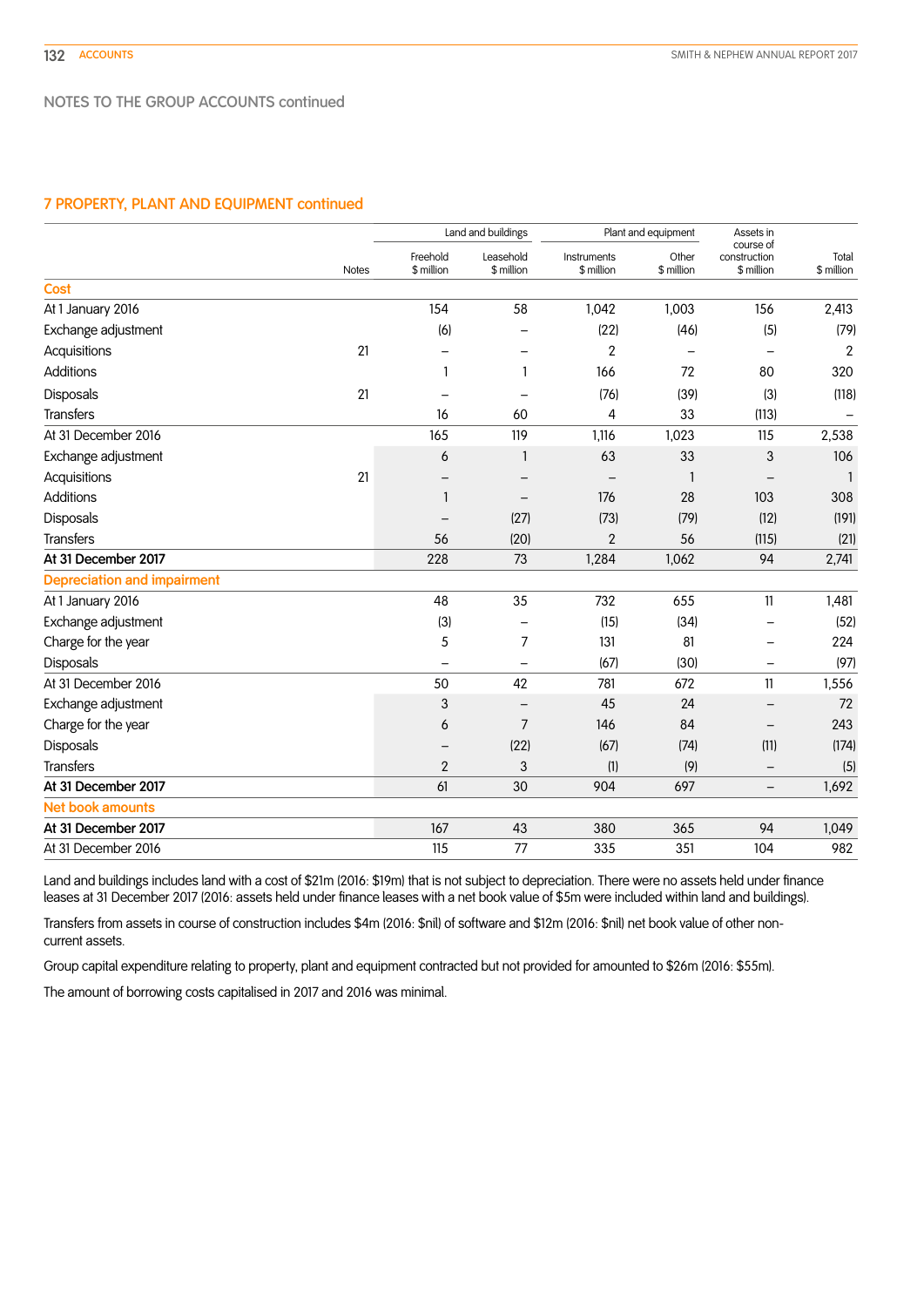#### **8 GOODWILL**

#### **Accounting policy**

Goodwill is not amortised but is reviewed for impairment annually. Goodwill is allocated to the cash-generating unit (CGU) that is expected to benefit from the acquisition. The goodwill is tested annually for impairment by comparing the recoverable amount to the carrying value of the CGUs. The CGUs identified by management are at the aggregated product franchise levels of Orthopaedics, Other Surgical Devices and Advanced Wound Management, in the way the core assets are used to generate cash flows.

If the recoverable amount of the CGU is less than its carrying amount then an impairment loss is determined to have occurred. Any impairment losses that arise are recognised immediately in the income statement and are allocated first to reduce the carrying amount of goodwill and then to the carrying amounts of the other assets of the CGU.

In carrying out impairment reviews of goodwill a number of significant assumptions have to be made when preparing cash flow projections. These include the future rate of market growth, discount rates, the market demand for the products acquired, the future profitability of acquired businesses or products, levels of reimbursement and success in obtaining regulatory approvals. If actual results should differ, or changes in expectations arise, impairment charges may be required which would adversely impact operating results.

|                              |              | 2017       | 2016       |
|------------------------------|--------------|------------|------------|
|                              | <b>Notes</b> | \$ million | \$ million |
| <b>Cost</b>                  |              |            |            |
| At 1 January                 |              | 2,188      | 2,012      |
| Exchange adjustment          |              | 51         | (35)       |
| Acquisitions                 | 21           | 132        | 211        |
| At 31 December               |              | 2,371      | 2,188      |
| Impairment                   |              |            |            |
| At 1 January and 31 December |              |            |            |
| Net book amounts             |              | 2,371      | 2,188      |

Management has identified four CGUs in applying the provisions of IAS 36 Impairment of Assets: Orthopaedics (Reconstruction and Trauma), Other Surgical Devices, Advanced Wound Care & Devices and Bioactives.

For the purpose of goodwill impairment testing, the Advanced Wound Care & Devices and Bioactives CGUs have been aggregated (Advanced Wound Management), as this is the level at which goodwill is monitored and level at which the economic benefits relating to the goodwill within these CGUs is realised.

Goodwill is allocated to the Group's CGUs as follows:

|                           | 2017<br>\$ million | 2016<br>\$ million |
|---------------------------|--------------------|--------------------|
| Orthopaedics              | 566                | 551                |
| Other Surgical Devices    | 1,501              | 1,351              |
| Advanced Wound Management | 304                | 286                |
|                           | 2,371              | 2.188              |

Impairment reviews were performed in September 2017 and September 2016 by comparing the recoverable amount of each CGU with its carrying amount, including goodwill. These were updated during December, taking into account any significant events that occurred between September and December.

For each CGU, the recoverable amounts are based on value-in-use which is calculated from pre-tax cash flow projections for five years using data from the Group's budget and strategic planning process, the results of which are reviewed and approved by the Board. These projections exclude any estimated future cash inflows or outflows expected to arise from future restructurings. The five-year period is in line with the Group's strategic planning process. In determining the growth rates used in the calculations of the value-in-use, management considered annual revenue growth. Projections are based on anticipated volume and value growth in the markets served by the Group and assumptions as to market share movements. Each year the projections for the previous year are compared to actual results and variances are factored into the assumptions used in the current year.

The discount rates used in the value-in-use calculations reflect management's assessment of risks specific to the assets of each CGU.

#### **8.1 Orthopaedics CGU**

The sales growth and trading profit margin used in the value-in-use calculation for the Orthopaedics CGU, which includes the Reconstruction and Trauma businesses, reflects management's distinctive orthopaedic reconstruction strategy, which combines cutting edge innovation, disruptive business models and a strong Emerging Markets platform to drive outperformance.

Revenue growth rates for the five-year period ranged from 1.0% to 10.6% for the various components of the Orthopaedics CGU. The average growth rate used to extrapolate the cash flows beyond the five-year period in calculating the terminal value is 2.0%. The pre-tax discount rate used in the Orthopaedics CGU value-in-use calculation reflects the geographical mix and is 10.0%.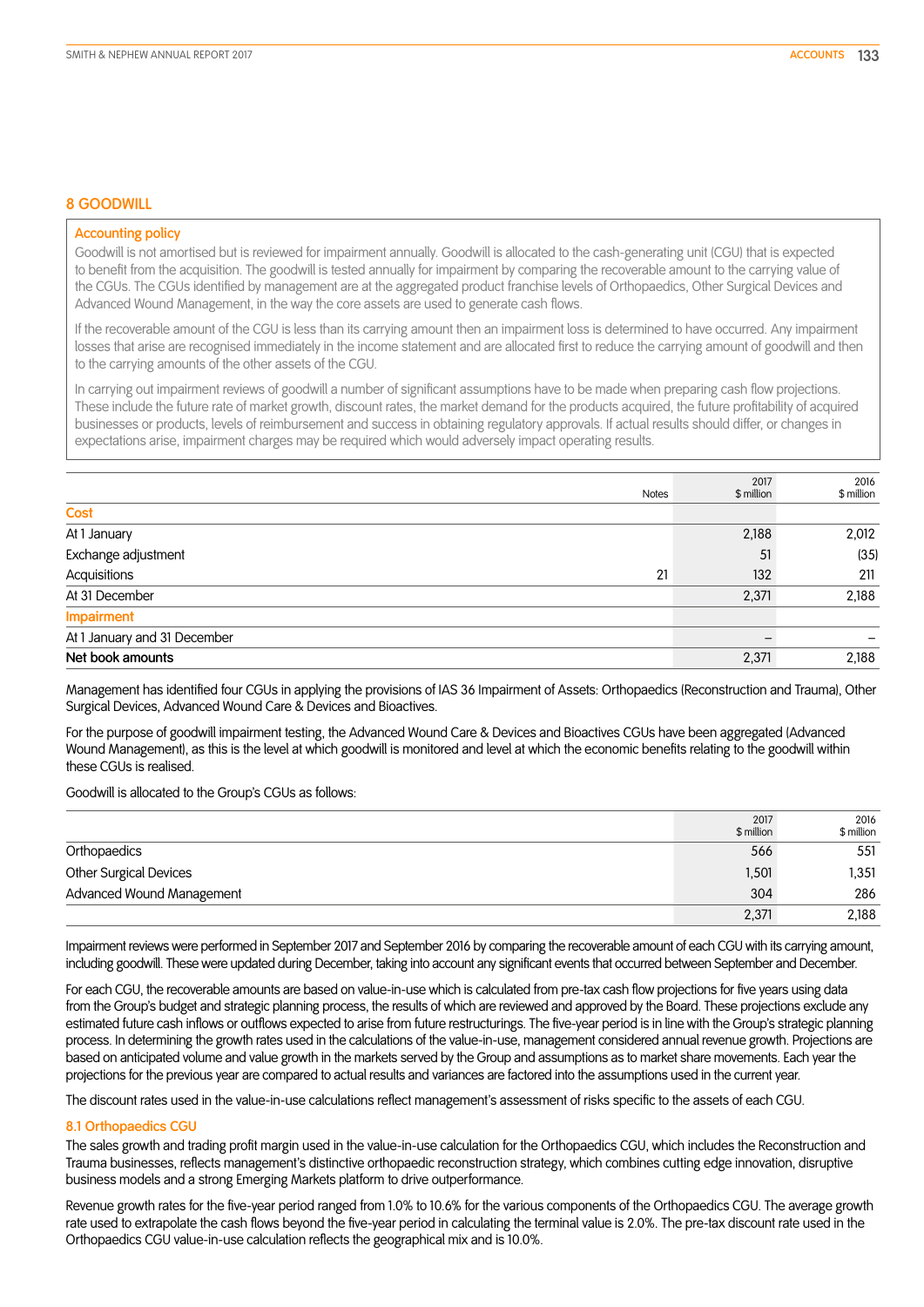#### **8 GOODWILL continued**

## **8.2 Other Surgical Devices CGU**

The value-in-use calculation for the Other Surgical Devices CGU reflects growth rates and trading profit margins consistent with management's strategy to rebalance Smith & Nephew towards higher growth areas such as, for example, Sports Medicine.

Revenue growth rates for the five-year period ranged from 1.0% to 9.0% for the various components of the Other Surgical Devices CGU. The weighted average growth rate used to extrapolate the cash flows beyond the five-year period in calculating the terminal value is 2.0%. The pre-tax discount rate used in the Other Surgical Devices CGU value-in-use calculation reflects the geographical mix of the revenues and is 10.0%.

#### **8.3 Advanced Wound Management CGU**

The aggregated Advanced Wound Management CGU comprises the Advanced Wound Care & Devices and Bioactives CGUs.

In performing the value-in-use calculation for this combined CGU, management considered the Group's focus across the wound product franchises, focusing on widening access to the customer, the higher added value sectors of healing chronic wounds and tissue repair using bioactives, and by continuing to improve efficiency.

Revenue growth rates for the five-year period ranged from 2.0% to 17.3% for the various components of the Advanced Wound Management CGU. The weighted average growth rate used to extrapolate the cash flows beyond the five-year period in calculating the terminal value is 2.0%. The pre-tax discount rate used in the Advanced Wound Management CGU value-in-use calculation reflects the geographical mix and industry sector and is 10.0%.

#### **8.4 Sensitivity to changes in assumptions used in value-in-use calculations**

The calculations of value-in-use for the identified CGUs are most sensitive to changes in discount and growth rates. Management's consideration of these sensitivities is set out below:

- Growth of market and market share management has considered the impact of a variance in market growth and market share. The valuein-use calculations shows that if the assumed long-term growth rates were reduced to nil, the recoverable amount of each CGU would still be greater than its carrying value.
- Discount rate management has considered the impact of an increase in the discount rate applied to the value-in-use calculations. This sensitivity analysis shows that for the recoverable amount of each CGU to be less than its carrying value, the discount rate would have to be increased to 29.5% for the Orthopaedics CGU, 16.6% for the Other Surgical Devices CGU and 26.3% for the Advanced Wound Management CGU.

## **9 INTANGIBLE ASSETS**

#### **Accounting policies**

#### **Intangible assets**

Intangible assets acquired separately from a business combination (including purchased patents, know-how, trademarks, licences and distribution rights) are initially measured at cost. The cost of intangible assets acquired in a material business combination (referred to as acquisition intangibles) is the fair value as at the date of acquisition. Following initial recognition, intangible assets are carried at cost less any accumulated amortisation and any accumulated impairment losses. All intangible assets are amortised on a straight-line basis over their estimated useful economic lives. The estimated useful economic life of an intangible asset ranges between three and 20 years depending on its nature. Internally-generated intangible assets are expensed in the income statement as incurred. Purchased computer software and certain costs of information technology projects are capitalised as intangible assets. Software that is integral to computer hardware is capitalised as plant and equipment.

#### **Contingent consideration**

Contingent consideration receivable associated with the sale of product rights and other assets outside a business combination is recognised at the time of purchase to the extent that the future event upon which the contingent consideration is conditional is within the Group's control, or to the extent that it is considered to be virtually certain that the contingent consideration will become due. If the contingent consideration is outside the Group's control or it cannot be considered virtually certain that it will become due, an asset and corresponding entry in profit and loss is recognised only once it becomes virtually certain that the contingent consideration will become due.

Contingent consideration payable associated with the purchase of product rights and other assets outside a business combination is recognised at the time of sale to the extent that the future event upon which the contingent consideration is conditional is under the control of the seller and it is considered probable that the contingent consideration will become due. Contingent consideration associated within a contingent condition that is within the Group's control is recognised at the point when the contingent condition is met.

#### **Impairment of intangible assets**

The carrying values of intangible assets are reviewed for impairment when events or changes in circumstances indicate the carrying value may be impaired. If any such indication exists, the recoverable amount of the asset is estimated in order to determine the extent of impairment loss. Where it is not possible to estimate the recoverable amount of an individual asset, the Group estimates the recoverable amount of the CGU to which it belongs. An asset's recoverable amount is the higher of an asset's or CGU's fair value less costs to sell and its value-in-use. In assessing value-in-use, its estimated future cash flow is discounted to its present value using a pre-tax discount rate that reflects the current market assessments of the time value of money and the risks specific to the asset.

In carrying out impairment reviews of intangible assets a number of significant assumptions have to be made when preparing cash flow projections. These include the future rate of market growth, discount rates, the market demand for the products acquired, the future profitability of acquired businesses or products, levels of reimbursement and success in obtaining regulatory approvals. If actual results should differ, or changes in expectations should arise, impairment charges may be required which would adversely impact operating results.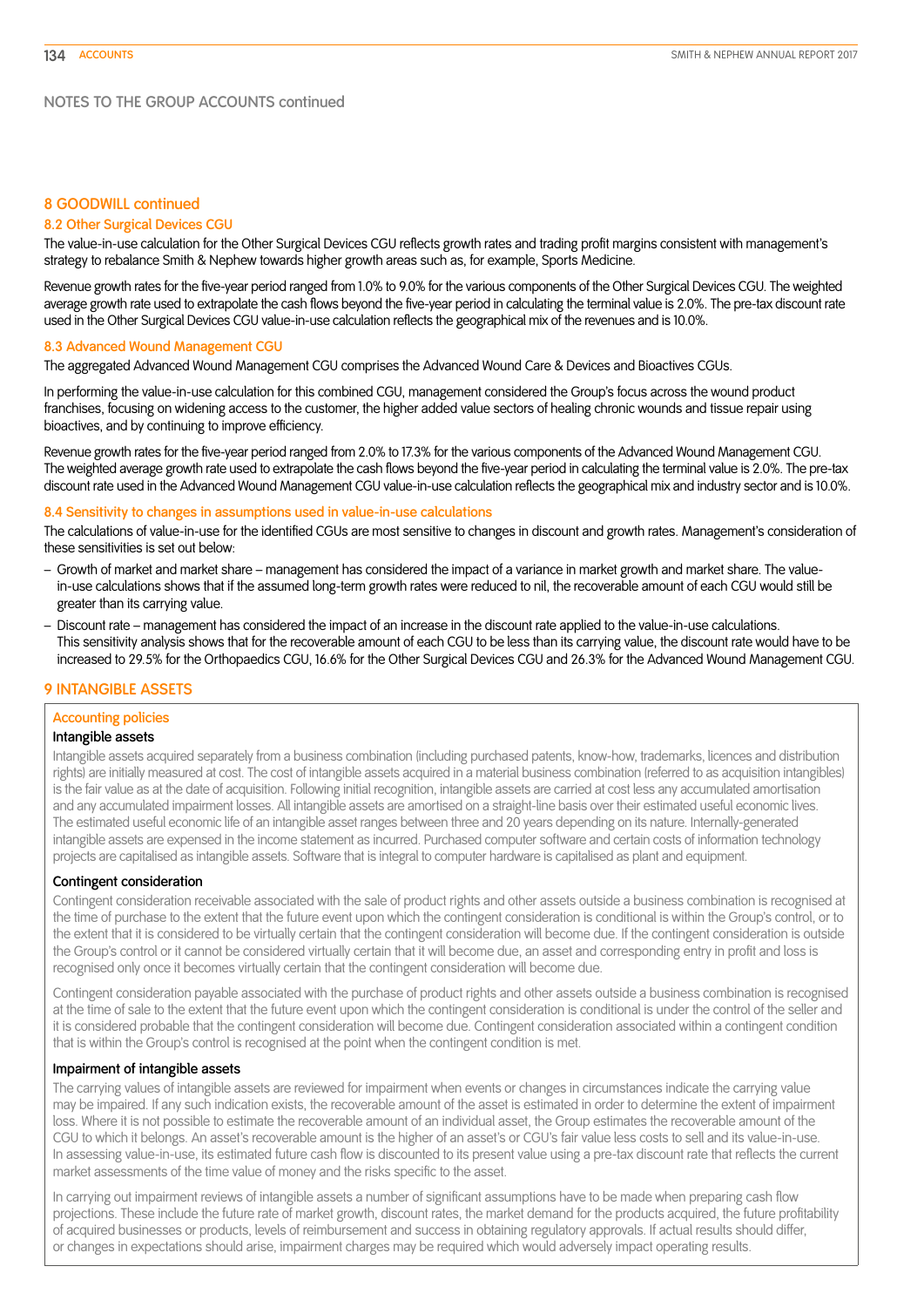|                                                 | Technology<br>\$ million | Product-<br>related<br>\$ million | Customer and<br>distribution<br>related<br>\$ million | Software<br>\$ million   | Total<br>\$ million |
|-------------------------------------------------|--------------------------|-----------------------------------|-------------------------------------------------------|--------------------------|---------------------|
| <b>Cost</b>                                     |                          |                                   |                                                       |                          |                     |
| At 1 January 2016                               | 235                      | 1,864                             | 119                                                   | 289                      | 2,507               |
| Exchange adjustment                             | (2)                      | (20)                              | $\boldsymbol{2}$                                      | (8)                      | (28)                |
| Acquisitions <sup>1</sup>                       | 68                       | 17                                |                                                       |                          | 85                  |
| <b>Additions</b>                                |                          | 24                                |                                                       | 48                       | 72                  |
| Disposals                                       |                          | (36)                              |                                                       | $\overline{\phantom{0}}$ | (36)                |
| At 31 December 2016                             | 301                      | 1,849                             | 121                                                   | 329                      | 2,600               |
| Exchange adjustment                             | 10                       | 38                                | 1                                                     | 12                       | 61                  |
| Acquisitions <sup>1</sup>                       | 59                       | $\overline{2}$                    |                                                       |                          | 61                  |
| Additions                                       | $\overline{\phantom{0}}$ | $\overline{2}$                    | 3                                                     | 63                       | 68                  |
| Disposals                                       | (6)                      | (43)                              | (5)                                                   | (5)                      | (59)                |
| <b>Transfers</b>                                | (6)                      | 6                                 |                                                       | 4                        | 4                   |
| At 31 December 2017                             | 358                      | 1,854                             | 120                                                   | 403                      | 2,735               |
| <b>Amortisation and impairment</b>              |                          |                                   |                                                       |                          |                     |
| At 1 January 2016                               | 21                       | 759                               | 69                                                    | 156                      | 1,005               |
| Exchange adjustment                             |                          | (16)                              | 1                                                     | (4)                      | (19)                |
| Charge for the year - amortisation <sup>2</sup> | 15                       | 131                               | 10                                                    | 35                       | 191                 |
| Charge for the year - impairment                |                          | 48                                |                                                       |                          | 48                  |
| Disposals                                       |                          | (36)                              |                                                       |                          | (36)                |
| At 31 December 2016                             | 36                       | 886                               | 80                                                    | 187                      | 1,189               |
| Exchange adjustment                             | $\overline{2}$           | 21                                | 1                                                     | 6                        | 30                  |
| Charge for the year - amortisation              | 6                        | 133                               | 15                                                    | 38                       | 192                 |
| Charge for the year - impairment                |                          | 10                                |                                                       |                          | 10                  |
| Disposals                                       | 11                       | (61)                              | (3)                                                   | (4)                      | (57)                |
| <b>Transfers</b>                                | (4)                      | $\overline{4}$                    |                                                       |                          |                     |
| At 31 December 2017                             | 51                       | 993                               | 93                                                    | 227                      | 1,364               |
| <b>Net book amounts</b>                         |                          |                                   |                                                       |                          |                     |
| At 31 December 2017                             | 307                      | 861                               | 27                                                    | 176                      | 1,371               |
| At 31 December 2016                             | 265                      | 963                               | 41                                                    | 142                      | 1,411               |

In 2017 this relates to technology and product-related intangibles acquired with the purchase of Rotation Medical, Inc. In 2016 this relates to technology and product related intangibles acquired with the purchase of Blue Belt Technologies Inc. and BST-CarGel.

2 The amortisation charge between technology and product-related intangibles has been restated by \$33m with no impact on the total net book value of intangible assets.

Amortisation and impairment of acquisition intangibles is set out below:

|                                   | 2017<br>\$ million | 2016<br>\$ million |
|-----------------------------------|--------------------|--------------------|
| Technology                        |                    | 48                 |
| Product-related                   | 124                | 126                |
| Customer and distribution related | 10                 | $\overline{a}$     |
| Total                             | 140                | 178                |

Group capital expenditure relating to software contracted but not provided for amounted to \$nil (2016: \$9m). In 2017, a product-related intangible asset was determined to have a value in use below its carrying value, resulting in an impairment charge of \$10m being recognised.

In determining the recoverable amount of the Coblation technology asset acquired with the purchase of ArthoCare in 2014, revenue from products utilising this technology was assumed to have a growth rate of 4-5% in the medium term. This supported the carrying value of the Coblation technology asset but a reduction of 4% would give rise to there being no headroom.

In 2016, two product-related intangible assets were determined to have a value in use below their carrying value, resulting in an impairment charge being recognised. The impairment charge primarily relates to \$32m from Oasis, calculated using a discount rate of 10.3%, a product right acquired with the Healthpoint acquisition in 2012. The continued reimbursement pressure in 2016 resulted in revenues not increasing at the previously expected rate. The second product-related intangible asset has no residual carrying value.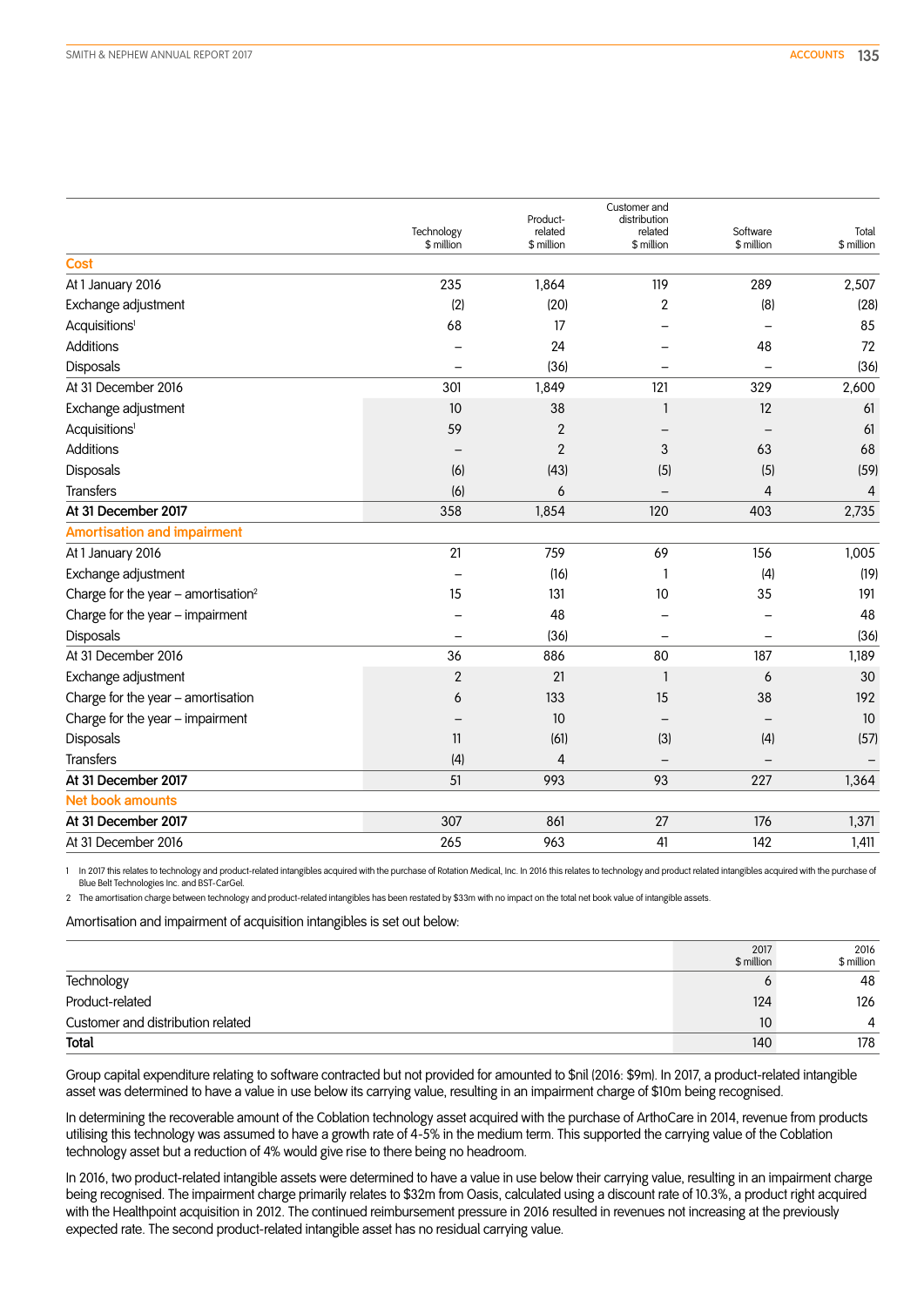## **10 INVESTMENTS**

#### **Accounting policy**

Investments, other than those related to associates, are initially recorded at fair value plus any directly attributable transaction costs on the trade date. The Group has investments in unquoted entities and an entity that holds mainly unquoted equity securities, which by their nature have no fixed maturity date or coupon rate. These investments are classed as 'available-for-sale' carried at fair value. The fair value of these investments are based on the underlying fair value of the equity securities: marketable securities are valued by reference to closing prices in the market; and non-marketable securities are estimated considering factors including the purchase price; prices of recent significant private placements of securities of the same issuer and estimates of liquidation value. Changes in fair value are recognised in other comprehensive income except where management considers that there is objective evidence of an impairment of the underlying equity securities. Objective evidence would include a significant or prolonged decline in the fair value of the investment below its cost less any impairment loss previously recognised. Impairment losses are recognised by reclassifying the losses accumulated in other reserves to profit or loss.

|                          | 2017<br>\$ million | 2016<br>\$ million    |
|--------------------------|--------------------|-----------------------|
| At 1 January             | 25                 | 13                    |
| Additions                | 8                  | $\mathbf{2}^{\prime}$ |
| Fair value remeasurement | (10)               | 10                    |
| Impairment               | (2)                |                       |
| At 31 December           | 21                 | 25                    |

## **11 INVESTMENTS IN ASSOCIATES**

#### **Accounting policy**

Investments in associates, being those entities over which the Group has a significant influence and which is neither a subsidiary nor a joint venture, are accounted for using the equity method, with the Group recording its share of the associates' profit and loss and other comprehensive income. The Group's share of associates' profit or loss is included in one separate income statement line and is calculated after deduction of their respective taxes.

At 31 December 2017 and 31 December 2016, the Group holds 49% of Bioventus LLC (Bioventus). Bioventus is a limited liability company operating as a partnership. The company's headquarters is located in Durham, North Carolina, US. Bioventus focuses its medical product development around its core competencies of orthobiologic therapies and orthopaedic diagnostics from which it develops and markets clinically proven orthopaedic therapies and diagnostic tools, including osteoarthritis pain treatments, bone growth stimulators and ultrasound devices. Bioventus sells bone healing stimulation devices and is a provider of osteoarthritis injection therapies. The Group's ability to recover the value of its investment is dependent upon the ongoing clinical and commercial success of these products. The profit after taxation recognised in the income statement relating to Bioventus was \$6m (2016: loss after taxation \$3m).

The carrying amount of this investment was reviewed for impairment as at the balance sheet date. For the purposes of impairment testing the recoverable amount of this investment was based on its fair value less cost to sell, estimated using discounted cash flows.

#### The amounts recognised in the balance sheet and income statement for associates are as follows:

|                                | 2017<br>\$ million | 2016<br>\$ million |
|--------------------------------|--------------------|--------------------|
| Balance sheet                  | 118                | 112                |
| Income statement profit/(loss) | ີ                  | (3)                |

#### **Summarised financial information for significant associates**

Set out below is the summarised financial information for Bioventus, adjusted for differences with Group accounting policies:

|                                                  | 2017<br>\$ million | 2016<br>\$ million |
|--------------------------------------------------|--------------------|--------------------|
| Summarised statement of comprehensive income     |                    |                    |
| Revenue                                          | 301                | 282                |
| Attributable profit/(loss) for the year          |                    | (21)               |
| Group adjustments <sup>1</sup>                   | 11                 | 15                 |
| Total comprehensive profit/(loss)                | $12 \overline{ }$  | (6)                |
| Group share of profit/(loss) for the year at 49% |                    | (3)                |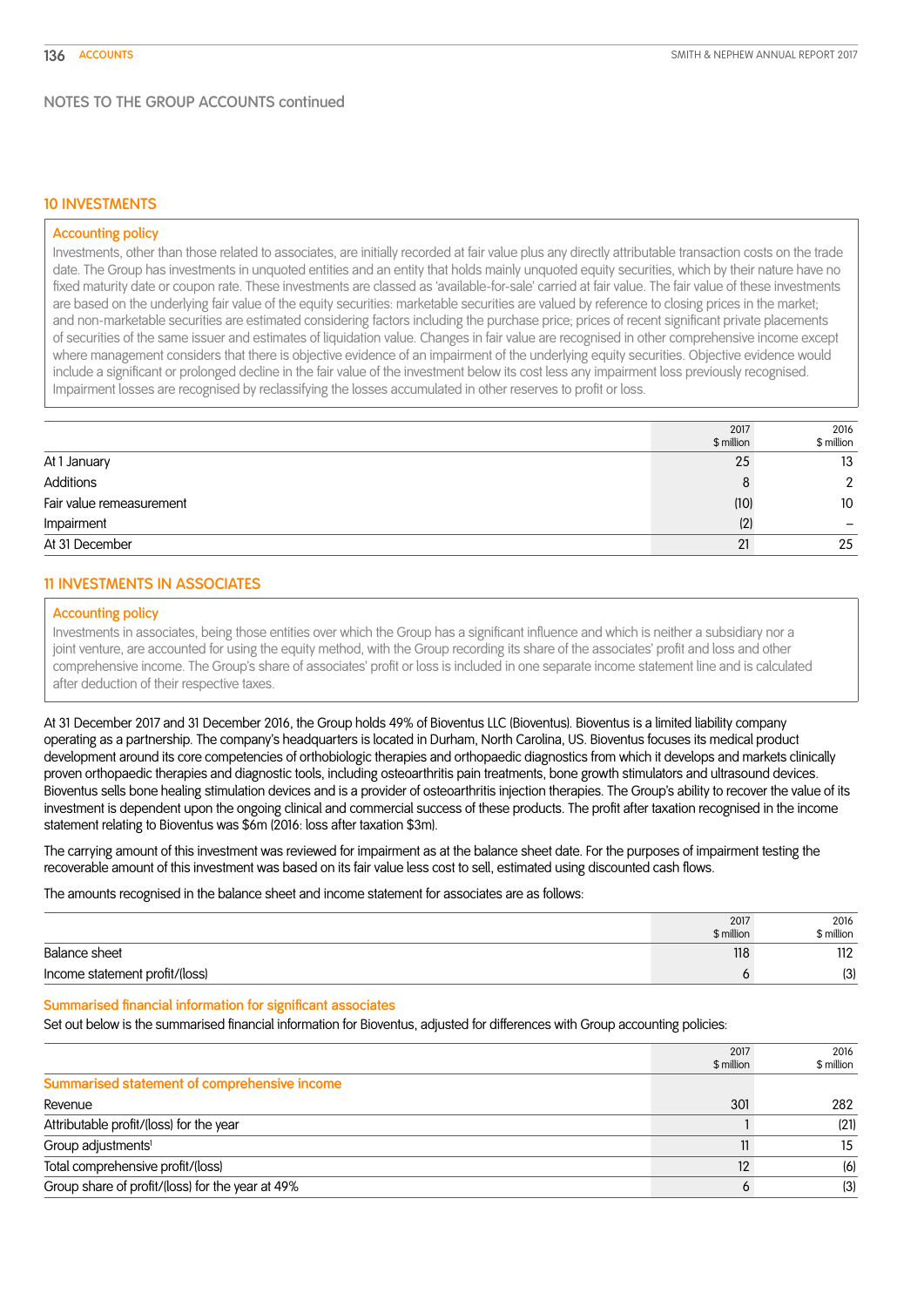|                                              | 2017<br>\$ million | 2016<br>\$ million |
|----------------------------------------------|--------------------|--------------------|
| <b>Summarised balance sheet</b>              |                    |                    |
| Non-current assets                           | 332                | 364                |
| Current assets                               | 122                | 105                |
| Non-current liabilities                      | (246)              | (258)              |
| <b>Current liabilities</b>                   | (47)               | (53)               |
| Net assets                                   | 161                | 158                |
| Group's share of net assets at 49%           | 79                 | 77                 |
| Group adjustments <sup>1</sup>               | 35                 | 32                 |
| Group's carrying amount of investment at 49% | 114                | 109                |

1 Group adjustments include an adjustment to align the useful life of intangible assets with Group policy.

At December 2017, the Group held an equity investment in one other associate (2016: one) with a carrying value of \$3m (2016: \$3m).

#### **12 INVENTORIES**

#### **Accounting policy**

Finished goods and work-in-progress are valued at factory cost, including appropriate overheads, on a first-in first-out basis. Raw materials and bought-in finished goods are valued at purchase price. All inventories are reduced to net realisable value where lower than cost. Inventory acquired as part of a business acquisition is valued at selling price less costs to sell and a profit allowance for selling efforts.

Orthopaedic instruments are generally not sold but provided to customers and distributors for use in surgery. They are recorded as inventory until they are deployed at which point they are transferred to plant and equipment and depreciated over their useful economic lives of between three and seven years.

A feature of the orthopaedic business is the high level of product inventory required, some of which is located at customer premises and is available for customers' immediate use (referred to as consignment inventory). Complete sets of product, including large and small sizes, have to be made available in this way. These outer sizes are used less frequently than standard sizes and towards the end of the product life cycle are inevitably in excess of requirements. Adjustments to carrying value are therefore required to be made to orthopaedic inventory to anticipate this situation. These adjustments are calculated in accordance with a formula based on levels of inventory compared with historical or forecast usage. This formula is applied on an individual product line basis and is first applied when a product group has been on the market for two years. This method of calculation is considered appropriate based on experience but it involves management judgements on effectiveness of inventory deployment, length of product lives, phase-out of old products and efficiency of manufacturing planning systems.

|                                     | 2017<br>\$ million | 2016<br>\$ million | 2015<br>\$ million |
|-------------------------------------|--------------------|--------------------|--------------------|
| Raw materials and consumables       | 207                | 213                | 205                |
| Work-in-progress                    | 69                 | 55                 | 84                 |
| Finished goods and goods for resale | 1.028              | 976                | 928                |
|                                     | 1,304              | .244               | ,217               |

Reserves for excess and obsolete inventories were \$296m (2016: \$303m, 2015: \$322m). The decrease in reserves of \$7m in the year comprised a \$20m reduction in the reserve relating to the write-off of inventory which was partially offset by foreign exchange movements of \$13m. The determination of the estimate of excess and obsolete inventory is a critical accounting estimate and includes assumptions on the future usage of all different items of finished goods. This estimate is not considered to have a range of potential outcomes that is significantly different to the \$296m held at 31 December 2017.

The cost of inventories recognised as an expense and included in cost of goods sold amounted to \$1,013m (2016: \$1,131m, 2015: \$961m). In addition, \$68m was recognised as an expense within cost of goods sold resulting from inventory write-offs (2016: \$85m, 2015: \$73m).

Notwithstanding inventory acquired within acquisitions, no inventory is carried at fair value less costs to sell in any year.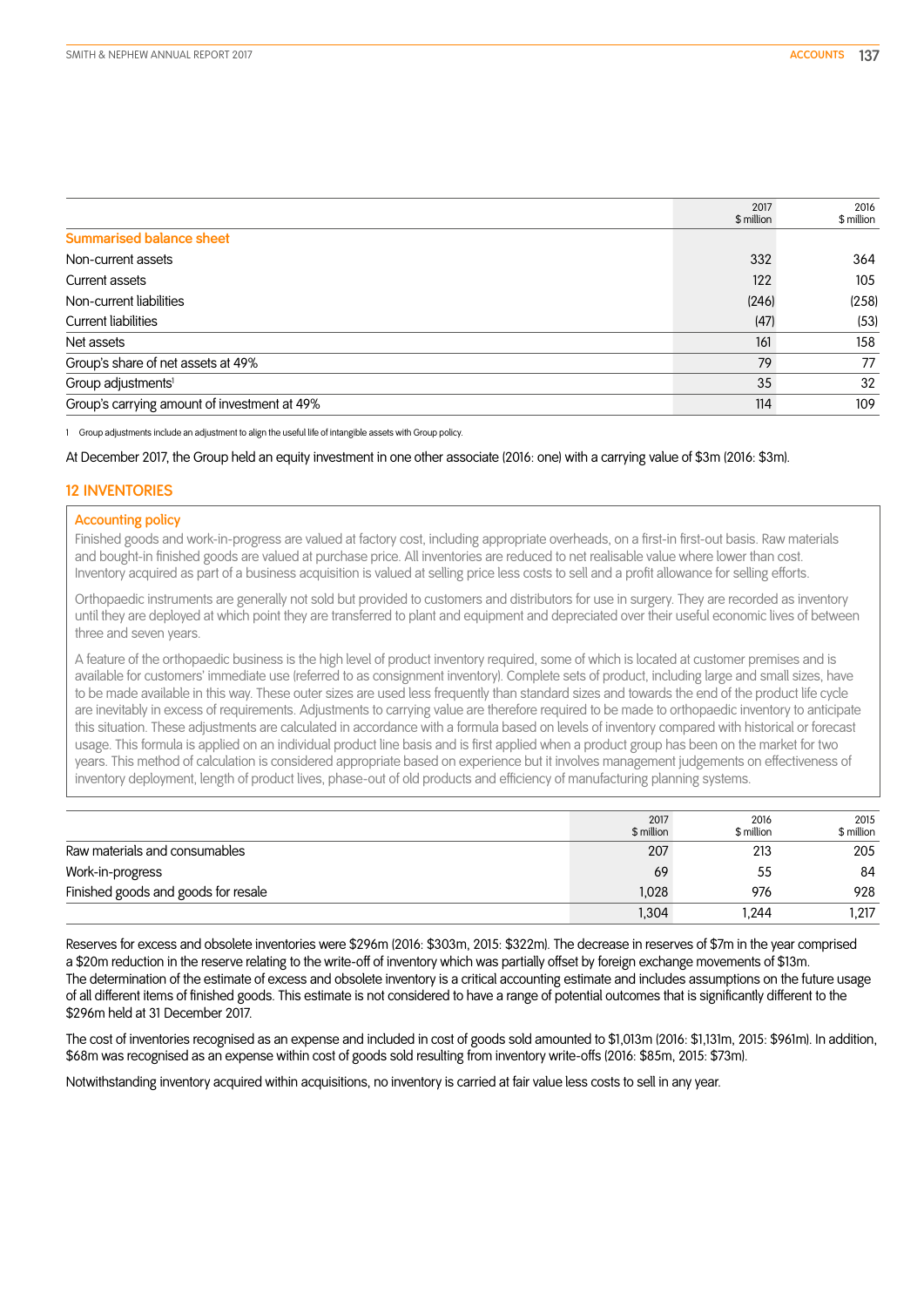## **13 TRADE AND OTHER RECEIVABLES**

#### **Accounting policy**

Trade and other receivables are carried at amortised cost, less any allowances for uncollectible amounts. They are included in current assets, except for maturities greater than 12 months after the balance sheet date. These are classified as non-current assets.

The Group manages credit risk through credit limits which require authorisation commensurate with the size of the limit and which are regularly reviewed. Credit limit decisions are made based on available financial information and the business case. Significant receivables are regularly reviewed and monitored at Group level. The Group has no significant concentration of credit risk, with exposure spread over a large number of customers and geographies. Furthermore, the Group's principal customers are backed by government and public or private medical insurance funding, which historically represent a lower risk of default. The maximum exposure to credit risk at the reporting date is the fair value of each class of receivable. The Group does not hold any collateral as security.

| 2017<br>\$ million<br>Trade and other receivables due within one year<br>Trade receivables<br>1,125<br>Less: provision for bad and doubtful debts<br>(69)<br>Trade receivables - net<br>1,056<br>Derivatives - forward foreign exchange, currency swaps and interest rate contracts<br>28<br>Other receivables<br>92<br>82<br>Prepayments | 2016<br>\$ million | 2015<br>\$ million |
|-------------------------------------------------------------------------------------------------------------------------------------------------------------------------------------------------------------------------------------------------------------------------------------------------------------------------------------------|--------------------|--------------------|
|                                                                                                                                                                                                                                                                                                                                           |                    |                    |
|                                                                                                                                                                                                                                                                                                                                           |                    |                    |
|                                                                                                                                                                                                                                                                                                                                           | 1,042              | 1,003              |
|                                                                                                                                                                                                                                                                                                                                           | (54)               | (64)               |
|                                                                                                                                                                                                                                                                                                                                           | 988                | 939                |
|                                                                                                                                                                                                                                                                                                                                           | 48                 | 33                 |
|                                                                                                                                                                                                                                                                                                                                           | 76                 | 83                 |
|                                                                                                                                                                                                                                                                                                                                           | 73                 | 83                 |
| 1,258                                                                                                                                                                                                                                                                                                                                     | 1,185              | 1,138              |
| Due after more than one year                                                                                                                                                                                                                                                                                                              |                    |                    |
| 16<br>Other non-current assets                                                                                                                                                                                                                                                                                                            |                    |                    |
| 1,274                                                                                                                                                                                                                                                                                                                                     | 1.185              | 1.138              |

Trade receivables are classified as loans and receivables. Management considers that the carrying amount of trade and other receivables approximates to the fair value.

The provision for bad and doubtful debts is based on specific assessments of risk and reference to past default experience. The bad debt expense for the year was \$17m (2016: \$7m expense, 2015: \$25m expense).

Other non-current assets primarily relate to long-term prepayments.

The amount of trade receivables that were past due was as follows:

|                                                              | 2017<br>\$ million | 2016<br>\$ million | 2015<br>\$ million |
|--------------------------------------------------------------|--------------------|--------------------|--------------------|
| Past due not more than three months                          | 225                | 142                | 154                |
| Past due more than three months and not more than six months | 65                 | 51                 | 45                 |
| Past due more than six months and not more than one year     | 66                 | 70                 | 57                 |
| Past due more than one year                                  | 105                | 54                 | 53                 |
|                                                              | 461                | 317                | 309                |
| Neither past due nor impaired                                | 664                | 725                | 694                |
| Provision for bad and doubtful debts                         | (69)               | (54)               | (64)               |
| Trade receivables - net                                      | 1.056              | 988                | 939                |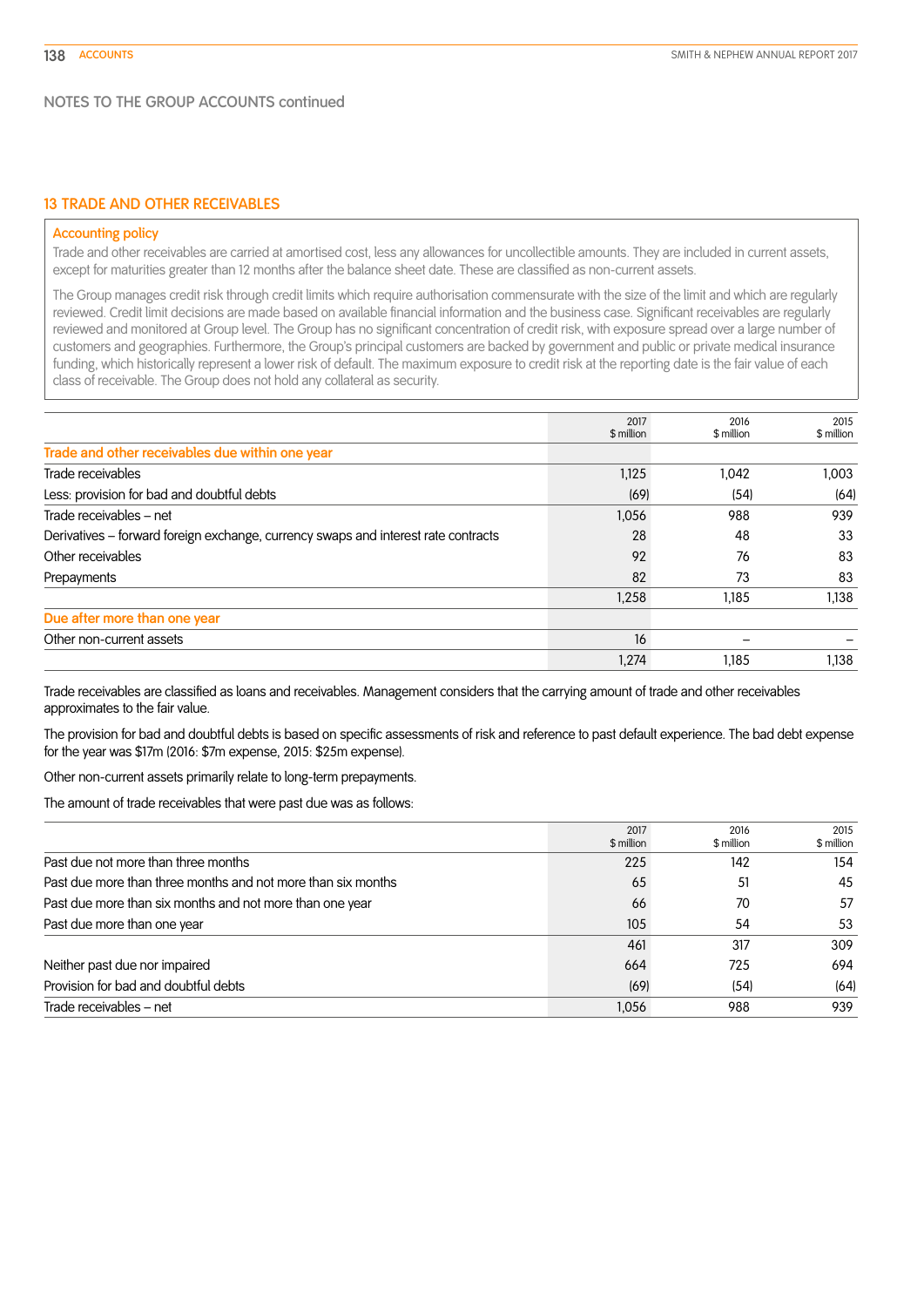#### Movements in the provision for bad and doubtful debts were as follows:

|                                          | 2017<br>\$ million | 2016<br>\$ million | 2015<br>\$ million |
|------------------------------------------|--------------------|--------------------|--------------------|
| At 1 January                             | 54                 | 64                 | 47                 |
| Exchange adjustment                      |                    | (3)                | (3)                |
| Acquisitions                             |                    |                    |                    |
| Net receivables provided during the year |                    |                    | 25                 |
| Utilisation of provision                 | (6)                | (14)               | (5)                |
| At 31 December                           | 69                 | 54                 | 64                 |

Trade receivables include amounts denominated in the following major currencies:

|                         | 2017<br>\$ million | 2016<br>\$ million | 2015<br>\$ million |
|-------------------------|--------------------|--------------------|--------------------|
| US Dollar               | 418                | 416                | 362                |
| Sterling                | 54                 | 57                 | 58                 |
| Euro                    | 212                | 193                | 192                |
| Other                   | 372                | 322                | 327                |
| Trade receivables - net | 1,056              | 988                | 939                |

#### **14 TRADE AND OTHER PAYABLES**

|                                                                                    | 2017<br>\$ million | 2016<br>\$ million |
|------------------------------------------------------------------------------------|--------------------|--------------------|
| Trade and other payables due within one year                                       |                    |                    |
| Trade and other payables                                                           | 873                | 807                |
| Derivatives - forward foreign exchange, currency swaps and interest rate contracts | 48                 | 39                 |
| Acquisition consideration                                                          | 36                 | 38                 |
|                                                                                    | 957                | 884                |
| Other payables due after one year                                                  |                    |                    |
| Acquisition consideration                                                          | 124                | 82                 |
| Other payables                                                                     | 4                  |                    |
|                                                                                    | 128                | 82                 |

The acquisition consideration includes \$104m (2016: \$56m) contingent upon future events.

The acquisition consideration due after more than one year is expected to be payable as follows: \$50m in 2019, \$24m in 2020, \$43m in 2021, \$2m in 2022, and \$5m due in over five years (2016: \$29m in 2018, \$8m in 2019, \$20m in 2020, \$11m in 2021, and \$14m due in over five years).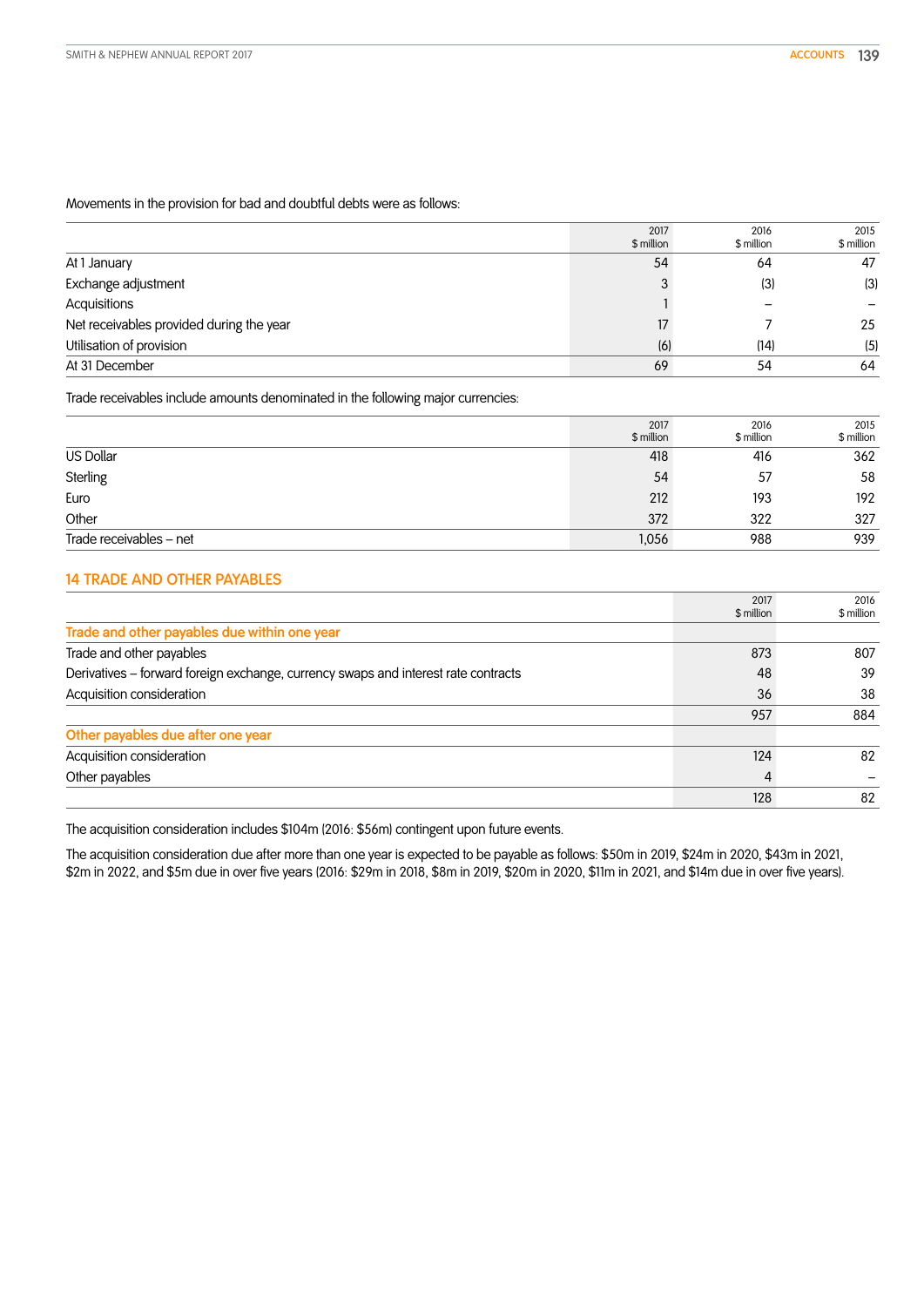#### **15 CASH AND BORROWINGS**

## **15.1 Net debt**

Net debt comprises borrowings and credit balances on currency swaps less cash at bank.

|                                                             | 2017<br>\$ million | 2016<br>\$ million |
|-------------------------------------------------------------|--------------------|--------------------|
| Bank overdrafts and loans due within one year               | 27                 | 86                 |
| Long-term bank borrowings and finance leases                | 300                | 440                |
| Private placement notes                                     | 1,123              | 1.124              |
| Borrowings                                                  | 1,450              | 1,650              |
| Cash at bank                                                | (169)              | (100)              |
| (Debit)/credit balance on derivatives - currency swaps      | (2)                |                    |
| Credit/(debit) balance on derivatives - interest rate swaps | $\overline{2}$     | (1)                |
| Net debt                                                    | 1,281              | 1.550              |

Borrowings are repayable as follows:

|                           | Within<br>one year or<br>on demand<br>\$ million | <b>Between</b><br>one and<br>two years<br>\$ million | Between<br>two and<br>three years<br>\$ million | Between<br>three and<br>four years<br>\$ million | Between<br>four and<br>five years<br>\$ million | After<br>five years<br>\$ million | Total<br>\$ million |
|---------------------------|--------------------------------------------------|------------------------------------------------------|-------------------------------------------------|--------------------------------------------------|-------------------------------------------------|-----------------------------------|---------------------|
| At 31 December 2017:      |                                                  |                                                      |                                                 |                                                  |                                                 |                                   |                     |
| <b>Bank loans</b>         | 13                                               |                                                      | 300                                             |                                                  |                                                 |                                   | 313                 |
| <b>Bank overdrafts</b>    | 14                                               |                                                      |                                                 |                                                  |                                                 |                                   | 14                  |
| Private placement notes   | $\qquad \qquad$                                  | 124                                                  |                                                 | 264                                              | 125                                             | 610                               | 1,123               |
|                           | 27                                               | 124                                                  | 300                                             | 264                                              | 125                                             | 610                               | 1,450               |
| At 31 December 2016:      |                                                  |                                                      |                                                 |                                                  |                                                 |                                   |                     |
| Bank loans                | 22                                               |                                                      | 300                                             |                                                  | 135                                             |                                   | 457                 |
| <b>Bank overdrafts</b>    | 62                                               |                                                      |                                                 |                                                  |                                                 |                                   | 62                  |
| Finance lease liabilities | 2                                                | $\mathbf{2}$                                         | 3                                               |                                                  |                                                 |                                   | 7                   |
| Private placement notes   |                                                  |                                                      | 125                                             |                                                  | 264                                             | 735                               | 1,124               |
|                           | 86                                               | $\overline{2}$                                       | 428                                             |                                                  | 399                                             | 735                               | 1,650               |
|                           |                                                  |                                                      |                                                 |                                                  |                                                 |                                   |                     |

#### **15.2 Assets pledged as security**

Assets are pledged as security under normal market conditions. Secured borrowings and pledged assets are as follows:

|                                                     | 2017<br>\$ million | 2016<br>\$ million |
|-----------------------------------------------------|--------------------|--------------------|
| Finance lease liabilities - due within one year     |                    | 2                  |
| Finance lease liabilities - due after one year      |                    |                    |
| Total amount of secured borrowings                  |                    |                    |
| Total net book value of assets pledged as security: |                    |                    |
| Property, plant and equipment                       |                    |                    |
|                                                     |                    |                    |

#### **15.3 Liquidity risk exposures**

The Board has established a set of policies to manage funding and currency risks. The Group uses derivative financial instruments only to manage the financial risks associated with underlying business activities and their financing.

Liquidity risk is the risk that the Group is not able to settle or meet its obligations on time or at a reasonable price. The Group's policy is to ensure that there is sufficient funding and facilities in place to meet foreseeable borrowing requirements. The Group manages and monitors liquidity risk through regular reporting of current cash and borrowing balances and periodic preparation and review of short and medium-term cash forecasts, having regard to the maturities of investments and borrowing facilities.

The Group has available committed facilities of \$2.4bn (2016: \$2.4bn). The interest payable on borrowings under committed facilities is either at fixed or floating rates. Floating rates are typically based on the LIBOR (or other reference rate) relevant to the term and currency concerned.

The Company is subject to restrictive covenants under its principal facility agreements. These financial covenants are tested at the end of each half year for the 12 months ending on the last day of the testing period. As of 31 December 2017, the Company was in compliance with these covenants. The facilities are also subject to customary events of default, none of which are currently anticipated to occur.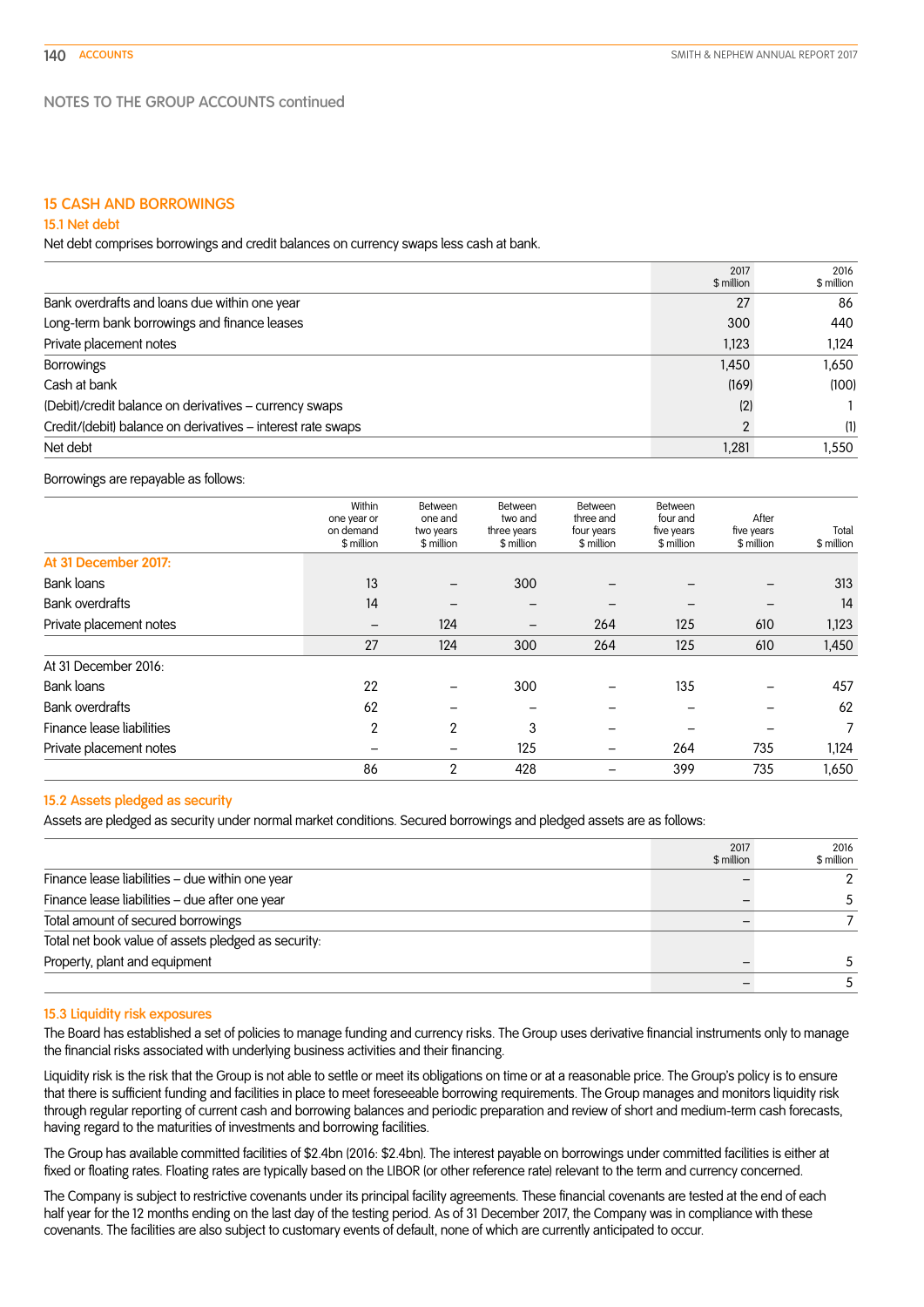## The Group's committed facilities are:

| Facility                                            | Date due          |
|-----------------------------------------------------|-------------------|
| \$80 million 2.47% Senior Notes                     | November 2019     |
| \$45 million Floating Rate Senior Notes             | November 2019     |
| \$300 million bilateral, term loan facility         | April 2020        |
| \$75 million 3.23% Senior Notes                     | January 2021      |
| \$1.0 billion syndicated, revolving credit facility | <b>March 2021</b> |
| \$190 million 2.97% Senior Notes                    | November 2021     |
| \$75 million 3.46% Senior Notes                     | January 2022      |
| \$50 million 3.15% Senior Notes                     | November 2022     |
| \$105 million 3.26% Senior Notes                    | November 2023     |
| \$100 million 3.89% Senior Notes                    | January 2024      |
| \$305 million 3.36% Senior Notes                    | November 2024     |
| \$25 million Floating Rate Senior Notes             | November 2024     |
| \$75 million 3.99% Senior Notes                     | January 2026      |

## **15.4 Year end financial liabilities by contractual maturity**

The table below analyses the Group's year end financial liabilities by contractual maturity date, including contractual interest payments and excluding the impact of netting arrangements:

|                                                             | Within one<br>year or on<br>demand<br>\$ million | Between<br>one and<br>two years<br>\$ million | Between<br>two and<br>five years<br>\$ million | After<br>five years<br>\$ million | Total<br>\$ million |
|-------------------------------------------------------------|--------------------------------------------------|-----------------------------------------------|------------------------------------------------|-----------------------------------|---------------------|
| At 31 December 2017                                         |                                                  |                                               |                                                |                                   |                     |
| Non-derivative financial liabilities:                       |                                                  |                                               |                                                |                                   |                     |
| Bank overdrafts and loans                                   | 27                                               |                                               | 300                                            |                                   | 327                 |
| Trade and other payables                                    | 873                                              | 1                                             |                                                | $\overline{2}$                    | 877                 |
| Private placement notes                                     | 36                                               | 161                                           | 476                                            | 647                               | 1,320               |
| Acquisition consideration                                   | 36                                               | 50                                            | 69                                             | 5                                 | 160                 |
| Derivative financial liabilities:                           |                                                  |                                               |                                                |                                   |                     |
| Currency swaps/forward foreign exchange contracts - outflow | 2,737                                            |                                               |                                                |                                   | 2,737               |
| Currency swaps/forward foreign exchange contracts - inflow  | (2,739)                                          |                                               |                                                |                                   | (2,739)             |
|                                                             | 970                                              | 212                                           | 846                                            | 654                               | 2,682               |
| At 31 December 2016                                         |                                                  |                                               |                                                |                                   |                     |
| Non-derivative financial liabilities:                       |                                                  |                                               |                                                |                                   |                     |
| Bank overdrafts and loans                                   | 86                                               |                                               | 435                                            |                                   | 521                 |
| Trade and other payables                                    | 807                                              |                                               |                                                |                                   | 807                 |
| Finance lease liabilities                                   | 3                                                | 3                                             | 3                                              |                                   | 9                   |
| Private placement notes                                     | 36                                               | 36                                            | 491                                            | 800                               | 1,363               |
| Acquisition consideration                                   | 38                                               | 30                                            | 46                                             | 16                                | 130                 |
| Derivative financial liabilities:                           |                                                  |                                               |                                                |                                   |                     |
| Currency swaps/forward foreign exchange contracts - outflow | 2,284                                            |                                               |                                                |                                   | 2,284               |
| Currency swaps/forward foreign exchange contracts - inflow  | (2, 285)                                         |                                               |                                                |                                   | (2, 285)            |
|                                                             | 969                                              | 69                                            | 975                                            | 816                               | 2,829               |

The amounts in the tables above are undiscounted cash flows, which differ from the amounts included in the balance sheet where the underlying cash flows have been discounted.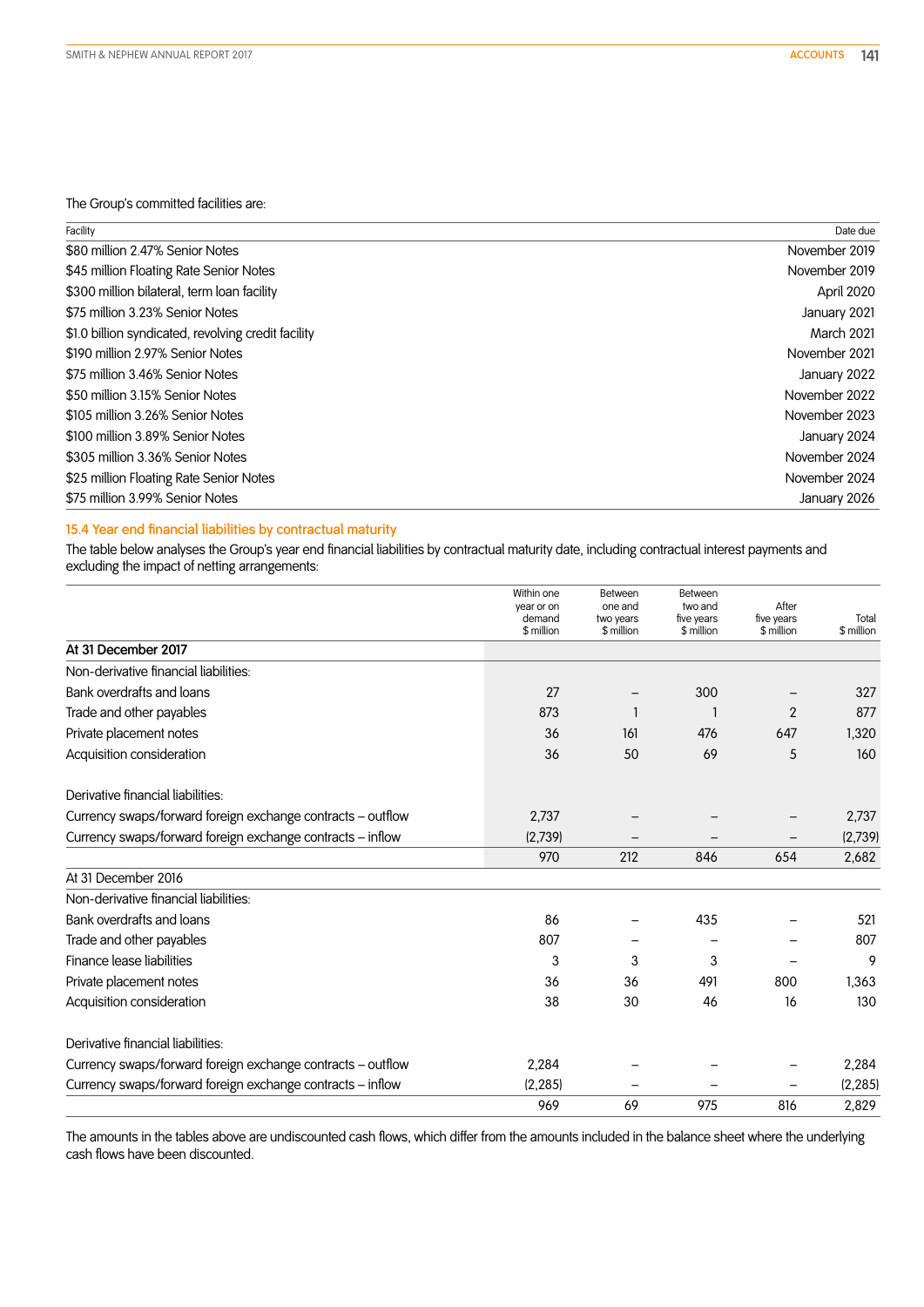#### **15 CASH AND BORROWINGS continued**

# **15.5 Finance leases**

# **Accounting policy**

Leases are classified as finance leases when the terms of the lease transfer substantially all the risks and rewards of ownership to the Group. All other leases are classified as operating leases.

The leased assets are measured initially at an amount equal to the lower of their fair value and the present value of the minimum lease payments. Assets held under finance leases are capitalised as property, plant or equipment and depreciated accordingly. Minimum lease payments are apportioned between the finance expense and the reduction in the outstanding liability. The finance expense is allocated to each period during the lease term so as to produce a constant periodic rate of interest on the remaining balance of the liability.

#### Future minimum lease payments under finance leases together with the present value of the minimum lease payments are as follows:

|                                         | 2017<br>\$ million | 2016<br>\$ million |
|-----------------------------------------|--------------------|--------------------|
| Within one year                         |                    | 3                  |
| After one and within two years          |                    | 3                  |
| After two and within three years        |                    | 3                  |
| After three and within four years       |                    |                    |
| After four and within five years        |                    |                    |
| After five years                        |                    |                    |
| Total minimum lease payments            |                    | 9                  |
| Discounted by imputed interest          |                    | (2)                |
| Present value of minimum lease payments |                    |                    |

In 2017, the Group terminated its finance lease. Present value of minimum lease payments can be split out as: \$nil (2016: \$2m) due within one year, \$nil (2016: \$5m) due between one to five years and \$nil (2016: \$nil) due after five years.

# **Liquidity and capital resources**

The Group's policy is to ensure that it has sufficient funding and facilities to meet foreseeable borrowing requirements.

At 31 December 2017, the Group held \$155m (2016: \$38m, 2015: \$102m) in cash net of bank overdrafts. The Group had committed facilities available of \$2,425m at 31 December 2017 of which \$1,425m was drawn. Smith & Nephew intends to repay the amounts due within one year using available cash and drawing down on the longer-term facilities.

The principal variations in the Group's borrowing requirements result from the timing of dividend payments, acquisitions and disposals of businesses, timing of capital expenditure and working capital fluctuations. Smith & Nephew believes that its capital expenditure needs and its working capital funding for 2018, as well as its other known or expected commitments or liabilities, can be met from its existing resources and facilities. The Group's net debt decreased from \$1,550m at the beginning of 2017 to \$1,281m at the end of 2017, representing an overall decrease of \$269m.

The Group's planned future contributions are considered adequate to cover the current underfunded position in the Group's defined benefit plans.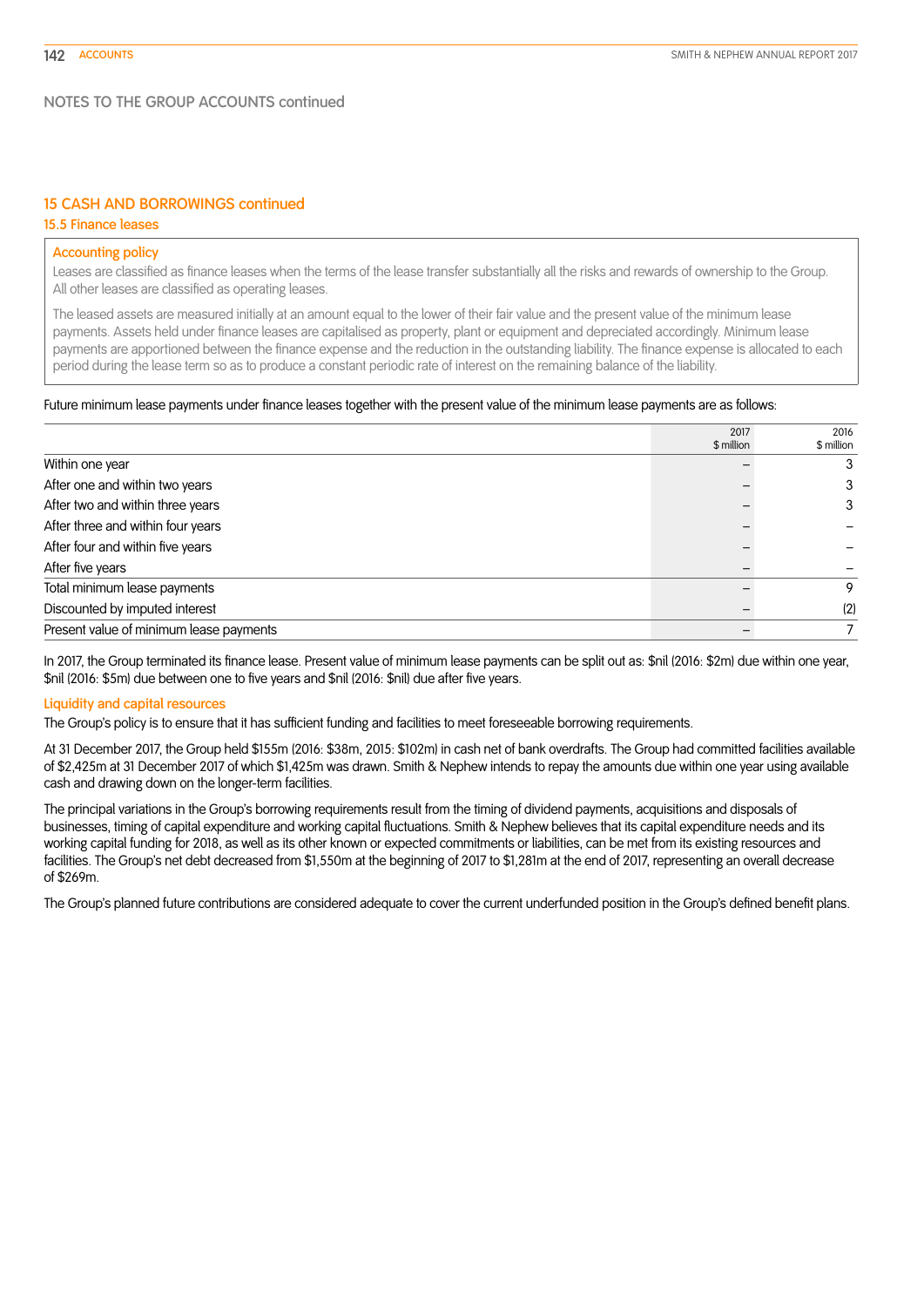# **16 FINANCIAL INSTRUMENTS AND RISK MANAGEMENT**

#### **Accounting policy**

#### **Derivative financial instruments**

Derivative financial instruments are initially recognised at fair value on the date a derivative contract is entered into and are subsequently remeasured at their fair value at subsequent balance sheet dates.

Changes in the fair value of derivative financial instruments that are designated and effective as cash flow hedges of forecast third party and intercompany transactions are recognised in other comprehensive income until the associated asset or liability is recognised. Amounts taken to other comprehensive income are transferred to the income statement in the period in which the hedged transaction affects profit and loss. Where the hedged item is the cost of a non-financial asset, the amounts taken to other comprehensive income are transferred to the initial carrying value of the asset.

Currency swaps to match foreign currency net assets with foreign currency liabilities are fair valued at the balance sheet date. Changes in the fair values of currency swaps that are designated and effective as net investment hedges are matched in other comprehensive income against changes in value of the related net assets.

Interest rate derivatives transacted to fix interest rates on floating rate borrowings are accounted for as cash flow hedges and changes in the fair values resulting from changes in market interest rates are recognised in other comprehensive income. Amounts taken to other comprehensive income are transferred to the income statement when the hedged transaction affects profit and loss.

Interest rate derivatives transacted to convert fixed rate borrowings into floating rate borrowings are accounted for as fair value hedges and changes in the fair values resulting from changes in market interest rates are recognised in the income statement.

Any ineffectiveness on hedging instruments and changes in the fair value of derivative financial instruments that do not qualify for hedge accounting are recognised in the income statement within other finance costs as they arise.

Hedge accounting is discontinued when the hedging instrument expires or is sold, terminated or exercised, or no longer qualifies for hedge accounting. At that point in time, any cumulative gain or loss on the hedging instrument recognised in other comprehensive income is retained there until the forecast transaction occurs. If a hedged transaction is no longer expected to occur, the net cumulative gain or loss recognised in other comprehensive income is transferred.

#### **16.1 Foreign exchange exposures**

The Group operates in many countries and as a consequence has transactional and translational foreign exchange exposure. It is Group policy for operating units not to hold material unhedged monetary assets or liabilities other than in their functional currencies.

Foreign exchange variations affect trading results in two ways. Firstly, on translation of overseas sales and profits into US Dollars and secondly, transactional exposures arising where some, or all of the costs of sale are incurred in a different currency from the sale. The principal transactional exposures arise as the proportion of costs in US Dollars, Sterling and Swiss Francs exceed the proportion of sales in each of these currencies and correspondingly the proportion of sales in Euros exceeds the proportion of costs in Euros.

The impact of currency movements on the cost of purchases is partly mitigated by the use of forward foreign exchange contracts. The Group uses forward foreign exchange contracts, designated as cash flow hedges, to hedge forecast third party and intercompany trading cash flows up to one year. When a commitment is entered into, forward foreign exchange contracts are normally used to increase the hedge to 100% of the exposure. Cash flows relating to cash flow hedges are expected to occur within 12 months of inception and profits and losses on hedges are expected to enter into the determination of profit (within cost of goods sold) within a further 12-month period. The principal currencies hedged by forward foreign exchange contracts are US Dollars, Euros, Sterling and Singapore Dollars. At 31 December 2017, the Group had contracted to exchange within one year the equivalent of \$2.3bn (2016: \$1.8bn). Based on the Group's net borrowings as at 31 December 2017, if the US Dollar were to weaken against all currencies by 10%, the Group's net borrowings would decrease by \$3m (2016: decrease by \$1m) as the Group held a higher amount of foreign denominated cash than foreign denominated borrowings.

If the US Dollar were to weaken by 10% against all other currencies, then the fair value of the forward foreign exchange contracts as at 31 December 2017 would have been \$53m lower (2016: \$51m lower). Similarly, if the Euro were to weaken by 10% against all other currencies, then the fair value of the forward foreign exchange contracts as at 31 December 2017 would have been \$12m higher (2016: \$17m higher). Movements in the fair value of forward foreign exchange contracts would be recognised in other comprehensive income and accumulated in the hedging reserve.

A 10% strengthening of the US Dollar or Euro against all other currencies at 31 December 2017 would have had the equal but opposite effect to the amounts shown above, on the basis that all other variables remain constant.

The Group's policy is to hedge all actual foreign exchange exposures and the Group's forward foreign exchange contracts are designated as cash flow hedges. The net impact of transaction related foreign exchange on the income statement from a movement in exchange rates on the value of forward foreign exchange contracts is not significant. In addition, the movements in the fair value of other financial instruments used for hedging such as currency swaps for which hedge accounting is not applied, offset movements in the values of assets and liabilities and are recognised through the income statement.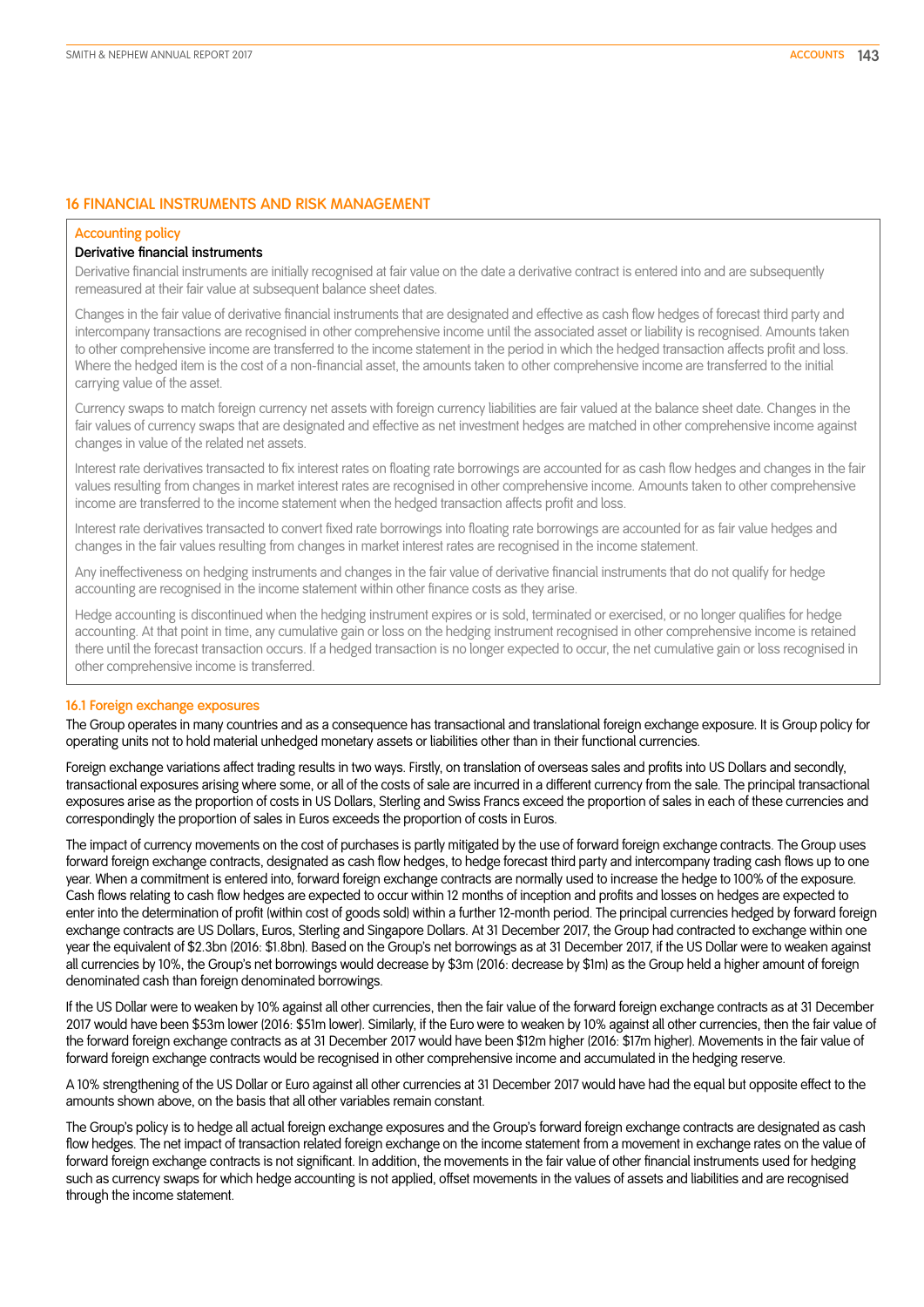#### **16 FINANCIAL INSTRUMENTS AND RISK MANAGEMENT continued**

#### **16.2 Interest rate exposures**

The Group is exposed to interest rate risk on cash, borrowings and certain currency and interest rate swaps which are at floating rates. When required the Group uses interest rate derivatives to meet its objective of protecting borrowing costs within parameters set by the Board. These interest rate derivatives are accounted for as cash flow hedges and, as such, changes in fair value resulting from changes in market interest rates are recognised in other comprehensive income and accumulated in the hedging reserve, with the fair value of the interest rate derivatives recorded in the balance sheet.

Additionally, the Group uses interest rate swaps to reduce the overall level of fixed rate debt, within parameters set by the Board. When used in this way, interest rate derivatives are accounted for as fair value hedges. The fair value movement of the derivative is offset in the income statement against the fair value movement in the underlying fixed rate debt.

Based on the Group's gross borrowings as at 31 December 2017, if interest rates were to increase by 100 basis points in all currencies then the annual net interest charge would increase by \$6m (2016: \$7m). A decrease in interest rates by 100 basis points in all currencies would have an equal but opposite effect to the amounts shown above.

#### **16.3 Credit risk exposures**

The Group limits exposure to credit risk on counterparties used for financial instruments through a system of internal credit limits. The financial exposure of a counterparty is determined as the total of cash and deposits, plus the risk on derivative instruments, assessed as the fair value of the instrument plus a risk element based on the nominal value and the historic volatility of the market value of the instrument. The Group does not anticipate non-performance of counterparties and believes it is not subject to material concentration of credit risk as the Group operates within a policy of counterparty limits designed to reduce exposure to any single counterparty.

The maximum credit risk exposure on derivatives at 31 December 2017 was \$28m (2016: \$48m), being the total debit fair values on forward foreign exchange contracts and currency swaps. The maximum credit risk exposure on cash at bank at 31 December 2017 was \$169m (2016: \$100m). The Group's exposure to credit risk is not material as the amounts are held in a wide number of banks in a number of different countries.

Credit risk on trade receivables is detailed in Note 13.

**16.4 Currency and interest rate profile of interest bearing liabilities and assets**

Short-term debtors and creditors are excluded from the following disclosures.

Currency and interest rate profile of interest bearing liabilities:

|                                    |                                   |                                 |                                           |                                    |                                            |                                         |                                           | Fixed rate liabilities                                          |
|------------------------------------|-----------------------------------|---------------------------------|-------------------------------------------|------------------------------------|--------------------------------------------|-----------------------------------------|-------------------------------------------|-----------------------------------------------------------------|
|                                    | Gross<br>borrowings<br>\$ million | Currency<br>swaps<br>\$ million | Interest rate<br>swaps<br><b>Smillion</b> | Total<br>liabilities<br>\$ million | Floating<br>rate liabilities<br>\$ million | Fixed rate<br>liabilities<br>\$ million | Weighted<br>average<br>interest rate<br>% | Weighted<br>average time<br>for which<br>rate is fixed<br>Years |
| At 31 December 2017                |                                   |                                 |                                           |                                    |                                            |                                         |                                           |                                                                 |
| <b>US Dollar</b>                   | (1, 428)                          | (291)                           | (2)                                       | (1,721)                            | (866)                                      | (855)                                   | 3.4                                       | 5.8                                                             |
| Other                              | (22)                              | (95)                            | -                                         | (117)                              | (117)                                      | $\overline{\phantom{0}}$                |                                           |                                                                 |
| Total interest bearing liabilities | (1,450)                           | (386)                           | (2)                                       | (1,838)                            | (983)                                      | (855)                                   |                                           |                                                                 |
| At 31 December 2016                |                                   |                                 |                                           |                                    |                                            |                                         |                                           |                                                                 |
| <b>US Dollar</b>                   | (1,588)                           | (367)                           | (1)                                       | (1,956)                            | (1,108)                                    | (862)                                   | 3.5                                       | 6.8                                                             |
| Other                              | (62)                              | (81)                            | -                                         | (143)                              | (129)                                      |                                         |                                           |                                                                 |
| Total interest bearing liabilities | (1,650)                           | (448)                           | (1)                                       | (2,099)                            | (1, 237)                                   | (862)                                   |                                           |                                                                 |

At 31 December 2017, \$nil (2016: \$7m) of fixed rate liabilities related to finance leases. In 2017, the Group also had liabilities due for deferred and contingent acquisition consideration (denominated in US Dollars, Euros, Turkish Lira and Russian Rubles) totalling \$160m (2016: \$120m, 2015: \$27m) on which no interest was payable (see Note 14). There were no other significant interest bearing financial liabilities.

Floating rates on liabilities are typically based on the one, three or six-month LIBOR (or other reference rate) relevant to the currency concerned. The weighted average interest rate on floating rate borrowings as at 31 December 2017 was 3% (2016: 2%).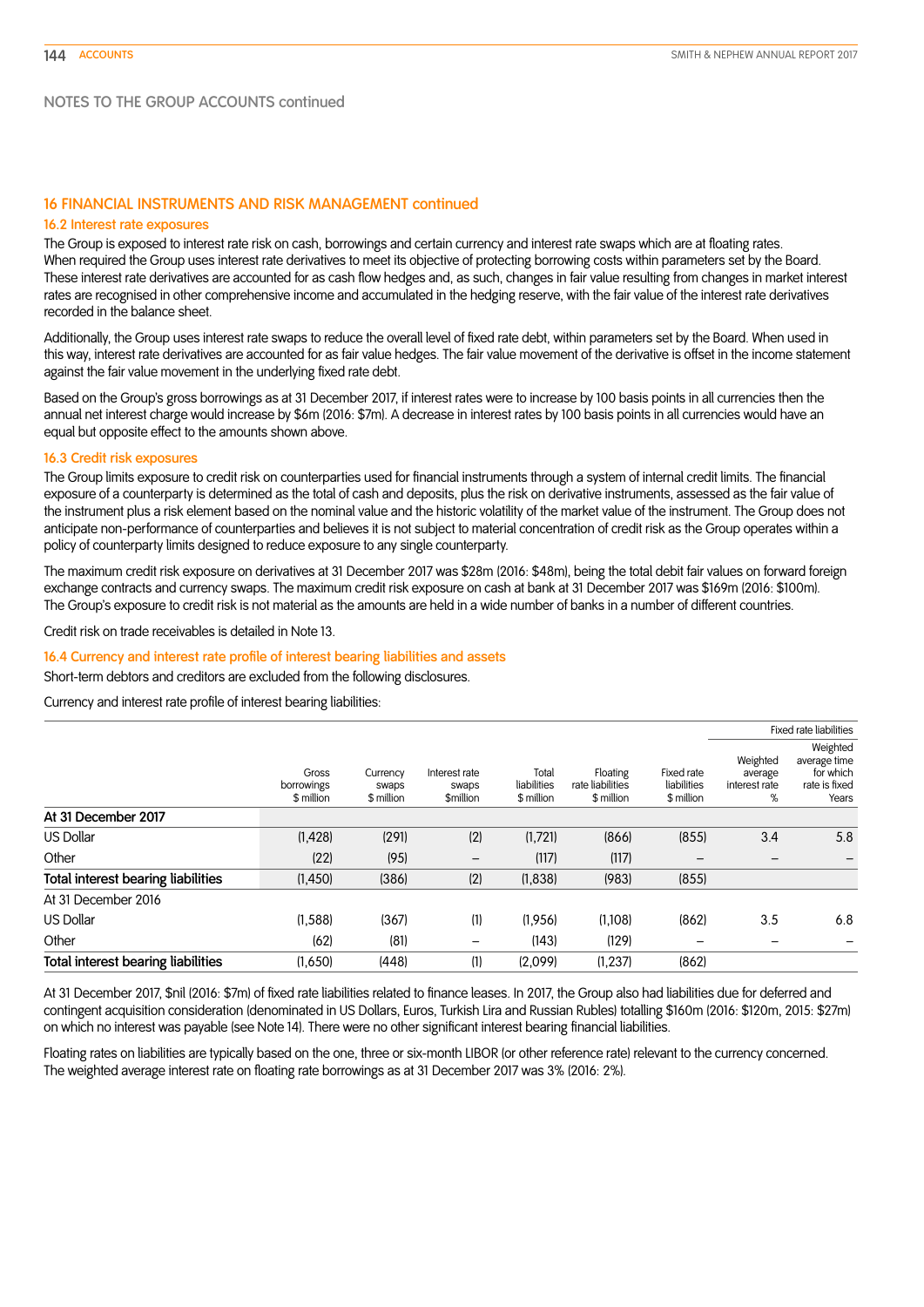#### Currency and interest rate profile of interest bearing assets:

|                               | Interest<br>rate swaps<br>\$ million | Cash<br>at bank<br>\$ million | Currency<br>swaps<br>\$ million | Total assets<br>\$ million | Floating<br>rate assets<br>\$ million | Fixed<br>rate assets<br>\$ million |
|-------------------------------|--------------------------------------|-------------------------------|---------------------------------|----------------------------|---------------------------------------|------------------------------------|
| At 31 December 2017           |                                      |                               |                                 |                            |                                       |                                    |
| <b>US Dollars</b>             |                                      | 110                           | 94                              | 204                        | 204                                   |                                    |
| Other                         |                                      | 59                            | 294                             | 353                        | 353                                   |                                    |
| Total interest bearing assets |                                      | 169                           | 388                             | 557                        | 557                                   |                                    |
| At 31 December 2016           |                                      |                               |                                 |                            |                                       |                                    |
| <b>US Dollars</b>             |                                      | 29                            | 83                              | 112                        | 112                                   |                                    |
| Other                         |                                      | 71                            | 366                             | 437                        | 437                                   |                                    |
| Total interest bearing assets |                                      | 100                           | 449                             | 549                        | 549                                   |                                    |
|                               |                                      |                               |                                 |                            |                                       |                                    |

Floating rates on assets are typically based on the short-term deposit rates relevant to the currency concerned.

#### **16.5 Fair value of financial assets and liabilities**

#### **Accounting policy**

# **Measurement of fair values**

A number of the Group's accounting policies and disclosures require the measurement of fair values, for both financial assets and liabilities and non-financial assets acquired in a business combination (see Note 21).

When measuring the fair value of an asset or liability, the Group uses market observable data as far as possible. Fair values are categorised into different levels in the fair value hierarchy based on the inputs used in the valuation techniques as follows: Level 1: quoted prices (unadjusted) in active markets for identical assets or liabilities; Level 2: inputs other than quoted prices included in Level 1 that are observable for the asset or liability, either directly (i.e. as prices) or indirectly (i.e. derived from prices); and Level 3: inputs for the asset or liability that are not based on observable data (unobservable inputs).

The Group recognises transfers between the levels of the fair value hierarchy at the end of the reporting period during which the change has occurred.

There has been no change in the classification of financial assets and liabilities, the method and assumptions used in determining fair value and the categorisation of financial assets and liabilities within the fair value hierarchy from those disclosed in the Annual Report for the year ended 31 December 2016.

The Group enters into derivative financial instruments with financial institutions with investment grade credit ratings. The fair value of forward foreign exchange contracts is calculated by reference to quoted market forward exchange rates for contracts with similar maturity profiles. The fair value of currency swaps is determined by reference to quoted market spot rates. As a result, foreign forward exchange contracts and currency swaps are classified as Level 2 within the fair value hierarchy. The changes in counterparty credit risk had no material effect on the hedge effectiveness for derivatives designated in hedge relationships and other financial instruments recognised at fair value.

The fair value of investments is based upon third party pricing models for share issues. As a result, investments are considered Level 3 in the fair value hierarchy. There were no transfers between Levels 1, 2 and 3 during 2017 and 2016. For cash and cash equivalents, short-term loans and receivables, overdrafts and other short-term liabilities which have a maturity of less than three months, the book values approximate the fair values because of their short-term nature.

Long-term borrowings are measured in the balance sheet at amortised cost. As the Group's long-term borrowings are not quoted publicly and as market prices are not available, their fair values are estimated by discounting future contractual cash flows to net present values at the current market interest rates available to the Group for similar financial instruments as at the year end.

The fair value of the private placement notes is determined using a discounted cash flow model based on prevailing market rates.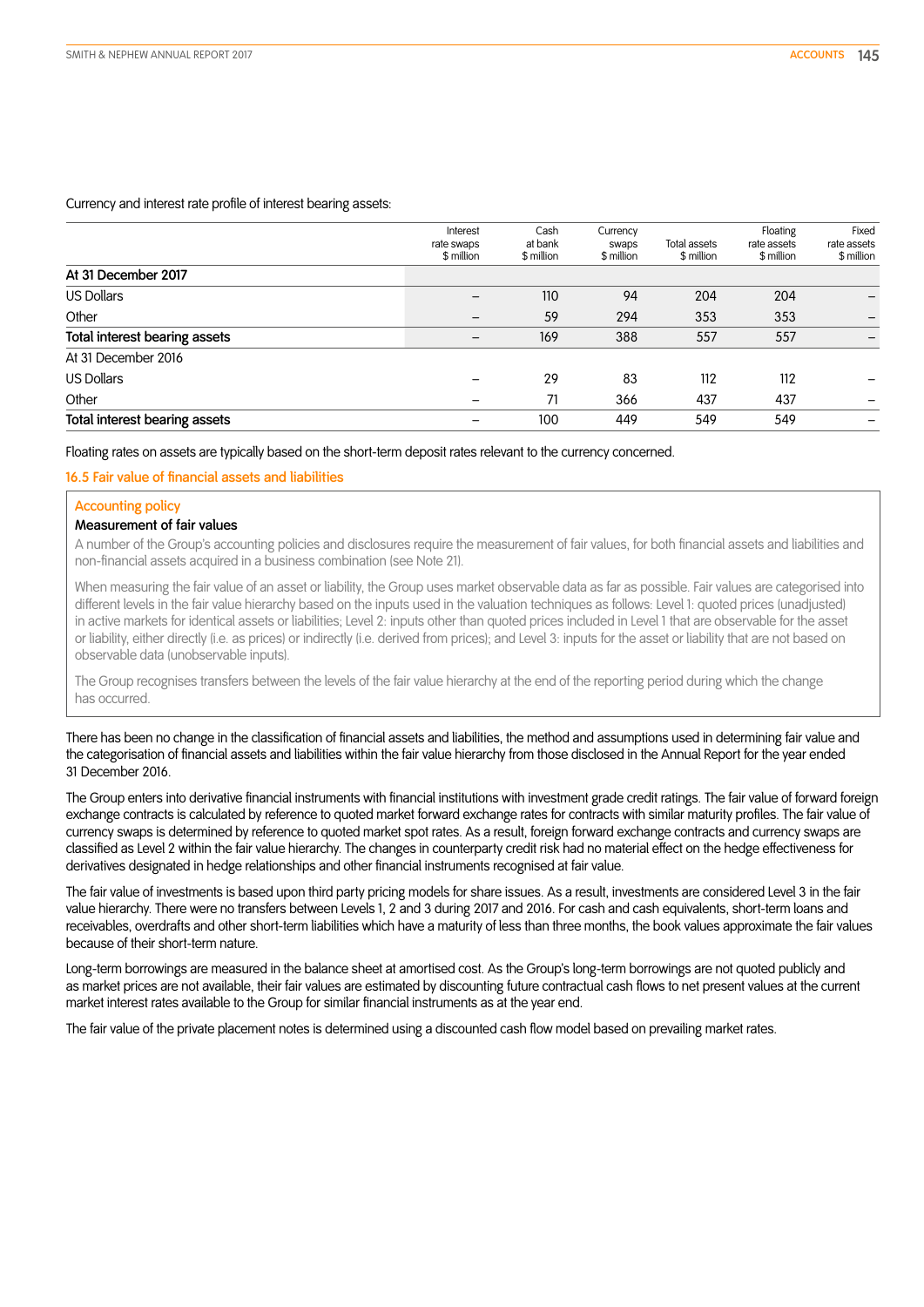# **16 FINANCIAL INSTRUMENTS AND RISK MANAGEMENT continued**

The following table shows the carrying amounts and fair values of financial assets and financial liabilities, including their levels in the fair value hierarchy. It does not include fair value information for financial assets and financial liabilities not measured at fair value if the carrying amount is a reasonable approximation of fair value.

|                                                            |                                              |                                                      |                                           |                                     |                                                 | Carrying<br>amount  |                       |                       | Fair value          |
|------------------------------------------------------------|----------------------------------------------|------------------------------------------------------|-------------------------------------------|-------------------------------------|-------------------------------------------------|---------------------|-----------------------|-----------------------|---------------------|
| At 31 December 2017                                        | Designated<br>at fair<br>value<br>\$ million | Fair value -<br>hedging<br>instruments<br>\$ million | Loans<br>and<br>receivables<br>\$ million | Available<br>for sale<br>\$ million | Other<br>financial<br>liabilities<br>\$ million | Total<br>\$ million | Level 2<br>\$ million | Level 3<br>\$ million | Total<br>\$ million |
| <b>Financial assets measured</b><br>at fair value          |                                              |                                                      |                                           |                                     |                                                 |                     |                       |                       |                     |
| Forward foreign exchange contracts                         |                                              | 25                                                   |                                           |                                     |                                                 | 25                  | 25                    |                       | 25                  |
| Investments                                                |                                              |                                                      |                                           | 21                                  | —                                               | 21                  | $\qquad \qquad -$     | 21                    | 21                  |
| Currency swaps                                             | 3                                            |                                                      |                                           |                                     | —                                               | 3                   | 3                     |                       | 3                   |
|                                                            | 3                                            | 25                                                   | $\overline{\phantom{0}}$                  | 21                                  | $\qquad \qquad -$                               | 49                  |                       |                       |                     |
| <b>Financial liabilities measured</b><br>at fair value     |                                              |                                                      |                                           |                                     |                                                 |                     |                       |                       |                     |
| Acquisition consideration                                  | (104)                                        |                                                      |                                           |                                     |                                                 | (104)               | $\qquad \qquad -$     | (104)                 | (104)               |
| Forward foreign exchange contracts                         |                                              | (45)                                                 |                                           |                                     |                                                 | (45)                | (45)                  |                       | (45)                |
| Currency swaps                                             | (1)                                          |                                                      |                                           |                                     |                                                 | (1)                 | (1)                   |                       | (1)                 |
| Interest rate swaps                                        |                                              | (2)                                                  |                                           |                                     |                                                 | (2)                 | (2)                   |                       | (2)                 |
| Private placement debt                                     |                                              |                                                      | (198)                                     |                                     | —                                               | (198)               | (198)                 |                       | (198)               |
|                                                            | (105)                                        | (47)                                                 | (198)                                     | $\qquad \qquad -$                   | $\overline{\phantom{m}}$                        | (350)               |                       |                       |                     |
| <b>Financial assets not measured</b><br>at fair value      |                                              |                                                      |                                           |                                     |                                                 |                     |                       |                       |                     |
| Trade and other receivables                                |                                              |                                                      | 1,148                                     |                                     |                                                 | 1,148               |                       |                       |                     |
| Cash at bank                                               |                                              |                                                      | 169                                       |                                     | $\overline{\phantom{0}}$                        | 169                 |                       |                       |                     |
|                                                            |                                              | $\overline{\phantom{m}}$                             | 1,317                                     | $\overline{\phantom{0}}$            | $\overline{\phantom{m}}$                        | 1,317               |                       |                       |                     |
| <b>Financial liabilities not measured</b><br>at fair value |                                              |                                                      |                                           |                                     |                                                 |                     |                       |                       |                     |
| Acquisition consideration                                  | (56)                                         |                                                      |                                           |                                     |                                                 | (56)                |                       |                       |                     |
| <b>Bank overdrafts</b>                                     |                                              |                                                      |                                           |                                     | (14)                                            | (14)                |                       |                       |                     |
| <b>Bank loans</b>                                          |                                              |                                                      |                                           | —                                   | (313)                                           | (313)               |                       |                       |                     |
| Private placement debt                                     |                                              |                                                      |                                           | $\overline{\phantom{0}}$            | (925)                                           | (925)               | (931)                 |                       | (931)               |
| Trade and other payables                                   |                                              |                                                      |                                           |                                     | (877)                                           | (877)               |                       |                       |                     |
|                                                            | (56)                                         |                                                      |                                           | $\qquad \qquad -$                   | (2,129)                                         | (2,185)             |                       |                       |                     |

Total acquisition consideration measured at fair value increased from \$56m at 31 December 2016 to \$104m at 31 December 2017 due to the addition of \$72m relating to the Rotation Medical, Inc. acquisition which was partially offset by \$14m of acquisition payments and a remeasurement reduction of \$10m. The fair value of contingent consideration is estimated using a discounted cash flow model. The valuation model considers the present value of expected payment, discounted using a risk-adjusted discount rate. The expected payment is determined by considering the possible scenarios, which relate to the achievement of established milestones and targets, the amount to be paid under each scenario and the probability of each scenario. As a result, contingent consideration is classified as Level 3 within the fair value hierarchy.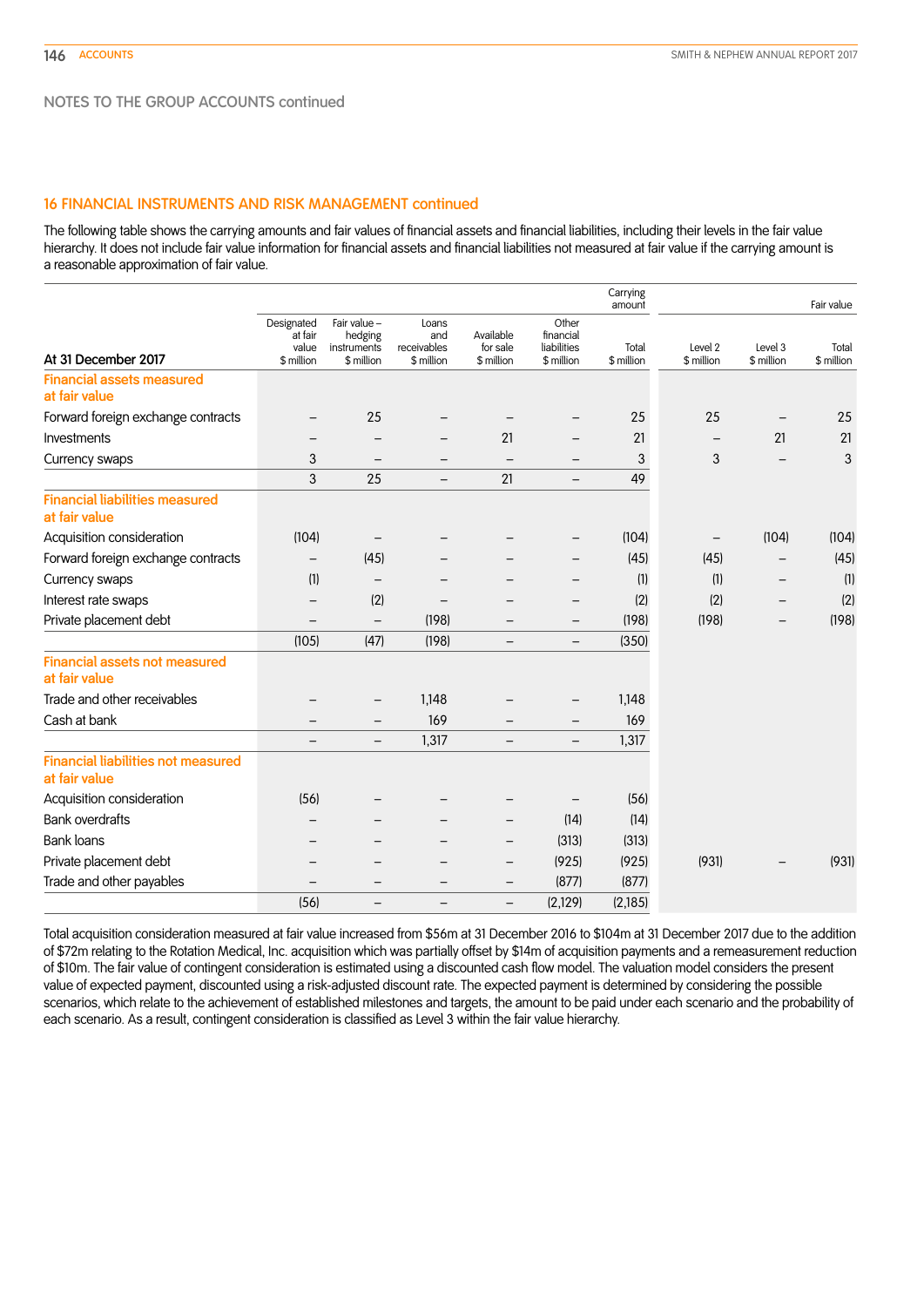|                                                            |                                              |                                                      |                                           |                                     |                                                 | Carrying<br>amount       |                          |                       | Fair value          |
|------------------------------------------------------------|----------------------------------------------|------------------------------------------------------|-------------------------------------------|-------------------------------------|-------------------------------------------------|--------------------------|--------------------------|-----------------------|---------------------|
| At 31 December 2016                                        | Designated<br>at fair<br>value<br>\$ million | Fair value -<br>hedging<br>instruments<br>\$ million | Loans<br>and<br>receivables<br>\$ million | Available<br>for sale<br>\$ million | Other<br>financial<br>liabilities<br>\$ million | Total<br>\$ million      | Level 2<br>\$ million    | Level 3<br>\$ million | Total<br>\$ million |
| <b>Financial assets measured</b><br>at fair value          |                                              |                                                      |                                           |                                     |                                                 |                          |                          |                       |                     |
| Forward foreign exchange contracts                         |                                              | 45                                                   |                                           |                                     |                                                 | 45                       | 45                       |                       | 45                  |
| Investments                                                |                                              |                                                      |                                           | 25                                  |                                                 | 25                       | $\overline{\phantom{0}}$ | 25                    | 25                  |
| Currency swaps                                             | 3                                            |                                                      |                                           |                                     |                                                 | 3                        | 3                        |                       | 3                   |
| Interest rate swaps                                        | $\overline{\phantom{0}}$                     |                                                      |                                           |                                     | —                                               | $\overline{\phantom{0}}$ |                          |                       |                     |
|                                                            | 3                                            | 45                                                   | $\qquad \qquad -$                         | 25                                  | $\overline{\phantom{0}}$                        | 73                       |                          |                       |                     |
| <b>Financial liabilities measured</b><br>at fair value     |                                              |                                                      |                                           |                                     |                                                 |                          |                          |                       |                     |
| Acquisition consideration                                  | (56)                                         |                                                      |                                           |                                     |                                                 | (56)                     |                          | (56)                  | (56)                |
| Forward foreign exchange contracts                         |                                              | (36)                                                 |                                           |                                     |                                                 | (36)                     | (36)                     |                       | (36)                |
| Currency swaps                                             | (2)                                          | $\overline{\phantom{m}}$                             |                                           |                                     |                                                 | (2)                      | (2)                      | -                     | (2)                 |
| Interest rate swaps                                        |                                              | (1)                                                  |                                           |                                     |                                                 | (1)                      | (1)                      |                       | (1)                 |
| Private placement debt                                     |                                              | $\overline{\phantom{0}}$                             | (199)                                     |                                     | $\overline{\phantom{0}}$                        | (199)                    | (199)                    |                       | (199)               |
|                                                            | (58)                                         | (37)                                                 | (199)                                     | $\overline{\phantom{0}}$            | $\qquad \qquad -$                               | (294)                    |                          |                       |                     |
| <b>Financial assets not measured</b><br>at fair value      |                                              |                                                      |                                           |                                     |                                                 |                          |                          |                       |                     |
| Trade and other receivables                                |                                              |                                                      | 1,064                                     |                                     |                                                 | 1,064                    |                          |                       |                     |
| Cash at bank                                               |                                              |                                                      | 100                                       |                                     |                                                 | 100                      |                          |                       |                     |
|                                                            | $\overline{\phantom{0}}$                     | $\overline{\phantom{0}}$                             | 1,164                                     | $\overline{\phantom{0}}$            | $\overline{\phantom{0}}$                        | 1,164                    |                          |                       |                     |
| <b>Financial liabilities not measured</b><br>at fair value |                                              |                                                      |                                           |                                     |                                                 |                          |                          |                       |                     |
| Acquisition consideration                                  | (64)                                         |                                                      |                                           |                                     |                                                 | (64)                     |                          |                       |                     |
| <b>Bank overdrafts</b>                                     |                                              |                                                      |                                           | $\overline{\phantom{0}}$            | (62)                                            | (62)                     |                          |                       |                     |
| <b>Bank loans</b>                                          |                                              |                                                      |                                           | $\overline{\phantom{0}}$            | (457)                                           | (457)                    |                          |                       |                     |
| Private placement debt                                     |                                              |                                                      |                                           |                                     | (925)                                           | (925)                    | (935)                    |                       | (935)               |
| Finance lease liabilities                                  |                                              |                                                      |                                           |                                     | (7)                                             | (7)                      |                          |                       |                     |
| Trade and other payables                                   |                                              |                                                      |                                           | —                                   | (807)                                           | (807)                    |                          |                       |                     |
|                                                            | (64)                                         |                                                      |                                           | $\overline{\phantom{0}}$            | (2, 258)                                        | (2, 322)                 |                          |                       |                     |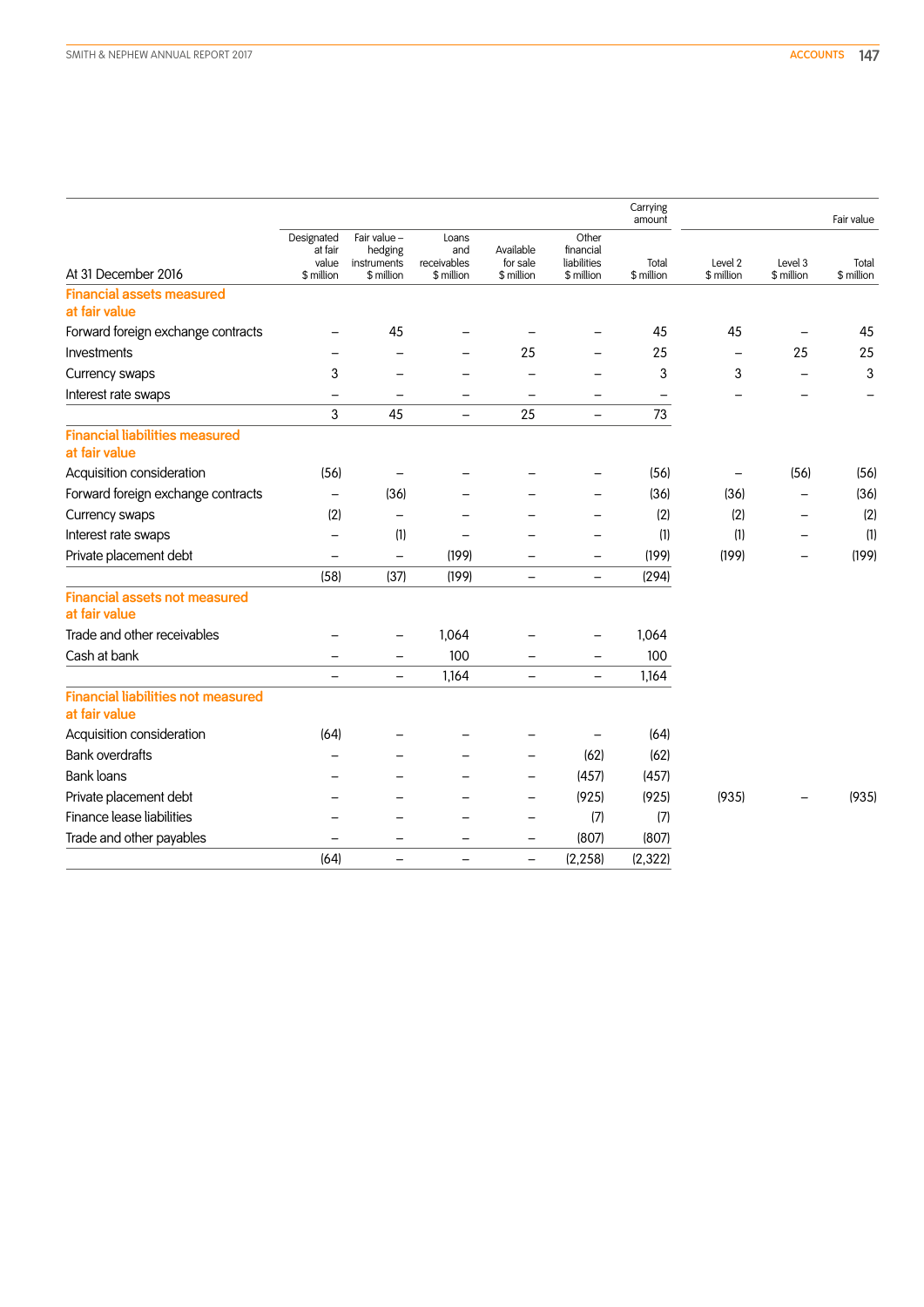# **17 PROVISIONS AND CONTINGENCIES**

#### **Accounting policy**

In the normal course of business the Group is involved in various legal disputes. Provisions are made for loss contingencies when it is deemed probable that an adverse outcome will occur and the amount of the losses can be reasonably estimated. Where the Group is the plaintiff in pursuing claims against third parties, legal and associated expenses are charged to the income statement as incurred.

The recognition of provisions for legal disputes is subject to a significant degree of estimation. In making its estimates management takes into account the advice of internal and external legal counsel. Provisions are reviewed regularly and amounts updated where necessary to reflect developments in the disputes. The ultimate liability may differ from the amount provided depending on the outcome of court proceedings or settlement negotiations or as new facts emerge.

A provision for onerous contracts is recognised when the expected benefits to be derived by the Group from a contract are lower than the unavoidable cost of meeting its obligations under the contract. For the purpose of calculating any onerous lease provision, the Group takes the discounted future lease payments (if any), net of expected rental income. Before a provision is established, the Group recognises any impairment loss on the assets associated with that contract.

A provision for rationalisation is recognised when the Group has approved a detailed and formal restructuring plan, and the restructuring either has commenced or has been announced publicly. Future operating losses are not provided for.

#### **17.1 Provisions**

|                                  | Rationalisation<br>provisions<br>\$ million | Metal-on-metal<br>\$ million | Legal and other<br>provisions<br>\$ million | Total<br>\$ million |
|----------------------------------|---------------------------------------------|------------------------------|---------------------------------------------|---------------------|
| At 1 January 2016                | 23                                          | 185                          | 118                                         | 326                 |
| Net charge to income statement   | 12                                          |                              | (1)                                         | 11                  |
| Acquisitions                     |                                             |                              | 10                                          | 10                  |
| Unwinding of discount            |                                             | 5                            |                                             | 5                   |
| <b>Utilised</b>                  | (14)                                        | (27)                         | (30)                                        | (71)                |
| Exchange adjustment              | (1)                                         |                              |                                             |                     |
| At 31 December 2016              | 20                                          | 163                          | 98                                          | 281                 |
| Net charge to income statement   |                                             | 10                           | 2                                           | 12                  |
| Unwinding of discount            |                                             | 3                            |                                             | 3                   |
| Utilised                         | (15)                                        | (19)                         | (28)                                        | (62)                |
| <b>Transfers</b>                 |                                             |                              | (9)                                         | (9)                 |
| Exchange adjustment              |                                             |                              |                                             |                     |
| At 31 December 2017              | 6                                           | 157                          | 63                                          | 226                 |
| Provisions - due within one year | 6                                           | 73                           | 50                                          | 129                 |
| Provisions - due after one year  |                                             | 84                           | 13                                          | 97                  |
| At 31 December 2017              | 6                                           | 157                          | 63                                          | 226                 |
| Provisions - due within one year | 20                                          | 43                           | 84                                          | 147                 |
| Provisions - due after one year  |                                             | 120                          | 14                                          | 134                 |
| At 31 December 2016              | 20                                          | 163                          | 98                                          | 281                 |

The principal elements within rationalisation provisions relate to the Group Optimisation programme (mainly severance) announced in May 2014.

Following the settlement of a large part of the US metal-on-metal hip claims (discussed below) the Group has estimated a provision of \$157m (2016: \$163m) relating to the present value at 31 December 2017 of the estimated costs to resolve all other known and anticipated metal-on-metal hip claims. The estimated value of the provision has been determined using an actuarial model. Given the inherent uncertainty in assumptions relating to factors such as the number of claims and outcome the actual costs may differ significantly from this estimate. A range of expected outcomes between the 25th and 75th percentile generated by the actuarial model would not give rise to a significantly different outcome in 2018. The provision does not include any possible insurance recoveries on these claims or legal fees associated with defending claims. The Group carries considerable product liability insurance, and will continue to defend claims vigorously.

The legal and other provisions mainly relate to various other product liability and intellectual property litigation matters.

All provisions are expected to be substantially utilised within five years of 31 December 2017 and none are treated as financial instruments.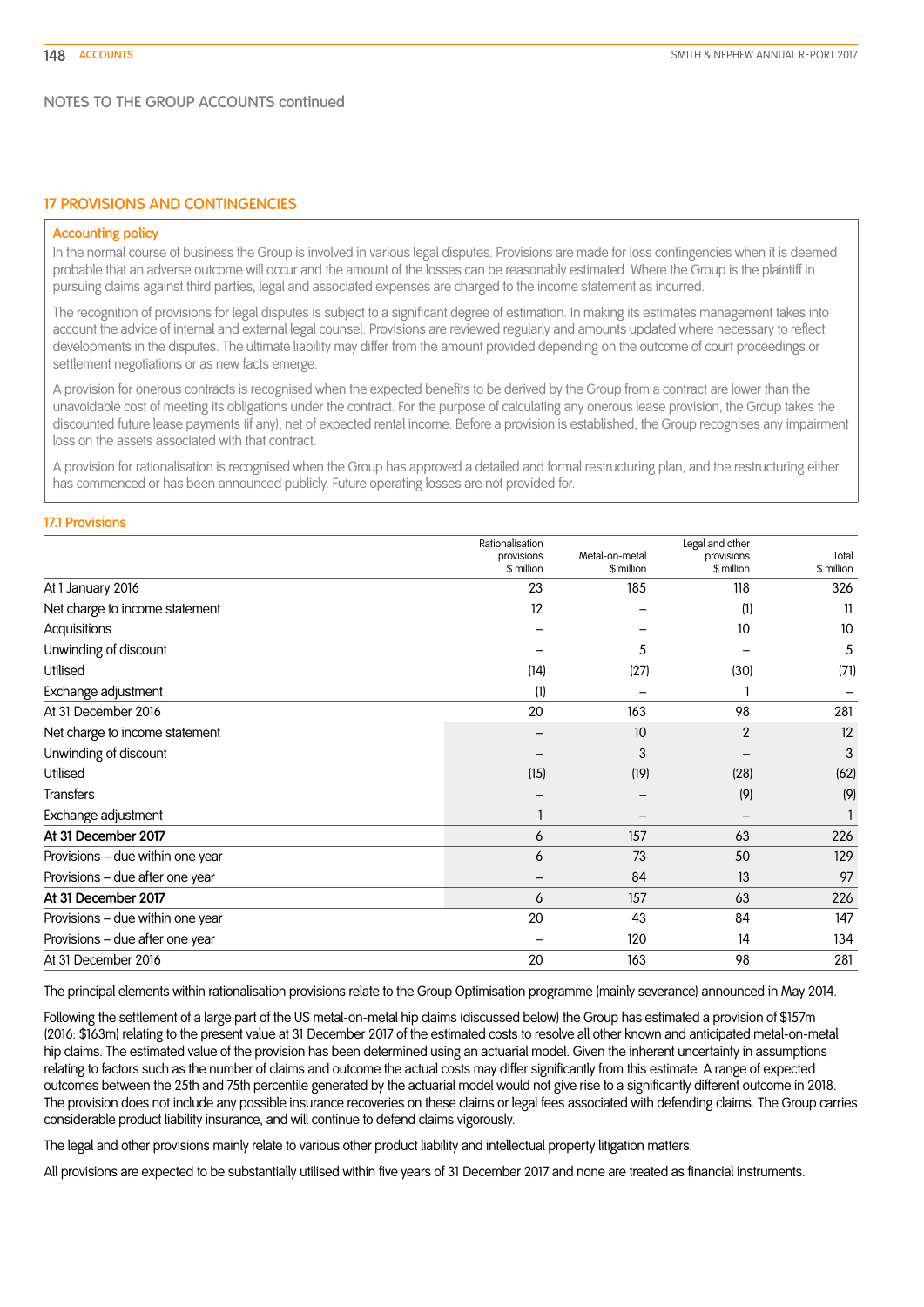#### **17.2 Contingencies**

The Company and its subsidiaries are party to various legal proceedings, some of which include claims for substantial damages. The outcome of these proceedings cannot readily be foreseen, but except as described herein management believes none of them is likely to result in a material adverse effect on the financial position of the Group. The Group provides for outcomes that are deemed to be probable and can be reliably estimated. There is no assurance that losses will not exceed provisions or will not have a significant impact on the Group's results of operations in the period in which they are realised.

In August 2003, the Group withdrew voluntarily from all markets the macrotextured versions of its OXINIUM femoral knee components. A charge of \$154m was recorded in 2004 for anticipated expenses in connection with macrotexture claims. Most of that amount has since been applied to settlements of such claims, and all claims have now been resolved. The aggregate cost at 31 December 2017 related to this matter is approximately \$205m. The Group has sought recovery from its primary and excess insurers for costs of resolving the claims. The primary insurance carrier has paid \$60m in full settlement of its policy liability. However, the excess carriers have denied coverage, citing defences relating to the wording of the insurance policies and other matters. In December 2004, the Group brought suit against them in the US district court for the Western District of Tennessee, for which a trial has not yet begun. An additional \$22m was received during 2007 from a successful settlement with a third party.

#### **17.3 Legal proceedings**

#### **Product liability claims**

The Group faces claims from time to time for alleged defects in its products and has on occasion recalled or withdrawn products from the market. Such claims are endemic to the medical device industry. The Group maintains product liability insurance subject to limits and deductibles that management believes are reasonable. All policies contain exclusions and limitations, however, and there can be no assurance that insurance will be available or adequate to cover all claims.

In recent years, there has been heightened concern about possible adverse effects of hip implant products with metal-on-metal bearing surfaces, and the Group has incurred, and will continue to incur expenses to defend claims in this area. As of February 2018, and giving effect to the US settlements described below, approximately 740 such claims were pending with the Group around the world, of which approximately 430 had given rise to pending legal proceedings. Most claims relate to the Group's Birmingham Hip Resurfacing (BHR) product and its two modular metal-on-metal components: the Birmingham Hip Modular Head (BHMH) and the optional metal liner component of the R3 Acetabular System (R3ML). The BHMH and R3ML are no longer on the market: the R3ML was withdrawn in 2012 and the BHMH was phased out in 2014. In 2015, the Group ceased offering smaller sizes of the BHR and restricted instructions for BHR use in female patients. These actions were taken to ensure that the BHR is only used in those patient groups where it continues to demonstrate strong performance.

In 2015 and 2016, the Group's US subsidiary settled a large part of the majority of its US metal-on-metal hip lawsuits in two group settlements, without admitting liability. Insurance receipts covered most of the amounts paid, with the net cash cost being \$25m. In November 2017, the Group's US subsidiary entered into a memorandum of understanding to settle a third group of claims, without admitting liability. The third settlement is expected to be finalised in 2018. These cases principally related to the Group's modular metal-on-metal hip components, which are no longer on the market. On 5 April 2017, the Judicial Panel on Multidistrict Litigation (MDL) ordered Smith & Nephew BHR cases pending or later filed in US federal court to be consolidated for pre-trial proceedings and transferred to the federal court in Baltimore, Maryland. There are currently 253 cases pending in the MDL in the United States. In England and Wales, the Group's UK subsidiary entered into a group settlement in 2017 to settle 150 claims principally related to the Group's modular metal-on-metal hip component, which are no longer on the market. Metal-on-metal hip implant claims against various companies in England and Wales have been consolidated for trials under group litigation orders in the High Court in London. The BHR and other claims pending against the Group have been stayed and will not be reactivated until the outcome of those trials is known.

The Group has requested indemnity from its product liability insurers for most of these metal-on-metal hip implant claims. Each insurer makes its own decision as to coverage issues, and the liability of some insurers depends on exhaustion of lower levels of coverage. Insurers of the lower layers of the Group's insurances have indemnified the Group in respect of these claims up to the limits of those insurances. The Group has commenced arbitration proceedings against another insurer in respect of that insurer's share of the claims and associated defence costs in the amount of \$50m.

Litigation outcomes are difficult to predict and defence costs can be significant. The Group takes care to monitor the clinical evidence relating to its metal hip implant products and ensure that its product offerings are designed to serve patients' interests.

#### **Intellectual property disputes**

The Group is engaged, as both plaintiff and defendant, in litigation with various competitors and others over claims of patent infringement and other intellectual property matters. These disputes are being heard in courts in the US and other jurisdictions and also before agencies that examine patents. Outcomes are rarely certain and costs are often significant.

The Group prosecuted and defended a series of patent infringement suits against Arthrex in US federal courts in Oregon and Texas starting in 2004, principally relating to suture anchors for use in shoulder surgery. Arthrex paid \$99m in June 2015 in connection with the Oregon litigation, and most of that award (net of various expenses) was recognised in the Group's operating profit at that time. The Group asserted the same patent against additional Arthrex products in a follow-up suit that was scheduled for trial in February 2017 in the Oregon court. Arthrex asserted its own suture anchor patents against Smith & Nephew in 2014 and 2015 in the US District Court for the Eastern District of Texas. In December 2016, the jury in that case decided that two of the Group's US subsidiaries infringed two asserted Arthrex patents and awarded Arthrex \$17.4m. In February 2017, the parties reached a settlement resulting in the dismissal of all patent litigation in Oregon and Texas. Smith & Nephew agreed to pay Arthrex \$8m, and each party agreed to additional payments contingent on the outcome of patent validity proceedings currently pending at the US Patent & Trademark Office relating to the asserted patents. In November 2017, the US Patent & Trademark Office issued a Reexamination Certificate confirming validity of certain claims of US Patent No. 5,601,557 asserted by Smith & Nephew against Arthrex in the Oregon litigation. The issuing of the Reexamination Certificate triggered a payment of \$80m which was received by Smith & Nephew in December 2017, and \$54m (net of various expenses) is recognised in the Group's 2017 operating profit. The Group has fully provided for any possible additional payment relating to its historical sales.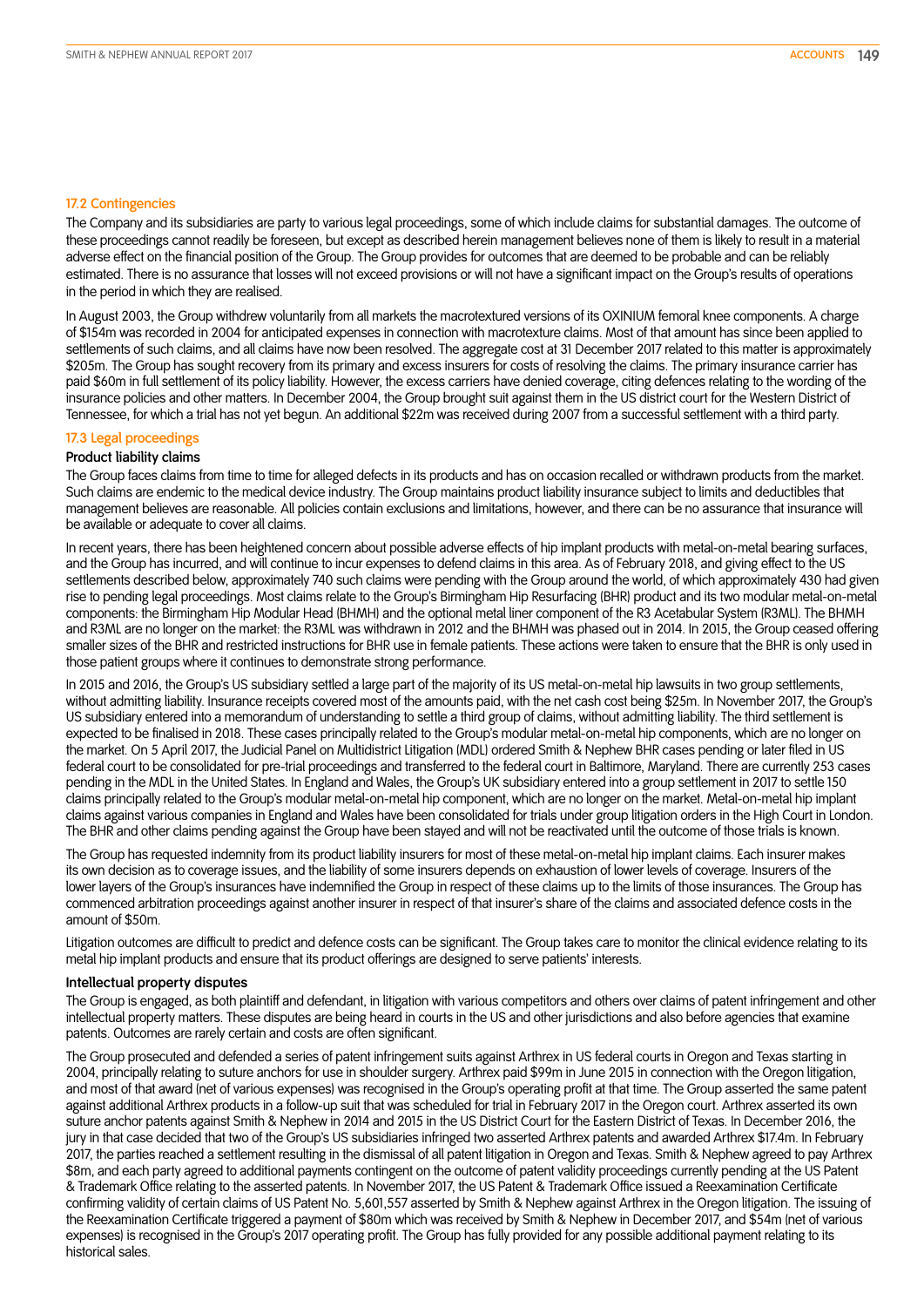#### **17 PROVISIONS AND CONTINGENCIES continued**

In February 2016, ConforMIS, Inc. filed suit against the Group's US subsidiary in the Eastern Division of the US District Court for the District of Massachusetts, alleging that a number of its patents (generally directed to patient specific instrumentation associated with knee arthroplasty) are infringed by Smith & Nephew's VISIONAIRE cutting guides and associated knee implants. The suit requests damages and an injunction. Smith & Nephew seeks to invalidate the asserted patents at the US Patent & Trademark Office and has also filed counterclaims for infringement by ConforMIS of the Group's US patents.

#### **17.4 Tax Matters**

At any given time the Group has unagreed years outstanding in various countries and is involved in tax audits and disputes, some of which may take several years to resolve. The Group believes that it has made adequate provision in respect of related additional tax liabilities that may arise. See Note 5 for further details.

# **18 RETIREMENT BENEFIT OBLIGATIONS**

#### **Accounting policy**

The Group sponsors defined benefit plans in a number of countries. A defined benefit pension plan defines an amount of pension benefit that an employee will receive on retirement or a minimum guaranteed return on contributions, which is dependent on various factors such as age, years of service and final salary. The Group's obligation is calculated separately for each plan by discounting the estimated future benefit that employees have earned in return for their service in the current and prior periods. The fair value of any plan assets is deducted to arrive at the net liability.

The calculation of the defined benefit obligation is performed annually by external actuaries using the projected unit credit method. Re-measurements arising from defined benefit plans comprise actuarial gains and losses and the return on the plan assets net of the costs of managing the plan assets. The Group recognises these immediately in other comprehensive income (OCI) and all other expenses, such as service cost, net interest cost, administration costs and taxes, are recognised in the income statement.

A number of key assumptions are made when calculating the fair value of the Group's defined benefit pension plans. These assumptions impact the balance sheet asset and liabilities, operating profit, finance income/costs and other comprehensive income. The most critical assumptions are the discount rate, the rate of inflation and mortality assumptions to be applied to future pension plan liabilities. The discount rate is based on the yield at the reporting date on bonds that have a credit rating of AA, denominated in the currency in which the benefits are expected to be paid and have a maturity profile approximately the same as the Group's obligations. In determining these assumptions management take into account the advice of professional external actuaries and benchmarks its assumptions against external data.

The Group determines the net interest expense/income on the net defined benefit liability/asset for the period by applying the discount rate used to measure the defined benefit obligation at the beginning of the annual period to the net defined benefit liability/asset.

The Group also operates a number of defined contribution plans. A defined contribution plan is a pension plan under which the Group and employees pay fixed contributions to a third party financial provider. The Group has no further payment obligations once the contributions have been paid. Contributions are recognised as an employee benefit expense when they are due.

#### **18.1 Retirement benefit net obligations/(assets)**

#### The Group's retirement benefit obligations/(assets) comprise:

|                                                    | 2017       | 2016           |
|----------------------------------------------------|------------|----------------|
|                                                    | \$ million | \$ million     |
| Funded plans:                                      |            |                |
| UK Plan                                            | (53)       | $\overline{4}$ |
| US Plan                                            | (9)        | 27             |
| Other plans                                        | 46         | 52             |
|                                                    | (16)       | 83             |
| Unfunded plans:                                    |            |                |
| Other plans                                        | 60         | 55             |
| Retirement healthcare                              | 25         | 26             |
|                                                    | 69         | 164            |
| Amount recognised on the balance sheet - liability | 131        | 164            |
| Amount recognised on the balance sheet - asset     | (62)       |                |

The Group sponsors defined benefit pension plans for its employees or former employees in 16 countries and these are established under the laws of the relevant country. Funded plans are funded by the payment of contributions and the assets are held by separate trust funds or insurance companies. The provision of retirement and related benefits across the Group is kept under regular review. Employees' retirement benefits are the subject of regular management review. The Group's defined benefit plans provide employees with an entitlement to retirement benefits varying between 1.3% and 66.7% of final salary on attainment of retirement age. The level of entitlement is dependent on the years of service of the employee.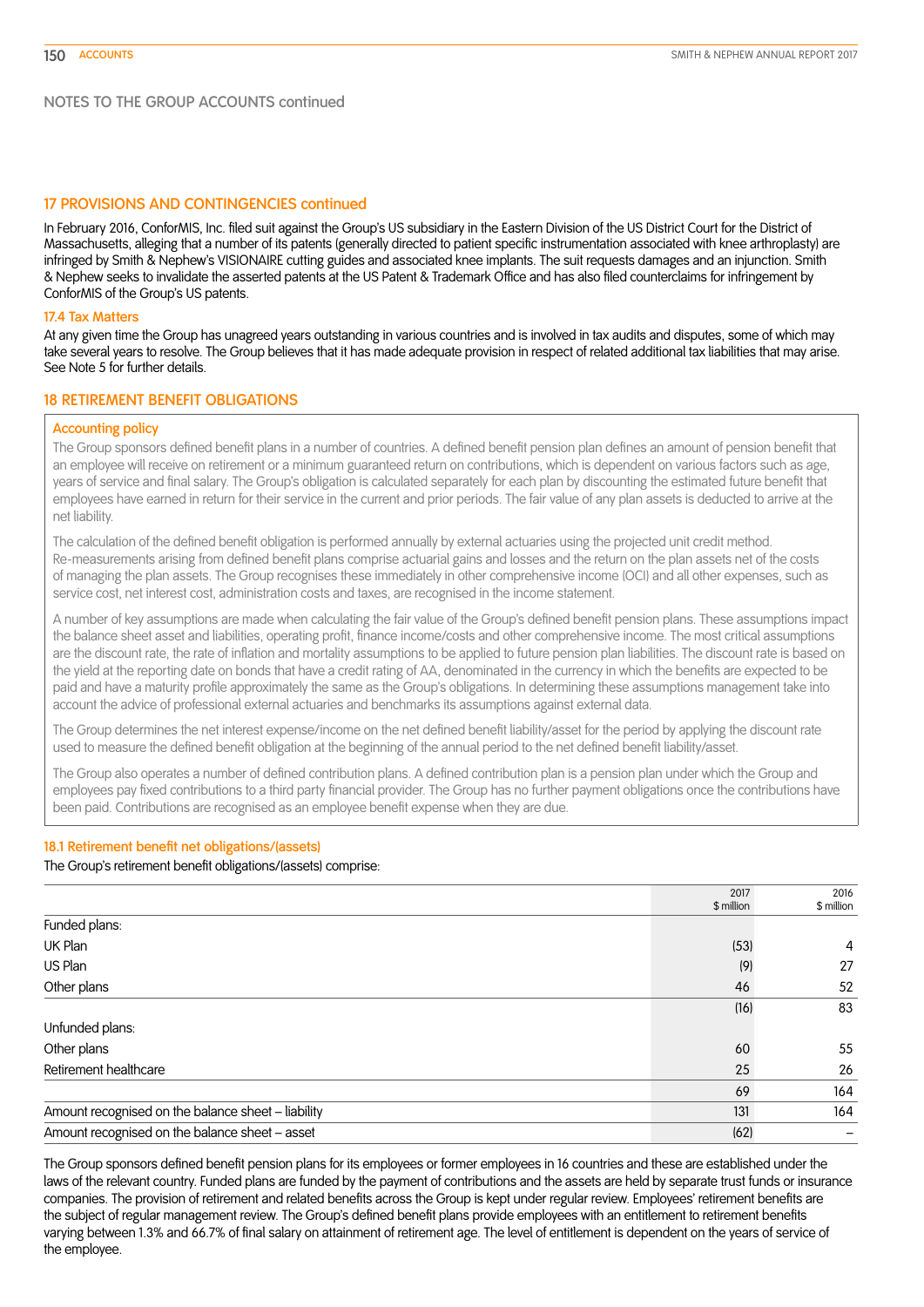The Group's two major defined benefit pension plans are in the UK and US. Both these plans were closed to new employees in 2003 and defined contribution plans are offered to new joiners. The US and UK Plans were closed to future accrual in March 2014 and December 2016 respectively.

The UK Plan operates under trust law and responsibility for its governance lies with a Board of Trustees. This Board is composed of representatives of the Group, plan participants and an independent trustee, who act on behalf of members in accordance with the terms of the Trust Deed and Rules and relevant legislation. The UK Plan's assets are held by the trust. Annual increases on benefits in payment are dependent on inflation.

There is no legislative minimum funding requirement in the UK, however the Group has agreed with the Board of Trustees to pay a schedule of supplementary payments (see Note 18.8). The Trust Deed of the UK Plan and the Plan Document of the US Plan provide the Group with a right to a refund of surplus assets assuming the full settlement of plan liabilities in the event of a plan wind-up. Furthermore, in the ordinary course of business the UK trustee and US committee have no rights to unilaterally wind up, or otherwise augment the benefits due to members of the plans. Based on these rights, any net surplus in the UK and US Plans is recognised in full.

The US Plan is governed by a US Pension Committee which is comprised of both plan participants and representatives of the Group. In the US, the Pension Protection Act (2006) established both a minimum required contribution and a maximum deductible contribution. Failure to contribute at least the minimum required amount will subject the Company to significant penalties, and contributions in excess of the maximum deductible have negative tax consequences. The minimum funding requirement is intended to fully fund the present value of accrued benefits over seven years.

#### **18.2 Reconciliation of benefit obligations and pension assets**

The movement in the Group's pension benefit obligation and pension assets is as follows:

|                                                                       |                          |                     | 2017                |                          |                     | 2016                |
|-----------------------------------------------------------------------|--------------------------|---------------------|---------------------|--------------------------|---------------------|---------------------|
|                                                                       | Obligation<br>\$ million | Asset<br>\$ million | Total<br>\$ million | Obligation<br>\$ million | Asset<br>\$ million | Total<br>\$ million |
| Amounts recognised on the balance sheet at                            |                          |                     |                     |                          |                     |                     |
| beginning of the period                                               | (1, 577)                 | 1,413               | (164)               | (1, 521)                 | 1,350               | (171)               |
| Income statement expense:                                             |                          |                     |                     |                          |                     |                     |
| Current service cost                                                  | (12)                     |                     | (12)                | (19)                     |                     | (19)                |
| Past service credit                                                   | 4                        |                     | 4                   | 51                       |                     | 51                  |
| Settlements                                                           |                          |                     |                     | 7                        | (7)                 |                     |
| Interest (expense)/income                                             | (44)                     | 42                  | (2)                 | (52)                     | 48                  | (4)                 |
| Administration costs and taxes                                        | (3)                      |                     | (3)                 | (3)                      |                     | (3)                 |
| Costs recognised in income statement                                  | (55)                     | 42                  | (13)                | (16)                     | 41                  | 25                  |
| Re-measurements:                                                      |                          |                     |                     |                          |                     |                     |
| Actuarial gain due to liability experience                            |                          |                     |                     | 7                        |                     | 7                   |
| Actuarial loss due to financial assumptions change                    | (38)                     |                     | (38)                | (301)                    |                     | (301)               |
| Actuarial gain due to demographic assumptions                         | 42                       |                     | 42                  | 33                       |                     | 33                  |
| Return on plan assets greater than discount rate                      |                          | 59                  | 59                  |                          | 180                 | 180                 |
| Re-measurements recognised in OCI                                     | 5                        | 59                  | 64                  | (261)                    | 180                 | (81)                |
| Cash:                                                                 |                          |                     |                     |                          |                     |                     |
| <b>Employer contributions</b>                                         |                          | 53                  | 53                  |                          | 60                  | 60                  |
| Employee contributions                                                | (4)                      | 4                   |                     | (4)                      | 4                   |                     |
| Benefits paid directly by the Group                                   | 2                        | (2)                 |                     | 3                        | (3)                 |                     |
| Benefits paid, taxes and administration costs paid from scheme assets | 102                      | (102)               |                     | 61                       | (61)                |                     |
| Net cash                                                              | 100                      | (47)                | 53                  | 60                       |                     | 60                  |
| Exchange rate movements                                               | (98)                     | 89                  | (9)                 | 161                      | (158)               | 3                   |
| Amount recognised on the balance sheet                                | (1,625)                  | 1,556               | (69)                | (1, 577)                 | 1,413               | (164)               |
| Amount recognised on the balance sheet - liability                    | (290)                    | 159                 | (131)               | (1, 577)                 | 1,413               | (164)               |
| Amount recognised on the balance sheet - asset                        | (1, 335)                 | 1,397               | 62                  |                          |                     |                     |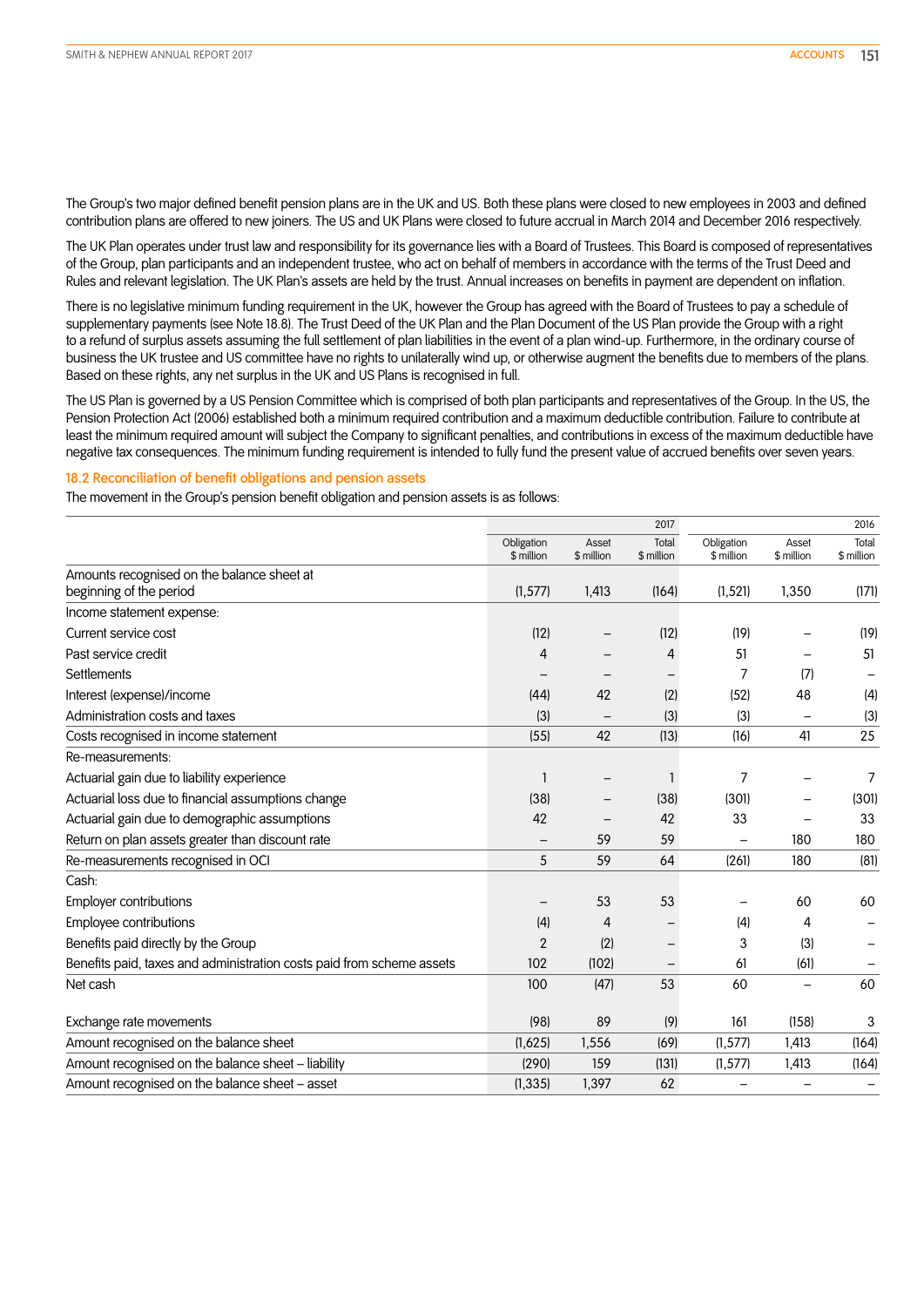# **18 RETIREMENT BENEFIT OBLIGATIONS continued**

Represented by:

|             |                          |                     | 2017                |                          |                     | 2016                |
|-------------|--------------------------|---------------------|---------------------|--------------------------|---------------------|---------------------|
|             | Obligation<br>\$ million | Asset<br>\$ million | Total<br>\$ million | Obligation<br>\$ million | Asset<br>\$ million | Total<br>\$ million |
| UK Plan     | (854)                    | 907                 | 53                  | (844)                    | 840                 | (4)                 |
| US Plan     | (481)                    | 490                 |                     | (461)                    | 434                 | (27)                |
| Other Plans | (290)                    | 159                 | (131)               | (272)                    | 139                 | (133)               |
| Total       | (1,625)                  | 1,556               | (69)                | (1, 577)                 | 1,413               | (164)               |

All benefits are vested at the end of each reporting period. The weighted average duration of the defined benefit obligation at the end of the reporting period is 20 years and 11 years for the UK and US Plans respectively.

# **18.3 Plan assets**

The market value of the US, UK and Other Plans assets are as follows:

|                                    | 2017<br>\$ million | 2016<br>\$ million | 2015<br>\$ million |
|------------------------------------|--------------------|--------------------|--------------------|
| UK Plan:                           |                    |                    |                    |
| Assets with a quoted market price: |                    |                    |                    |
| Cash and cash equivalents          | 8                  | 6                  | 5                  |
| <b>Equity securities</b>           | 235                | 213                | 234                |
| Other bonds                        | 43                 | 38                 | 43                 |
| Liability driven investments       | 192                | 239                | 171                |
| Diversified growth funds           | 152                | 130                | 144                |
|                                    | 630                | 626                | 597                |
| Other assets:                      |                    |                    |                    |
| Insurance contract                 | 277                | 214                | 214                |
| Market value of assets             | 907                | 840                | 811                |
| US Plan:                           |                    |                    |                    |
| Assets with a quoted market price: |                    |                    |                    |
| Cash and cash equivalents          |                    |                    |                    |
| <b>Equity securities</b>           | 88                 | 178                | 166                |
| Government bonds - fixed interest  | 201                | 128                | 119                |
| Corporate bonds                    | 201                | 128                | 119                |
| Market value of assets             | 490                | 434                | 404                |
| Other Plans:                       |                    |                    |                    |
| Assets with a quoted market price: |                    |                    |                    |
| Cash and cash equivalents          | 4                  | 4                  | 9                  |
| <b>Equity securities</b>           | 43                 | 35                 | 35                 |
| Government bonds - fixed interest  | 4                  | 3                  | $\sqrt{5}$         |
| - index linked                     | 3                  | 3                  | 9                  |
| Corporate and other bonds          | 11                 | 11                 | 13                 |
| Insurance contracts                | 36                 | 34                 | 28                 |
| Property                           | 19                 | 12                 | 8                  |
| Other quoted securities            | $\overline{2}$     | $\overline{2}$     | 1                  |
|                                    | 122                | 104                | 108                |
| Other assets:                      |                    |                    |                    |
| Insurance contracts                | 37                 | 35                 | 27                 |
| Market value of assets             | 159                | 139                | 135                |
| Total market value of assets       | 1,556              | 1,413              | 1,350              |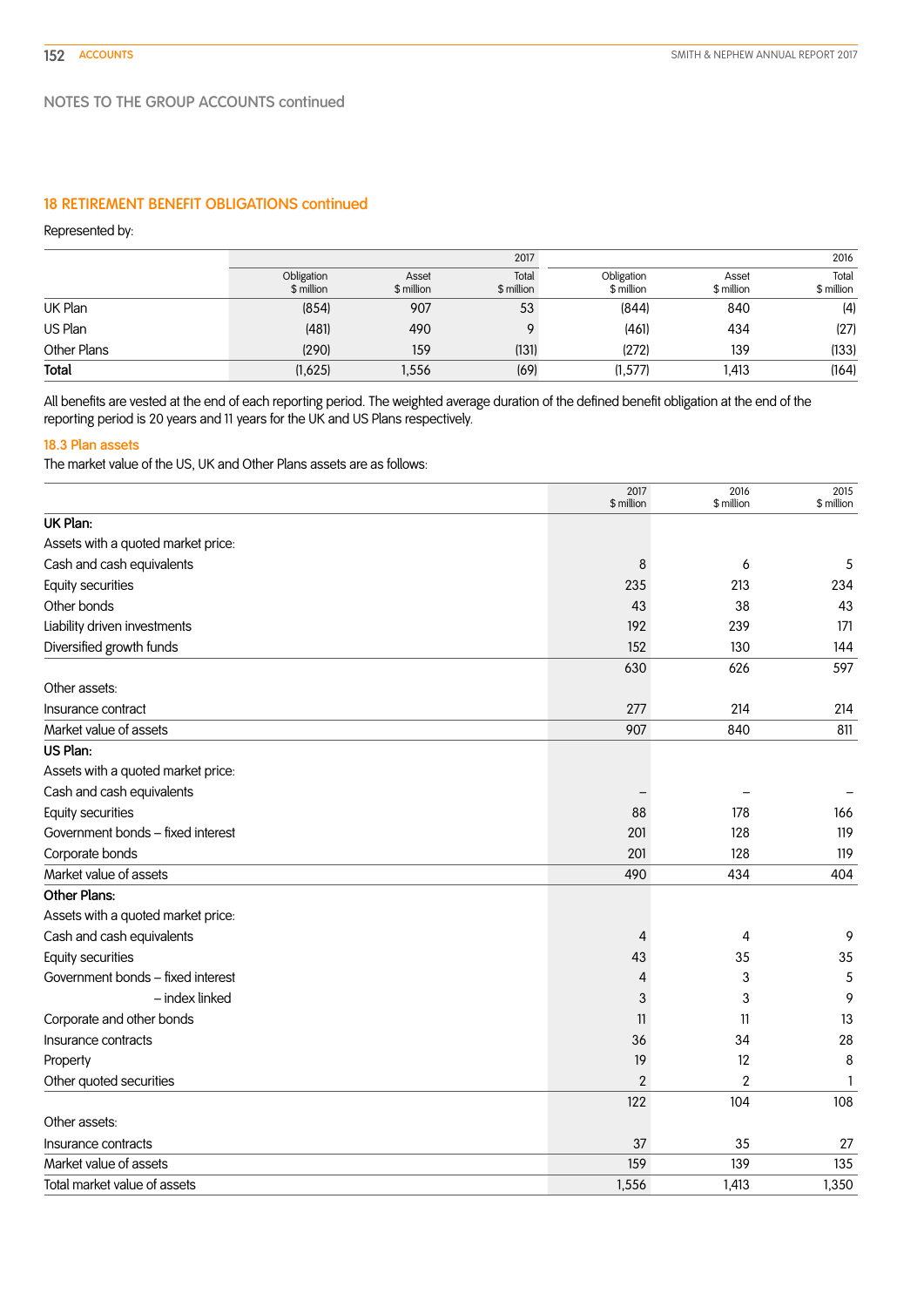No plans invest directly in property occupied by the Group or in financial securities issued by the Group.

Both the UK and US Plans hold a mixture of growth assets and matching assets. The growth assets of the UK and US Plans are invested in a diversified range of industries across a broad range of geographies. The UK Plan matching assets include liability matching assets and annuity policies purchased by the trustees, which aim to match the benefits to be paid to certain members from the plan and therefore remove the investment, inflation and demographic risks in relation to those liabilities. The terms of the policy define that the contract value exactly matches the amount and timing of the pensioner obligations covered by the contract. In accordance with IAS19R *Employee Benefits*, the fair value of the insurance contract is deemed to be the present value of the related obligations which is discounted at the AA corporate bond rate. In December 2014, the low risk asset portfolio held by the UK Plan was transferred into liability driven investments (LDI) which invests in a mixture of gilts and swaps.

#### **18.4 Expenses recognised in the income statement**

The total expense relating to retirement benefits recognised for the year is \$64m (2016: \$23m, 2015: \$58m). Of this cost recognised for the year, \$51m (2016: \$48m, 2015: \$49m) relates to defined contribution plans and \$13m (2016: \$25m net credit, 2015: \$9m net expense) relates to defined benefit plans.

The cost charged in respect of the Group's defined contribution plans represents contributions payable to these plans by the Group at rates specified in the rules of the plans. These were charged to operating profit in selling, general and administrative expenses. There were \$nil outstanding payments as at 31 December 2017 due to be paid over to the plans (2016: \$nil, 2015: \$nil).

In 2016, the \$25m net credit for the year includes a \$44m curtailment gain arising from the closure of the UK Plan to future accrual and \$5m past service credit relating to redundancies.

In 2015, the \$9m net expense for the year includes a \$16m past service cost credit arising from amendments to the US Retirement Healthcare plan and a \$5m gain arising from benefit options offered to members of the UK Plan.

Defined benefit plan costs comprise service cost which is charged to operating profit in selling, general and administrative expenses and net interest cost and administration costs and taxes which are reported as other finance costs.

The defined benefit pension costs charged for the UK and US Plans are:

|                                      |                       | 2017                  |                       | 2016                  |                       | 2015                  |
|--------------------------------------|-----------------------|-----------------------|-----------------------|-----------------------|-----------------------|-----------------------|
|                                      | UK Plan<br>\$ million | US Plan<br>\$ million | UK Plan<br>\$ million | US Plan<br>\$ million | UK Plan<br>\$ million | US Plan<br>\$ million |
| Service cost                         |                       |                       |                       |                       |                       |                       |
| Past service credit                  |                       |                       | (49)                  |                       | (7)                   |                       |
| Settlement loss                      |                       |                       |                       |                       |                       |                       |
| Net interest cost,<br>administration |                       |                       |                       |                       |                       |                       |
| and taxes                            |                       |                       |                       |                       |                       | 4                     |
|                                      |                       | C                     | (41)                  | ാ                     |                       | 4                     |

#### **18.5 Principal actuarial assumptions**

The following are the principal financial actuarial assumptions used at the reporting date to determine the UK and US defined benefit obligations and expense.

| 2017<br>% per annum<br>2.4 | 2016<br>% per annum<br>2.6 | 2015<br>% per annum<br>3.8 |
|----------------------------|----------------------------|----------------------------|
|                            |                            |                            |
|                            |                            |                            |
|                            |                            |                            |
|                            |                            |                            |
| n/a                        | 3.8                        | 3.6                        |
| 3.2                        | 3.3                        | 3.1                        |
| 3.2                        | 3.3                        | 3.1                        |
| 2.2                        | 2.3                        | 2.1                        |
|                            |                            |                            |
| 3.5                        | 4.0                        | 4.3                        |
| n/a                        | n/a                        | n/a                        |
| n/a                        | n/a                        | n/a                        |
|                            |                            |                            |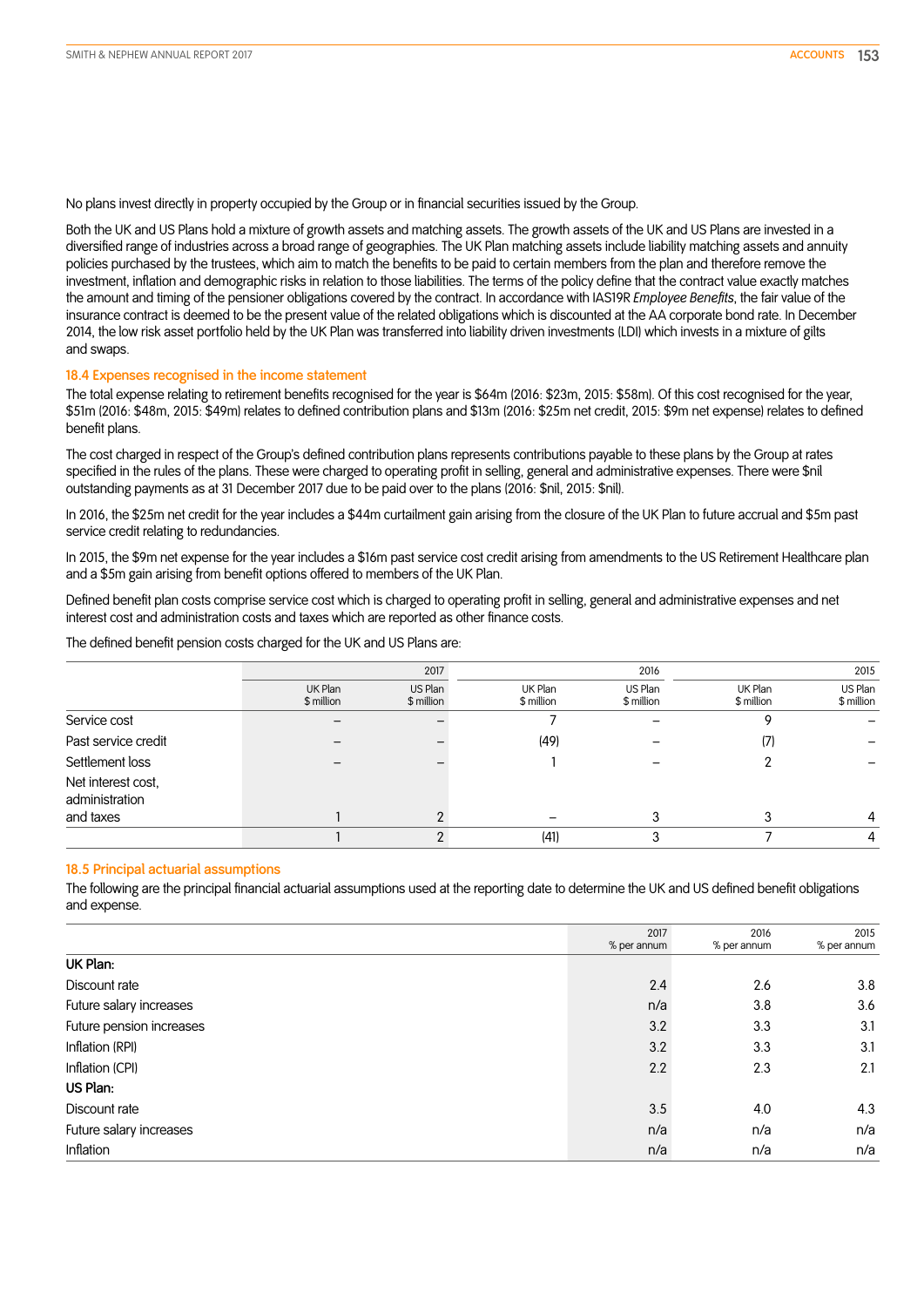#### **18 RETIREMENT BENEFIT OBLIGATIONS continued**

Actuarial assumptions regarding future mortality are based on mortality tables. The UK uses the S2NA with projections in line with the CMI 2016 table and the US uses the RP2014 table with MP2016 scale. The current longevities underlying the values of the obligations in the defined benefit plans are as follows:

|                                             | 2017  | 2016  | 2015  |
|---------------------------------------------|-------|-------|-------|
|                                             | years | years | years |
| Life expectancy at age 60                   |       |       |       |
| UK Plan:                                    |       |       |       |
| Males                                       | 28.8  | 29.7  | 29.6  |
| Females                                     | 30.3  | 31.1  | 31.3  |
| US Plan:                                    |       |       |       |
| Males                                       | 25.2  | 25.1  | 25.8  |
| Females                                     | 27.4  | 27.4  | 28.2  |
| Life expectancy at age 60 in 20 years' time |       |       |       |
| UK Plan:                                    |       |       |       |
| Males                                       | 31.0  | 32.5  | 32.6  |
| Females                                     | 31.8  | 33.0  | 33.4  |
| US Plan:                                    |       |       |       |
| Males                                       | 25.5  | 25.4  | 27.6  |
| Females                                     | 28.0  | 27.9  | 29.9  |

# **18.6 Sensitivity analysis**

The calculation of the defined benefit obligation is sensitive to the assumptions used. The following table summarises the increase/decrease on the UK and US defined benefit obligation and pension costs as a result of reasonably possible changes in some of the assumptions while holding all other assumptions consistent. The sensitivity to the inflation assumption change includes corresponding changes to the future salary increases and future pension increase assumptions. The analysis does not take into account the full distribution of cash flows expected under the plan.

Changes to the inflation assumption will not have any effect on the US Pension Plan as it was closed to future accrual in 2014.

|               |                    | Increase in pension obligation | Increase in pension cost |             |
|---------------|--------------------|--------------------------------|--------------------------|-------------|
| \$ million    | $+50$ bps/ $+1$ yr | $-50$ bps/ $-1$ yr             | $+50$ bps/ $+1$ yr       | -50bps/-1yr |
| UK Plan:      |                    |                                |                          |             |
| Discount rate | $-80.9$            | $+92.6$                        | $-2$                     | $+2$        |
| Inflation     | $+88.1$            | $-77.3$                        | $+2$                     | $-2$        |
| Mortality     | $+38.0$            | $-37.7$                        | $+1$                     | $-1$        |
| US Plan:      |                    |                                |                          |             |
| Discount rate | $-25.5$            | $+27.9$                        | $\overline{\phantom{0}}$ | $+1$        |
| Inflation     | n/a                | n/a                            | n/a                      | n/a         |
| Mortality     | $+11.4$            | $-11.6$                        | $\qquad \qquad$          |             |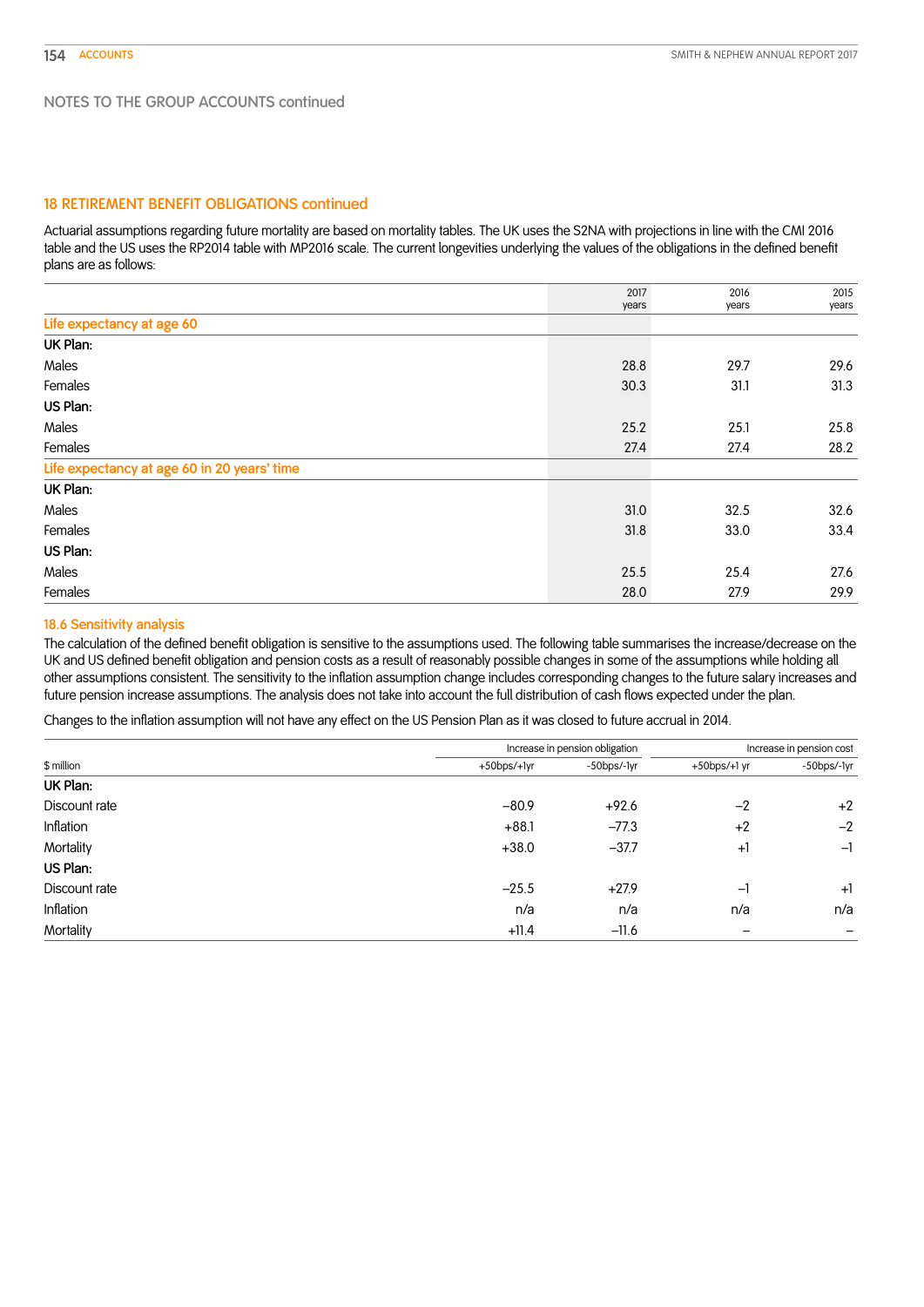# **18.7 Risk**

The pension plans expose the Group to the following risks:

| Interest rate risk     | Volatility in financial markets can change the calculations of the obligation significantly as the calculation of the<br>obligation is linked to yields on AA-rated corporate bonds. A decrease in the bond yield will increase the measure of<br>plan liabilities, although this will be partially offset by increases in the value of matching plan assets such as bonds<br>and insurance contracts.                                                                    |
|------------------------|---------------------------------------------------------------------------------------------------------------------------------------------------------------------------------------------------------------------------------------------------------------------------------------------------------------------------------------------------------------------------------------------------------------------------------------------------------------------------|
|                        | In the UK, the liability matching portfolio held in conventional and index-linked gilts was transferred into liability driven<br>investments in order to reduce interest rate risk.                                                                                                                                                                                                                                                                                       |
| <b>Inflation risk</b>  | The UK Plan is linked to inflation. A high rate of inflation will lead to a higher liability. This risk is managed by holding<br>inflation-linked bonds and an inflation-linked insurance contract in respect of some of the obligation. In the UK, the<br>liability matching portfolio held in conventional and index-linked gilts was transferred into liability driven investments in<br>order to reduce inflation risk.                                               |
|                        | The UK and US Plans have been closed to future accrual which eliminates the exposure to this risk.                                                                                                                                                                                                                                                                                                                                                                        |
| <b>Investment risk</b> | If the return on plan assets is below the discount rate, all else being equal, there will be an increase in the plan deficit.                                                                                                                                                                                                                                                                                                                                             |
|                        | In the UK, this risk is partially managed by a portfolio of liability matching assets and a bulk annuity, together with a<br>dynamic de-risking policy to switch growth assets into liability matching assets over time.                                                                                                                                                                                                                                                  |
|                        | The US Plan has a dynamic de-risking policy to shift plan assets into longer-term stable asset classes. The policy<br>established 10 pre-determined funded status levels and when each trigger point is reached, the plan assets are<br>re-balanced accordingly. In 2017, two trigger points were reached and the plan assets were re-balanced such that<br>there was reduced investment in equity securities and increased investment in government and corporate bonds. |
| Longevity risk         | The present value of the plans defined benefit liability is calculated by reference to the best estimate of the mortality<br>of the plan participants both during and after their employment. An increase in the life expectancy of plan participants<br>above that assumed will increase the benefit obligation.                                                                                                                                                         |
|                        | The UK Plan, in order to minimise longevity risk, has entered into an insurance contract which covers a portion of<br>pensioner obligations.                                                                                                                                                                                                                                                                                                                              |
| Salary risk            | The calculation of the defined benefit obligation uses the future estimated salaries of plan participants. Increases in<br>the salary of plan participants above that assumed will increase the benefit obligation.                                                                                                                                                                                                                                                       |
|                        | The exposure to salary risk in the UK and US has been eliminated with the closure of these Plans to future accrual.                                                                                                                                                                                                                                                                                                                                                       |

# **18.8 Funding**

A full valuation is performed by actuaries for the Trustees of each plan to determine the level of funding required. Employer contributions rates, based on these full valuations, are agreed between the Trustees of each plan and the Group. The assumptions used in the actuarial valuations used for funding purposes may differ from those assumptions above.

# **UK Plan**

The most recent full actuarial valuation of the UK Plan was undertaken as at 30 September 2015. The next full actuarial valuation will take place as at 30 September 2018. Contributions to the UK Plan in 2017 were \$24m (2016: \$32m, 2015: \$37m). This included supplementary payments of \$24m (2016: \$26m, 2015: \$29m).

The Group has currently agreed to pay annual supplementary payments of \$25m until 2021. These supplementary payments will be reviewed when the 30 September 2018 valuation has been completed.

#### **US Plan**

A full actuarial valuation for the US Plan was last undertaken as at 20 September 2013 before the closure of the Plan to future accrual. Contributions to the US Plan were \$20m (2016: \$20m, 2015: \$20m) which represented supplementary payments of \$20m.

The planned supplementary contribution for 2018 is being kept under review given the funding status.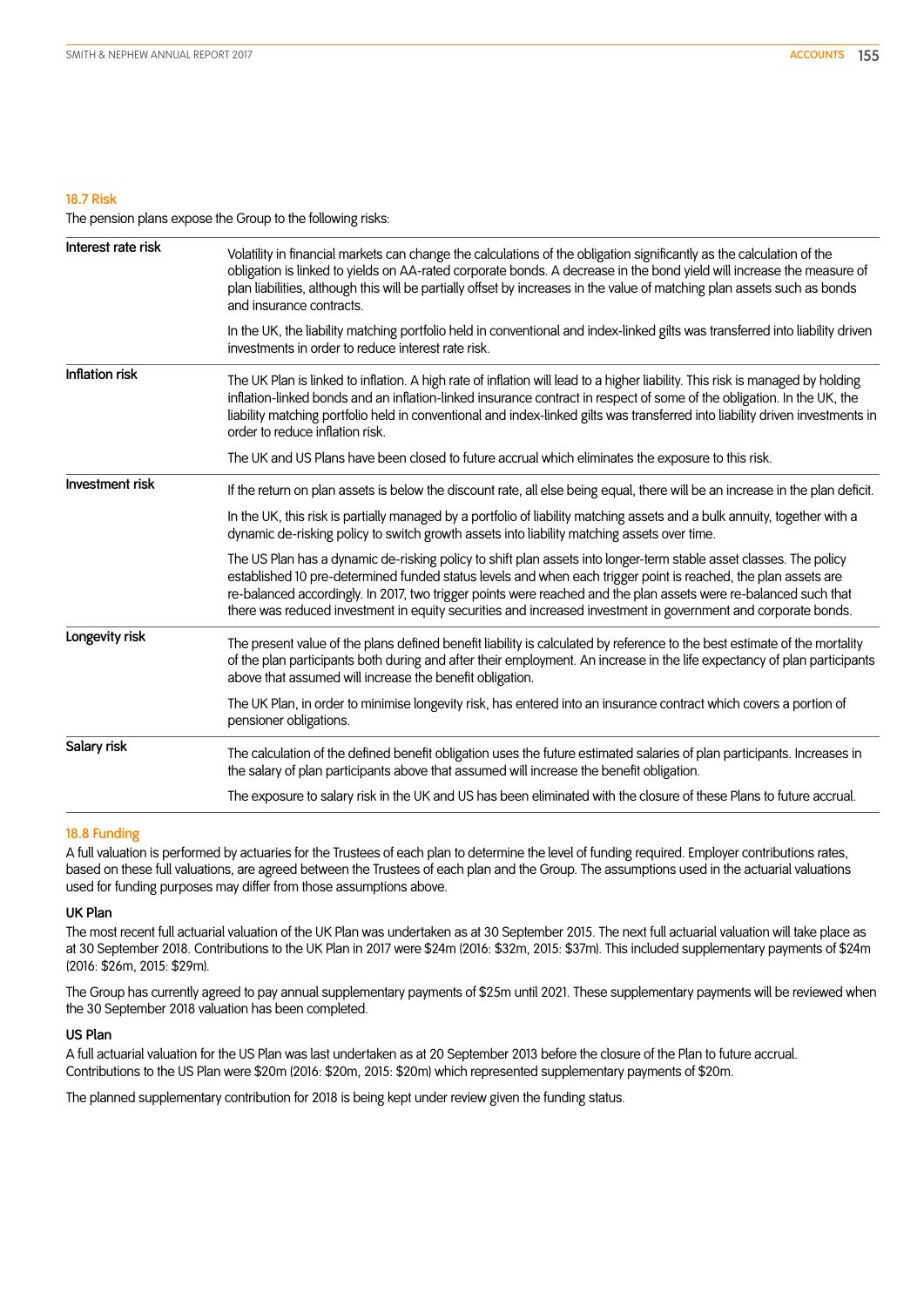# **19 EQUITY**

#### **Accounting policy**

Incremental costs directly attributable to the issue of ordinary shares, net of any tax effects, are recognised as a deduction from equity.

When shares recognised as equity are repurchased, the amount of the consideration paid, which includes directly attributable costs, net of any tax effects, is recognised as a deduction from equity. Repurchased shares are classified as treasury shares and are presented in the treasury share reserve. When treasury shares are sold or reissued subsequently, the amount received is recognised as an increase in equity and the resulting surplus or deficit on the transaction is presented within share premium.

#### **19.1 Share capital**

|                                 |           | Ordinary shares (20¢) |          | Deferred shares (£1.00) |                     |  |
|---------------------------------|-----------|-----------------------|----------|-------------------------|---------------------|--|
|                                 | Thousand  | \$ million            | Thousand | \$ million              | Total<br>\$ million |  |
| <b>Authorised</b>               |           |                       |          |                         |                     |  |
| At 31 December 2015             | 1,223,591 | 245                   | 50       |                         | 245                 |  |
| At 31 December 2016             | 1,223,591 | 245                   | 50       |                         | 245                 |  |
| At 31 December 2017             | 1,223,591 | 245                   | 50       |                         | 245                 |  |
| Allotted, issued and fully paid |           |                       |          |                         |                     |  |
| At 1 January 2015               | 917,942   | 184                   | 50       |                         | 184                 |  |
| Share options                   | 1,855     |                       |          |                         |                     |  |
| Shares cancelled                | (4, 350)  | (1)                   |          |                         | (1)                 |  |
| At 31 December 2015             | 915,447   | 183                   | 50       |                         | 183                 |  |
| Share options                   | 1,283     |                       |          |                         |                     |  |
| Shares cancelled                | (13,007)  | (3)                   |          |                         | (3)                 |  |
| At 31 December 2016             | 903,723   | 180                   | 50       |                         | 180                 |  |
| Share options                   | 655       |                       |          |                         |                     |  |
| Shares cancelled                | (13, 523) | (2)                   |          |                         | (2)                 |  |
| At 31 December 2017             | 890,855   | 178                   | 50       |                         | 178                 |  |

The deferred shares were issued in 2006 in order to comply with English Company law. They are not listed on any stock exchange and have extremely limited rights and effectively have no value. These rights are summarised as follows:

- The holder shall not be entitled to participate in the profits of the Company;
- The holder shall not have any right to participate in any distribution of the Company's assets on a winding up or other distribution except that after the return of the nominal amount paid up on each share in the capital of the Company of any class other than the deferred shares and the distribution of a further \$1,000 in respect of each such share there shall be distributed to a holder of a deferred share (for each deferred share held) an amount equal to the nominal value of the deferred share;
- The holder shall not be entitled to receive notice, attend, speak or vote at any general meeting of the Company; and
- The Company may create, allot and issue further shares or reduce or repay the whole or any part of its share capital or other capital reserves without obtaining the consent of the holders of the deferred shares.

The Group's objectives when managing capital are to ensure the Group has adequate funds to continue as a going concern and sufficient flexibility within the capital structure to fund the ongoing growth of the business and to take advantage of business development opportunities including acquisitions.

The Group determines the amount of capital taking into account changes in business risks and future cash requirements. The Group reviews its capital structure on an ongoing basis and uses share buy-backs, dividends and the issue of new shares to adjust the retained capital.

The Group considers the capital that it manages to be as follows:

|                                      | 2017<br>\$ million | 2016<br>\$ million | 2015<br>\$ million |
|--------------------------------------|--------------------|--------------------|--------------------|
| Share capital                        | 178                | 180                | 183                |
| Share premium                        | 605                | 600                | 590                |
| Capital redemption reserve           | 17                 | 15                 | 12                 |
| Treasury shares                      | (257)              | (432)              | (294)              |
| Retained earnings and other reserves | 4,101              | 3.595              | 3,475              |
|                                      | 4,644              | 3.958              | 3,966              |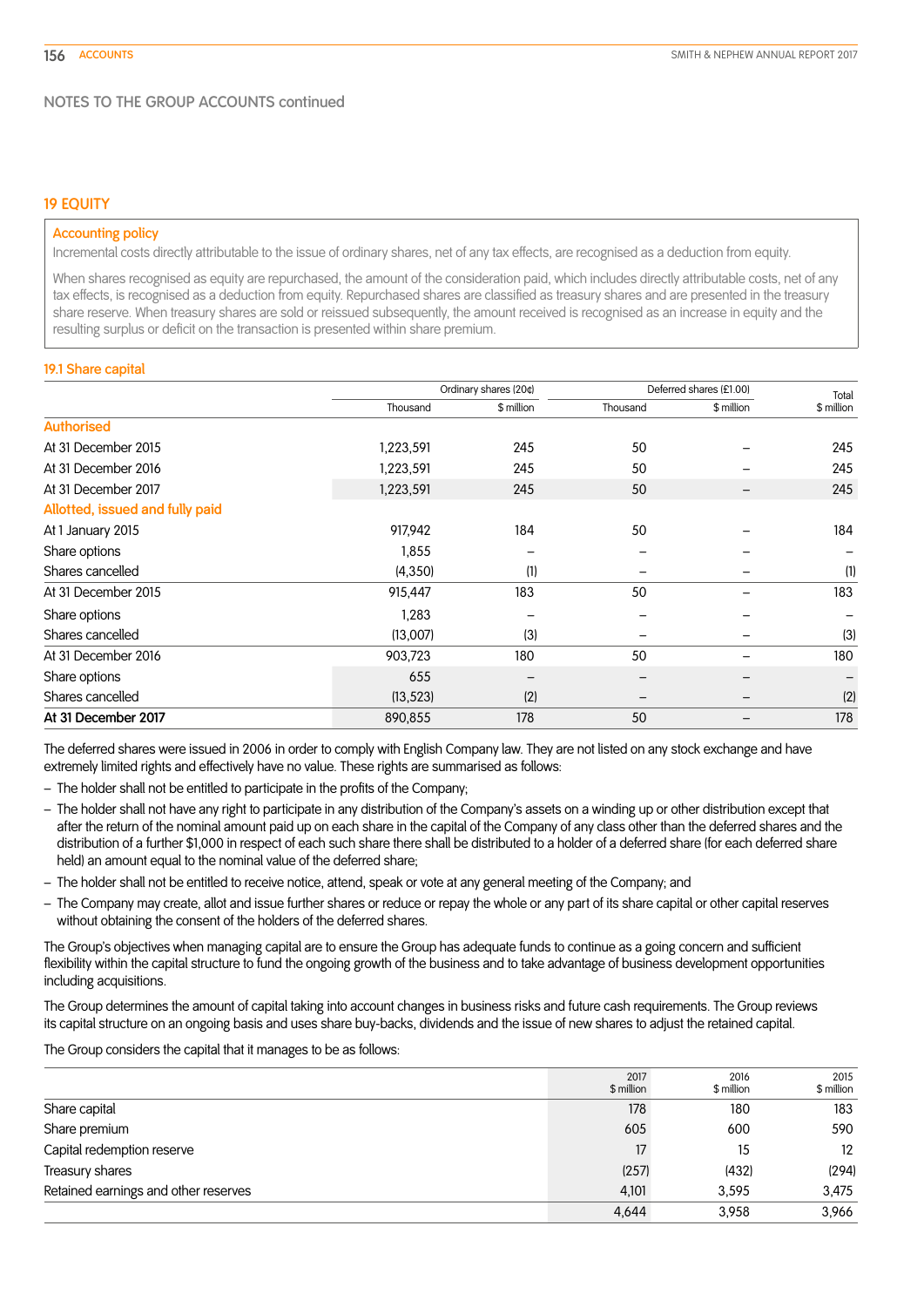#### **19.2 Treasury shares**

Treasury shares represent the holding of the Company's own shares in respect of the Smith & Nephew Employees' Share Trust and shares bought back as part of the share buy-back programme. In 2017 the Group purchased a total of 3.2m shares for a cost of \$52m as part of the ongoing programme to buy back an equivalent number of shares to those vesting as part of the employee share plans. During 2016, a total of 24.0m (2.7%) ordinary shares were purchased at a cost of \$368m and 13.0m (1.5%) ordinary shares were cancelled. This included a \$300m share buy-back programme following the sale of the Group's Gynaecology business that completed in December 2016.

The Smith & Nephew 2004 Employees' Share Trust (Trust) was established to hold shares relating to the long-term incentive plans referred to in the 'Directors' Remuneration Report'. The Trust is administered by an independent professional trust company resident in Jersey and is funded by a loan from the Company. The cost of the Trust is charged to the income statement as it accrues. A dividend waiver is in place in respect of those shares held under the long-term incentive plans. The Trust only accepts dividends in respect of nil-cost options and deferred bonus plan shares. The waiver represents less than 1% of the total dividends paid.

The movements in Treasury shares and the Employees' Share Trust are as follows:

|                                           | Treasury<br>\$ million         | Employees'<br><b>Share Trust</b><br>\$ million | Total<br>\$ million            |
|-------------------------------------------|--------------------------------|------------------------------------------------|--------------------------------|
| At 1 January 2016                         | 264                            | 30                                             | 294                            |
| Shares purchased                          | 368                            |                                                | 368                            |
| Shares transferred from treasury          | (18)                           | 18                                             |                                |
| Shares transferred to Group beneficiaries | (13)                           | (27)                                           | (40)                           |
| Shares cancelled                          | (190)                          |                                                | (190)                          |
| At 31 December 2016                       | 411                            | 21                                             | 432                            |
| Shares purchased                          | 52                             |                                                | 52                             |
| Shares transferred from treasury          | (19)                           | 19                                             |                                |
| Shares transferred to Group beneficiaries | (9)                            | (17)                                           | (26)                           |
| Shares cancelled                          | (201)                          |                                                | (201)                          |
| At 31 December 2017                       | 234                            | 23                                             | 257                            |
|                                           | Number<br>of shares<br>million | Number<br>of shares<br>million                 | Number<br>of shares<br>million |
| At 1 January 2016                         | 18.9                           | 2.3                                            | 21.2                           |
| Shares purchased                          | 24.0                           |                                                | 24.0                           |
| Shares transferred from treasury          | (1.2)                          | 1.2                                            |                                |
| Shares transferred to Group beneficiaries | (0.9)                          | (2.0)                                          | (2.9)                          |
| Shares cancelled                          | (13.0)                         |                                                | (13.0)                         |
| At 31 December 2016                       | 27.8                           | 1.5                                            | 29.3                           |
| Shares purchased                          | 3.2                            |                                                | 3.2                            |
| Shares transferred from treasury          | (1.3)                          | 1.3                                            |                                |
| Shares transferred to Group beneficiaries | (0.6)                          | (1.2)                                          | (1.8)                          |
| Shares cancelled                          | (13.5)                         |                                                | (13.5)                         |
| At 31 December 2017                       | 15.6                           | 1.6                                            | 17.2                           |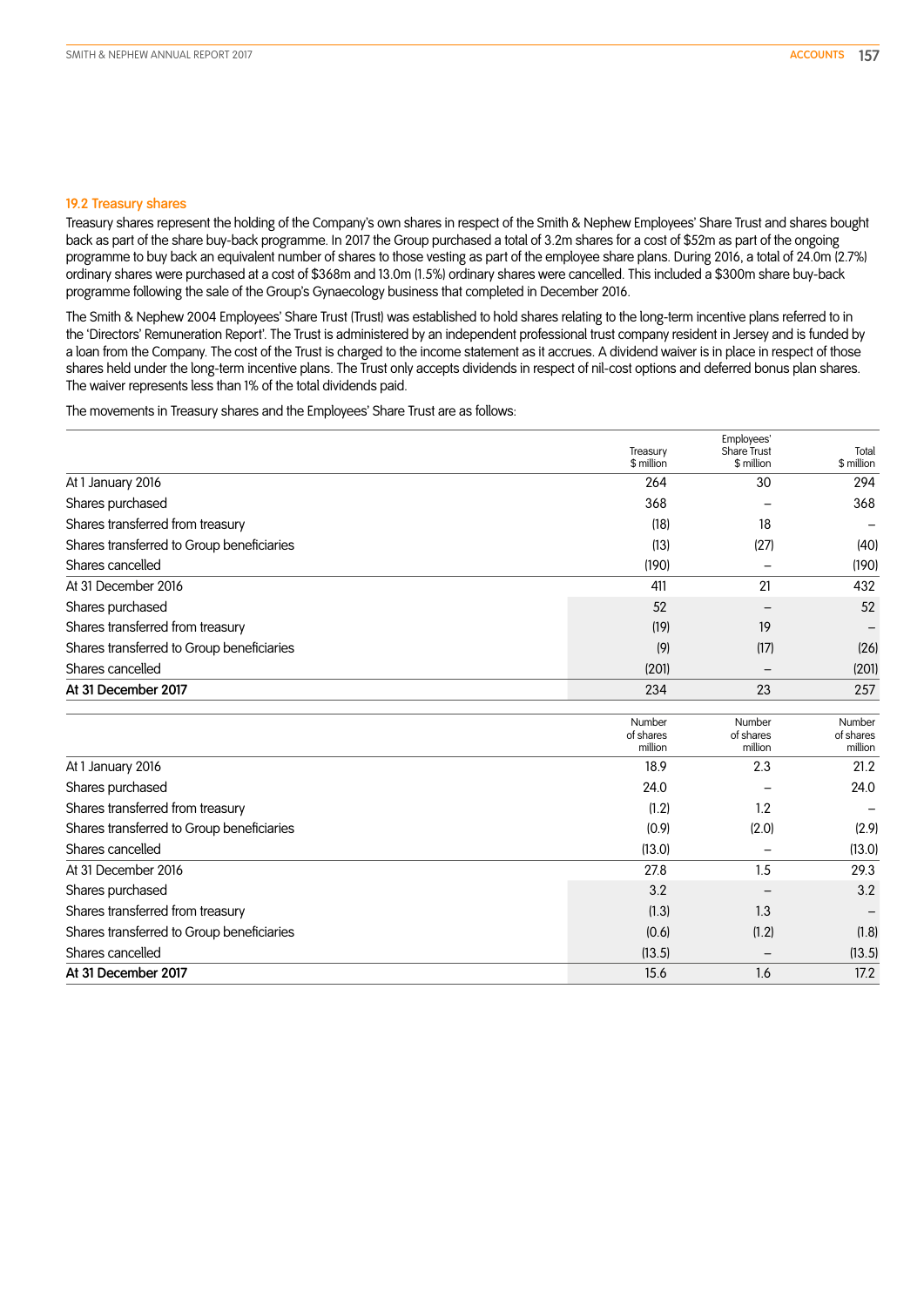# **19 EQUITY continued**

**19.3 Dividends**

|                                                                                    | 2017<br>\$ million | 2016<br>\$ million | 2015<br>\$ million |
|------------------------------------------------------------------------------------|--------------------|--------------------|--------------------|
| The following dividends were declared and paid in the year:                        |                    |                    |                    |
| Ordinary final of 18.5¢ for 2016 (2015: 19.0¢, 2014: 18.6¢) paid 10 May 2017       | 162                | 170                | 166                |
| Ordinary interim of 12.3¢ for 2017 (2016: 12.3¢, 2015: 11.8¢) paid 1 November 2017 | 107                | 109                | 106                |
|                                                                                    | 269                | 279                | 272                |

A final dividend for 2017 of 22.7¢ per ordinary share was proposed by the Board on 8 February 2018 and will be paid, subject to shareholder approval, on 9 May 2018 to shareholders on the Register of Members on 6 April 2018. The estimated amount of this dividend is \$198m. The Group pursues a progressive dividend policy, with the aim of increasing the US Dollar value of ordinary dividends over time broadly based on the Group's underlying growth in earnings, while taking into account capital requirements and cash flows. Future dividends will be dependent upon future earnings, the future financial condition of the Group and the Board's dividend policy. The Board reviews the appropriate level of total annual dividend each year at the time of the full year results. The Board intends that the interim dividend will be set by a formula and will be equivalent to 40% of the total dividend for the previous year. Smith & Nephew plc, the Parent Company of the Group, is a non-trading investment holding company which derives its distributable reserves from dividends paid by subsidiary companies. The distributable reserves of the parent company approximate to the balance on the profit and loss account reserve, less treasury shares and exchange reserves, which at 31 December 2017 amounted to \$2,569m.

# **20 CASH FLOW STATEMENT**

# **Accounting policy**

In the Group cash flow statement, cash and cash equivalents includes cash at bank, other short-term liquid investments with original maturities of three months or less and bank overdrafts. In the Group balance sheet, bank overdrafts are shown within bank overdrafts and loans under current liabilities.

#### **Analysis of net debt**

|                              |                    |                          |                                      |                                     |                                     | <b>Borrowings</b>                   |                     |
|------------------------------|--------------------|--------------------------|--------------------------------------|-------------------------------------|-------------------------------------|-------------------------------------|---------------------|
|                              | Cash<br>\$ million | Overdrafts<br>\$ million | Due within<br>one year<br>\$ million | Due after<br>one year<br>\$ million | Net<br>currency swaps<br>\$ million | Net<br>interest swaps<br>\$ million | Total<br>\$ million |
| At 1 January 2015            | 93                 | (28)                     | (11)                                 | (1,666)                             | (1)                                 |                                     | (1,613)             |
| Net cash flow impact         | 34                 | 9                        | (17)                                 | 231                                 | 15                                  |                                     | 273                 |
| Exchange adjustment          | (7)                |                          |                                      |                                     | (16)                                |                                     | (21)                |
| At 31 December 2015          | 120                | (18)                     | (28)                                 | (1, 434)                            | (2)                                 |                                     | (1, 361)            |
| Net cash flow impact         | (18)               | (45)                     | 4                                    | (129)                               | 25                                  | (2)                                 | (165)               |
| Exchange adjustment          | (2)                |                          |                                      | (1)                                 | (22)                                |                                     | (24)                |
| At 31 December 2016          | 100                | (62)                     | (24)                                 | (1, 564)                            |                                     | (1)                                 | (1, 550)            |
| Net cash flow impact         | 64                 | 49                       | 9                                    | 139                                 | (24)                                | (1)                                 | 236                 |
| Termination of finance lease |                    |                          | $\mathbf{2}$                         | 3                                   |                                     |                                     | 5                   |
| Exchange adjustment          | 5                  | (1)                      |                                      | (1)                                 | 25                                  |                                     | 28                  |
| At 31 December 2017          | 169                | (14)                     | (13)                                 | (1, 423)                            | $\overline{2}$                      | (2)                                 | (1, 281)            |

#### **Reconciliation of net cash flow to movement in net debt**

|                                           | 2017<br>\$ million | 2016<br>\$ million | 2015<br>\$ million |
|-------------------------------------------|--------------------|--------------------|--------------------|
| Net cash flow from cash net of overdrafts | 113                | (63)               | 43                 |
| Settlement of currency swaps              | (24)               | 25                 | 15                 |
| Net cash flow from borrowings             | 147                | (127)              | 215                |
| Change in net debt from net cash flow     | 236                | (165)              | 273                |
| Termination of finance lease              |                    |                    |                    |
| Exchange adjustment                       | 28                 | (24)               | (21)               |
| Change in net debt in the year            | 269                | (189)              | 252                |
| Opening net debt                          | (1, 550)           | (1, 361)           | (1,613)            |
| Closing net debt                          | (1, 281)           | (1, 550)           | (1, 361)           |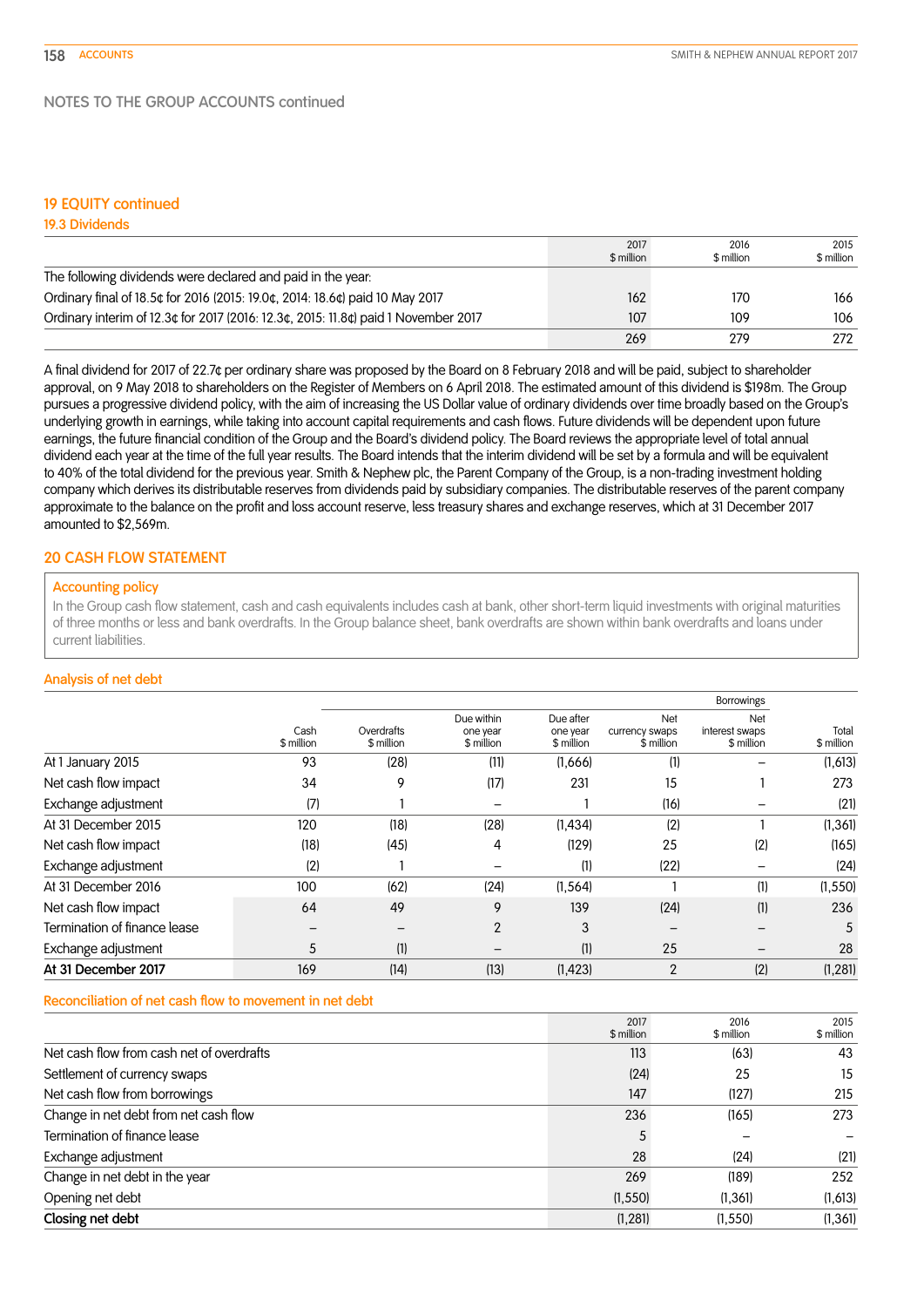#### **Cash and cash equivalents**

For the purposes of the Group cash flow statement cash and cash equivalents at 31 December 2017 comprise cash at bank net of bank overdrafts.

|                           | 2017<br>\$ million | 2016<br>\$ million | 2015<br>\$ million |
|---------------------------|--------------------|--------------------|--------------------|
| Cash at bank              | 169                | 100                | 120                |
| <b>Bank overdrafts</b>    | (14)               | (62)               | (18)               |
| Cash and cash equivalents | 155                | 38                 | 102                |

The Group operates in over 100 countries around the world, some of which impose restrictions over cash movement. These restrictions have only a minimal impact of the management of the Group's cash.

# **Cash (inflows)/outflows arising from financing activities**

|              |                                             |                                             |                                                      |                                |                                         |                                                                       | 2017                |
|--------------|---------------------------------------------|---------------------------------------------|------------------------------------------------------|--------------------------------|-----------------------------------------|-----------------------------------------------------------------------|---------------------|
|              | Repayment<br>of bank<br>loans<br>\$ million | Borrowing<br>of bank<br>loans<br>\$ million | Cash<br>(inflow)/outflow<br>from other<br>\$ million | <b>Dividends</b><br>\$ million | Purchase of<br>own shares<br>\$ million | Proceeds from own<br>shares/issue of<br>ordinary shares<br>\$ million | Total<br>\$ million |
| Debt         | 770                                         | (623)                                       | (24)                                                 |                                |                                         |                                                                       | 123                 |
| Equity       |                                             |                                             |                                                      | 269                            | 52                                      | (10)                                                                  | 311                 |
| <b>Total</b> | 770                                         | (623)                                       | (24)                                                 | 269                            | 52                                      | (10)                                                                  | 434                 |

|        |                                             |                                             |                                                      |                                |                                         |                                                                       | 2016                |
|--------|---------------------------------------------|---------------------------------------------|------------------------------------------------------|--------------------------------|-----------------------------------------|-----------------------------------------------------------------------|---------------------|
|        | Repayment<br>of bank<br>loans<br>\$ million | Borrowing<br>of bank<br>loans<br>\$ million | Cash<br>(inflow)/outflow<br>from other<br>\$ million | <b>Dividends</b><br>\$ million | Purchase of<br>own shares<br>\$ million | Proceeds from own<br>shares/issue of<br>ordinary shares<br>\$ million | Total<br>\$ million |
| Debt   | 797                                         | (924)                                       | 25                                                   |                                |                                         |                                                                       | (102)               |
| Equity | -                                           |                                             |                                                      | 279                            | 368                                     | (16)                                                                  | 631                 |
| Total  | 797                                         | (924)                                       | 25                                                   | 279                            | 368                                     | (16)                                                                  | 529                 |

|              |                                             |                                             |                                                      |                                |                                         |                                                                       | 2015                |
|--------------|---------------------------------------------|---------------------------------------------|------------------------------------------------------|--------------------------------|-----------------------------------------|-----------------------------------------------------------------------|---------------------|
|              | Repayment<br>of bank<br>loans<br>\$ million | Borrowing<br>of bank<br>loans<br>\$ million | Cash<br>(inflow)/outflow<br>from other<br>\$ million | <b>Dividends</b><br>\$ million | Purchase of<br>own shares<br>\$ million | Proceeds from own<br>shares/issue of<br>ordinary shares<br>\$ million | Total<br>\$ million |
| Debt         | 1,088                                       | (873)                                       | I5                                                   | $\overline{\phantom{0}}$       |                                         |                                                                       | 230                 |
| Equity       | $\overline{\phantom{0}}$                    | $\overline{\phantom{m}}$                    |                                                      | 272                            |                                         | (21)                                                                  | 328                 |
| <b>Total</b> | 1,088                                       | (873)                                       | 15                                                   | 272                            |                                         | (21)                                                                  | 558                 |

# **21 ACQUISITIONS AND DISPOSALS**

# **Accounting policy**

The Group accounts for business combinations using the acquisition method when control is transferred to the Group. The consideration transferred in the acquisition is measured at fair value, as are the identifiable net assets acquired. Any goodwill that arises is tested annually for impairment. Any gain on a bargain purchase is recognised in profit or loss immediately. Transaction costs are expensed as incurred, except if related to the issue of debt or equity securities.

Any contingent consideration payable is measured at fair value at the acquisition date. If the contingent consideration is classified as equity, then it is not re-measured and settlement is accounted for within equity. Otherwise, subsequent changes in the fair value of the contingent consideration are recognised in profit or loss.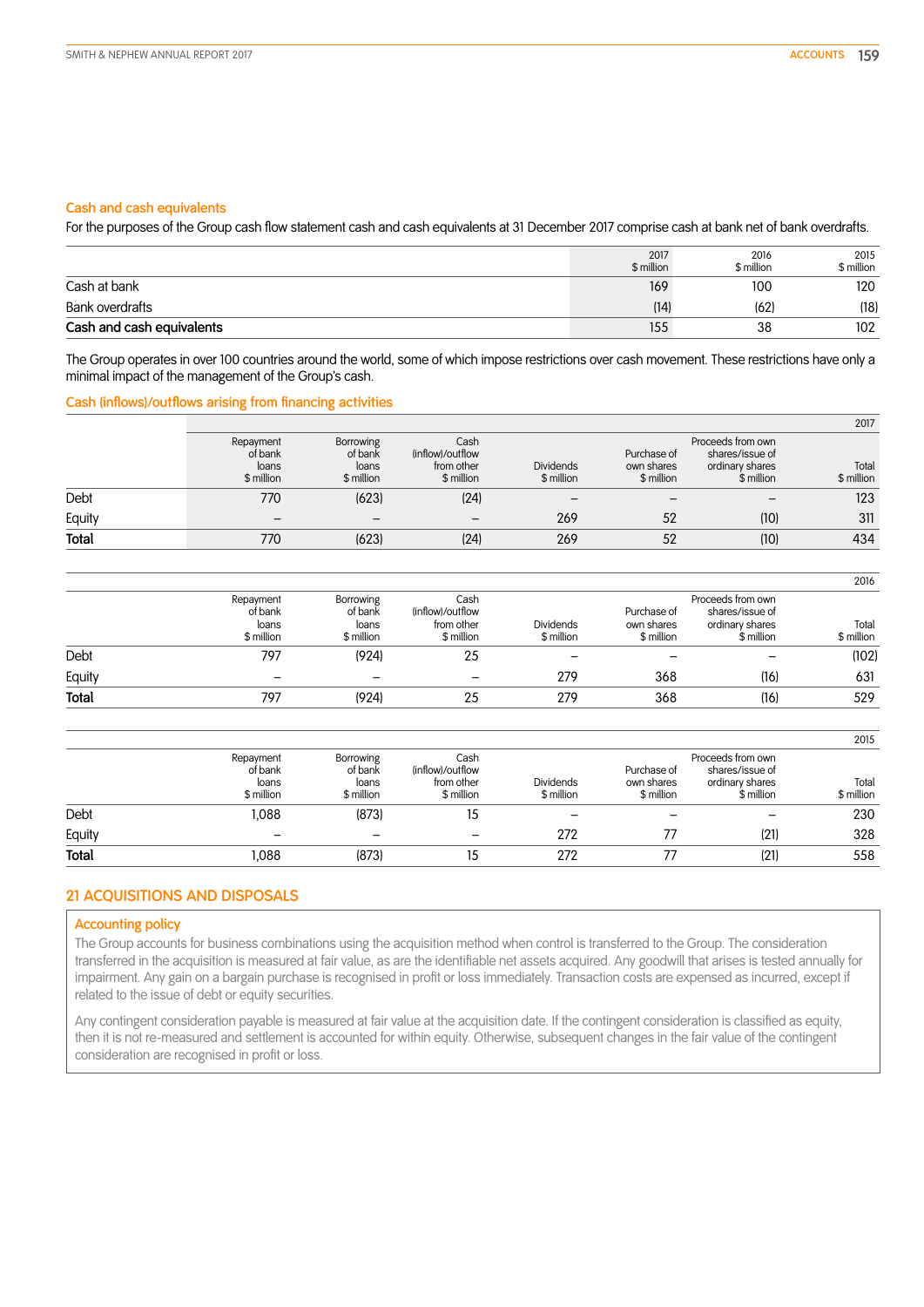#### **21 ACQUISITIONS AND DISPOSALS continued**

#### **21.1 Acquisitions**

#### **Year ended 31 December 2017**

During the year ended 31 December 2017, the Group acquired one medical technology business deemed to be a business combination within the scope of IFRS 3 *Business Combinations*.

On 5 December 2017, the Group completed the acquisition of 100% of the share capital of Rotation Medical, Inc., a developer of a novel tissue regeneration technology for shoulder rotator cuff repair. The acquisition furthers our strategy to invest in disruptive technologies that accelerate the transformation of Smith & Nephew to higher growth. The maximum consideration payable of \$210m has a fair value of \$196m and includes \$17m of deferred and \$72m of contingent consideration. The fair value of the contingent consideration is determined from the acquisition agreement, the Board-approved acquisition model and a risk-free discount rate of 2.5%. The maximum contingent consideration is \$85m. The provisional fair values of assets acquired and liabilities assumed are set out below:

|                                            | \$ million            |
|--------------------------------------------|-----------------------|
| Intangible assets                          | 61                    |
| Property, plant & equipment and inventory  | 3                     |
| Trade and other receivables                | $\mathbf{2}^{\prime}$ |
| Trade and other payables                   | (3)                   |
| Net deferred tax assets                    |                       |
| Net assets                                 | 64                    |
| Goodwill                                   | 132                   |
| Consideration (net of \$nil cash acquired) | 196                   |

The goodwill is attributable to the control premium, the acquired workforce and the synergies that can be expected from integrating Rotation Medical, Inc. into the Group's existing business. The goodwill is not expected to be deductible for tax purposes.

During the year ended 31 December 2017, the contribution to revenue and attributable profit from this acquisition is immaterial. If the acquisition had occurred at the beginning of the year, its contribution to revenue and attributable profit would have also been immaterial.

#### **Year ended 31 December 2016**

During the year ended 31 December 2016, the Group acquired two medical technology businesses deemed to be business combinations within the scope of IFRS 3 *Business Combinations*. The acquisition accounting was completed during 2017 with no measurement adjustments made.

On 4 January 2016, the Group completed the acquisition of 100% of the share capital of Blue Belt Holdings Inc., a business specialising in robotic technologies. The acquisition secures a leading position in the fast growing area of Orthopaedic robotics-assisted surgery. The fair value of consideration is \$265m and includes \$51m deferred consideration. The fair values of assets acquired were:

|                                                                | \$ million |
|----------------------------------------------------------------|------------|
| Aggregate identifiable assets acquired and liabilities assumed |            |
| Intangible assets                                              | 70         |
| Property, plant & equipment and inventory                      | 13         |
| Trade and other payable                                        | (11)       |
| Provisions                                                     | (10)       |
| Deferred tax assets                                            | 16         |
| Net assets                                                     | 78         |
| Goodwill                                                       | 184        |
| Consideration (net of \$3m cash acquired)                      | 262        |

The goodwill is attributable to the revenue synergies of providing a full robotic surgery offering and future applications of the technological expertise. The goodwill is not expected to be deductible for tax purposes.

On 8 January 2016 the Group completed the acquisition of BST-CarGel, a first-line cartilage repair product from Piramal Healthcare (Canada) Limited. The fair value of the consideration is \$42m and included \$37m of deferred and contingent consideration. The fair values of net assets acquired are: product intangible assets of \$15m, inventory of \$1m, and a deferred tax liability of \$1m. The goodwill, which is expected to be deductible for tax purposes, arising on the acquisition is \$27m, is attributable to the future penetration into new markets expected from the transaction.

During the year ended 31 December 2016, the contribution to revenue and attributable profit from these acquisitions is immaterial. If the acquisitions had occurred at the beginning of the year, their contribution to revenue and attributable profit would have also been immaterial.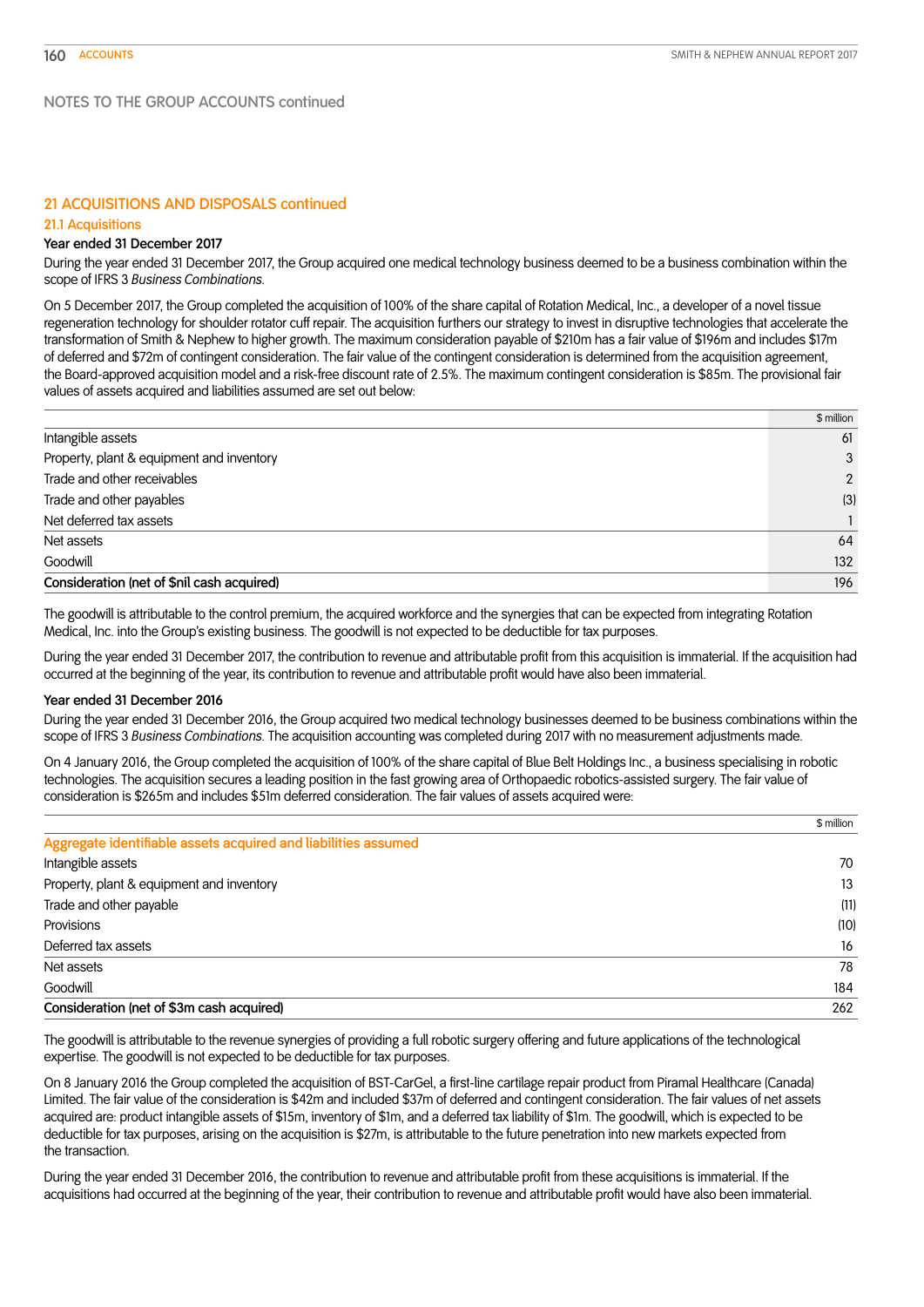#### **Year ended 31 December 2015**

During the year ended 31 December 2015, the Group acquired its distributor in Colombia and its distributor and a manufacturer in Russia. The acquisitions are deemed to be business combinations within the scope of IFRS 3 *Business Combinations*. The aggregated total fair value of the consideration was \$68m and included \$23m of contingent consideration and \$13m through the settlement of working capital commitments. The acquisition accounting was completed in 2016 with no measurement adjustments being made.

The following table summarises the aggregate consideration transferred and the aggregate fair value amounts of assets acquired and liabilities assumed at the acquisition date:

|                                                      | \$ million |
|------------------------------------------------------|------------|
| Identifiable assets acquired and liabilities assumed |            |
| Intangible assets                                    | 19         |
| Other assets <sup>1</sup>                            | 29         |
| Liabilities                                          | (14)       |
| Net assets                                           | 34         |
| Goodwill                                             | 34         |
| Consideration (net of \$1m cash acquired)            | 68         |

#### 1 Including net cash of \$1m.

The aggregated goodwill arising on the acquisitions is \$34m. This is attributable to the additional economic benefits expected from the transactions, including the assembled workforces, which have been transferred as part of the acquisitions. The goodwill recognised is not deductible for tax purposes. The contribution to revenue and attributable profit from these acquisitions for the year ended 31 December 2015 was immaterial. If the acquisitions had occurred at the beginning of the year, their contributions to revenue and attributable profit for the year ended 31 December 2015 would also have been immaterial.

#### **21.2 Disposal of business**

During the year ended 31 December 2016 the Group disposed of its Gynaecology business for cash consideration of \$350m. The net assets disposed included \$6m plant and equipment, and \$4m inventory. Disposal related costs of \$7m and liabilities of \$7m resulted in a pre-tax gain on disposal of \$326m.

For the years ended 31 December 2015 and 31 December 2017, the Group did not dispose of any businesses.

#### **22 OPERATING LEASES**

#### **Accounting policy**

Leases are classified as finance leases when the terms of the lease transfer substantially all the risks and rewards of ownership to the Group. All other leases are classified as operating leases.

Payments under operating leases are expensed in the income statement on a straight-line basis over the term of the lease. Lease incentives received are recognised as an integral part of the total lease expense, over the term of the lease.

#### Future minimum lease payments under non-cancellable operating leases fall due as follows:

|                                   | 2017<br>\$ million | 2016<br>\$ million |
|-----------------------------------|--------------------|--------------------|
| Land and buildings:               |                    |                    |
| Within one year                   | 40                 | 33                 |
| After one and within two years    | 35                 | 27                 |
| After two and within three years  | 27                 | 23                 |
| After three and within four years | 23                 | 16                 |
| After four and within five years  | 19                 | 13                 |
| After five years                  | 56                 | 41                 |
|                                   | 200                | 153                |
| Other assets:                     |                    |                    |
| Within one year                   | 17                 | 15                 |
| After one and within two years    | 11                 | 11                 |
| After two and within three years  | 5                  | 6                  |
| After three and within four years |                    | 2                  |
|                                   | 34                 | 34                 |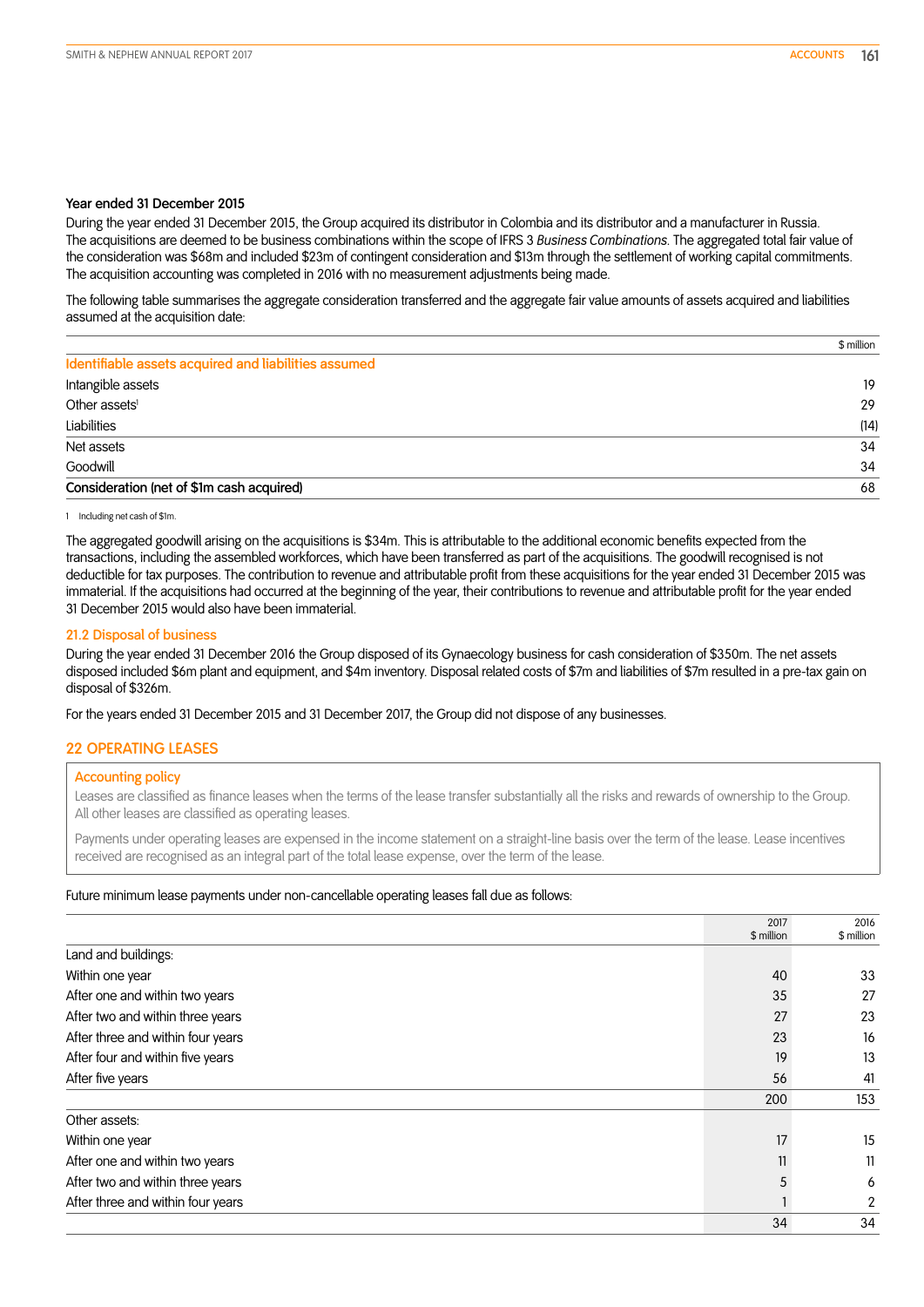# **23 OTHER NOTES TO THE ACCOUNTS**

## **23.1 Share-based payments**

# **Accounting policy**

The Group operates a number of equity-settled executive and employee share plans. For all grants of share options and awards, the fair value at the grant date is calculated using appropriate option pricing models. The grant date fair value is recognised over the vesting period as an expense, with a corresponding increase in retained earnings.

The Group operates the following equity-settled executive and employee share plans: Smith & Nephew 2001 US Share Plan, Smith & Nephew Global Share Plan 2010, Smith & Nephew ShareSave Plan (2012), Smith & Nephew International ShareSave Plan (2012) and the Smith & Nephew France ShareSave plan (2012). At 31 December 2017, 5,277,000 options (2016: 5,780,000, 2015: 7,235,000) were outstanding with a range of exercise prices from 535 to 1,092 pence.

At 31 December 2017, the maximum number of shares that could be awarded under the Group's long-term incentive plans was 5,854,000 (2016: 5,807,000, 2015: 6,402,000). These include conditional share awards granted to senior employees and equity and performance share awards granted to senior executives under the Global Share Plan 2010.

The expense charged to the income statement for share-based payments for the year is \$31m (2016: \$27m, 2015: \$30m).

#### **23.2 Related party transactions**

#### **Trading transactions**

In the course of normal operations, the Group traded with its associates detailed in Note 11. The aggregated transactions, which have not been disclosed elsewhere in the financial statements are \$nil (2016: \$nil, 2015: \$nil).

#### **Key management personnel**

The remuneration of executive officers (including Non-Executive Directors) during the year is summarised below:

|                                                  | 2017<br>\$ million | 2016<br>\$ million | 2015<br>\$ million |
|--------------------------------------------------|--------------------|--------------------|--------------------|
| Short-term employee benefits                     |                    |                    | 16                 |
| Share-based payments expense                     |                    |                    | 8                  |
| Pension and post-employment benefit entitlements |                    |                    |                    |
| Compensation for loss of office                  |                    |                    |                    |
|                                                  | 26                 |                    | 25                 |

Directors' remuneration disclosures are included on pages 83 to 93.

#### **24 POST BALANCE SHEET EVENTS**

Subsequent to the year end the Group announced its Accelerating Performance and Execution (APEX) programme. This is a five-year effort to make key enhancements to the Group's business and ways of working in Manufacturing, Warehousing and Distribution, General and Administrative Expenses and Commercial Effectiveness. The programme is expected to require a one-off cash cost of \$240m of which a charge of around \$100m is expected in 2018. No provisions have been recorded in respect of this programme as at 31 December 2017. A constructive obligation in relation to this programme had not arisen at 31 December 2017 as the Group had not announced the main features of the programme nor raised a valid expectation in those employees affected by the programme.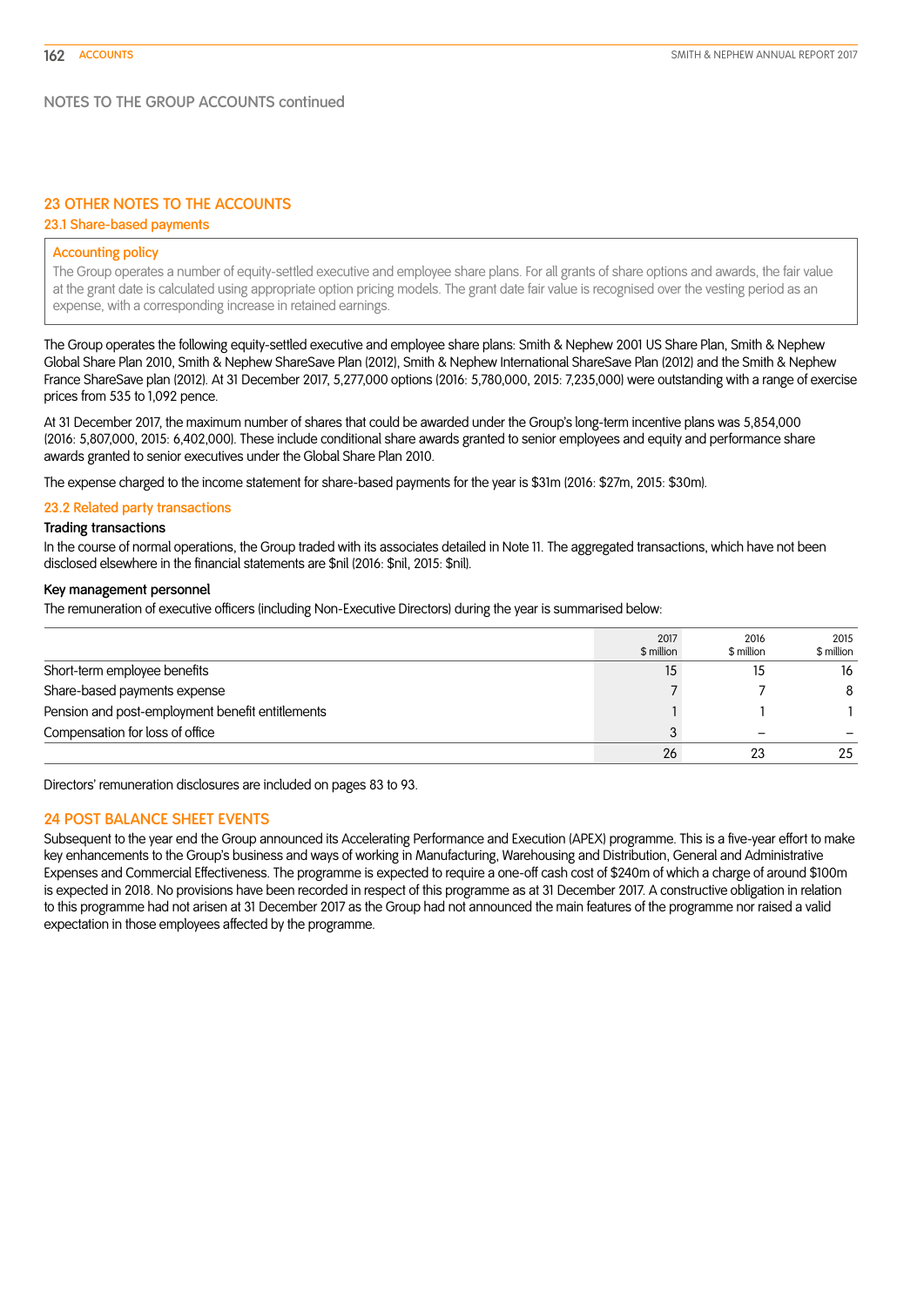# **COMPANY BALANCE SHEET COMPANY FINANCIAL STATEMENTS**

|                                                 | At 31 December<br>2017 | At 31 December<br>2016 |
|-------------------------------------------------|------------------------|------------------------|
| <b>Notes</b>                                    | \$ million             | \$ million             |
| <b>Fixed assets:</b>                            |                        |                        |
| $\overline{2}$<br>Investments                   | 7,092                  | 5,322                  |
| <b>Current assets:</b>                          |                        |                        |
| 3<br><b>Debtors</b>                             | 1,084                  | 824                    |
| Cash and bank<br>5                              | 88                     | 14                     |
|                                                 | 1,172                  | 838                    |
| Creditors: amounts falling due within one year: |                        |                        |
| 5<br><b>Borrowings</b>                          | (4)                    | (41)                   |
| Other creditors<br>4                            | (1, 202)               | (814)                  |
|                                                 | (1, 206)               | (855)                  |
| Net current liabilities                         | (34)                   | (17)                   |
| Total assets less current liabilities           | 7,058                  | 5,305                  |
| Creditors: amounts falling due after one year:  |                        |                        |
| 5<br><b>Borrowings</b>                          | (1, 423)               | (1, 559)               |
| Total assets less total liabilities             | 5,635                  | 3,746                  |
| Equity shareholders' funds:                     |                        |                        |
| Called up equity share capital                  | 178                    | 180                    |
| Share premium account                           | 605                    | 600                    |
| Capital redemption reserve                      | 17                     | 15                     |
| Capital reserve                                 | 2,266                  | 2,266                  |
| Treasury shares                                 | (257)                  | (432)                  |
| Exchange reserve                                | (52)                   | (52)                   |
| Profit and loss account                         | 2,878                  | 1,169                  |
| Shareholders' funds                             | 5,635                  | 3,746                  |

The accounts were approved by the Board and authorised for issue on 22 February 2018 and signed on its behalf by:

**Roberto Quarta Olivier Bohuon Graham Baker** Chairman Chief Executive Officer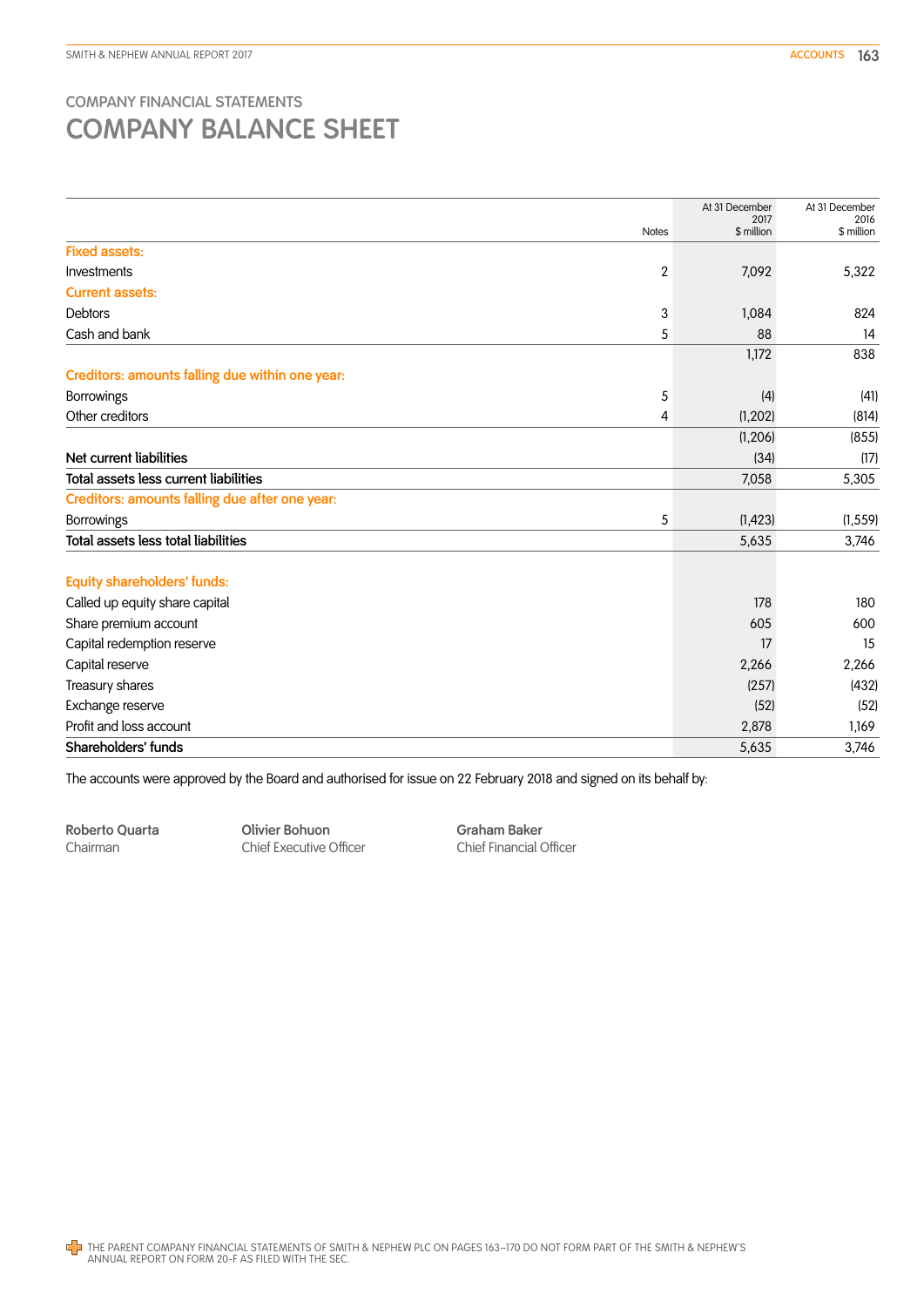# **COMPANY FINANCIAL STATEMENTS STATEMENT OF CHANGES IN EQUITY**

|                                                | Share<br>capital<br>\$ million | Share<br>premium<br>\$ million | Capital<br>redemption<br>reserve<br>\$ million | Capital<br>reserves<br>\$ million | Treasury<br>shares<br>\$ million | Exchange<br>reserves<br>\$ million | Profit and<br>loss account<br>\$ million | Total<br>shareholders'<br>funds<br>\$ million |
|------------------------------------------------|--------------------------------|--------------------------------|------------------------------------------------|-----------------------------------|----------------------------------|------------------------------------|------------------------------------------|-----------------------------------------------|
| At 1 January 2016                              | 183                            | 590                            | 12                                             | 2,266                             | (294)                            | (52)                               | 1,589                                    | 4,294                                         |
| Attributable profit for the year               |                                |                                |                                                |                                   |                                  |                                    | 58                                       | 58                                            |
| Net gain on cash flow hedges                   |                                |                                |                                                |                                   |                                  |                                    |                                          |                                               |
| Exchange adjustments                           |                                |                                |                                                |                                   |                                  |                                    | (3)                                      | (3)                                           |
| Equity dividends paid in the year              |                                |                                |                                                |                                   |                                  |                                    | (279)                                    | (279)                                         |
| Share-based payments recognised <sup>1</sup>   |                                |                                |                                                |                                   |                                  |                                    | 27                                       | 27                                            |
| Cost of shares transferred to beneficiaries    |                                |                                |                                                |                                   | 40                               |                                    | (34)                                     | 6                                             |
| New shares issued on exercise of share options |                                | 10                             |                                                |                                   |                                  |                                    |                                          | 10                                            |
| Cancellation of treasury shares                | (3)                            |                                | 3                                              |                                   | 190                              |                                    | (190)                                    |                                               |
| Treasury shares purchased                      |                                |                                |                                                |                                   | (368)                            |                                    |                                          | (368)                                         |
| At 31 December 2016                            | 180                            | 600                            | 15                                             | 2,266                             | (432)                            | (52)                               | 1.169                                    | 3,746                                         |
| Attributable profit for the year               |                                |                                |                                                |                                   |                                  |                                    | 2,167                                    | 2,167                                         |
| Net gain on cash flow hedges                   |                                |                                |                                                |                                   |                                  |                                    |                                          |                                               |
| Exchange adjustments                           |                                |                                |                                                |                                   |                                  |                                    |                                          |                                               |
| Equity dividends paid in the year              |                                |                                |                                                |                                   |                                  |                                    | (269)                                    | (269)                                         |
| Share-based payments recognised <sup>1</sup>   |                                |                                |                                                |                                   |                                  |                                    | 31                                       | 31                                            |
| Cost of shares transferred to beneficiaries    |                                |                                |                                                |                                   | 26                               |                                    | (21)                                     | 5                                             |
| New shares issued on exercise of share options |                                | 5                              |                                                |                                   |                                  |                                    |                                          | 5                                             |
| Cancellation of treasury shares                | (2)                            |                                | 2                                              |                                   | 201                              |                                    | (201)                                    |                                               |
| Treasury shares purchased                      |                                |                                |                                                |                                   | (52)                             |                                    |                                          | (52)                                          |
| At 31 December 2017                            | 178                            | 605                            | 17                                             | 2,266                             | (257)                            | (52)                               | 2,878                                    | 5,635                                         |

1 The Company operates a number of equity-settled executive and employee share plans. For all grants of share options and awards, the fair value as at the date of grant is calculated using an appropriate option pricing model and the corresponding expense is recognised over the vesting period. Subsidiary companies are recharged for the fair value of share options that relate to their employees. The disclosure relating to<br>the Compa

Further information on the share capital of the Company can be found in Note 19.1 of the Notes to the Group accounts.

The total distributable reserves of the Company are \$2,569m (2016: \$685m). In accordance with the exemption permitted by Section 408 of the Companies Act 2006, the Company has not presented its own profit and loss account. The attributable profit for the year dealt with in the accounts of the Company is \$2,167m (2016: \$58m).

Fees paid to KPMG LLP for audit and non-audit services to the Company itself are not disclosed in the individual accounts because Group financial statements are prepared which are required to disclose such fees on a consolidated basis. The fees for the consolidated Group are disclosed in Note 3.2 of the Notes to the Group accounts.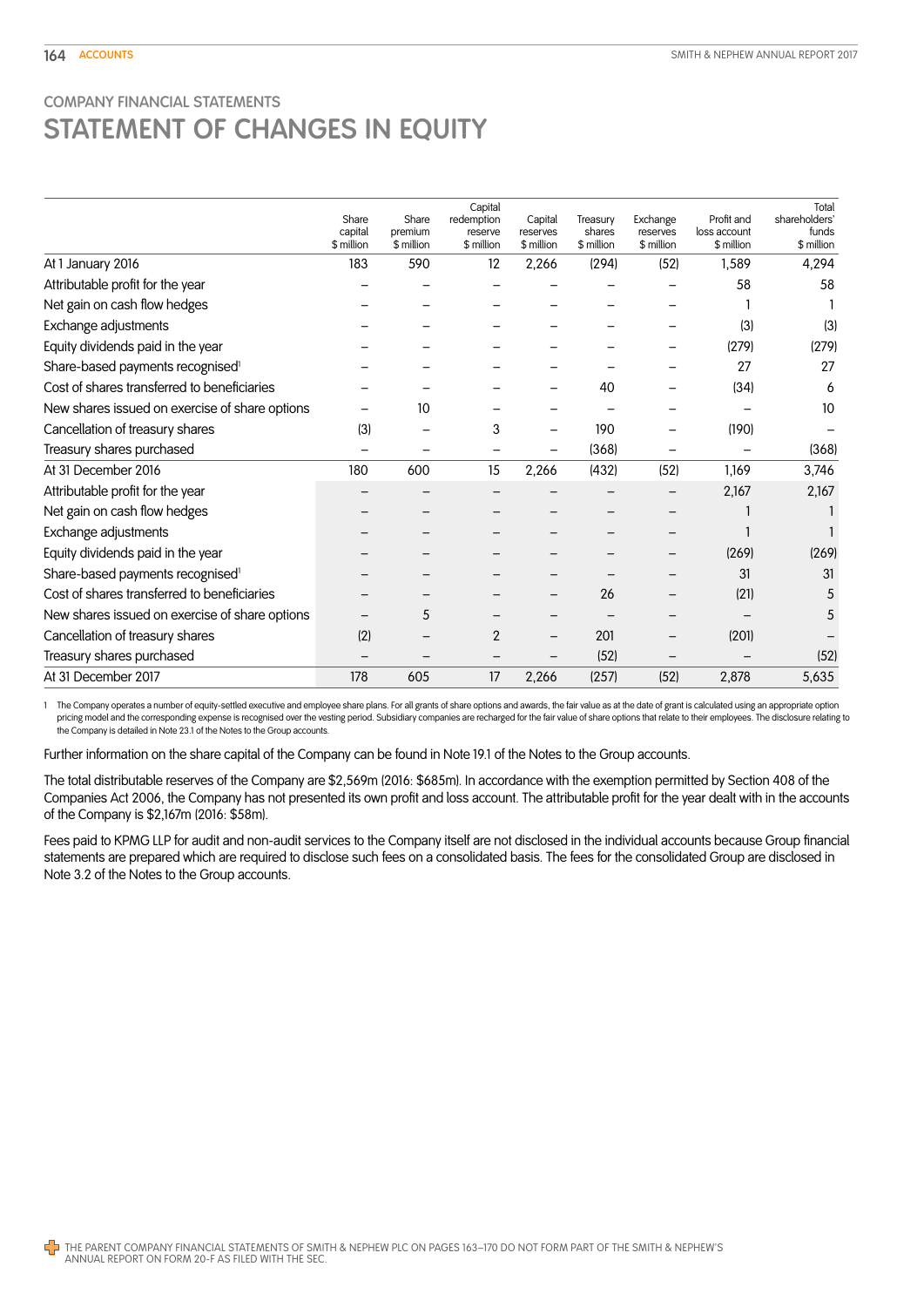# **NOTES TO THE COMPANY ACCOUNTS**

# **1 BASIS OF PREPARATION**

Smith & Nephew plc (the Company) is a public limited company incorporated in England and Wales.

The separate accounts of the Company are presented as required by the Companies Act 2006. On 1 January 2015, the Company transitioned from previously extant UK Generally Accepted Accounting Practices to Financial Reporting Standard 101 Reduced Disclosure Framework ('Reduced Disclosure Framework'). These financial statements and accompanying notes have been prepared in accordance with the Reduced Disclosure Framework for all periods presented. There were no transitional adjustments required on adoption of the new standard. The financial information for the Company has been prepared on the same basis as the consolidated financial statements, applying identical accounting policies as outlined throughout the Notes to the Group accounts. The Directors have determined that the preparation of the Company financial statements on a going concern basis is appropriate as the Company receives dividend cash receipts from its subsidiary undertakings which enable it to meet its liabilities as they fall due.

In applying these policies, management is required to make estimates and assumptions that affect the reported amounts of assets and liabilities and disclosure of contingent assets and liabilities at the date of the accounts and the reported amounts of revenues and expenses during the reporting period. Although these estimates are based on management's best knowledge of current events and actions, actual results ultimately may differ from those estimates.

In these financial statements, the Company has applied the exemptions available under FRS 101 in respect of the following disclosures:

- A Cash Flow Statement and related notes;
- Comparative period reconciliations for share capital and tangible fixed assets;
- Disclosures in respect of transactions with wholly-owned subsidiaries;
- Disclosures in respect of capital management;
- The effects of new but not yet effective IFRSs; and
- Disclosures in respect of the compensation of key management personnel.

As the consolidated financial statements include the equivalent disclosures, the Company has also taken the exemptions under FRS 101 available in respect of the following disclosures:

- IFRS 2 Share Based Payments in respect of group settled share based payments; and
- Certain disclosures required by IFRS 13 *Fair Value Measurement* and the disclosures required by IFRS 7 *Financial Instrument Disclosures*.

The Company proposes to continue to adopt the reduced disclosure framework of FRS 101 in its next financial statements.

# **2 INVESTMENTS**

| <b>ACCOUNTING POLICY</b><br>Investments in subsidiaries are stated at cost less provision for impairment. |  |
|-----------------------------------------------------------------------------------------------------------|--|
|                                                                                                           |  |

|                | 2017       | 2016       |
|----------------|------------|------------|
|                | \$ million | \$ million |
| At 1 January   | 5,322      | 5,322      |
| Additions      | 1,770      | -          |
| At 31 December | 7,092      | 5,322      |

Investments represent holdings in subsidiary undertakings. In 2017, the Company increased its investment in Smith & Nephew (Overseas) Limited.

In accordance with Section 409 of the Companies Act 2006, a listing of all entities invested in by the consolidated Group is provided in Note 9.

#### **3 DEBTORS**

|                                                                                          | 2017<br>\$ million | 2016<br>\$ million |
|------------------------------------------------------------------------------------------|--------------------|--------------------|
| Amounts falling due within one year.                                                     |                    |                    |
| Amounts owed by subsidiary undertakings                                                  | 1.007              | 735                |
| Prepayments and accrued income                                                           | 3                  | 3                  |
| Current asset derivatives - forward foreign exchange contracts                           | 25                 | 45                 |
| Current asset derivatives - forward foreign exchange contracts - subsidiary undertakings | 45                 | 36                 |
| Current asset derivatives - currency swaps                                               | 3                  |                    |
| Current taxation                                                                         |                    | $\overline{4}$     |
|                                                                                          | 1.084              | 824                |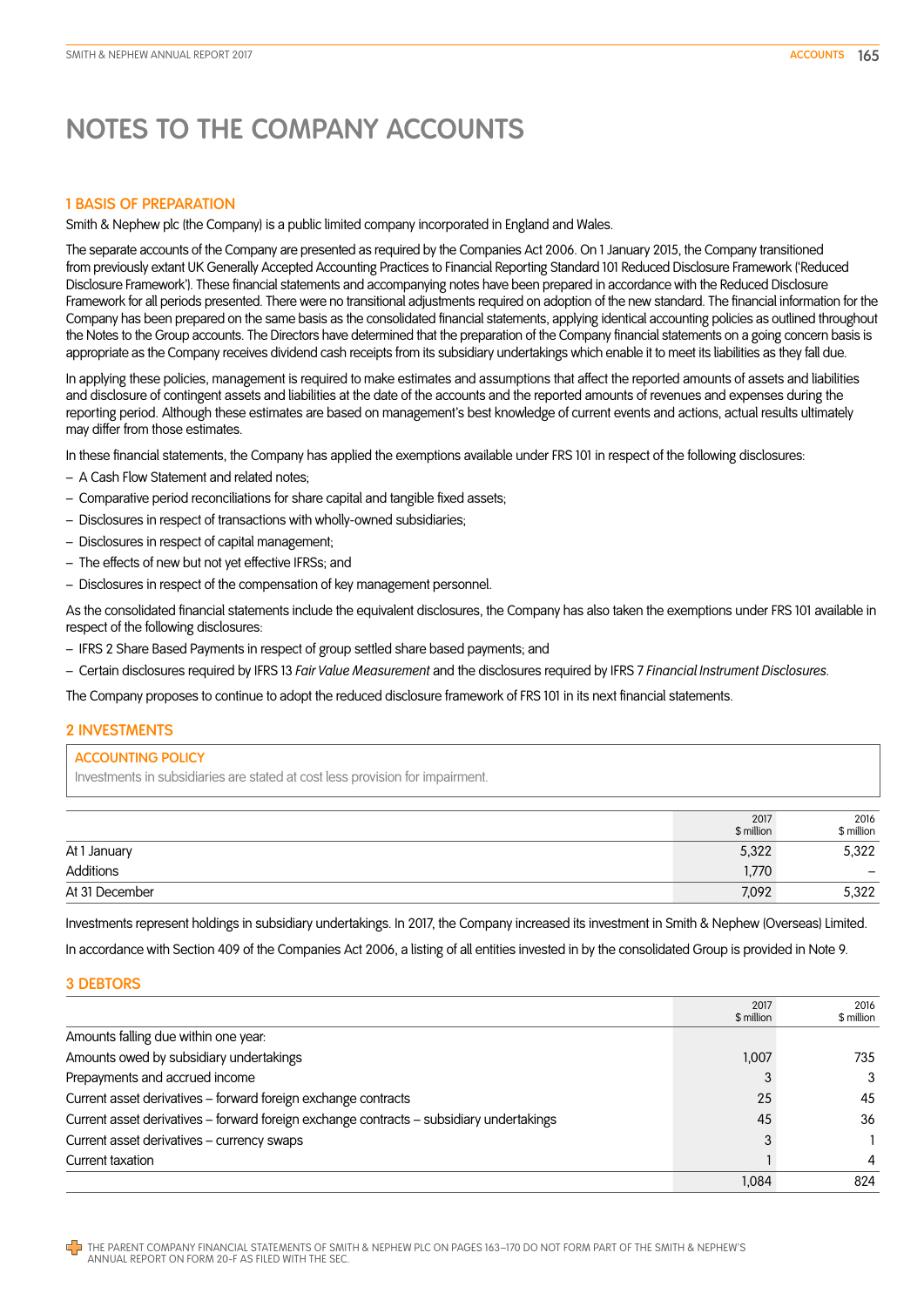## **NOTES TO THE COMPANY ACCOUNTS continued**

# **4 OTHER CREDITORS**

|                                                                                              | 2017<br>\$ million | 2016<br>\$ million |
|----------------------------------------------------------------------------------------------|--------------------|--------------------|
| Amounts falling due within one year:                                                         |                    |                    |
| Amounts owed to subsidiary undertakings                                                      | 1,119              | 715                |
| Other creditors                                                                              | 10                 | 17                 |
| Current liability derivatives - forward foreign exchange contracts                           | 45                 | 36                 |
| Current liability derivatives - forward foreign exchange contracts - subsidiary undertakings | 25                 | 45                 |
| Current liability derivatives - currency swaps                                               |                    |                    |
| Current liability derivatives - interest rate swaps                                          | 0                  |                    |
|                                                                                              | 1.202              | 814                |

# **5 CASH AND BORROWINGS**

# **ACCOUNTING POLICY**

#### **Financial instruments**

Currency swaps are used to match foreign currency net assets with foreign currency liabilities. They are initially recorded at fair value and then for reporting purposes remeasured to fair value at exchange rates and interest rates at subsequent balance sheet dates.

Changes in the fair value of derivative financial instruments are recognised in the profit and loss account as they arise.

|                                                             | 2017<br>\$ million | 2016<br>\$ million |
|-------------------------------------------------------------|--------------------|--------------------|
| Bank loans and overdrafts due within one year or on demand  | 4                  | 41                 |
| Borrowings due after one year                               | 1,423              | 1.559              |
| <b>Borrowings</b>                                           | 1,427              | 1.600              |
| Cash and bank                                               | (88)               | (14)               |
| (Debit)/credit balance on derivatives - currency swaps      | (2)                |                    |
| Credit/(debit) balance on derivatives - interest rate swaps | 2                  | (1)                |
| Net debt                                                    | 1.339              | 1.586              |

All currency swaps are stated at fair value. Gross US Dollar equivalents of \$388m (2016: \$449m) receivable and \$386m (2016: \$448m) payable have been netted. Currency swaps comprise foreign exchange swaps and were used in 2017 and 2016 to hedge intra-group loans.

#### **6 CONTINGENCIES**

|                                                                           | 2017             | 2016      |
|---------------------------------------------------------------------------|------------------|-----------|
|                                                                           | $\delta$ million | s million |
| ∽<br>unde<br>Guar<br>ertakings<br>resneri<br>11885<br>bsidiai.<br>$\cdot$ |                  | -         |

The Company gives guarantees to banks to support liabilities and cross guarantees to support overdrafts.

The Company operated defined benefit pension plans in 2004 but at the end of 2005 its pension plan obligations were transferred to Smith & Nephew UK Limited. The Company has provided guarantees to the trustees of the pension plans to support future amounts due from participating employers (see Note 18 of the Notes to the Group accounts).

#### **7 DEFERRED TAXATION**

The Company has gross unused capital losses of \$90m (2016: \$100m) available for offset against future chargeable gains. No deferred tax asset has been recognised on these unused losses as they are not expected to be realised in the foreseeable future.

#### **8 RESULTS FOR THE YEAR**

ď

As permitted by Section 408(4) of the Companies Act 2006, the Company has not presented its own profit and loss account. Profit for the year was \$2,167m (2016: \$58m).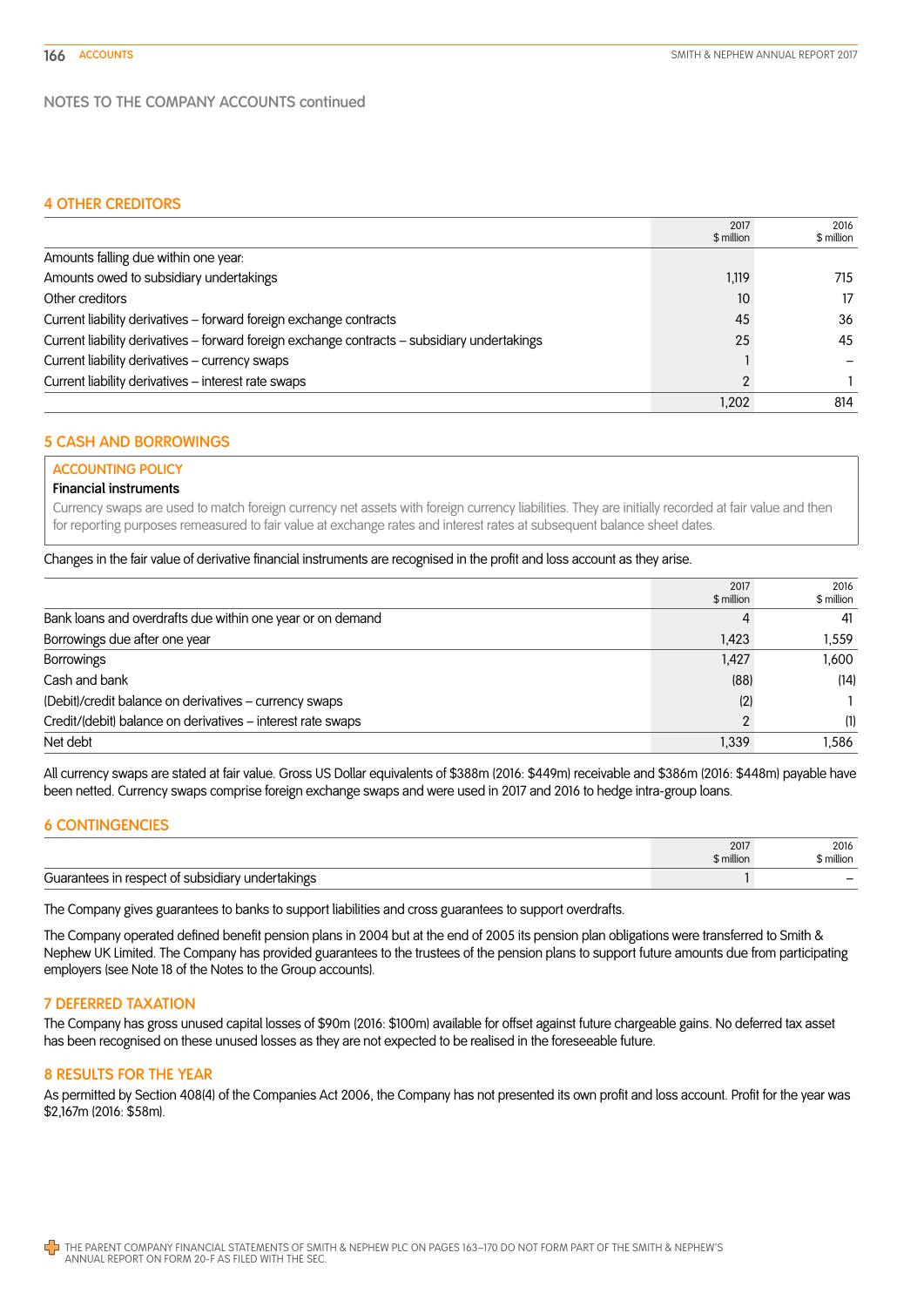# **9 GROUP COMPANIES**

In accordance with Section 409 of the Companies Act 2006, a full list of subsidiaries, associates, joint arrangements, joint ventures and partnerships are listed below, including their country of incorporation. All companies are 100% owned, unless otherwise indicated. Unless otherwise stated, the share capital disclosed comprises ordinary shares which are indirectly held by Smith & Nephew plc.

|                                                                            | Country of<br>operation and | Registered |
|----------------------------------------------------------------------------|-----------------------------|------------|
| Company name                                                               | incorporation               | Office     |
| UK                                                                         |                             |            |
| Blue Belt Technologies UK Limited <sup>2</sup>                             | England & Wales             | London     |
| Michelson Diagnostic Limited <sup>3</sup> (13.4%)                          | England & Wales             | Kent       |
| Neotherix Limited <sup>3</sup> (24.9%)                                     | England & Wales             | York       |
| Plus Orthopedics (UK) Limited <sup>2</sup>                                 | England & Wales             | London     |
| Smith & Nephew (Overseas) Limited <sup>1</sup>                             | England & Wales             | London     |
| Smith & Nephew ARTC Limited                                                | England & Wales             | London     |
| Smith & Nephew Beta Limited <sup>2</sup>                                   | England & Wales             | London     |
| Smith & Nephew China Holdings UK<br>Limited <sup>1</sup>                   | England & Wales             | London     |
| Smith & Nephew Employees Trustees<br>Limited <sup>2</sup>                  | England & Wales             | London     |
| Smith & Nephew ESN Limited <sup>2</sup>                                    | England & Wales             | London     |
| Smith & Nephew Extruded Films Limited <sup>2</sup>                         | England & Wales             | Hull       |
| Smith & Nephew Finance <sup>2</sup>                                        | England & Wales             | London     |
| Smith & Nephew Finance Oratec <sup>2</sup>                                 | England & Wales             | London     |
| Smith & Nephew Healthcare Limited <sup>2</sup>                             | England & Wales             | Hull       |
| Smith & Nephew Investment Holdings<br>Limited <sup>1</sup>                 | England & Wales             | London     |
| Smith & Nephew Medical Fabrics Limited <sup>2</sup>                        | England & Wales             | London     |
| Smith & Nephew Medical Limited <sup>2</sup>                                | England & Wales             | Hull       |
| Smith & Nephew Nominee Company<br>Limited <sup>2</sup>                     | England & Wales             | London     |
| Smith & Nephew Nominee Services<br>Limited <sup>2</sup>                    | England & Wales             | London     |
| Smith & Nephew Orthopaedics Limited <sup>2</sup>                           | England & Wales             | London     |
| Smith & Nephew Pensions Nominees<br>Limited <sup>2</sup>                   | England & Wales             | London     |
| Smith & Nephew Pharmaceuticals Limited <sup>2</sup>                        | England & Wales             | Hull       |
| Smith & Nephew Raisegrade Limited <sup>2</sup>                             | England & Wales             | London     |
| Smith & Nephew Rareletter Limited <sup>2</sup>                             | England & Wales             | London     |
| Smith & Nephew Trading Group Limited <sup>1</sup>                          | England & Wales             | London     |
| Smith & Nephew UK Executive Pension<br>Scheme Trustee Limited <sup>2</sup> | England & Wales             | London     |
| Smith & Nephew UK Limited <sup>1</sup>                                     | England & Wales             | London     |
| Smith & Nephew UK Pension Fund<br>Trustee Limited <sup>2</sup>             | England & Wales             | London     |
| Smith & Nephew USD Limited <sup>1</sup>                                    | England & Wales             | London     |
| Smith & Nephew USD One Limited <sup>1</sup>                                | England & Wales             | London     |
| T.J. Smith and Nephew, Limited                                             | England & Wales             | Hull       |
| The Albion Soap Company Limited <sup>2</sup>                               | England & Wales             | London     |
| TP Limited <sup>1</sup>                                                    | Scotland                    | Edinburgh  |

|                                                                   | Country of<br>operation and<br>incorporation | Registered<br>Office  |
|-------------------------------------------------------------------|----------------------------------------------|-----------------------|
| Company name<br><b>Rest of Europe</b>                             |                                              |                       |
|                                                                   |                                              |                       |
| Smith & Nephew GmbH                                               | Austria                                      | Vienna                |
| ArthroCare Belgium SPRL <sup>2</sup>                              | Belgium                                      | Zaventem              |
| Smith & Nephew S.A.-N.V                                           | Belgium                                      | Zaventem              |
| Smith & Nephew A/S                                                | Denmark                                      | Hoersholm             |
| A2 Surgical <sup>2</sup>                                          | France                                       | Neuilly-sur-<br>Seine |
| Smith & Nephew France SAS <sup>1</sup>                            | France                                       | Neuilly-sur-<br>Seine |
| Smith & Nephew S.A.S.                                             | France                                       | Neuilly-sur-<br>Seine |
| Smith & Nephew Oy                                                 | Finland                                      | Helsinki              |
| Smith & Nephew Business Services<br>GmbH & Co. KG <sup>1</sup>    | Germany                                      | Hamburg               |
| Smith & Nephew Business Services<br>Verwaltungs GmbH <sup>1</sup> | Germany                                      | Hamburg               |
| Smith & Nephew Deutschland (Holding)<br>GmbH <sup>1</sup>         | Germany                                      | Hamburg               |
| Smith & Nephew GmbH                                               | Germany                                      | Hamburg               |
| Smith & Nephew Orthopaedics GmbH                                  | Germany                                      | Tuttlingen            |
| Plus Orthopedics Hellas SA <sup>2</sup>                           | Greece                                       | Athens                |
| Smith & Nephew Hellas S.A. <sup>2</sup>                           | Greece                                       | Athens                |
| Smith & Nephew Limited                                            | Ireland                                      | Dublin 2              |
| Smith & Nephew Finance Ireland Limited <sup>2</sup>               | Ireland                                      | Dublin 1              |
| Smith & Nephew S.r.l.                                             | Italy                                        | Milan                 |
| ArthroCare Luxembourg Sarl <sup>2</sup>                           | Luxembourg                                   | Luxembourg            |
| Smith & Nephew Finance S.a.r.l. <sup>2</sup>                      | Luxembourg                                   | Luxembourg            |
| Smith & Nephew International S.A. <sup>1</sup>                    | Luxembourg                                   | Luxembourg            |
| Smith & Nephew (Europe) B.V. <sup>1</sup>                         | Netherlands                                  | Amsterdam             |
| Smith & Nephew B.V. <sup>1</sup>                                  | Netherlands                                  | Amsterdam             |
| Smith & Nephew Management B.V. <sup>1</sup>                       | Netherlands                                  | Amsterdam             |
| Smith & Nephew Nederland CV                                       | Netherlands                                  | Amsterdam             |
| Smith & Nephew Optics B.V. <sup>4</sup>                           | Netherlands                                  | Amsterdam             |
| Smith & Nephew A/S                                                | Norway                                       | Oslo                  |
| Smith & Nephew sp. z.o.o.                                         | Poland                                       | Warsaw                |
| Smith & Nephew Lda                                                | Portugal                                     | Lisbon                |
| D-Orthopaedics LLC                                                | Russian Federation                           | Moscow                |
| DC LLC                                                            | <b>Russian Federation</b>                    | Puschino              |
| Smith & Nephew LLC                                                | <b>Russian Federation</b>                    | Moscow <sub>2</sub>   |
| Smith & Nephew S.A.U                                              | Spain                                        | Barcelona             |
| Smith & Nephew Aktiebolag                                         | Sweden                                       | Molndal               |
| Lumina Adhesives AB <sup>3</sup> (11%)                            | Sweden                                       | Gothenburg            |
| Plus Orthopedics Holding AG <sup>1</sup>                          | Switzerland                                  | Baar                  |
| Smith & Nephew Manufacturing AG                                   | Switzerland                                  | Aarau                 |
| Smith & Nephew Orthopaedics AG                                    | Switzerland                                  | Baar                  |
| Smith & Nephew Schweiz AG                                         | Switzerland                                  | Baar                  |
| Smith & Nephew AG                                                 | Switzerland                                  | Baar                  |
|                                                                   |                                              |                       |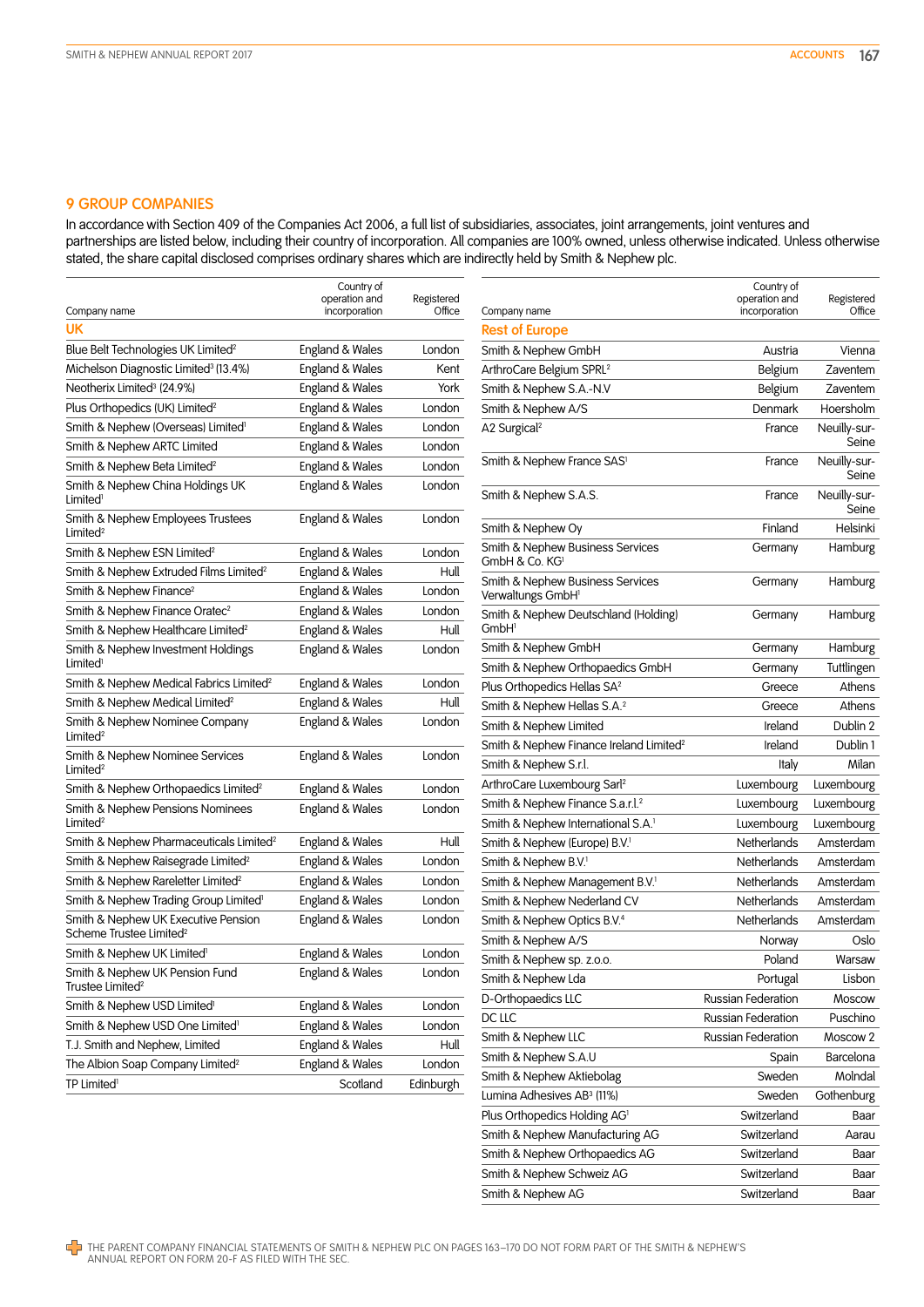# **9 GROUP COMPANIES continued**

|                                                     | Country of           |             |
|-----------------------------------------------------|----------------------|-------------|
|                                                     | operation and        | Registered  |
| Company name                                        | incorporation        | Office      |
| US                                                  |                      |             |
| Arthrocare Corporation <sup>1</sup>                 | <b>United States</b> | San Jose    |
| Bioventus LLC <sup>3</sup> (49%)                    | <b>United States</b> | Wilmington  |
| Blue Belt Holdings, Inc. <sup>1</sup>               | <b>United States</b> | Minneapolis |
| Blue Belt Technologies, Inc.                        | <b>United States</b> | Pittsburgh  |
| Delphi Ventures V, L.P. <sup>3</sup> (6.9%)         | <b>United States</b> | San Mateo   |
| Healicoil, Inc.                                     | <b>United States</b> | Wilmington  |
| Hipco, Inc.                                         | <b>United States</b> | Wilmington  |
| Leaf Healthcare Inc. <sup>3</sup> (11%)             | <b>United States</b> | Delaware    |
| Memphis Biomed Ventures I, LP <sup>3</sup> (4.61%)  | <b>United States</b> | Delaware    |
| Oratec Interventions, Inc.                          | <b>United States</b> | Concord     |
| Orthopaedic Biosystems Ltd., Inc.                   | <b>United States</b> | Phoenix     |
| OsteoBiologics, Inc.                                | <b>United States</b> | Dallas      |
| Plus Orthopedics LLC                                | <b>United States</b> | Andover     |
| Rotation Medical, Inc.                              | <b>United States</b> | Andover     |
| Sinopsys Surgical, Inc. <sup>3</sup> (12.4%)        | <b>United States</b> | Boulder     |
| Smith & Nephew Consolidated, Inc. <sup>1</sup>      | <b>United States</b> | Wilmington  |
| Smith & Nephew OUS, Inc. <sup>1</sup>               | <b>United States</b> | Wilmington  |
| Smith & Nephew, Inc.                                | <b>United States</b> | Wilmington  |
| Surgical Frontiers Series I, LLC <sup>3</sup> (32%) | <b>United States</b> | Dover       |
| Trice Medical Inc. <sup>3</sup> (6%)                | <b>United States</b> | Delaware    |

# **Africa, Asia, Australasia and Other America**

| Smith & Nephew Argentina S.R.L. <sup>2</sup>                     | Argentina      | <b>Buenos Aires</b>                        |
|------------------------------------------------------------------|----------------|--------------------------------------------|
| ArthroCare (Australasia) Pty Ltd <sup>2</sup>                    | Australia      | North Ryde                                 |
| Smith & Nephew Pty Limited                                       | Australia      | North Ryde                                 |
| Smith & Nephew Surgical Holdings<br>Pty Limited <sup>2</sup>     | Australia      | North Ryde                                 |
| Smith & Nephew Surgical Pty Limited <sup>2</sup>                 | Australia      | North Ryde                                 |
| Smith & Nephew Comercio de Produtos<br>Medicos LTDA              | Brazil         | São Paulo                                  |
| Smith & Nephew (Alberta) Inc. <sup>2</sup>                       | Canada         | Calgary                                    |
| Smith & Nephew Inc.                                              | Canada         | Toronto                                    |
| Tenet Medical Engineering, Inc.                                  | Canada         | Calgary                                    |
| Smith & Nephew Finance Holdings<br>Limited <sup>2</sup>          | Cayman Islands | South Church<br>Street.<br>George Town     |
| ArthoCare Medical Devices (Beijing) Co.<br>I imited <sup>4</sup> | China          | Chao Yang<br>District.<br>Beijing          |
| Plus Orthopedics (Beijing) Co. Limited <sup>4</sup>              | China          | Shunyi<br>District.<br>Beijing             |
| Plus Trading (Beijing) Co Limited <sup>4</sup>                   | China          | East City,<br>Beijing                      |
| Smith & Nephew Medical<br>(Shanghai) Limited                     | China          | Shanghai<br>Free Trade<br><b>Test Zone</b> |
| Smith & Nephew Medical (Suzhou) Limited                          | China          | Suzhou City                                |

| Company name                                                         | Country of<br>operation and<br>incorporation | Registered<br>Office                                        |
|----------------------------------------------------------------------|----------------------------------------------|-------------------------------------------------------------|
| Smith & Nephew Orthopaedics (Beijing)<br>Co., Ltd                    | China                                        | Beijing<br>Economic<br>and Technical<br>Development<br>Area |
| S&N Holdings SAS <sup>1</sup>                                        | Colombia                                     | Bogota                                                      |
| Smith & Nephew Colombia S.A.S                                        | Colombia                                     | Bogota                                                      |
| ArthroCare Costa Rica Srl                                            | Costa Rica                                   | Costa Rica                                                  |
| Smith & Nephew Curacao N.V.                                          | Curacao                                      | Willemstad                                                  |
| Smith & Nephew Beijing Holdings Limited <sup>1</sup>                 | Hong Kong                                    | Hong Kong                                                   |
| Smith & Nephew Limited                                               | Hong Kong                                    | Hong Kong                                                   |
| Smith & Nephew Suzhou Holdings Limited <sup>1</sup>                  | Hong Kong                                    | Hong Kong                                                   |
| Adler Mediequip Private Limited                                      | India                                        | Pune                                                        |
| ArthoCare India Medical Device<br>Private Limited <sup>2</sup>       | India                                        | Mumbai                                                      |
| Smith & Nephew Healthcare Private Limited                            | India                                        | Mumbai-59                                                   |
| Ortho-Space Ltd. <sup>3</sup> (16.8%)                                | Israel                                       | Caesarea                                                    |
| Smith & Nephew KK                                                    | Japan                                        | Tokyo                                                       |
| Smith & Nephew Chusik Hoesia                                         | Korea, Republic of                           | Seoul                                                       |
| Smith & Nephew Healthcare Sdn Berhad                                 | Malaysia                                     | Kuala Lumpur                                                |
| Smith & Nephew S.A. de C.V.                                          | Mexico                                       | <b>Mexico City</b>                                          |
| Smith & Nephew Limited                                               | New Zealand                                  | Auckland                                                    |
| Smith & Nephew Superannuation<br><b>Scheme Limited</b>               | New Zealand                                  | Auckland 2                                                  |
| Smith & Nephew, Inc.                                                 | <b>Puerto Rico</b>                           | San Juan                                                    |
| Smith & Nephew Pte Limited                                           | Singapore                                    | Singapore                                                   |
| Smith & Nephew (Pty) Limited                                         | South Africa                                 | Westville                                                   |
| Smith & Nephew Pharmaceuticals<br>(Proprietary) Limited <sup>2</sup> | South Africa                                 | Westville                                                   |
| Smith & Nephew Limited                                               | Thailand                                     | Huai Khwang<br>District,<br>Bangkok                         |
| Sri Siam Medical Limited <sup>1,3</sup> (48.99%)                     | Thailand                                     | Lumpini<br>Phatumwan,<br>Bangkok                            |
| Smith ve Nephew Medikal Cihazlar Ticaret<br><b>Limited Sirketi</b>   | Turkey                                       | Sariyer,<br>Istanbul                                        |
| Smith & Nephew FZE                                                   | <b>United Arab</b><br>Emirates               | Jebel Ali.<br>Dubai                                         |

1 Holding company.

2 Dormant company.

3 Not 100% owned by Smith & Nephew Group.

4 In liquidation.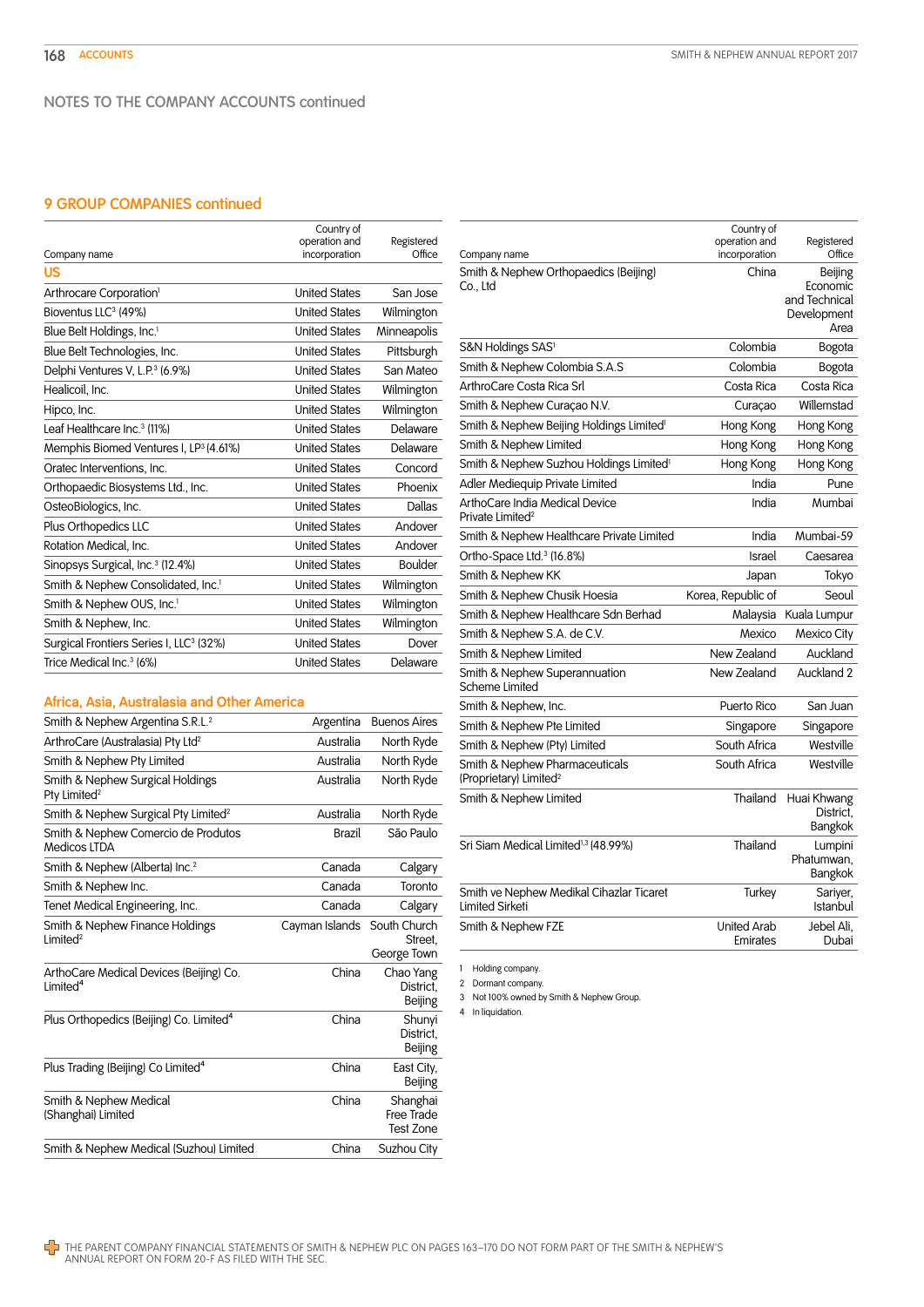# **Rest of Europe**

| Vienna              | Concorde Business Park, 1/C/3 2320,<br>Schwechat, Austria                                                             |
|---------------------|-----------------------------------------------------------------------------------------------------------------------|
| Zaventem            | Hector Heenneaulaan 366,<br>1930 Zaventem, Belgium                                                                    |
| Hoersholm           | Slotsmarken 14, Hoersholm, DK-2970, Denmark                                                                           |
| Neuilly-sur-Seine   | 40, Boulevard du Parc, 92200 Neuilly-sur-Seine,<br>France                                                             |
| Helsinki            | Ayritie 12 C, 01510, Vantaa, Finland                                                                                  |
| Hamburg             | Friesenweg 4, Haus 21, 22763,<br>Hamburg, Germany                                                                     |
| Tuttlingen          | Alemannenstrasse 14, 78532,<br>Tuttlingen, Germany                                                                    |
| Athens              | Protopappa Street 43, GR 16346,<br>Ilioupoli, Athens, Greece                                                          |
| Dublin 1            | 3rd Floor, Kilmore House, Park Lane,<br>Spencer Dock, Dublin 1, Ireland                                               |
| Dublin 2            | Molyneux House, Bride Street,<br>Dublin 2, Ireland                                                                    |
| Milan               | Via de Capitani 2A, 20864,<br>Agrate Brianza (MI), Italy                                                              |
| Luxembourg          | 163, Rue de Kiem, L-8030 Strassen, Luxembourg                                                                         |
| Amsterdam           | Kruisweg 637, 2132 NB Hoofddorp,<br>The Netherlands                                                                   |
| Oslo                | Nye Vakas vei 64, 1395, Hvalsted, Norway                                                                              |
| Warsaw              | Ul Osmanska 12, 02-823, Warsaw, Poland                                                                                |
| Lisbon              | Estrada Nacional no 10 ao Km. 131,<br>Parque Tejo - Bloco C, 2625-445 Forte de Casa,<br>Vila Franca de Xira, Portugal |
| Moscow              | 9a, Bld, 10, 2nd Sinichkina Street,<br>Moscow 111020, Russian Federation                                              |
| Moscow <sub>2</sub> | 2nd Syromyatnichesky lane, Moscow, 105120,<br><b>Russian Federation</b>                                               |
| Puschino            | 8/1 Stroiteley Street, 142290, City of Puschino,<br>Moscow Region, Russian Federation                                 |
| Barcelona           | Edificio Conata I, c/ Fructuos Gelabert 2 y 4,<br>San Joan Despi - 08970, Barcelona, Spain                            |
| Molndal             | PO Box 143, S-431 22 Molndal, Sweden                                                                                  |
| Baar                | Oberneuhofstr 10d, Baar, 6340                                                                                         |
| Aarau               | Schachenallee 29, 5000, Aarau, Switzerland                                                                            |
| Gothenburg          | Varbergsgatan 2A / 412 65 Göteborg / Sweden                                                                           |

| Registered Office addresses |                                                                            |
|-----------------------------|----------------------------------------------------------------------------|
| <b>US</b>                   |                                                                            |
| San Jose                    | 595 North Pastoria Avenue, Sunnyvale,<br>California, 94086, USA            |
| Minneapolis                 | 2905 Northwest Blvd, Suite 40,<br>Plymouth MN 55441, USA                   |
| Pittsburgh                  | 2828 Liberty Ave, Suite 100,<br>Pittsburgh PA 15222, USA                   |
| <b>Boulder</b>              | 5480 Valmont Road, Suite 215, Boulder,<br>Colorado, 80301, USA             |
| Wilmington                  | CT Corporation, 1209 Orange Street,<br>Wilmington DE 19801, USA            |
| Concord                     | CT Corporation, 9 Capitol Street, Concord,<br>New Hampshire, 03301, USA    |
| Phoenix                     | CT Corporation System, 3225 North Central<br>Avenue, Phoenix AZ 85012, USA |
| Dallas                      | CT Corporation System, 350 North St. Paul Street,<br>Dallas TX 75201, USA  |
| Andover                     | 150 Minuteman Road, Andover,<br>MA, 01810, USA                             |
| San Mateo                   | 160 Bovet Road, Suite 408, San Mateo,<br>CA 94402, USA                     |
| Memphis                     | 6075 Poplar Avenue, Suite 335,<br>Memphis, Tennessee, 38119, USA           |
| Tustin                      | 3002 Dow Avenue, Building 100,<br>Unit 138, Tustin, California, 92780, USA |
| Dover                       | 160 Greentree Drive, Suite 101,<br>Dover, Delaware, 19904, USA             |

# **Africa, Asia, Australasia and Other America**

| <b>Buenos Aires</b>                | Maipu 1300, 13th Floor,<br>City of Buenos Aires, Argentina                                                                                                      |
|------------------------------------|-----------------------------------------------------------------------------------------------------------------------------------------------------------------|
| North Ryde                         | 85 Waterloo Road, North Ryde NSW 2113, Australia                                                                                                                |
| São Paulo                          | Avenida do Cafe, 277, Centro Empresarial do<br>Aco, Centro Empresarial do Aco, Torre B, 4 andar,<br>conjuto, CEP 04311-000, São Paulo 403,<br>Jabaquara, Brazil |
| Calgary                            | 3500-855-2 Street SW,<br>Calgary AB AB T2P 4J8, Canada                                                                                                          |
| Toronto                            | 199, Bay Street, 4000, Toronto,<br>Ontario M5L 1A9, Canada                                                                                                      |
| South Church Street,<br>Georgetown | c/o M&C Corporate Services Limited, Ugland<br>House, South Church Street, P.O. Box 309, George<br>Town, Grand Cayman, Cayman Islands                            |
| Chao Yang District, Beijing        | Room 17-021, Internal B17 floor, B3-24th floor,<br>No 3 Xin Yuan South Rd, Chao Yang District,<br>Beijing, China                                                |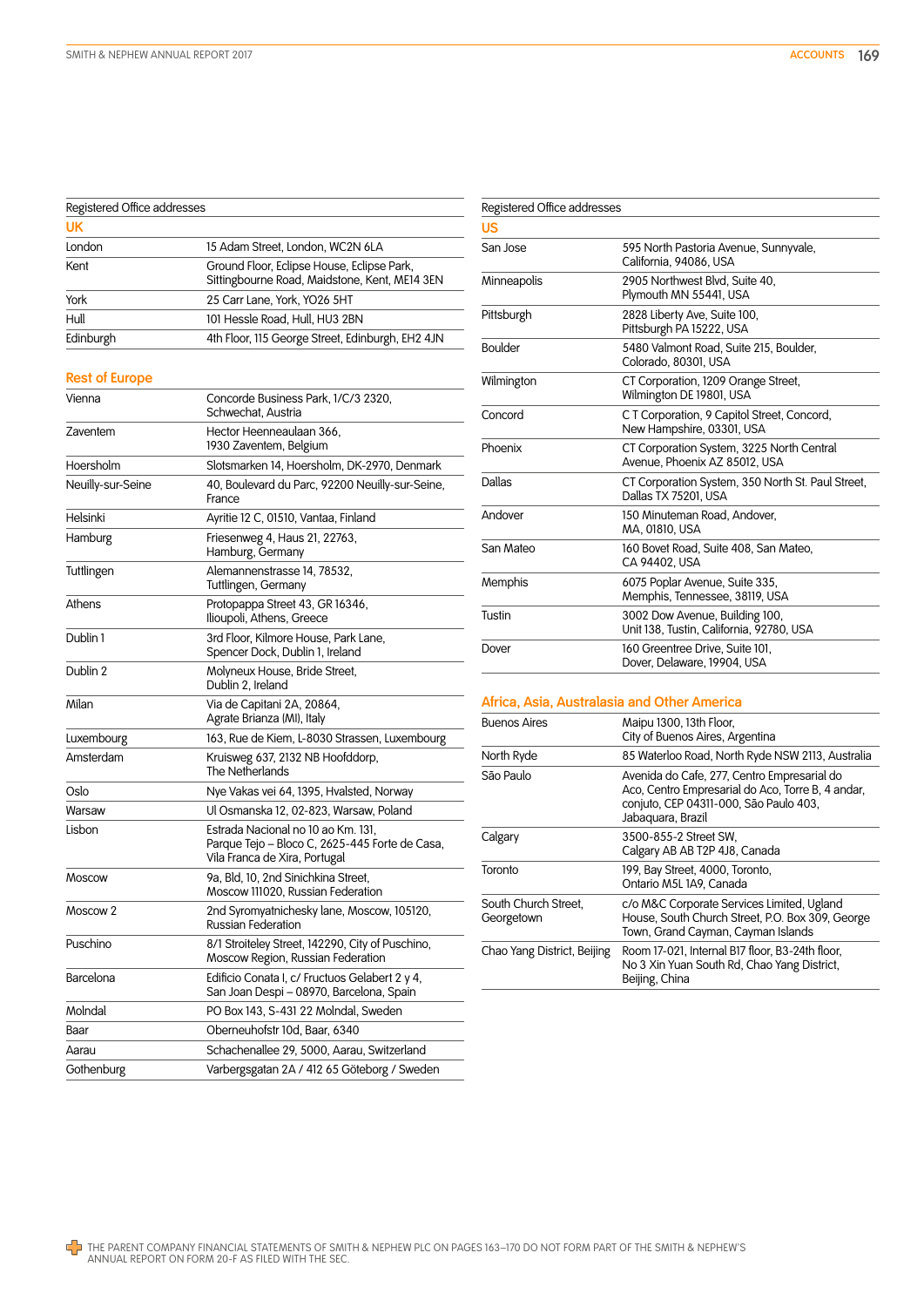# **NOTES TO THE COMPANY ACCOUNTS continued**

# **9 GROUP COMPANIES continued**

| Registered Office addresses                                  |                                                                                                                                                           |  |  |
|--------------------------------------------------------------|-----------------------------------------------------------------------------------------------------------------------------------------------------------|--|--|
| Shunyi District, Beijing                                     | 22 Linhe Avenue, Linhe Economic Development<br>Zone, Shunyi District, Beijing, 101300, China                                                              |  |  |
| East City, Beijing                                           | No. B-D, Floor 2, A Building, Beijing East Gate Plaza,<br>No. 9, Dong Zhong Street, East City, Beijing, China                                             |  |  |
| Guangzhou                                                    | Room 2502 No 33, 6th Jian She Rd, Yue Xiu District,<br>Guangzhou, China                                                                                   |  |  |
| Shanghai                                                     | Room 1208-1209, No 168 Middle Xi Zang Rd,<br>Shanghai, China                                                                                              |  |  |
| Shanghai Free Trade Test<br>Zone                             | Part B, 4th Floor, Tong Yong Building,<br>No 188 Ao Na Rd, Shanghai Free Trade Test Zone,<br>Shanghai, China                                              |  |  |
| Dong Cheng District,<br>Beijing                              | Unit B1, 2/F, Tower A, East Gate Plaza No.9,<br>Dongshong Street, Dong Cheng District,<br>Beijing, China                                                  |  |  |
| Chengdu                                                      | No 5. 15th Floor, Unit 1, Building,<br>1 Li Bao Building, No 62 North Ke Hua Rd,<br>Wu Hou District, Chengdu, China                                       |  |  |
| Middle Xi Zang Rd,<br>Shanghai                               | Room 1201-1207, No168 Middle Xi Zang Rd,<br>Shanghai, China                                                                                               |  |  |
| Suzhou City                                                  | 12, Wuxiang Road, West Area of Comprehensive<br>Bonded Zone, Suzhou Industrial Park, Suzhou City,<br>SIP, Jiangsu Province, China                         |  |  |
| Beijing Economic and<br><b>Technical Development</b><br>Area | No. 98 Kechuang Dongliujie,<br>Beijing Economic and Technical Development Area,<br>Beijing, China                                                         |  |  |
| Bogota                                                       | Calle 100 No. 7 – 33 to 1 P3,<br>Bogota D.C., 0, Colombia                                                                                                 |  |  |
| Costa Rica                                                   | Building B32, 50 meters South of Revisión Téchnica<br>Vehicular, Province de Alajuela, Canton Alajuela,<br>Coyol Free Zone, District San José, Costa Rica |  |  |
| Willemstad                                                   | Pietermaai 15, PO Box 4905, Curaçao                                                                                                                       |  |  |
| Hong Kong                                                    | Unit 813 - 816, 8/F, Delta House, 3 On Yiu Street,<br>Shatin, New Territories, Hong Kong                                                                  |  |  |
| Pune                                                         | Sushrut House, Survey no.288,<br>Phase II next to MIDC, Hinjewadi, at Mann,<br>Taluka Mulshi, Pune, 411057, India                                         |  |  |
| Mumbai                                                       | 5A, Bakhtawar, 5th Floor, behind The Oberoi,<br>Nariman Point, Mumbai, Maharashtra, 400021,<br>India                                                      |  |  |
| Mumbai-59                                                    | 501-B - 509-B Dynasty Business Park,<br>Andheri Kurla Road, Andheri East, Mumbai-59,<br>Maharashtra, India                                                |  |  |
| Caesarea                                                     | 7 Halamarish, Caesarea, 3088900, Israel                                                                                                                   |  |  |
| Tokyo                                                        | 2-4-1, Shiba -Koen, Minato-Ku,<br>Tokyo 105-0011, Japan                                                                                                   |  |  |
| Seoul                                                        | 13th Floor, ASEM Tower, Gangnam-gu 13th Floor,<br>ASEM Tower, 159-1 Samsung-dong, Seoul, Korea                                                            |  |  |
| Kuala Lumpur                                                 | Unit 10-02(A), Level 10, Menara TJB, 9, Jalan Syed<br>Mohd Mufti, Johor Bahru, Johor 8000, Malaysia                                                       |  |  |

| Registered Office addresses      |                                                                                                                                            |  |  |  |  |
|----------------------------------|--------------------------------------------------------------------------------------------------------------------------------------------|--|--|--|--|
| <b>Mexico City</b>               | Av. Insurgentes Sur, numero 1602, Piso No.7, Oficina<br>702, Colonia Credito, Constructor,<br>Delegacion Benito Juarez, C.P. 03940, Mexico |  |  |  |  |
| Auckland                         | 621 Rosebank Road, Avondale,<br>Auckland 6. New Zealand                                                                                    |  |  |  |  |
| Auckland 2                       | 36a Hillside Road, Wairau Valley, Auckland, 0627<br>NZ, New Zealand                                                                        |  |  |  |  |
| San Juan                         | Edificio Cesar Castillo, Calle Angel Buonomo<br>#361, Hato Rey, 00917, Puerto Rico                                                         |  |  |  |  |
| Singapore                        | 50 Raffles Place, #32-01 Singapore Land Tower,<br>048623, Singapore                                                                        |  |  |  |  |
| Westville                        | 30 The Boulevard, Westway Office Park,<br>Westville, 3629, South Africa                                                                    |  |  |  |  |
| Huai Khwang District,<br>Bangkok | 16th Floor Building A, 9th Tower Grand Rama 9,<br>33/4 Rama 9 Road, Huai Khwang District,<br>Bangkok, 10310, Thailand                      |  |  |  |  |
| Lumpini Phatumwan,<br>Bangkok    | 16th Floor, GPF Witthayu Tower A,<br>93/1 Wireless Road, Lumpini, Phatumwan,<br>Bangkok, 10330, Thailand                                   |  |  |  |  |
| Sariyer, Istanbul                | Bahcekoy Mah., Orkide Sok.,<br>No:8/E Bahcekoy, Sariyer Istanbil, Turkey                                                                   |  |  |  |  |
| Jebel Ali, Dubai                 | PO Box 16993 LB02016, Jebel Ali,<br>Dubai, United Arab Emirates                                                                            |  |  |  |  |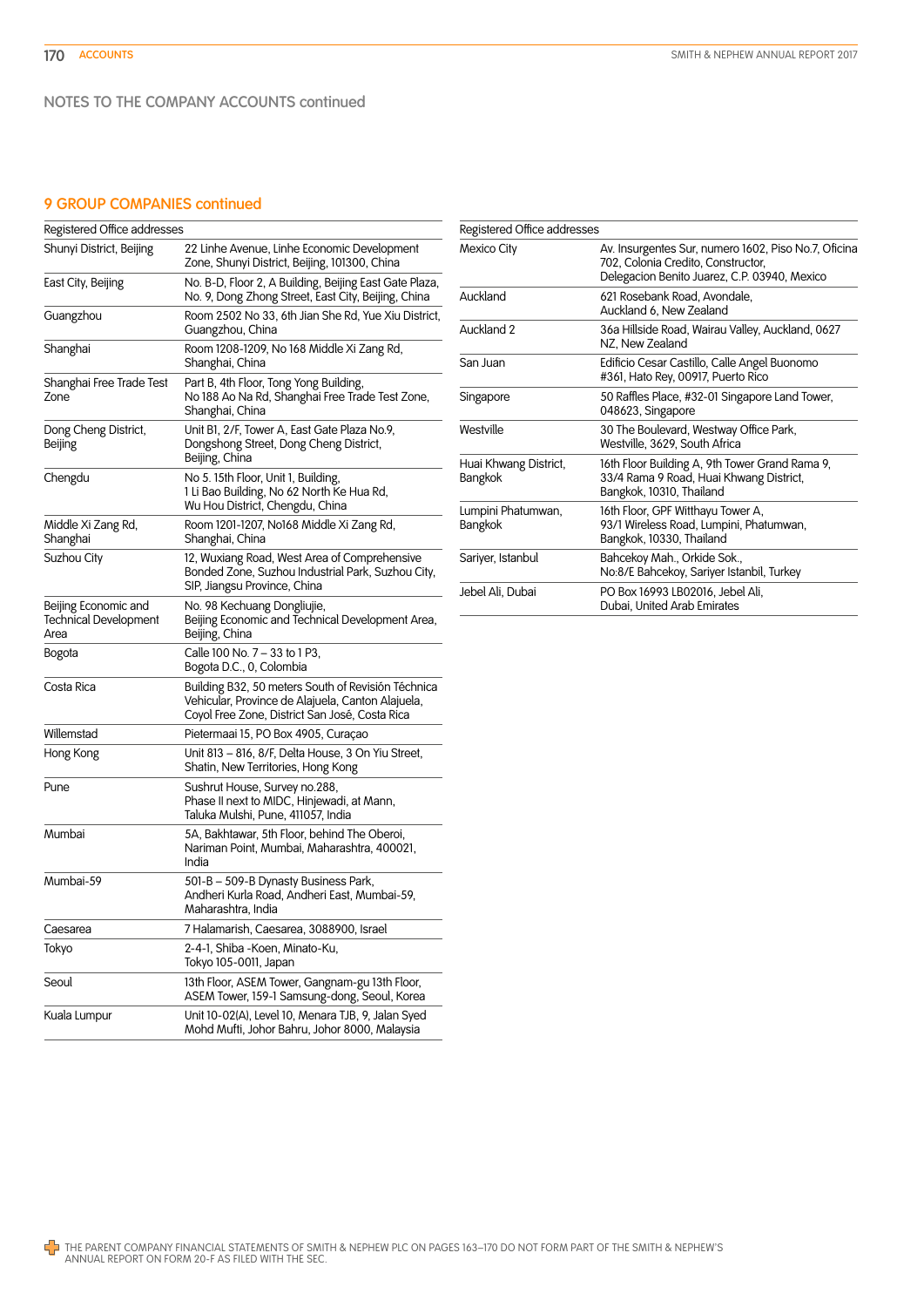# **GROUP INFORMATION**

#### **BUSINESS OVERVIEW AND GROUP HISTORY**

Smith & Nephew's operations are organised into geographical selling regions and product franchises within the medical technology industry.

The Group has a history dating back 160 years to the family enterprise of Thomas James Smith who opened a small pharmacy in Hull, UK in 1856. Following his death in 1896, his nephew Horatio Nelson Smith took over the management of the business.

By the late 1990s, Smith & Nephew had expanded into being a diverse healthcare conglomerate with operations across the globe, producing various medical devices, personal care products and traditional and advanced wound care treatments. In 1998, Smith & Nephew announced a major restructuring to focus management attention and investment on three global business units – Advanced Wound Management, Endoscopy and Orthopaedics – which offered high growth and margin opportunities. In 2011, the Endoscopy and Orthopaedics businesses were brought together to create an Advanced Surgical Devices division. In 2015, the Advanced Wound Management and Advanced Surgical Devices divisions were brought together to form a global business across nine product franchises, managed as three geographical selling regions with global functions for operations, R&D and corporate support functions.

Smith & Nephew was incorporated and listed on the London Stock Exchange in 1937 and in 1999 the Group was also listed on the New York Stock Exchange. In 2001, Smith & Nephew became a constituent member of the FTSE 100 index in the UK. This means that Smith & Nephew is included in the top 100 companies traded on the London Stock Exchange measured in terms of market capitalisation.

Today, Smith & Nephew is a public limited company incorporated and headquartered in the UK and carries out business around the world.

#### **PROPERTIES**

The table below summarises the main properties which the Group uses and their approximate areas.

| Group head office in London, UK<br>UK office and surgical training facility in Watford, UK<br>Manufacturing and office facilities in Memphis, Tennessee, US<br>Wound management manufacturing, research and office facility in Hull, UK | 13<br>60<br>968 |
|-----------------------------------------------------------------------------------------------------------------------------------------------------------------------------------------------------------------------------------------|-----------------|
|                                                                                                                                                                                                                                         |                 |
|                                                                                                                                                                                                                                         |                 |
|                                                                                                                                                                                                                                         |                 |
|                                                                                                                                                                                                                                         | 473             |
| Manufacturing facility in Suzhou, China                                                                                                                                                                                                 | 288             |
| Manufacturing facility in Alajuela, Costa Rica                                                                                                                                                                                          | 265             |
| Distribution facility in Memphis, Tennessee, US                                                                                                                                                                                         | 248             |
| Manufacturing facility in Beijing, China                                                                                                                                                                                                | 192             |
| Bioactives headquarters and laboratory space in Fort Worth, Texas, US                                                                                                                                                                   | 165             |
| Manufacturing, research and office facility in Austin, Texas, US                                                                                                                                                                        | 157             |
| Manufacturing facility in Oklahoma City, Oklahoma, US                                                                                                                                                                                   | 155             |
| Regional headquarters in Andover, Massachusetts, US                                                                                                                                                                                     | 144             |
| Manufacturing facility in Aarau, Switzerland                                                                                                                                                                                            | 121             |
| Manufacturing facility in Mansfield, Massachusetts, US                                                                                                                                                                                  | 98              |
| Manufacturing facility in Devrukh, India                                                                                                                                                                                                | 74              |
| Regional headquarters and distribution facility in Baar, Switzerland                                                                                                                                                                    | 71              |
| Manufacturing facility in Tuttlingen, Germany                                                                                                                                                                                           | 50              |

The Group Global Operations strategy includes ongoing assessment of the optimal facility footprint. The Orthopaedics manufacturing facilities in Memphis, Tennessee are largely freehold, a portion of Tuttlingen and the Advanced Wound Management facilities in Hull are freehold while other principal locations are leasehold. The Group has freehold and leasehold interests in real estate in other countries throughout the world, but no other is individually significant to the Group. Where required, the appropriate governmental authorities have approved the facilities.

# **OFF-BALANCE SHEET ARRANGEMENTS**

Management believes that the Group does not have any off-balance sheet arrangements, as defined by the SEC in item 5E of Form 20-F, that have or are reasonably likely to have a current or future effect on the Group's financial condition, changes in financial condition, revenues or expenses, results of operations, liquidity, capital expenditures or capital resources that is material to investors.

#### **RELATED PARTY TRANSACTIONS**

Except for transactions with associates (see Note 23.2 of Notes to the Group accounts), no other related party had material transactions or loans with Smith & Nephew over the last three financial years.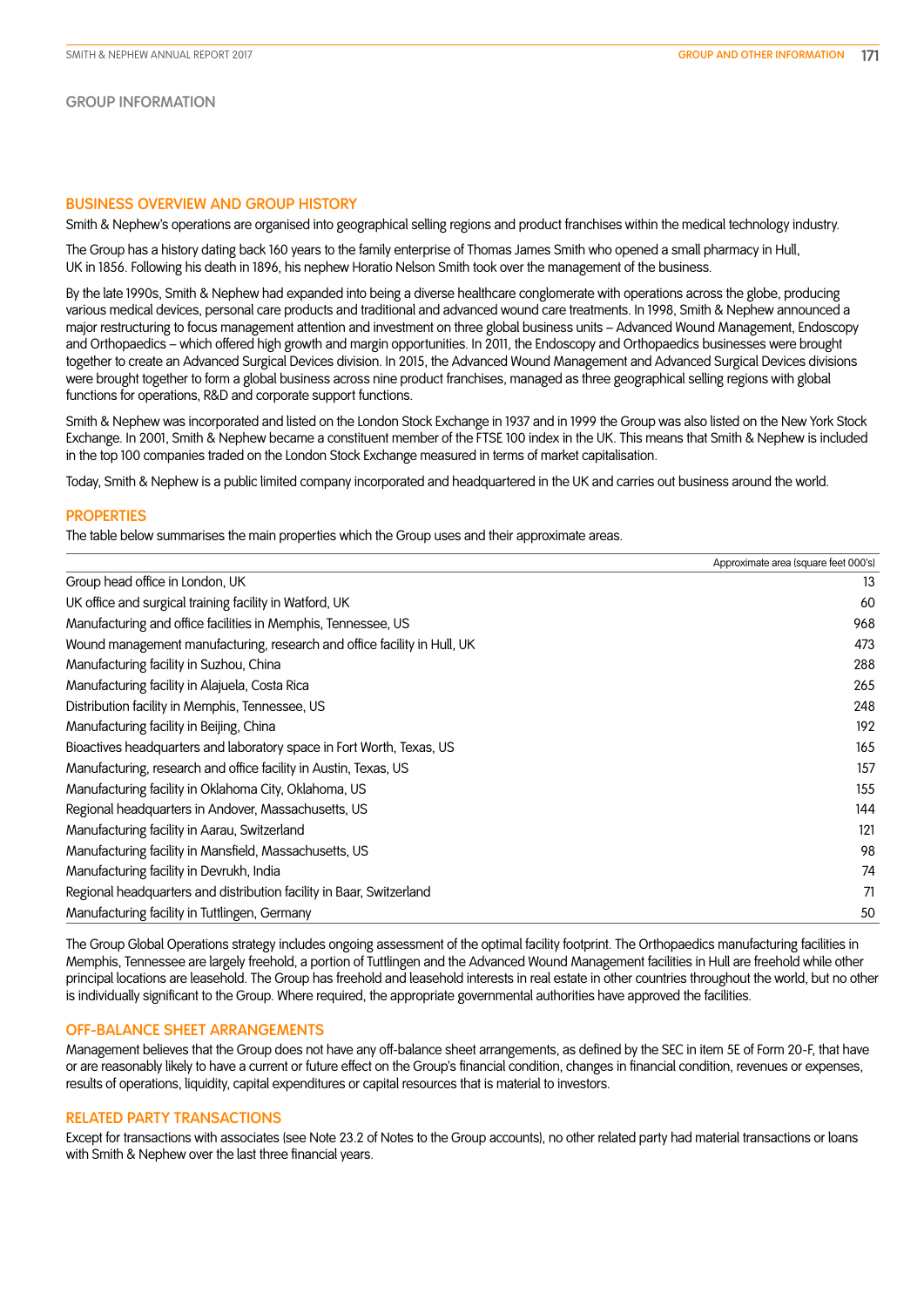#### **RISK FACTORS**

There are known and unknown risks and uncertainties relating to Smith & Nephew's business. The factors listed on pages 172–175 could cause the Group's business, financial position and results of operations to differ materially and adversely from expected and historical levels. In addition, other factors not listed here that Smith & Nephew cannot presently identify or does not believe to be equally significant could also materially adversely affect Smith & Nephew's business, financial position or results of operations.

#### **Highly competitive markets**

The Group competes across a diverse range of geographic and product markets. Each market in which the Group operates contains a number of different competitors, including specialised and international corporations. Significant product innovations, technical advances or the intensification of price competition by competitors could adversely affect the Group's operating results.

Some of these competitors may have greater financial, marketing and other resources than Smith & Nephew. These competitors may be able to initiate technological advances in the field, deliver products on more attractive terms, more aggressively market their products or invest larger amounts of capital and research and development (R&D) into their businesses.

There is a possibility of further consolidation of competitors, which could adversely affect the Group's ability to compete with larger companies due to insufficient financial resources. If any of the Group's businesses were to lose market share or achieve lower than expected revenue growth, there could be a disproportionate adverse impact on the Group's share price and its strategic options.

Competition exists among healthcare providers to gain patients on the basis of quality, service and price. There has been some consolidation in the Group's customer base and this trend is expected to continue. Some customers have joined group purchasing organisations or introduced other cost containment measures that could lead to downward pressure on prices or limit the number of suppliers in certain business areas, which could adversely affect Smith & Nephew's results of operations and hinder its growth potential.

#### **Continual development and introduction of new products**

The medical devices industry has a rapid rate of new product introduction. In order to remain competitive, the Group must continue to develop innovative products that satisfy customer needs and preferences or provide cost or other advantages. Developing new products is a costly, lengthy and uncertain process. The Group may fail to innovate due to low R&D investment, a R&D skills gap or poor product development. A potential product may not be brought to market or not succeed in the market for any number of reasons, including failure to work optimally, failure to receive regulatory approval, failure to be cost-competitive, infringement of patents or other intellectual property rights and changes in consumer demand. The Group's products and technologies are also subject to marketing attack by competitors. Furthermore, new products that are developed and marketed by the Group's competitors may affect price levels in the various markets in which the Group operates. If the Group's new products do not remain competitive with those of competitors, the Group's revenue could decline.

The Group maintains reserves for excess and obsolete inventory resulting from the potential inability to sell its products at prices in excess of current carrying costs. Marketplace changes resulting from the introduction of new products or surgical procedures may cause some of the Group's products to become obsolete. The Group makes estimates regarding the future recoverability of the costs of these products and records a provision for excess and obsolete inventories based on historical experience, expiration of sterilisation dates and expected future trends. If actual product life cycles, product demand or acceptance of new product introductions are less favourable than projected by management, additional inventory writedowns may be required.

#### **Dependence on government and other funding**

In most markets throughout the world, expenditure on medical devices is ultimately controlled to a large extent by governments. Funds may be made available or withdrawn from healthcare budgets depending on government policy. The Group is therefore largely dependent on future governments providing increased funds commensurate with the increased demand arising from demographic trends.

Pricing of the Group's products is largely governed in most markets by governmental reimbursement authorities. Initiatives sponsored by government agencies, legislative bodies and the private sector to limit the growth of healthcare costs, including price regulation, excise taxes and competitive pricing, are ongoing in markets where the Group has operations. This control may be exercised by determining prices for an individual product or for an entire procedure. The Group is exposed to government policies favouring locally sourced products. The Group is also exposed to changes in reimbursement policy, tax policy and pricing which may have an adverse impact on revenue and operating profit. Provisions in US healthcare legislation which previously imposed significant taxes on medical device manufacturers have been suspended for two years but may be reinstated. There may be an increased risk of adverse changes to government funding policies arising from deterioration in macro-economic conditions from time to time in the Group's markets.

The Group must adhere to the rules laid down by government agencies that fund or regulate healthcare, including extensive and complex rules in the US. Failure to do so could result in fines or loss of future funding.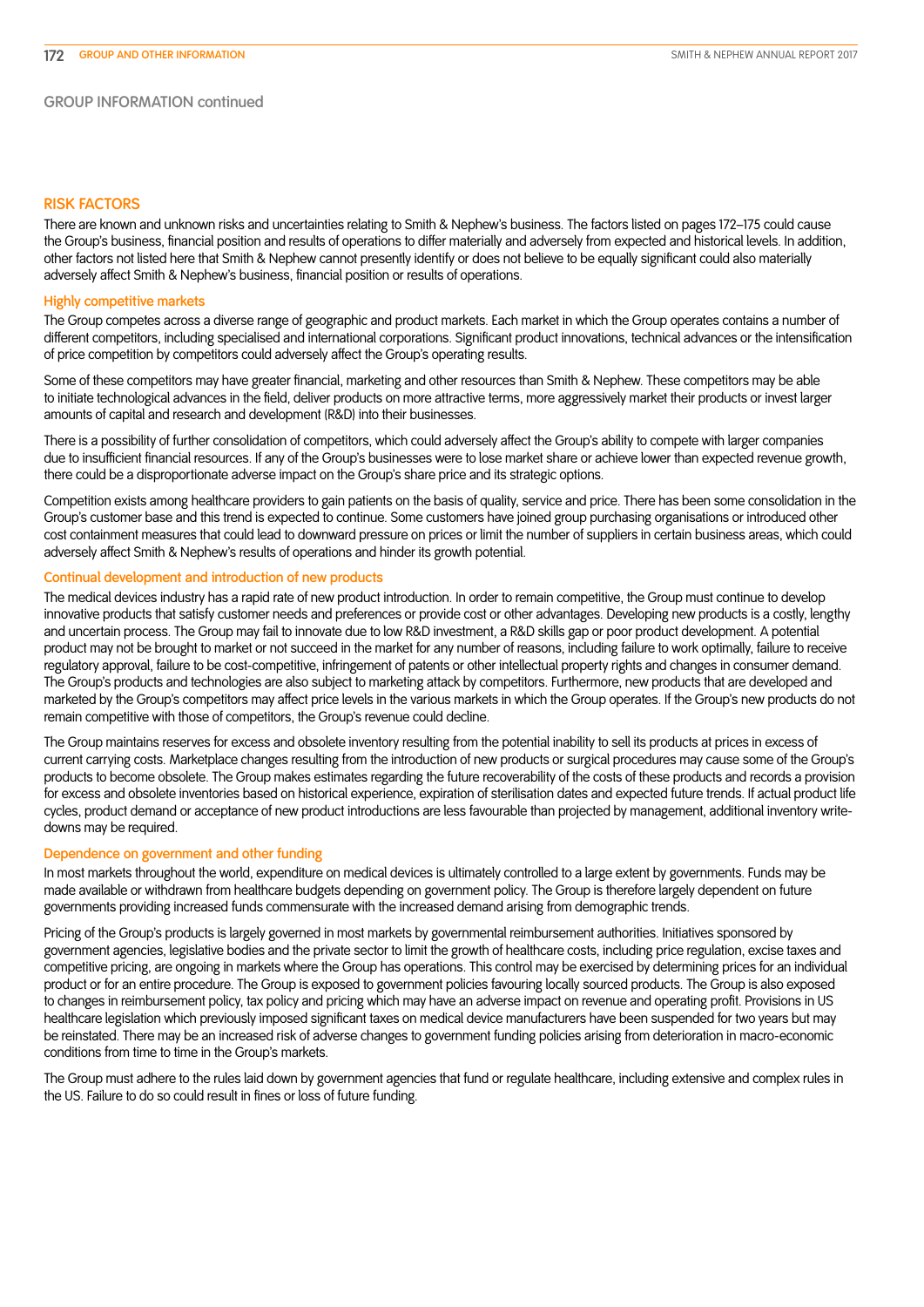#### **World economic conditions**

Demand for the Group's products is driven by demographic trends, including the ageing population and the incidence of osteoporosis and obesity. Supply of, use of and payment for the Group's products are also influenced by world economic conditions which could place increased pressure on demand and pricing, adversely impacting the Group's ability to deliver revenue and margin growth. The conditions could favour larger, better capitalised groups, with higher market shares and margins. As a consequence, the Group's prosperity is linked to general economic conditions and there is a risk of deterioration of the Group's performance and finances during adverse macro-economic conditions.

During 2017, economic conditions worldwide continued to create several challenges for the Group, including deferrals of joint replacement procedures, heightened pricing pressure, significant declines in capital equipment expenditures at hospitals and increased uncertainty over the collectability of government debt, particularly those in the Emerging Markets and the oil-dependent Gulf States. These factors tempered the overall growth of the Group's global markets and could have an increased impact on growth in the future.

#### **Political uncertainties**

The Group operates on a worldwide basis and has distribution channels, purchasing agents and buying entities in over 100 countries. Political upheaval in some of those countries or in surrounding regions may impact the Group's results of operations. Political changes in a country could prevent the Group from receiving remittances of profit from a member of the Group located in that country or from selling its products or investments in that country. Furthermore, changes in government policy regarding preference for local suppliers, import quotas, taxation or other matters could adversely affect the Group's revenue and operating profit. War, economic sanctions, terrorist activities or other conflict could also adversely impact the Group. These risks may be greater in Emerging Markets, which account for an increasing portion of the Group's business.

In June 2016 the UK voted to leave the European Union. The UK's withdrawal will be effective from 29 March 2019 at 11pm GMT. As negotiations regarding the terms of the withdrawal continue, the nature of the trade agreements and the closeness of the economic ties between the UK and the EU beyond the withdrawal date remains uncertain. We continue to monitor the situation. Among the potential impacts of Brexit, the regulatory framework for medical devices could be affected, as it is unclear whether the UK will ascribe to the new Medical Devices Regulation which will become applicable in May 2020.

#### **Currency fluctuations**

Smith & Nephew's results of operations are affected by transactional exchange rate movements in that they are subject to exposures arising from revenue in a currency different from the related costs and expenses. The Group's manufacturing cost base is situated principally in the US, the UK, China and Switzerland, from which finished products are exported to the Group's selling operations worldwide. Thus, the Group is exposed to fluctuations in exchange rates between the US Dollar, Sterling and Swiss Franc and the currency of the Group's selling operations, particularly the Euro, Australian Dollar and Japanese Yen. If the US Dollar, Sterling or Swiss Franc should strengthen against the Euro, Australian Dollar and the Japanese Yen, the Group's trading margin could be adversely affected.

The Group manages the impact of exchange rate movements on revenue and cost of goods sold by a policy of transacting forward foreign currency commitments when firm purchase orders are placed. In addition, the Group's policy is for forecast transactions to be covered between 50% and 90% for up to one year. However, the Group is exposed to medium to long-term adverse movements in the strength of currencies compared to the US Dollar.

The Group uses the US Dollar as its reporting currency. The US Dollar is the functional currency of Smith & Nephew plc. The Group's revenues, profits and earnings are also affected by exchange rate movements on the translation of results of operations in foreign subsidiaries for financial reporting purposes. See 'Liquidity and capital resources' on page 39.

#### **Manufacturing and supply**

The Group's manufacturing production is concentrated at main facilities in Memphis, Mansfield and Oklahoma City in the US, Hull and Warwick in the UK, Aarau in Switzerland, Tuttlingen in Germany, Devrukh in India, Suzhou and Beijing in China, Alajuela in Costa Rica, Puschino in Russia and Curaçao, in Dutch Caribbean. If major physical disruption took place at any of these sites, it could adversely affect the results of operations. Physical loss and consequential loss insurance is carried to cover such risks but is subject to limits and deductibles and may not be sufficient to cover catastrophic loss. Management of orthopaedic inventory is complex, particularly forecasting and production planning. There is a risk that failures in operational execution could lead to excess inventory or individual product shortages.

The Group is reliant on certain key suppliers of raw materials, components, finished products and packaging materials or in some cases on a single supplier. These suppliers must provide the materials and perform the activities to the Group's standard of quality requirements.

A supplier's failure to meet expected quality standards could create liability for the Group and adversely affect sales of the Group's related products.

The Group may be forced to pay higher prices to obtain raw materials, which it may not be able to pass on to its customers in the form of increased prices for its finished products. In addition, some of the raw materials used may become unavailable, and there can be no assurance that the Group will be able to obtain suitable and cost effective substitutes. Any interruption of supply caused by these or other factors could negatively impact Smith & Nephew's revenue and operating profit.

The Group will, from time to time including as part of the APEX programme, outsource or insource the manufacture of components and finished products to third parties and will periodically relocate the manufacture of product and/or processes between existing and/or new facilities. While these are planned activities, with these transfers there is a risk of disruption to supply.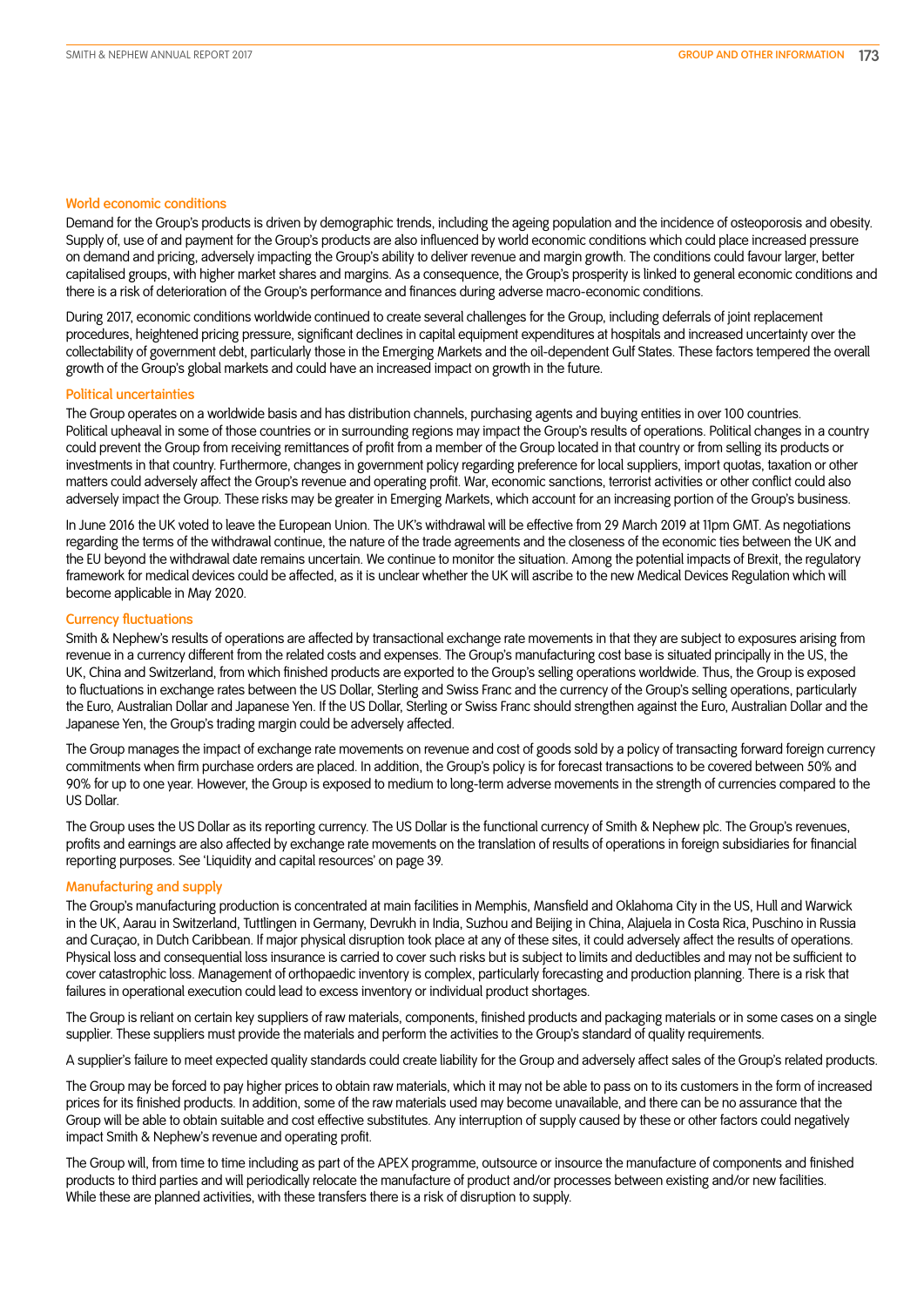#### **RISK FACTORS continued**

# **Attracting and retaining key personnel**

The Group's continued development depends on its ability to hire and retain highly-skilled personnel with particular expertise. This is critical, particularly in general management, research, new product development and in the sales forces. If Smith & Nephew is unable to retain key personnel in general management, research and new product development or if its largest sales forces suffer disruption or upheaval, its revenue and operating profit would be adversely affected. Additionally, if the Group is unable to recruit, hire, develop and retain a talented, competitive workforce, it may not be able to meet its strategic business objectives.

#### **Proprietary rights and patents**

Due to the technological nature of medical devices and the Group's emphasis on serving its customers with innovative products, the Group has been subject to patent infringement claims and is subject to the potential for additional claims.

Claims asserted by third parties regarding infringement of their intellectual property rights, if successful, could require the Group to expend time and significant resources to pay damages, develop non-infringing products or obtain licences to the products which are the subject of such litigation, thereby affecting the Group's growth and profitability. Smith & Nephew attempts to protect its intellectual property and regularly opposes third party patents and trademarks where appropriate in those areas that might conflict with the Group's business interests. If Smith & Nephew fails to protect and enforce its intellectual property rights successfully, its competitive position could suffer, which could harm its results of operations.

#### **Product liability claims and loss of reputation**

The development, manufacture and sale of medical devices entail risk of product liability claims or recalls. Design and manufacturing defects with respect to products sold by the Group or by companies it has acquired could damage, or impair the repair of, body functions. The Group may become subject to liability, which could be substantial, because of actual or alleged defects in its products. In addition, product defects could lead to the need to recall from the market existing products, which may be costly and harmful to the Group's reputation.

There can be no assurance that customers, particularly in the US, the Group's largest geographical market, will not bring product liability or related claims that would have a material adverse effect on the Group's financial position or results of operations in the future, or that the Group will be able to resolve such claims within insurance limits. As at 31 December 2017, a provision of \$157m is recognised relating to the present value of the estimated costs to resolve all unsettled known and unknown anticipated metal-on-metal hip implant claims.

#### **Regulatory standards and compliance in the healthcare industry**

Business practices in the healthcare industry are subject to regulation and review by various government authorities. In general, the trend in many countries in which the Group does business is towards higher expectations and increased enforcement activity by governmental authorities. While the Group is committed to doing business with integrity and welcomes the trend to higher standards in the healthcare industry, the Group and other companies in the industry have been subject to investigations and other enforcement activity that have incurred and may continue to incur significant expense. Under certain circumstances, if the Group were found to have violated the law, its ability to sell its products to certain customers could be restricted.

#### **International regulation**

The Group operates across the world and is subject to extensive legislation, including anti-bribery and corruption and data protection, in each country in which the Group operates. Our international operations are governed by the UK Bribery Act and the US Foreign Corrupt Practices Act which prohibit us or our representatives from making or offering improper payments to government officials and other persons or accepting payments for the purpose of obtaining or maintaining business. Our international operations in the Emerging Markets which operate through distributors increase our Group exposure to these risks.

The Group will also be required to comply with the requirements of the EU General Data Protection Regulation (GDPR) concerning personal data of data subjects residing in the EU when it comes into force in May 2018.

Enforcement of such legislation has increased in recent years with significant fines and penalties being imposed on companies and individuals where breaches are found to have occurred.

#### **Regulatory approval**

The international medical device industry is highly regulated. Regulatory requirements are a major factor in determining whether substances and materials can be developed into marketable products and the amount of time and expense that should be allotted to such development.

National regulatory authorities administer and enforce a complex series of laws and regulations that govern the design, development, approval, manufacture, labelling, marketing and sale of healthcare products. They also review data supporting the safety and efficacy of such products. Of particular importance is the requirement in many countries that products be authorised or registered prior to manufacture, marketing or sale and that such authorisation or registration be subsequently maintained. The major regulatory agencies for Smith & Nephew's products include the Food and Drug Administration (FDA) in the US, the Medicines and Healthcare products Regulatory Agency in the UK, the Ministry of Health, Labour and Welfare in Japan, the China Food and Drug Administration and the Australian Therapeutic Goods Administration. At any time, the Group is awaiting a number of regulatory approvals which, if not received, could adversely affect results of operations. In 2017, the European Union reached agreement on a new set of Medical Device Regulations which entered into force on 25 May 2017. These have a three-year transition period; therefore will fully apply in EU Member States from 26 May 2020.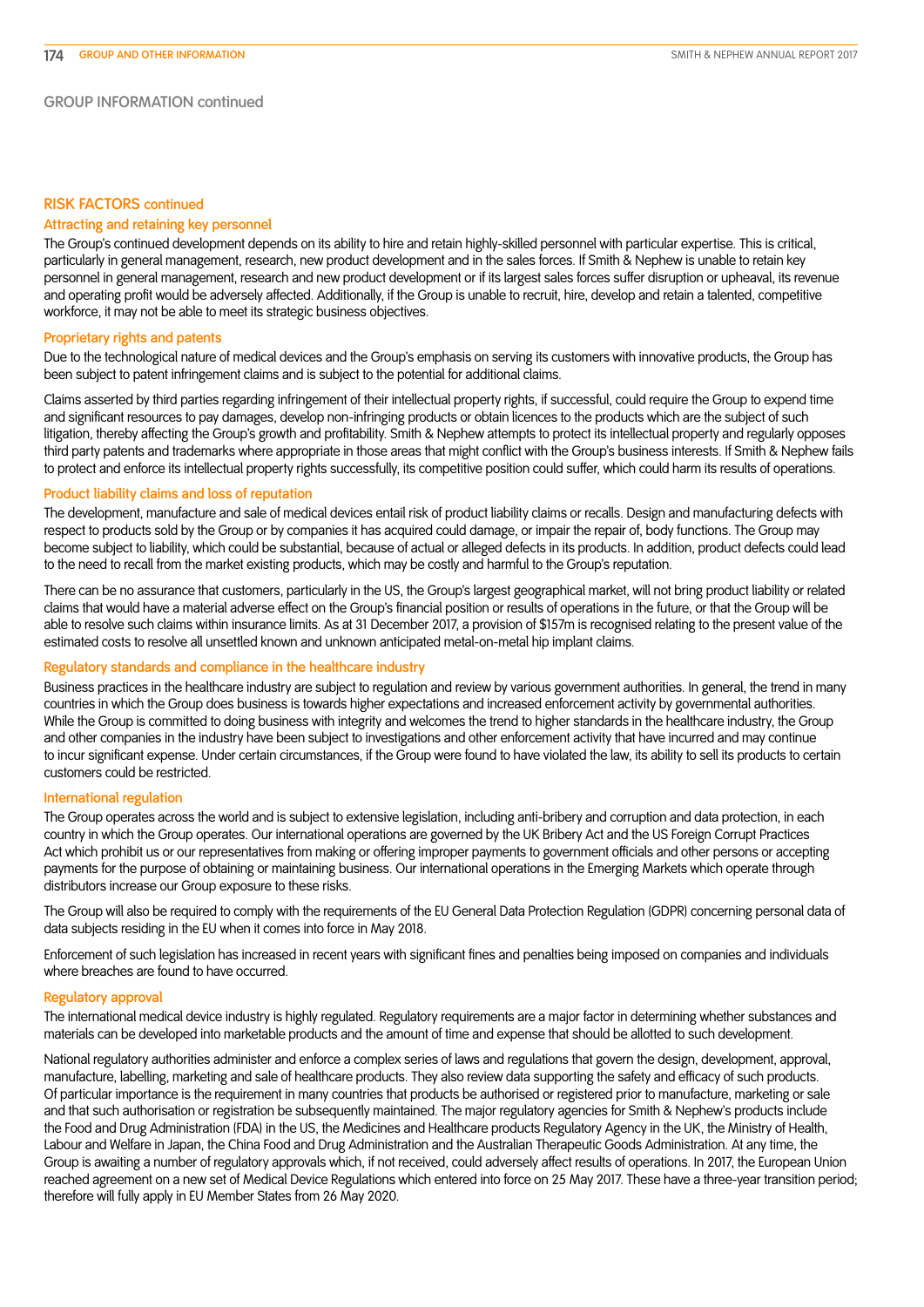The trend is towards more stringent regulation and higher standards of technical appraisal. Such controls have become increasingly demanding to comply with and management believes that this trend will continue.

Regulatory requirements may also entail inspections for compliance with appropriate standards, including those relating to Quality Management Systems or Good Manufacturing Practices regulations. All manufacturing and other significant facilities within the Group are subject to regular internal and external audit for compliance with national medical device regulation and Group policies.

Payment for medical devices may be governed by reimbursement tariff agencies in a number of countries. Reimbursement rates may be set in response to perceived economic value of the devices, based on clinical and other data relating to cost, patient outcomes and comparative effectiveness. They may also be affected by overall government budgetary considerations. The Group believes that its emphasis on innovative products and services should contribute to success in this environment.

Failure to comply with these regulatory requirements could have a number of adverse consequences, including withdrawal of approval to sell a product in a country, temporary closure of a manufacturing facility, fines and potential damage to Company reputation.

#### **Failure to make successful acquisitions**

A key element of the Group's strategy for continued growth is to make acquisitions or alliances to complement its existing business. Failure to identify appropriate acquisition targets or failure to conduct adequate due diligence or to integrate them successfully would have an adverse impact on the Group's competitive position and profitability. This could result from the diversion of management resources towards the acquisition or integration process, challenges of integrating organisations of different geographic, cultural and ethical backgrounds, as well as the prospect of taking on unexpected or unknown liabilities. In addition, the availability of global capital may make financing less attainable or more expensive and could result in the Group failing in its strategic aim of growth by acquisition or alliance.

#### **Relationships with healthcare professionals**

The Group seeks to maintain effective and ethical working relationships with physicians and medical personnel who assist in the research and development of new products or improvements to our existing product range or in product training and medical education. If we are unable to maintain these relationships our ability to meet the demands of our customers could be diminished and our revenue and profit could be materially adversely affected.

#### **Reliance on sophisticated information technology**

The Group uses a wide variety of information systems, programmes and technology to manage our business. Our systems are vulnerable to a cyber attack, malicious intrusion, loss of data privacy or any other significant disruption. Our systems have been and will continue to be the target of such threats. We have systems in place to minimise the risk and disruption of these intrusions and to monitor our systems on an ongoing basis for current or potential threats. There can be no assurance that these measures will prove effective in protecting Smith & Nephew from future interruptions and as a result the performance of the Group could be materially adversely affected.

#### **Other risk factors**

Smith & Nephew is subject to a number of other risks, which are common to most global medical technology groups and are reviewed as part of the Group's Risk Management process.

#### **FACTORS AFFECTING SMITH & NEPHEW'S RESULTS OF OPERATIONS**

Government economic, fiscal, monetary and political policies are all factors that materially affect the Group's operation or investments of shareholders. Other factors include sales trends, currency fluctuations and innovation. Each of these factors is discussed further in the 'Our Marketplace' on pages 16–17, 'Financial review' on pages 38–39 and 'Taxation information for shareholders' on pages 190–191.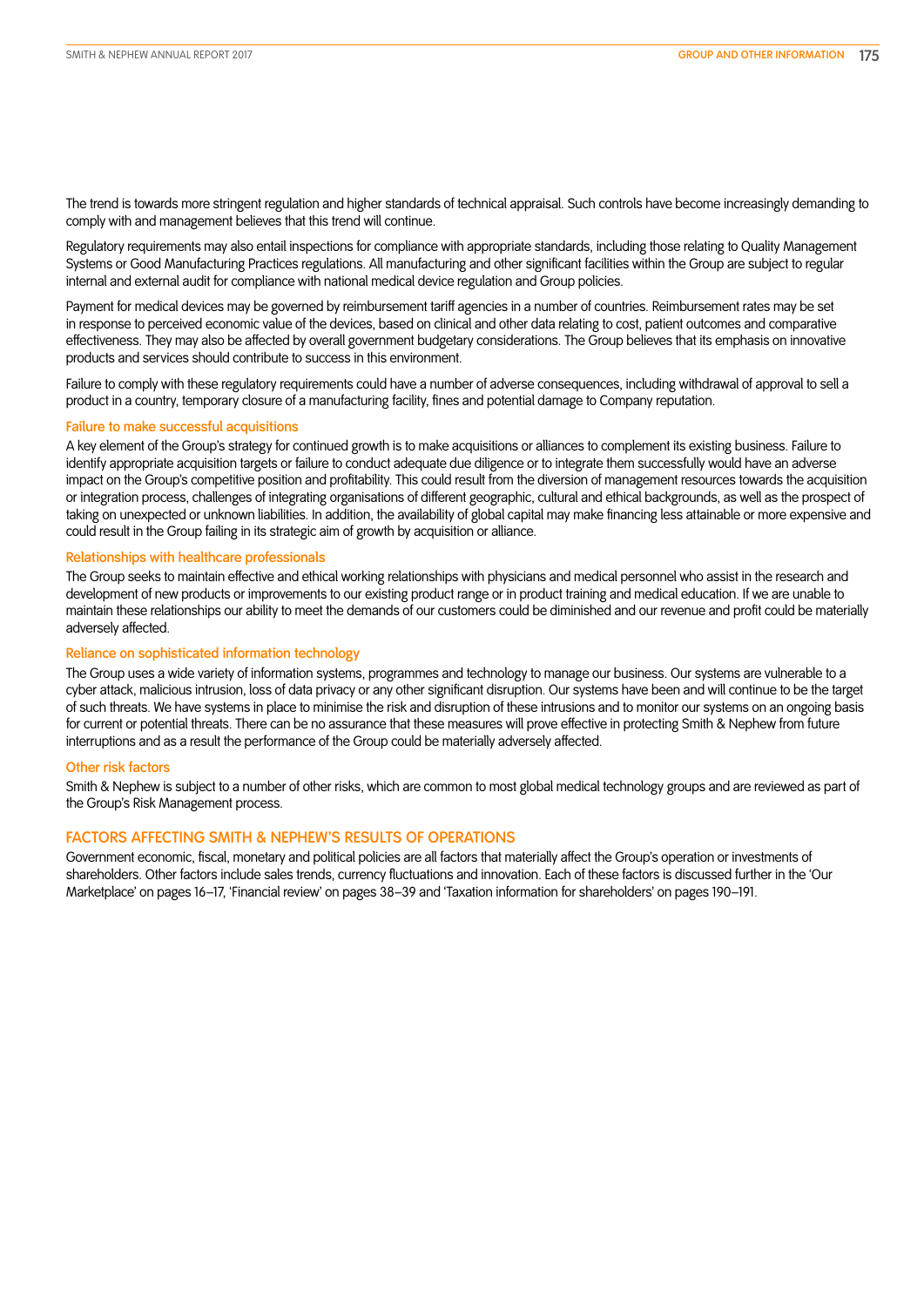# **OTHER FINANCIAL INFORMATION**

# **SELECTED FINANCIAL DATA**

|                                                                        | 2017<br>\$ million | 2016<br>\$ million | 2015<br>\$ million | 2014<br>\$ million | 2013<br>\$ million |
|------------------------------------------------------------------------|--------------------|--------------------|--------------------|--------------------|--------------------|
| Income statement                                                       |                    |                    |                    |                    |                    |
| Revenue                                                                | 4,765              | 4,669              | 4,634              | 4,617              | 4,351              |
| Cost of goods sold                                                     | (1, 248)           | (1, 272)           | (1, 143)           | (1,162)            | (1,100)            |
| Gross profit                                                           | 3,517              | 3,397              | 3,491              | 3,455              | 3,251              |
| Selling, general and administrative expenses                           | (2, 360)           | (2,366)            | (2,641)            | (2, 471)           | (2, 210)           |
| Research and development expenses                                      | (223)              | (230)              | (222)              | (235)              | (231)              |
| Operating profit <sup>1</sup>                                          | 934                | 801                | 628                | 749                | 810                |
| Net interest (payable)/receivable                                      | (51)               | (46)               | (38)               | (22)               | 4                  |
| Other finance costs                                                    | (10)               | (16)               | (15)               | (11)               | (11)               |
| Share of results of associates                                         | 6                  | (3)                | (16)               | (2)                | (1)                |
| Profit on disposal of business                                         |                    | 326                |                    |                    |                    |
| Profit before taxation                                                 | 879                | 1,062              | 559                | 714                | 802                |
| Taxation                                                               | (112)              | (278)              | (149)              | (213)              | (246)              |
| Attributable profit for the year                                       | 767                | 784                | 410                | 501                | 556                |
| Earnings per ordinary share                                            |                    |                    |                    |                    |                    |
| Basic earnings per share                                               | 87.8¢              | 88.1¢              | 45.9¢              | 56.1¢              | 61.7 <sub>¢</sub>  |
| Diluted earnings per share                                             | 87.7¢              | 87.8¢              | 45.6¢              | 55.7¢              | 61.4 <sub>CD</sub> |
| Average number of shares used in basic earnings per share (millions)   | 874                | 890                | 894                | 893                | 901                |
| Average number of shares used in diluted earnings per share (millions) | 875                | 893                | 899                | 899                | 906                |
| Adjusted attributable profit <sup>2</sup>                              |                    |                    |                    |                    |                    |
| Attributable profit for the year                                       | 767                | 784                | 410                | 501                | 556                |
| Acquisition related costs                                              | (10)               | 9                  | 25                 | 125                | 31                 |
| Restructuring and rationalisation expenses                             |                    | 62                 | 65                 | 61                 | 58                 |
| Legal and other                                                        | (13)               | (20)               | 187                | (2)                |                    |
| Amortisation and impairment of acquisition intangibles                 | 140                | 178                | 204                | 129                | 88                 |
| Profit on disposal of business                                         |                    | (326)              |                    |                    |                    |
| US tax reform                                                          | (32)               |                    |                    |                    |                    |
| Taxation on excluded items                                             | (26)               | 48                 | (130)              | (71)               | (40)               |
| Adjusted attributable profit                                           | 826                | 735                | 761                | 743                | 693                |
| Adjusted earnings per ordinary share (EPSA) <sup>3</sup>               | 94.5¢              | 82.6¢              | 85.1¢              | 83.2¢              | 76.9¢              |

1 Reconciliation of operating to trading profit is presented below.

2 Non-IFRS financial measures are explained and reconciled to the most directly comparable financial measure prepared in accordance with IFRS on pages 178–181.

3 Adjusted earnings per ordinary share is calculated by dividing adjusted attributable profit by the basic weighted number of shares.

# **Reconciliation of operating profit to trading profit**

|                                                        | 2017<br>\$ million | 2016<br>\$ million | 2015<br>\$ million | 2014<br>\$ million | 2013<br>\$ million |
|--------------------------------------------------------|--------------------|--------------------|--------------------|--------------------|--------------------|
| Operating profit                                       | 934                | 801                | 628                | 749                | 810                |
| Acquisition related costs                              | (10)               | Q                  | 12                 | 118                | 31                 |
| Restructuring and rationalisation costs                |                    | 62                 | 65                 | 61                 | 58                 |
| Amortisation and impairment of acquisition intangibles | 140                | 178                | 204                | 129                | 88                 |
| Legal and other                                        | (16)               | (30)               | 190                | (2)                |                    |
| Trading profit                                         | 1,048              | 1.020              | 1.099              | 1.055              | 987                |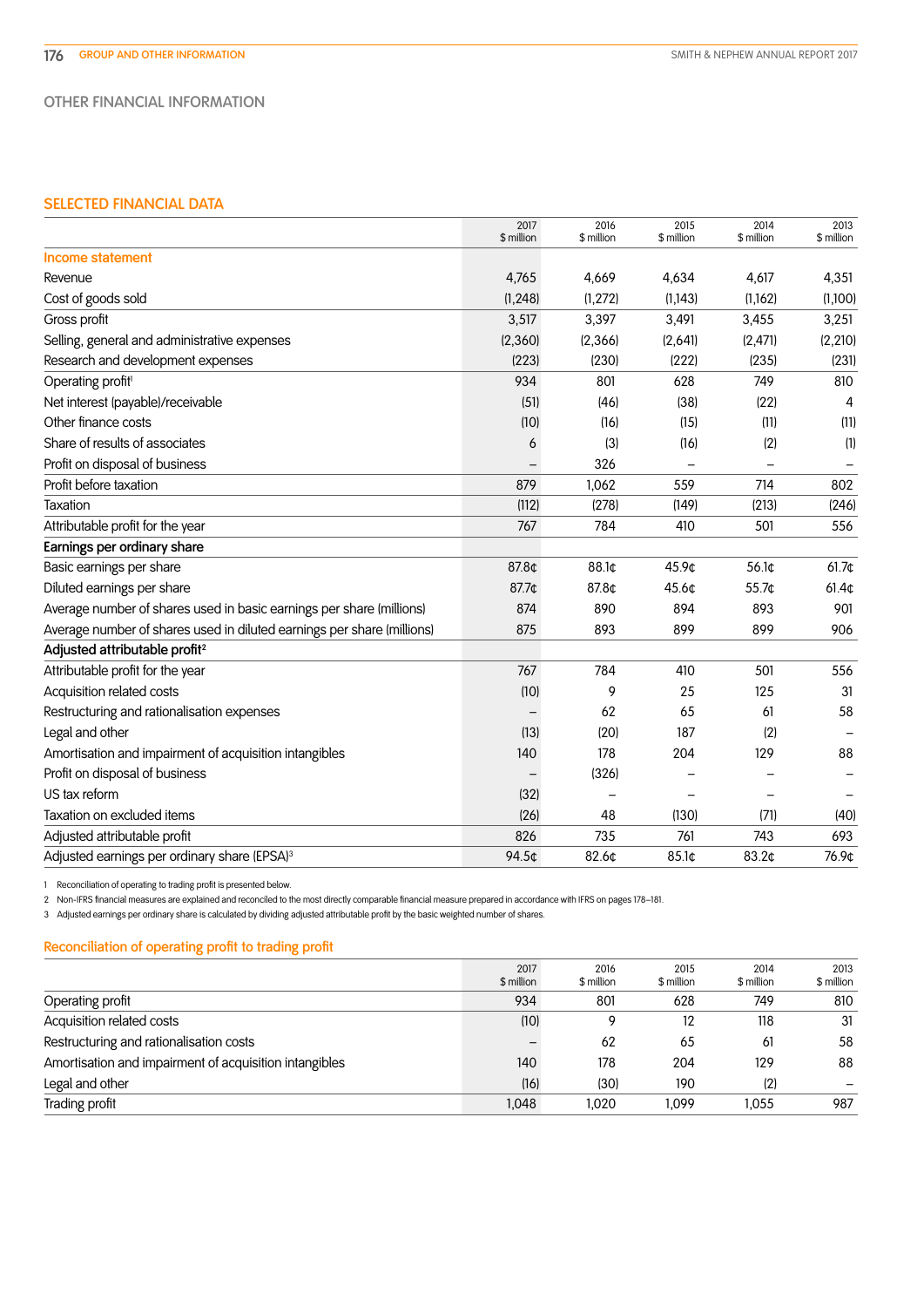2014

2013

|                                                                                                        | \$ million            | \$ million | \$ million | \$ million | \$ million |
|--------------------------------------------------------------------------------------------------------|-----------------------|------------|------------|------------|------------|
| <b>Group balance sheet</b>                                                                             |                       |            |            |            |            |
| Non-current assets                                                                                     | 5,135                 | 4,815      | 4,692      | 4,866      | 3,563      |
| Current assets                                                                                         | 2,731                 | 2,529      | 2,475      | 2,440      | 2,256      |
| <b>Total assets</b>                                                                                    | 7,866                 | 7,344      | 7,167      | 7,306      | 5,819      |
| Share capital                                                                                          | 178                   | 180        | 183        | 184        | 184        |
| Share premium                                                                                          | 605                   | 600        | 590        | 574        | 535        |
| Capital redemption reserve                                                                             | 17                    | 15         | 12         | 11         | 10         |
| Treasury shares                                                                                        | (257)                 | (432)      | (294)      | (315)      | (322)      |
| Retained earnings and other reserves                                                                   | 4,101                 | 3,595      | 3,475      | 3,586      | 3,640      |
| <b>Total equity</b>                                                                                    | 4,644                 | 3,958      | 3,966      | 4,040      | 4,047      |
| Non-current liabilities                                                                                | 1,876                 | 2,038      | 1,857      | 2,104      | 699        |
| <b>Current liabilities</b>                                                                             | 1,346                 | 1,348      | 1,344      | 1,162      | 1,073      |
| <b>Total liabilities</b>                                                                               | 3,222                 | 3,386      | 3,201      | 3,266      | 1,772      |
| Total equity and liabilities                                                                           | 7,866                 | 7,344      | 7,167      | 7,306      | 5,819      |
| <b>Group cash flow statement</b>                                                                       |                       |            |            |            |            |
| Cash generated from operations                                                                         | 1,273                 | 1,035      | 1,203      | 961        | 1,138      |
| Net interest paid                                                                                      | (48)                  | (45)       | (36)       | (33)       | (6)        |
| Income taxes paid                                                                                      | (135)                 | (141)      | (137)      | (245)      | (265)      |
| Net cash inflow from operating activities                                                              | 1,090                 | 849        | 1,030      | 683        | 867        |
| Capital expenditure (including trade investments and net of disposals                                  |                       |            |            |            |            |
| of property, plant and equipment)                                                                      | (384)                 | (394)      | (360)      | (379)      | (340)      |
| Acquisitions and disposals                                                                             | (159)                 | (214)      | (44)       | (1, 552)   | (67)       |
| Proceeds on disposal of business (net of tax)                                                          |                       | 225        |            |            |            |
| Investment in associate                                                                                |                       |            | (25)       | (2)        |            |
| Proceeds from associate loan redemption                                                                |                       |            |            | 188        |            |
| Proceeds from own shares                                                                               | 5                     | 6          | 5          | 4          | 3          |
| Equity dividends paid                                                                                  | (269)                 | (279)      | (272)      | (250)      | (239)      |
| Issue of ordinary capital and treasury shares purchased                                                | (47)                  | (358)      | (61)       | (35)       | (183)      |
| Net cash flow from operating, investing and financing activities                                       | 236                   | (165)      | 273        | (1, 343)   | 41         |
| Termination of finance lease                                                                           | 5                     |            |            |            |            |
| Exchange adjustments                                                                                   | 28                    | (24)       | (21)       | (17)       | (6)        |
| Opening net debt                                                                                       | (1, 550)              | (1, 361)   | (1,613)    | (253)      | (288)      |
| Closing net debt                                                                                       | (1, 281)              | (1, 550)   | (1, 361)   | (1,613)    | (253)      |
| <b>Selected financial ratios</b>                                                                       |                       |            |            |            |            |
| Gearing (closing net debt as a percentage of total equity)                                             | 27.6%                 | 39%        | 34%        | 40%        | 6%         |
| Dividends per ordinary share                                                                           | $35.0$ ¢ <sup>1</sup> | 30.8¢      | 30.8¢      | 29.6¢      | 27.4¢      |
| Research and development costs to revenue                                                              | 4.7%                  | 4.9%       | 4.8%       | 5.1%       | 5.3%       |
| Capital expenditure (including intangibles but excluding goodwill<br>and trade investments) to revenue | 7.9%                  | 8.4%       | 7.7%       | 8.1%       | 7.8%       |

2017

2016

2015

1 The Board has proposed a final dividend of 22.7 US cents per share which together with the first interim dividend of 12.3 US cents makes a total for 2017 of 35.0 US cents.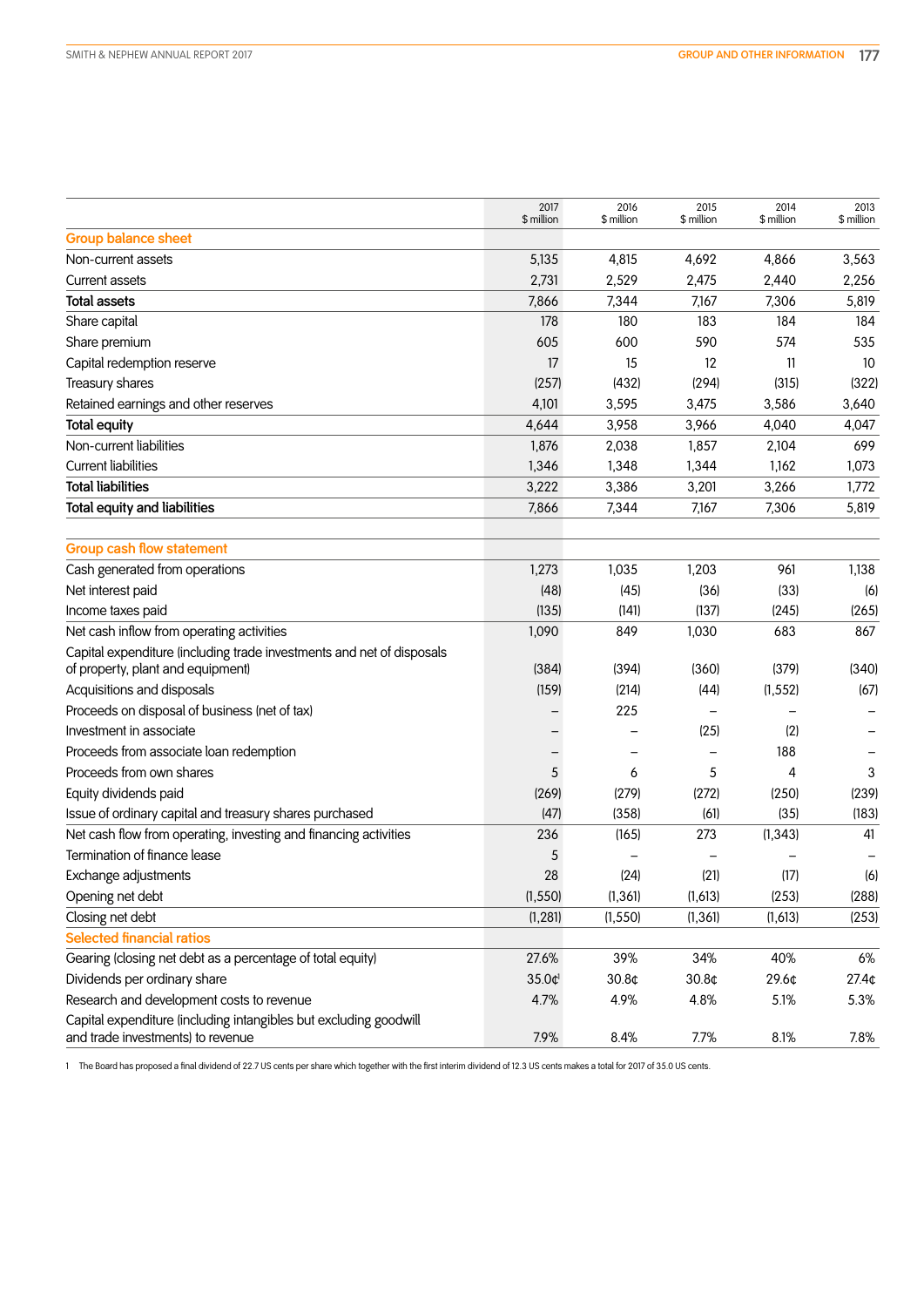# **OTHER FINANCIAL INFORMATION continued**

## **NON-IFRS FINANCIAL INFORMATION – ADJUSTED MEASURES**

These Financial Statements include financial measures that are not prepared in accordance with International Financial Reporting Standards (IFRS). These measures, which include trading profit, trading profit margin, tax rate on trading results, EPSA, ROIC, trading cash flow, free cash flow, trading profit to trading cash conversion ratio, and underlying growth, exclude the effect of certain cash and non-cash items that Group management believes are not related to the underlying performance of the Group. These non-IFRS financial measures are also used by management to make operating decisions because they facilitate internal comparisons of performance to historical results.

Non-IFRS financial measures are presented in these Financial Statements as the Group's management believe that they provide investors with a means of evaluating performance of the business segment and the consolidated Group on a consistent basis, similar to the way in which the Group's management evaluates performance, that is not otherwise apparent on an IFRS basis, given that certain non-recurring, infrequent, noncash and other items that management does not otherwise believe are indicative of the underlying performance of the consolidated Group may not be excluded when preparing financial measures under IFRS. These non-IFRS measures should not be considered in isolation from, as substitutes for, or superior to financial measures prepared in accordance with IFRS.

#### **Underlying revenue growth**

'Underlying growth in revenue' is used to compare the revenue in a given year to the previous year on a like-for-like basis. This is achieved by adjusting for the impact of sales of products acquired in material business combinations or disposed of and for movements in exchange rates.

Underlying growth in revenue is considered by the Group to be an important measure of performance in terms of local functional currency since it excludes those items considered to be outside the influence of local management. The Group's management uses this non-IFRS measure in its internal financial reporting, budgeting and planning to assess performance on both a business and a consolidated Group basis. Revenue growth at constant currency is important in measuring business performance compared to competitors and compared to the growth of the market itself.

The Group considers that revenue from sales of products acquired in material business combinations results in a step-up in growth in revenue in the year of acquisition that cannot be wholly attributed to local management's efforts with respect to the business in the year of acquisition. Depending on the timing of the acquisition, there will usually be a further step change in the following year. A measure of growth excluding the effects of business combinations also allows senior management to evaluate the performance and relative impact of growth from the existing business and growth from acquisitions. The process of making business acquisitions is directed, approved and funded from the Group corporate centre in line with strategic objectives.

The material limitation of the underlying growth in revenue measure is that it excludes certain factors, described above, which ultimately have a significant impact on total revenues. The Group compensates for this limitation by taking into account relative movements in exchange rates in its investment, strategic planning and resource allocation. In addition, as the evaluation and assessment of business acquisitions is not within the control of local management, performance of acquisitions is monitored centrally until the business is integrated.

The Group's management considers that the non-IFRS measure of underlying growth in revenue and the IFRS measure of growth in revenue are complementary measures, neither of which management uses exclusively.

'Underlying growth in revenue' reconciles to growth in revenue reported, the most directly comparable financial measure calculated in accordance with IFRS by making two adjustments, the 'constant currency exchange effect' and the 'acquisitions and disposals effect', described below.

The 'constant currency exchange effect' is a measure of the increase/decrease in revenue resulting from currency movements on non-US Dollar sales and is measured as the difference between: 1) the increase/decrease in the current year revenue translated into US Dollars at the current year average exchange rate and the prior revenue translated at the prior year rate; and 2) the increase/decrease being measured by translating current and prior year revenues into US Dollars using the prior year closing rate.

The 'acquisitions and disposals effect' is the measure of the impact on revenue from newly acquired material business combinations and recent material business disposals. This is calculated by comparing the current year, constant currency actual revenue (which include acquisitions and exclude disposals from the relevant date of completion) with prior year, constant currency actual revenue, adjusted to include the results of acquisitions and exclude disposals for the commensurate period in the prior year. These sales are separately tracked in the Group's internal reporting systems and are readily identifiable.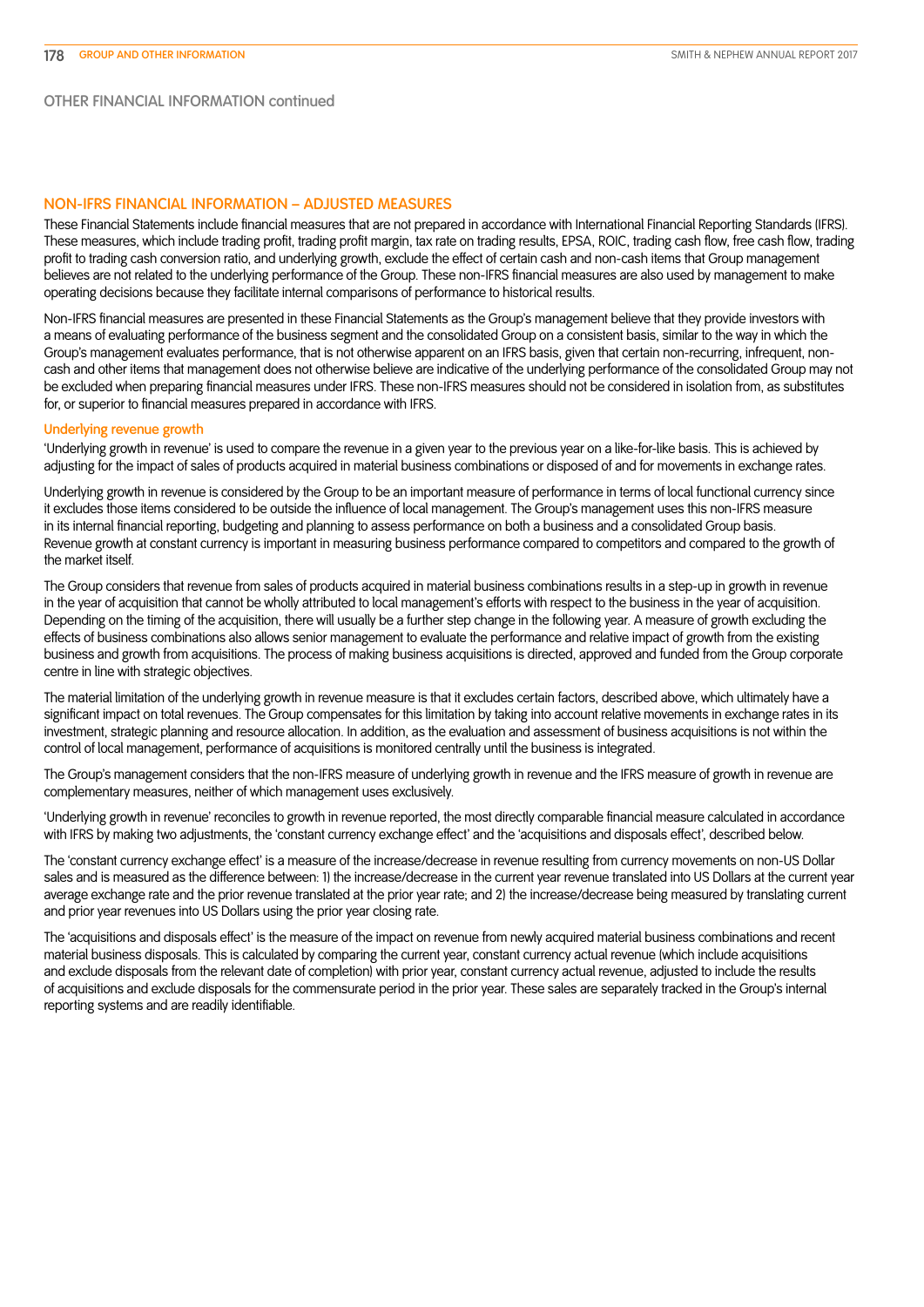Reported revenue growth, the most directly comparable financial measure calculated in accordance with IFRS, reconciles to underlying growth in revenue as follows:

|                                           |                 |                   |                             | Reconciling items    |
|-------------------------------------------|-----------------|-------------------|-----------------------------|----------------------|
| 2017<br>Consolidated revenue by franchise | Reported growth | Underlying growth | Acquisitions/disposals<br>℅ | Currency impact<br>℅ |
| Sports Medicine, Trauma & Other           |                 |                   | (2)                         |                      |
| Sports Medicine Joint Repair              |                 | n                 |                             |                      |
| Arthroscopic Enabling Technologies        | (3)             | (3)               |                             |                      |
| Trauma & Extremities                      | 4               |                   |                             |                      |
| Other Surgical Businesses                 | (11)            |                   | (19)                        |                      |
| Reconstruction                            | 4               |                   |                             |                      |
| Knee Implants                             | 6               |                   |                             |                      |
| Hip Implants                              |                 |                   |                             |                      |
| <b>Advanced Wound Management</b>          | 2               | C                 |                             |                      |
| Advanced Wound Care                       |                 |                   |                             |                      |
| <b>Advanced Wound Bioactives</b>          |                 |                   |                             |                      |
| <b>Advanced Wound Devices</b>             | 13              | 13                |                             |                      |
| Total                                     | 2               | 3                 | (1)                         |                      |
|                                           |                 |                   |                             |                      |

|                                           |                 |                   | Reconciling items      |                      |  |
|-------------------------------------------|-----------------|-------------------|------------------------|----------------------|--|
| 2016<br>Consolidated revenue by franchise | Reported growth | Underlying growth | Acquisitions/disposals | Currency impact<br>℅ |  |
| Sports Medicine, Trauma & Other           |                 |                   | (1)                    | (1)                  |  |
| Sports Medicine Joint Repair              |                 | 8                 |                        | (1)                  |  |
| Arthroscopic Enabling Technologies        |                 |                   |                        | (2)                  |  |
| Trauma & Extremities                      | (4)             | (4)               |                        | (1)                  |  |
| Other Surgical Businesses                 | מ               | 15                | (9)                    | (1)                  |  |
| Reconstruction                            | 3               | റ                 | 2                      | (1)                  |  |
| Knee Implants                             | b               |                   | 3                      | (1)                  |  |
| Hip Implants                              | (1)             | (1)               |                        |                      |  |
| <b>Advanced Wound Management</b>          | (3)             | (1)               |                        | (2)                  |  |
| Advanced Wound Care                       | (5)             | (3)               |                        | (2)                  |  |
| <b>Advanced Wound Bioactives</b>          | (1)             |                   |                        | (1)                  |  |
| <b>Advanced Wound Devices</b>             | 3               |                   |                        | (2)                  |  |
| Total                                     |                 |                   |                        | (1)                  |  |

#### **Trading profit, trading profit margin, trading cash flow and trading profit to cash conversion ratio**

Trading profit, trading profit margin (trading profit expressed as a percentage of revenue), trading cash flow and trading profit to cash conversion ratio (trading cash flow expressed as a percentage of trading profit) are trend measures, which present the long-term profitability of the Group excluding the impact of specific transactions that management considers affect the Group's short-term profitability and cash flows. The Group has identified the following items, where material, as those to be excluded from operating profit and cash generated from operations when arriving at trading profit and trading cash flow, respectively: acquisition and disposal related items arising in connection with business combinations, including amortisation of acquisition intangible assets, impairments and integration costs; restructuring events; gains and losses resulting from legal disputes and uninsured losses. In addition to these items, gains and losses that materially impact the Group's profitability or cash flows on a short-term or one-off basis and the cash cost to fund defined benefit pension schemes that are closed to future accrual are excluded from operating profit and cash generated from operations when arriving at trading profit and trading cash flow, respectively.

#### **Adjusted earnings per ordinary share (EPSA)**

EPSA is a trend measure, which presents the long-term profitability of the Group excluding the post-tax impact of specific transactions that management considers affect the Group's short-term profitability and the one-off impact of US tax reform. The Group presents this measure to assist investors in their understanding of trends. Adjusted attributable profit is the numerator used for this measure and is determined by adjusting attributable profit for the items that are excluded from operating profit when arriving at trading profit and items that are recognised below operating profit that affect the Group's short-term profitability. The most directly comparable financial measure calculated in accordance with IFRS is basic earnings per ordinary share ('EPS').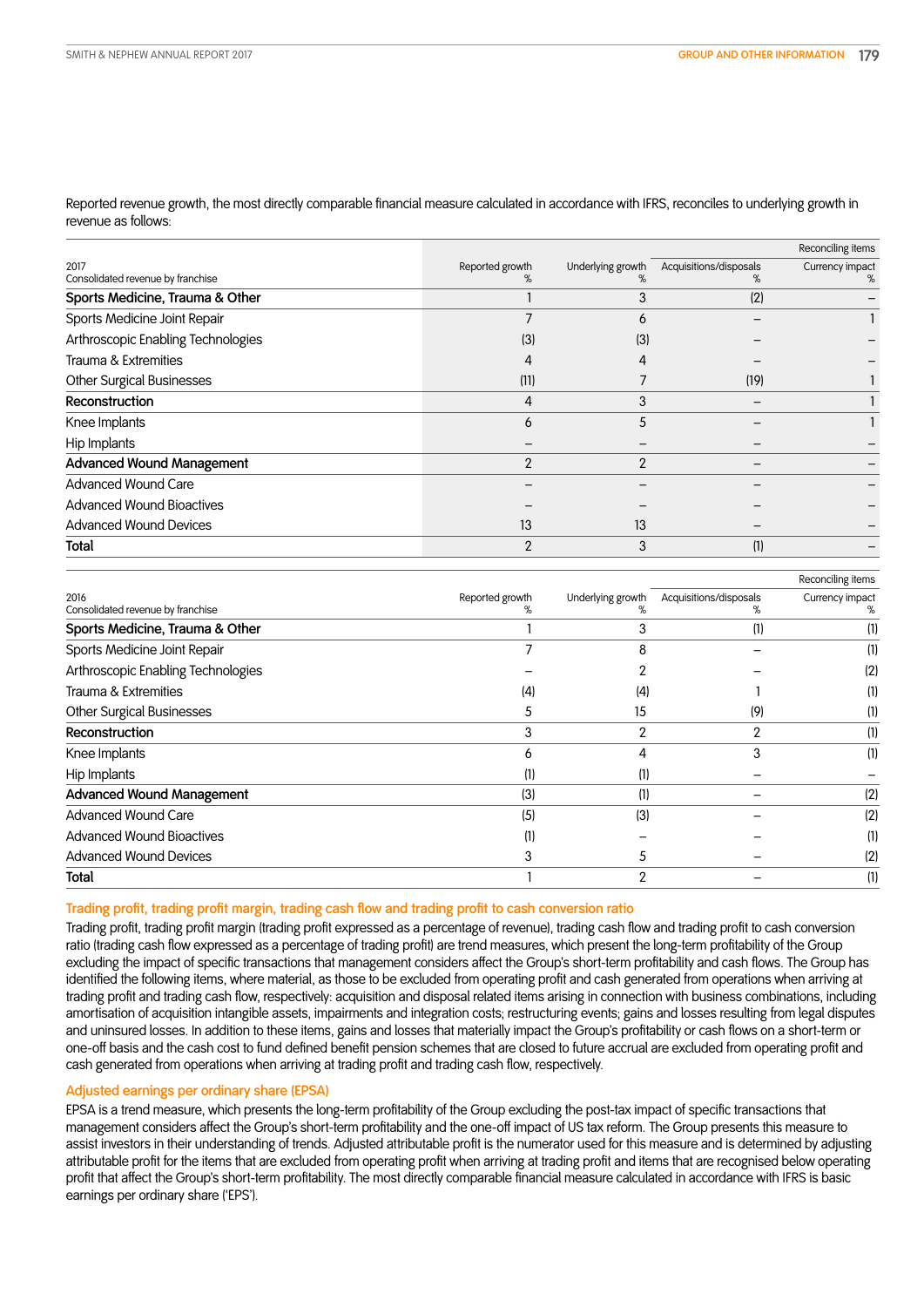## **OTHER FINANCIAL INFORMATION continued**

## **NON-IFRS FINANCIAL INFORMATION – ADJUSTED MEASURES continued**

|                                                           | Revenue<br>\$ million | Operating<br>profit <sup>1</sup><br>\$ million | Profit before<br>$\text{tax}^2$<br>\$ million | Taxation <sup>3</sup><br>\$ million | Attributable<br>profit <sup>4</sup><br>\$ million | Cash generated<br>from operating<br>activities <sup>5</sup><br>\$ million | Earnings<br>per share <sup>6</sup><br>¢ |
|-----------------------------------------------------------|-----------------------|------------------------------------------------|-----------------------------------------------|-------------------------------------|---------------------------------------------------|---------------------------------------------------------------------------|-----------------------------------------|
| 2017 Reported                                             | 4,765                 | 934                                            | 879                                           | (112)                               | 767                                               | 1,273                                                                     | 87.8                                    |
| Acquisition-related costs and profit on<br>disposal       |                       | (10)                                           | (10)                                          | $\overline{2}$                      | (8)                                               | 3                                                                         | (0.9)                                   |
| Restructuring and rationalisation costs                   |                       |                                                |                                               |                                     | -                                                 | 15                                                                        |                                         |
| Amortisation and impairment of acquisition<br>intangibles |                       | 140                                            | 140                                           | (40)                                | 100                                               |                                                                           | 11.4                                    |
| Legal and other <sup>7</sup>                              |                       | (16)                                           | (13)                                          | 12                                  | (1)                                               | 25                                                                        | (0.1)                                   |
| US tax reform                                             |                       |                                                | -                                             | (32)                                | (32)                                              |                                                                           | (3.7)                                   |
| Capital expenditure                                       |                       |                                                |                                               |                                     | $\qquad \qquad$                                   | (376)                                                                     |                                         |
| 2017 Adjusted                                             | 4,765                 | 1,048                                          | 996                                           | (170)                               | 826                                               | 940                                                                       | 94.5                                    |

**Acquisition-related costs and cash flows:** For the year to 31 December 2017 the credit relates to a remeasurement of contingent consideration for a prior year acquisition partially offset by costs associated with the acquisition of Rotation Medical, Inc.

**Restructuring and rationalisation costs:** There were no restructuring and rationalisation costs in the year to 31 December 2017. The restructuring and rationalisation cash flows relate to the implementation of the Group Optimisation plan that was announced in May 2014 and completed at the end of 2016.

**Amortisation and impairment of acquisition intangibles:** For the year to 31 December 2017 the charge relates to the amortisation of intangible assets acquired in material business combinations and an impairment charge of \$10m.

**Legal and other:** For the year to 31 December 2017 the charge relates primarily to legal expenses for patent litigation with Arthrex, ongoing metalon-metal hip claims and an increase of \$10m in the provision that reflects the present value of the estimated costs to resolve all other known and anticipated metal-on-metal hip claims. A \$54m credit has been recognised in the year to 31 December 2017 following a settlement payment received from Arthrex relating to patent litigation. For the year to 31 December 2017 \$44m of cash funding to closed defined benefit pension schemes is excluded from trading cash flow following the closure of the UK scheme to future accrual in December 2016.

|                                                           | Revenue<br>\$ million | Operating<br>profit <sup>1</sup><br>\$ million | Profit before<br>$\text{tax}^2$<br>\$ million | Taxation <sup>3</sup><br>\$ million | Attributable<br>profit <sup>4</sup><br>\$ million | Cash generated<br>from operating<br>activities <sup>5</sup><br>\$ million | Earnings<br>per share <sup>6</sup><br>¢ |
|-----------------------------------------------------------|-----------------------|------------------------------------------------|-----------------------------------------------|-------------------------------------|---------------------------------------------------|---------------------------------------------------------------------------|-----------------------------------------|
| 2016 Reported                                             | 4,669                 | 801                                            | 1.062                                         | (278)                               | 784                                               | 1,035                                                                     | 88.1                                    |
| Acquisition-related costs and profit on disposal          |                       | 9                                              | (317)                                         | 120                                 | (197)                                             | 24                                                                        | (22.2)                                  |
| Restructuring and rationalisation costs                   |                       | 62                                             | 62                                            | (14)                                | 48                                                | 62                                                                        | 5.4                                     |
| Amortisation and impairment of acquisition<br>intangibles |                       | 178                                            | 178                                           | (59)                                | 119                                               |                                                                           | 13.4                                    |
| Legal and other                                           |                       | (30)                                           | (20)                                          |                                     | (19)                                              | 36                                                                        | (2.1)                                   |
| Capital expenditure                                       |                       |                                                |                                               |                                     |                                                   | (392)                                                                     |                                         |
| 2016 Adjusted                                             | 4,669                 | .020                                           | 965                                           | (230)                               | 735                                               | 765                                                                       | 82.6                                    |

**Acquisition-related costs and cash flows:** For the year to 31 December 2016 these costs relate to the costs associated with the integration of Blue Belt Technologies and other acquisitions. Taxation and attributable profit include the effect of the disposal of the Gynaecology business.

**Restructuring and rationalisation costs:** For the year to 31 December 2016 these costs primarily relate to the ongoing implementation of the Group Optimisation plan that was announced in May 2014.

**Amortisation and impairment of acquisition intangibles:** For the year to 31 December 2016 these charges relate to the amortisation of intangible assets acquired in material business combinations and a total impairment of \$48m including \$32m relating to Oasis, a product acquired with the Healthpoint acquisition in 2013.

**Legal and other:** For the year to 31 December 2016 the net credit of \$30m primarily relates to a \$44m curtailment credit on post-retirement benefits in the UK pension scheme partially offset by legal expenses incurred for patent litigation with Arthrex. Also included is a net \$1m credit in respect of insurance recoveries of \$24m and legal expenses of \$23m, relating to the ongoing metal-on-metal hip claims.

- 1 Represents a reconciliation of operating profit to trading profit.
- 2 Represents a reconciliation of reported profit before tax to trading profit before tax.
- 3 Represents a reconciliation of reported tax to trading tax.
- 4 Represents a reconciliation of reported attributable profit to adjusted attributable profit.
- 5 Represents a reconciliation of cash generated from operations to trading cash flow.
- 6 Represents a reconciliation of basic earnings per ordinary share to adjusted earnings per ordinary share (EPSA).
- 7 From 1 January 2017, the ongoing funding of closed defined benefit pension schemes is not included in management's definition of trading cash flow as there is no defined benefit service cost for these schemes.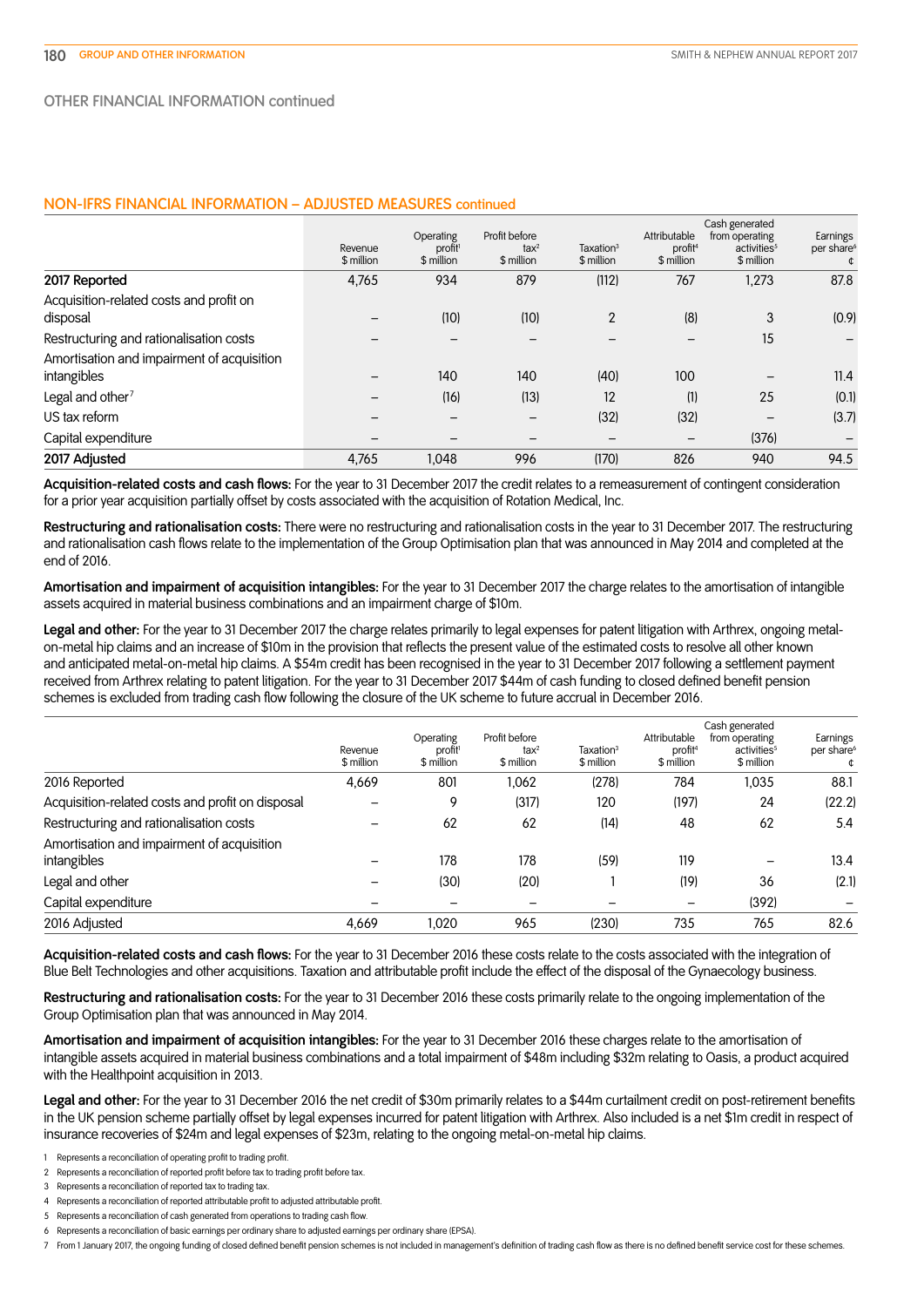## **Free cash flow**

Free cash flow is a measure of the cash generated for the Group to use after capital expenditure according to its capital allocation framework, it is defined as the net cash flow from operating activities less: capital expenditure and cash flows from interest and income taxes. A reconciliation from net cash flow from operating activities, the most comparable IFRS measure, to free cash flow is set out below:

|                                         | 2017<br>\$ million | 2016<br>\$ million | 2015<br>\$ million |
|-----------------------------------------|--------------------|--------------------|--------------------|
| Net cash flow from operating activities | 1,273              | 1,035              | 1,203              |
| Capital expenditure                     | (376)              | (392)              | (358)              |
| Interest received                       |                    | 3                  | 8                  |
| Interest paid                           | (50)               | (48)               | (44)               |
| Income taxes paid                       | (135)              | (141)              | (137)              |
| Free cash flow                          | 714                | 457                | 672                |

# **Return on invested capital (ROIC)**

Return on invested capital (ROIC) is a measure of the return generated on capital invested by the Group. It provides a metric for long-term value creation and encourages compounding reinvestment within the business and discipline around acquisitions with low returns and long payback. ROIC is defined as: Net Operating Profit less Adjusted Taxes/((Opening Net Operating Assets + Closing Net Operating Assets)/2).

|                                          | 2017<br>\$ million | 2016<br>\$ million | 2015<br>\$ million |
|------------------------------------------|--------------------|--------------------|--------------------|
| Operating profit                         | 934                | 801                |                    |
| Taxation                                 | (112)              | (278)              |                    |
| Taxation adjustment <sup>1</sup>         | (10)               | 107                |                    |
| Net operating profit less adjusted taxes | 812                | 630                |                    |
| Total equity                             | 4,644              | 3,958              | 3,966              |
| Retirement benefit asset                 | (62)               |                    | (13)               |
| Investments                              | (21)               | (25)               | (13)               |
| Investments in associates                | (118)              | (112)              | (115)              |
| Cash at bank                             | (169)              | (100)              | (120)              |
| Long term borrowings                     | 1,423              | 1,564              | 1,434              |
| Retirement benefit obligation            | 131                | 164                | 184                |
| Bank overdrafts and loans                | 27                 | 86                 | 46                 |
| Net operating assets                     | 5,855              | 5,535              | 5,369              |
| Average net operating assets             | 5,695              | 5,452              |                    |
| Return on invested capital               | 14.3%              | 11.5%              |                    |

1 Being the taxation on interest income, interest expense, other finance costs, share of results of associates and profit on disposal of business.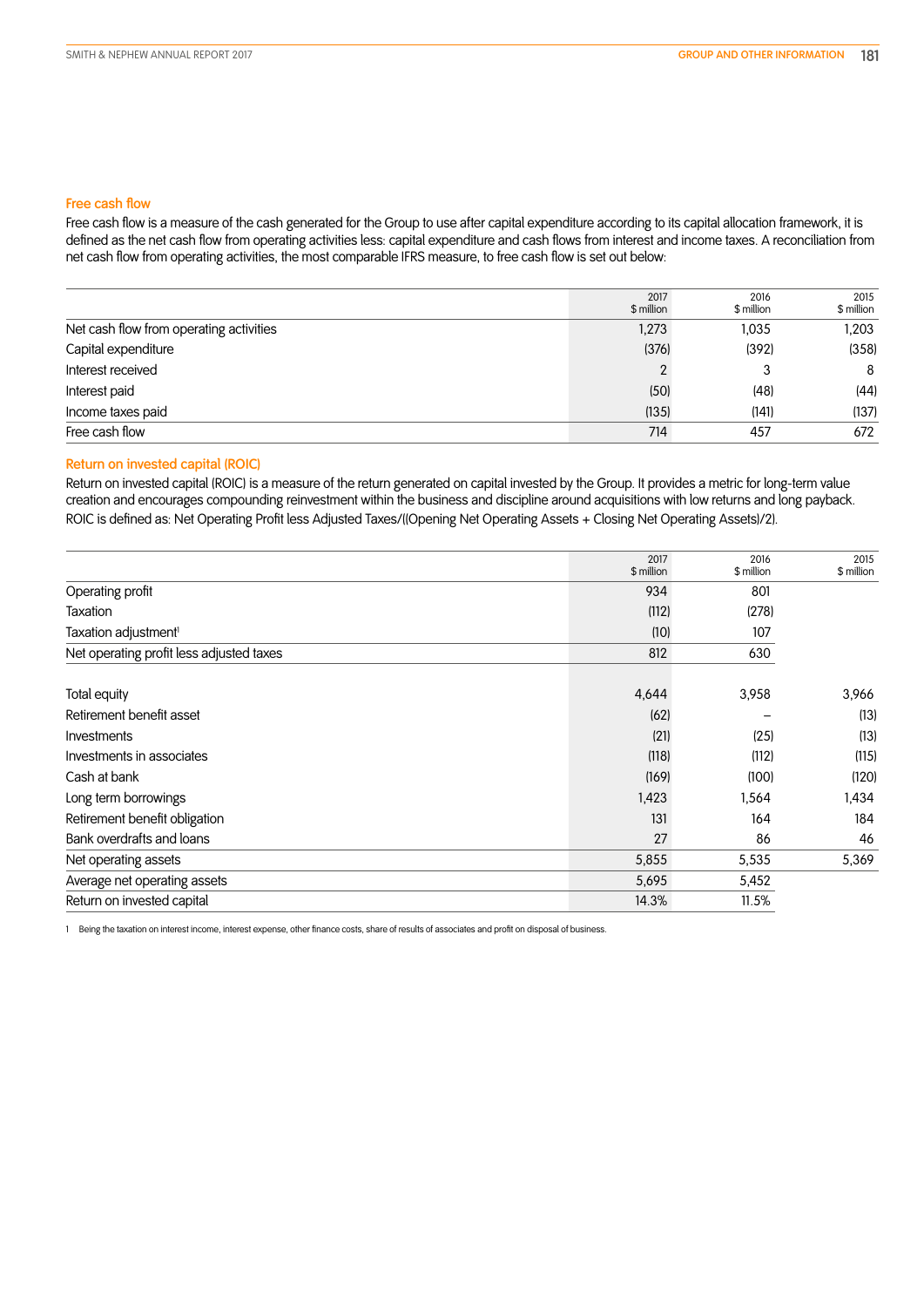## **OTHER FINANCIAL INFORMATION continued**

#### **CONTRACTUAL OBLIGATIONS**

Contractual obligations at 31 December 2017 were as follows:

|                               | Payments due by period              |                                     |                                      |                                       |  |
|-------------------------------|-------------------------------------|-------------------------------------|--------------------------------------|---------------------------------------|--|
|                               | Less than<br>one year<br>\$ million | One to<br>three years<br>\$ million | Three to<br>five years<br>\$ million | More than<br>five years<br>\$ million |  |
| Debt obligations              | 27                                  | 300                                 |                                      |                                       |  |
| Private placement notes       | 36                                  | 194                                 | 443                                  | 647                                   |  |
| Operating lease obligations   | 57                                  | 78                                  | 43                                   | 56                                    |  |
| Retirement benefit obligation | 25                                  | 50                                  | 25                                   |                                       |  |
| Purchase obligations          | 164                                 |                                     |                                      |                                       |  |
| Capital expenditure           | 26                                  |                                     |                                      |                                       |  |
| Other                         | 81                                  | 74                                  | 45                                   | 5                                     |  |
|                               | 416                                 | 703                                 | 556                                  | 708                                   |  |

Other contractual obligations represent \$45m of foreign exchange contracts and \$160m of acquisition consideration. Provisions that do not relate to contractual obligations are not included in the above table.

The agreed contributions for 2018 in respect of the Group's defined benefits plans are \$25m for the UK Plan.

There are a number of agreements that take effect, alter or terminate upon a change in control of the Company or the Group following a takeover, such as bank loan agreements and Company share plans. None of these are deemed to be significant in terms of their potential impact on the business of the Group as a whole. In addition, there are service contracts between the Company and its Executive Directors which provide for the automatic payment of a bonus following loss of office or employment occurring because of a successful takeover bid. Further details are set out on page 102.

The Company does not have contracts or other arrangements which individually are essential to the business.

# **EXCHANGE RATES**

The Group publishes its consolidated financial statements expressed in US Dollars. The following tables provide certain information concerning the exchange rates between Sterling and US Dollars based on the Bank of England rate.

| Year ended 31 December | 2017              | 2016 | 2015 | 2014 | 2013 |
|------------------------|-------------------|------|------|------|------|
| Year end               | 1.35              | 1.23 | 1.48 | l.56 | 1.66 |
| Average <sup>1</sup>   | l.30              | 1.35 | 1.53 | l.65 | l.56 |
| High                   | 1.36 <sub>1</sub> | l.48 | 1.59 | 1.72 | 1.66 |
| Low                    | 1.21              | l.21 | l.46 | l.55 | 1.48 |

1 The average of the Bank of England rates in effect on the last day of each month during the relevant period.

|      | February<br>2018 | January<br>2018 | December<br>2017 | November<br>2017 | October<br>2017 | September<br>2017 |
|------|------------------|-----------------|------------------|------------------|-----------------|-------------------|
| High | 1.42             | 1.43            | 1.35             | 1.35             | 1.33            | 1.36              |
| Low  | .38              | 1.35            | .33              | l.31             | 1.31            | 1.30              |

1 Up to 16 February 2018, the latest practicable date for this Annual Report.

On 16 February 2018, the latest practicable date for this Annual Report, the Bank of England rate was US\$1.40 per £1.00.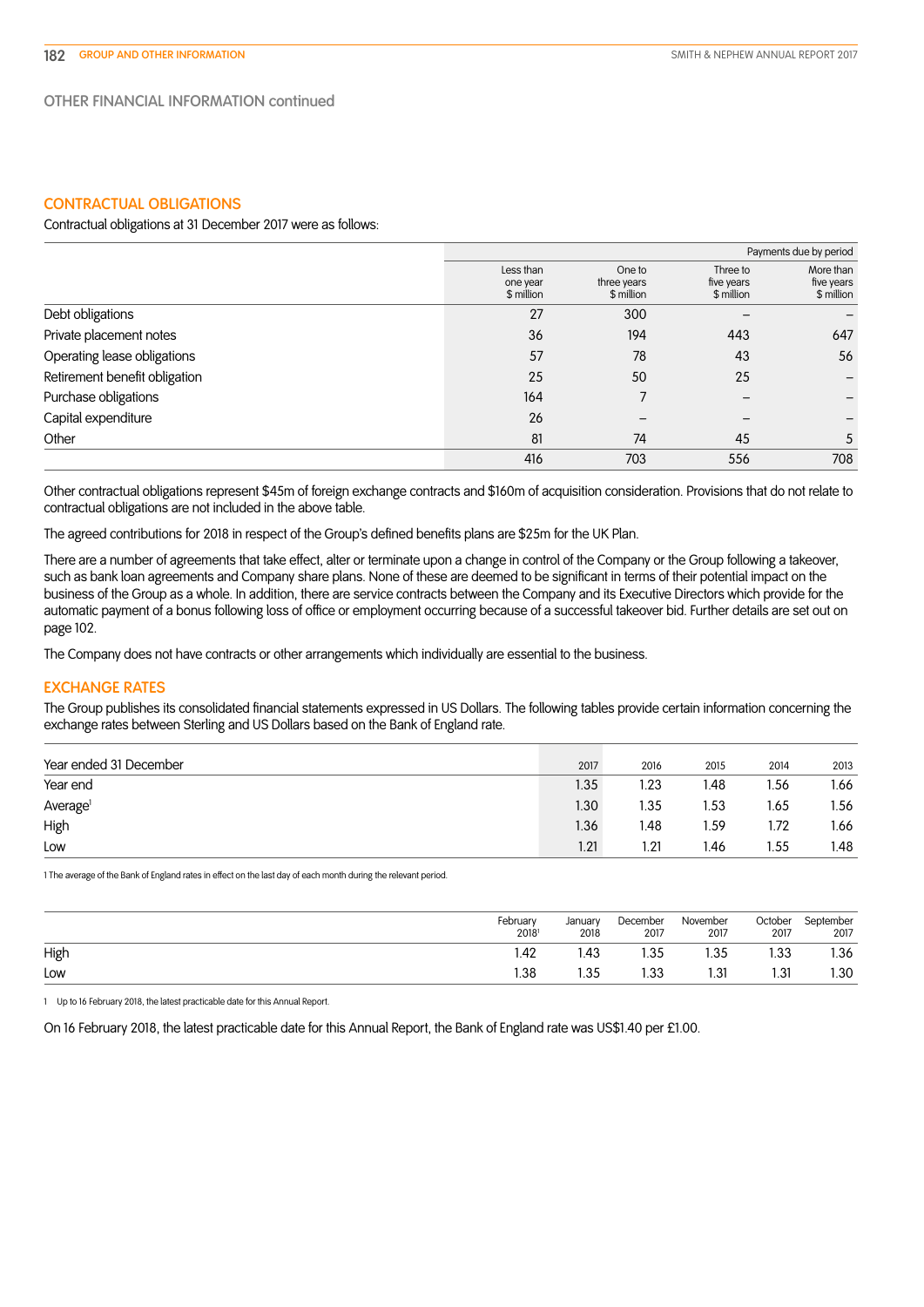# **2016 FINANCIAL HIGHLIGHTS**

## **COMMENTARY ON THE INCOME STATEMENT**

- Group revenue increased by \$35m, 1% on a reported basis, from \$4,634m in 2015 to \$4,669m in 2016. The underlying increase is 2%, after adjusting for 1% attributable to the unfavourable impact of currency movements.
- Cost of goods sold increased by \$129m, 11% on a reported basis, from \$1,143m in 2015 to \$1,272m in 2016. The movement is primarily due to underlying trading.
- Selling, general and administrative expenses decreased by \$275m (10% on a reported basis) from \$2,641m in 2015 to \$2,366m in 2016. In 2016, administrative expenses included amortisation of software and other intangible assets of \$61m (2015: \$66m), \$62m of restructuring and rationalisation expenses (2015: \$65m), an amount of \$178m relating to amortisation and impairment of acquired intangibles (2015: \$204m), \$9m of acquisition related costs (2015: \$12m) and \$30m net credit primarily related to a \$44m curtailment credit on UK post-retirement benefits (2015: \$190m charge for legal and other charges). Excluding the above items, selling, general and administrative expenses were \$2,086m in 2016, a decrease of \$18m from \$2,104m in 2015.
- Research and development expenditure as a percentage of revenue remained broadly consistent at 4.9% in 2016 (2015: 4.8%). Expenditure was \$230m in 2016 compared to \$222m in 2015. The Group continues to invest in innovative technologies and products to differentiate it from competitors.
- Operating profit increased by \$173m from \$628m in 2015 to \$801m in 2016. This movement in 2016 was primarily driven by the absence of costs recognised in 2015 relating to anticipated and settled metal-on-metal hip claims.
- Net interest expense increased by \$8m from a net \$38m expense in 2015 to a net \$46m expense in 2016. This movement is primarily due to an increase in the effective interest rate and the increase in net debt due to the acquisition of Blue Belt Technologies.
- Other finance costs in 2016 increased by \$1m and principally relates to costs associated with the Group's retirement benefit schemes.
- The taxation charge increased by \$129m to \$278m from \$149m in 2015 principally due to the tax charge on the disposal of the Gynaecology business. Our reported tax rate of 26.2% (2015: 26.7%) includes the one-off benefit of a US tax settlement which is partly offset by the tax rate on the disposal of the predominantly US Gynaecology business.

## **COMMENTARY ON THE GROUP BALANCE SHEET**

Non-current assets increased by \$123m to \$4,815m in 2016 from \$4,692m in 2015. This is principally attributable to the following:

- Property, plant and equipment increased by \$50m from \$932m in 2015 to \$982m in 2016. There were \$320m of additions together with \$2m acquired with the Blue Belt acquisition which was partially offset by \$21m of assets disposed. Depreciation of \$224m was charged during 2016 and there were unfavourable currency movements of \$27m.
- Goodwill increased by \$176m from \$2,012m in 2015 to \$2,188m in 2016. This movement relates to additions of \$211m from the acquisition of Blue Belt and BST-CarGel. This was partially offset by unfavourable currency movements of \$35m.
- Intangible assets decreased by \$91m from \$1,502m in 2015 to \$1,411m in 2016. There were additions of \$72m in 2016 relating to intellectual property, distribution rights and software acquired together with \$85m acquired with the Blue Belt and BST-CarGel acquisitions. Amortisation and impairment during 2016 was \$239m and there were unfavourable currency movements of \$9m.
- Investments increased to \$25m from \$13m in 2015. The increase was attributable to additions of \$2m and fair value remeasurement of \$10m.
- Deferred tax assets decreased by \$8m in the year from \$105m in 2015 to \$97m in 2016. The net deferred tax asset position is \$3m (2015: asset of \$28m). The decrease of \$25m is due to tax accrual to tax return adjustments and current year utilisation of net deferred tax assets offset by the impact of acquisitions of \$15m.

Current assets increased by \$54m to \$2,529m from \$2,475m in 2015. The movement relates to the following:

- Inventories rose by \$27m to \$1,244m in 2016 from \$1,217m in 2015. This movement is driven by inventory increases in distribution hubs and general increase across the Emerging Markets. This was offset by unfavourable currency movements of \$26m.
- The level of trade and other receivables increased by \$47m to \$1,185m in 2016 from \$1,138m in 2015. The movement primarily relates to increased trade receivables of \$39m and \$10m decrease in the bad debt provision as well as unfavourable currency movements.
- Cash at bank has decreased by \$20m from \$120m in 2015 to \$100m in 2016.
- Current liabilities increased by \$4m from \$1,344m in 2015 to \$1,348m in 2016. This movement is attributable to:
- Bank overdrafts and loans increased by \$40m from \$46m in 2015 to \$86m in 2016.
- Trade and other payables increased by \$42m from \$842m in 2015 to \$884m in 2016 primarily due to deferred consideration for acquisitions made in 2016.
- Provisions decreased by \$46m from \$193m in 2015 to \$147m in 2016 primarily due to utilisation of the legal provision for known and anticipated metal-on-metal hip claims.
- Current tax payables decreased by \$32m from \$263m in 2015 to \$231m, mainly attributable to differences in the timing of cash tax payments year-on-year.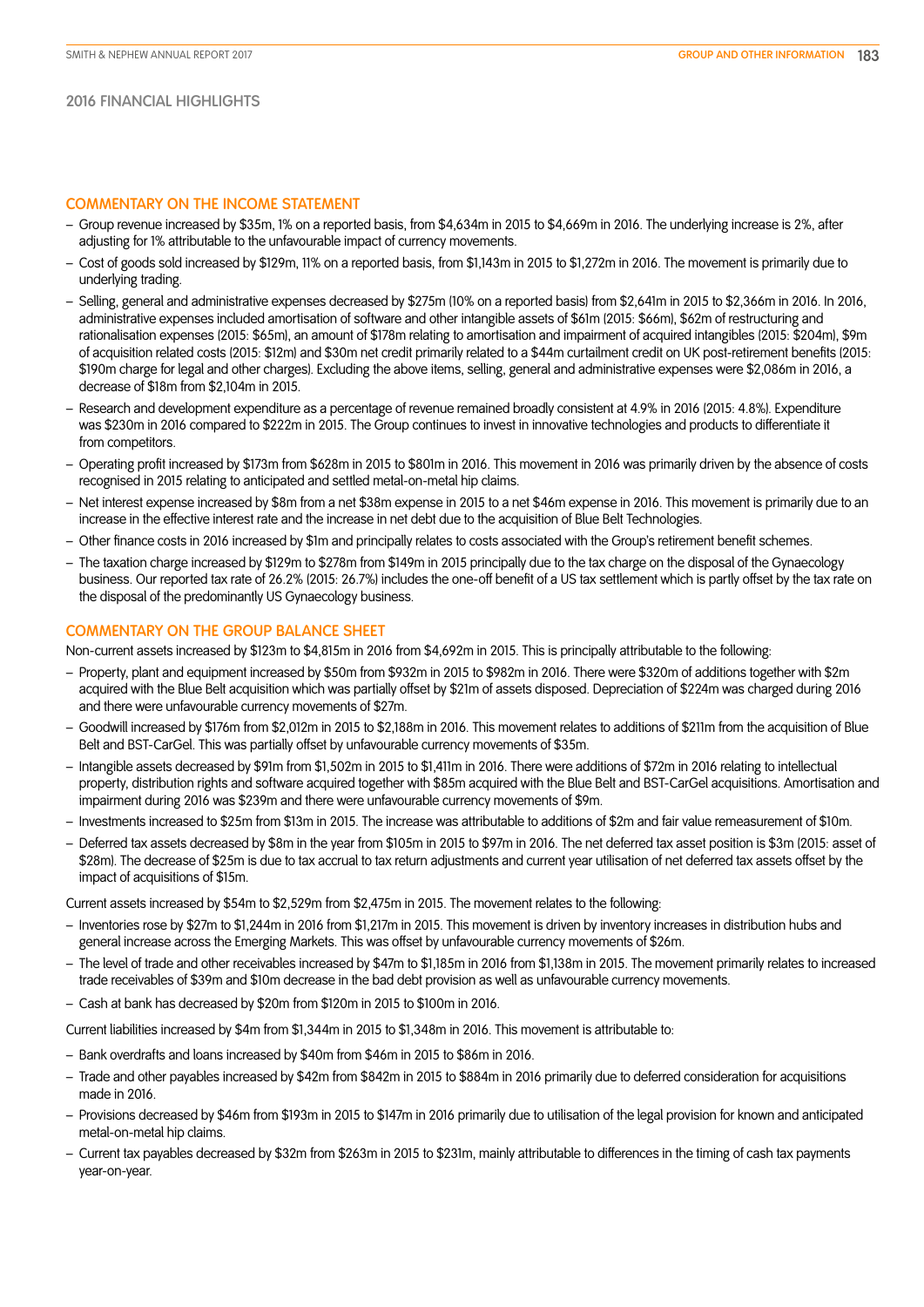# **INFORMATION FOR SHAREHOLDERS**

# **FINANCIAL CALENDAR**

| <b>Annual General Meeting</b>    | 12 April 2018              |
|----------------------------------|----------------------------|
| First quarter Trading Report     | 3 May 2018                 |
| Payment of 2017 final dividend   | 9 May 2018                 |
| Half year results announced      | 26 July 2018 <sup>1</sup>  |
| Third quarter Trading Report     | 1 November 2018            |
| Payment of 2018 interim dividend | November 2018              |
| Full year results announced      | February 2019 <sup>1</sup> |
| Annual Report available          | February/March 2019        |
| <b>Annual General Meeting</b>    | April 2019                 |

1 Dividend declaration dates.

# **Annual General Meeting**

The Company's Annual General Meeting ('AGM') will be held on Thursday, 12 April 2018 at 2pm at No.11 Cavendish Square, London W1G 0AN. Registered shareholders have been sent either a Notice of Annual General Meeting or notification of availability of the Notice of Annual General Meeting.

# **Corporate headquarters and registered office**

The corporate headquarters is in the UK and the registered office address is: Smith & Nephew plc, 15 Adam Street, London WC2N 6LA, UK. Registered in England and Wales No. 324357. Tel. +44 (0)20 7401 7646 website: www.smith-nephew.com.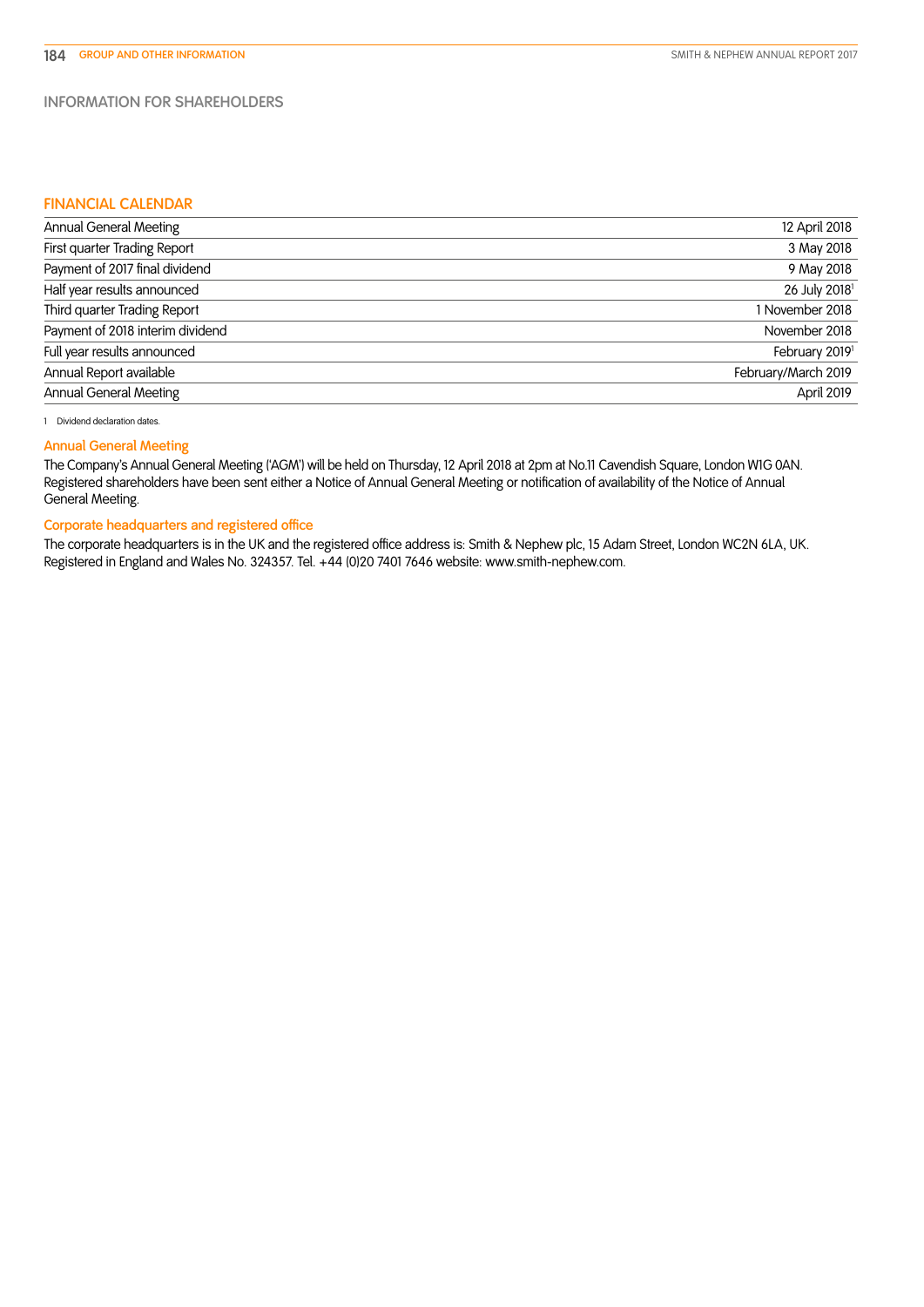## **ORDINARY SHAREHOLDERS**

#### **Registrar**

All general enquiries concerning shareholdings, dividends, changes to shareholders' personal details and the AGM should be addressed to:

Computershare Investor Services plc, The Pavilions, Bridgwater Road, Bristol, BS99 6ZZ.

Tel: 0370 703 0047 Tel: +44 (0) 117 378 5450 from outside the UK Website: www.investorcentre.co.uk

\* Lines are open from 8:30am to 5:30pm Monday to Friday, excluding public holidays in England and Wales.

## **SHAREHOLDER COMMUNICATIONS**

We make quarterly financial announcements, which are made available through Stock Exchange announcements and on the Group's website (www.smith-nephew.com). Copies of recent Annual Reports, press releases, institutional presentations and audio webcasts are also available on the website.

We send paper copies of the Notice of Annual General Meeting and Annual Report only to those shareholders and ADS holders who have elected to receive shareholder documentation by post. Electronic copies of the Annual Report and Notice of Annual General Meeting are available on the Group's website at www.smith-nephew.com. Both ordinary shareholders and ADS holders can request paper copies of the Annual Report, which the Company provides free of charge. The Company will continue to send to ordinary shareholders by post the Form of Proxy notifying them of the availability of the Annual Report and Notice of Annual General Meeting on the Group's website. If you elect to receive the Annual Report and Notice of Annual General Meeting electronically you are informed by e-mail of the documents' availability on the Group's website. ADS holders receive the Form of Proxy by post, but will not receive a paper copy of the Notice of Annual General Meeting.

# **INVESTOR COMMUNICATIONS**

The Company maintains regular dialogue with individual institutional shareholders, together with results presentations. To ensure that all members of the Board develop an understanding of the views of major investors, the Executive Directors review significant issues raised by investors with the Board. Non-Executive Directors are sent copies of analysts' and brokers' briefings. There is an opportunity for individual shareholders to question the Directors at the Annual General Meeting and the Company regularly responds to letters from shareholders on a range of issues.

# **UK CAPITAL GAINS TAX**

For the purposes of UK capital gains tax, the price of the Company's ordinary shares on 31 March 1982 was 35.04p.

#### **SMITH & NEPHEW SHARE PRICE**

The Company's ordinary shares are quoted on the London Stock Exchange under the symbol SN. The Company's share price is available on the Smith & Nephew website www.smith-nephew.com and at www.londonstockexchange.com where the live financial data is updated with a 15-minute delay.

#### **AMERICAN DEPOSITARY SHARES ('ADSS') AND AMERICAN DEPOSITARY RECEIPTS ('ADRS')**

In the USA, the Company's ordinary shares are traded in the form of ADSs, evidenced by ADRs, on the New York Stock Exchange under the symbol SNN. Each American Depositary Share represents two ordinary shares. Deutsche Bank is the authorised depositary bank for the Company's ADR programme.

#### **ADS ENQUIRIES**

All enquiries regarding ADS holder accounts and payment of dividends should be addressed to:

Deutsche Bank Shareholder Services American Stock Transfer and Trust Company Operations Centre 6201 15th Avenue Brooklyn, New York NY 11219

Tel: +1 866 249 2593 (toll free) E-mail: db@astfinancial.com Website: www.adr.db.com

The Deutsche Bank Global Direct Investor Services Program is available for US residents, enabling investment directly in ADSs with reduced brokerage commissions and service costs. For further information on Global Direct contact Deutsche Bank Shareholder Services (as above) or visit www.adr.db.com.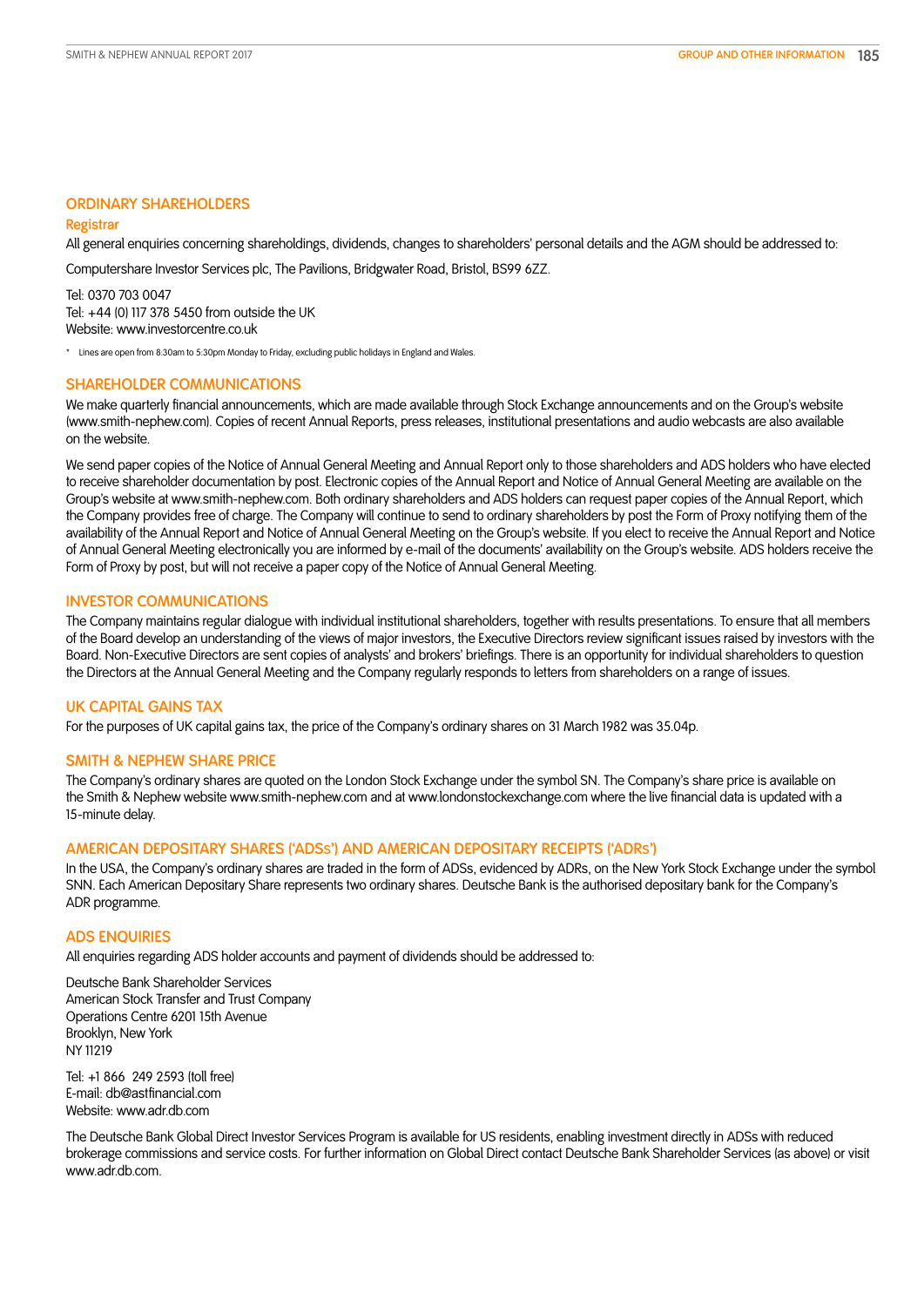# **SMITH & NEPHEW ADS PRICE**

The Company's ADS price can be obtained from the official New York Stock Exchange website at www.nyse.com and the Smith & Nephew website www.smith-nephew.com where the live financial data is updated with a 15-minute delay, and is quoted daily in the Wall Street Journal.

# **ADS PAYMENT INFORMATION**

The Company hereby discloses ADS payment information for the year ended 31 December 2017 in accordance with the Securities and Exchange Commission rules 12.D.3 and 12.D.4 relating to Form 20-F filings by foreign private issuers. The depositary collects its fees for delivery and surrender of ADSs directly from investors depositing shares or surrendering ADSs for the purpose of withdrawal or from intermediaries acting for them. The depositary collects fees for making distributions to investors, including payment of dividends by the Company by deducting those fees from the amounts distributed or by selling a portion of distributable property to pay the fees. The depositary may collect its annual fee for depositary services by deductions from cash distributions or by directly billing investors or by charging the book-entry system accounts of participants acting for them. The depositary may generally refuse to provide fee-attracting services until its fee for those services are paid.

| Persons depositing or withdrawing shares must pay                                                                                                                                                | For                                                                                                                                                                                                                                                                                                       |
|--------------------------------------------------------------------------------------------------------------------------------------------------------------------------------------------------|-----------------------------------------------------------------------------------------------------------------------------------------------------------------------------------------------------------------------------------------------------------------------------------------------------------|
| \$5.00 (or less) per 100 ADSs (or portion of 100 ADSs)<br>\$0.05 (or less) per ADS                                                                                                               | Issuance of ADSs, including issuances resulting from a distribution<br>of shares or rights or other property<br>Cancellation of ADSs for the purpose of withdrawal, including if the<br>deposit agreement terminates<br>Any cash distribution to ADS registered holders, including payment<br>of dividend |
| \$0.05 (or less) per ADS per calendar year<br>Registration or transfer fees                                                                                                                      | Depositary services<br>Transfer and registration of shares on our share register to or from<br>the name of the depositary or its agent when shares are deposited<br>or withdrawn                                                                                                                          |
| Taxes and other governmental charges the depositary or the<br>custodian have to pay on any ADS or share underlying an ADS,<br>for example, stock transfer taxes, stamp duty or withholding taxes | As necessary                                                                                                                                                                                                                                                                                              |
| Any charges incurred by the depositary or its agents for servicing<br>the deposited securities                                                                                                   | As necessary                                                                                                                                                                                                                                                                                              |

During 2017, a fee of one US cent per ADS was collected on the 2016 final dividend paid in May and a fee of one US cent per ADS was collected on the 2017 interim dividend paid in October. In the period 1 January 2017 to 16 February 2018, the total program payments made by Deutsche Bank Trust Company Americas were \$599,992.

## **DIVIDEND HISTORY**

Smith & Nephew has paid dividends on its ordinary shares in every year since 1937. Following the capital restructuring and dividend reduction in 2000, the Group adopted a policy of increasing its dividend cover (the ratio of EPSA, as set out in the 'Selected financial data', to ordinary dividends declared for the year). This was intended to increase the financing capability of the Group for acquisitions and other investments. From 2000 to 2004, the dividend increased in line with inflation and, in 2004, dividend cover stood at 4.1 times. Having achieved this level of dividend cover the Board changed its policy, from that of increasing dividends in line with inflation, to that of increasing dividends for 2005 and after by 10%. Following the redenomination of the Company's share capital into US Dollars, the Board re-affirmed its policy of increasing the dividend by 10% a year in US Dollar terms.

On 2 August 2012, the Board announced its intention to pursue a progressive dividend policy, with the aim of increasing the US Dollar value of ordinary dividends over time broadly based on the Group's underlying growth in earnings, while taking into account capital requirements and cash flows.

At the time of the full year results, the Board reviews the appropriate level of total annual dividend each year. The Board intends that the interim dividend will be set by a formula and will be equivalent to 40% of the total dividend for the previous year. Dividends will continue to be declared in US Dollars with an equivalent amount in Sterling payable to those shareholders whose registered address is in the UK, or who have validly elected to receive Sterling dividends.

An interim dividend in respect of each fiscal year is normally declared in July or August and paid in November. A final dividend will be recommended by the Board of Directors and paid subject to approval by shareholders at the Company's Annual General Meeting.

Future dividends of Smith & Nephew will be dependent upon: future earnings; the future financial condition of the Group; the Board's dividend policy; and the additional factors that might affect the business of the Group set out in 'Special note regarding forward-looking statements' and 'Risk Factors'.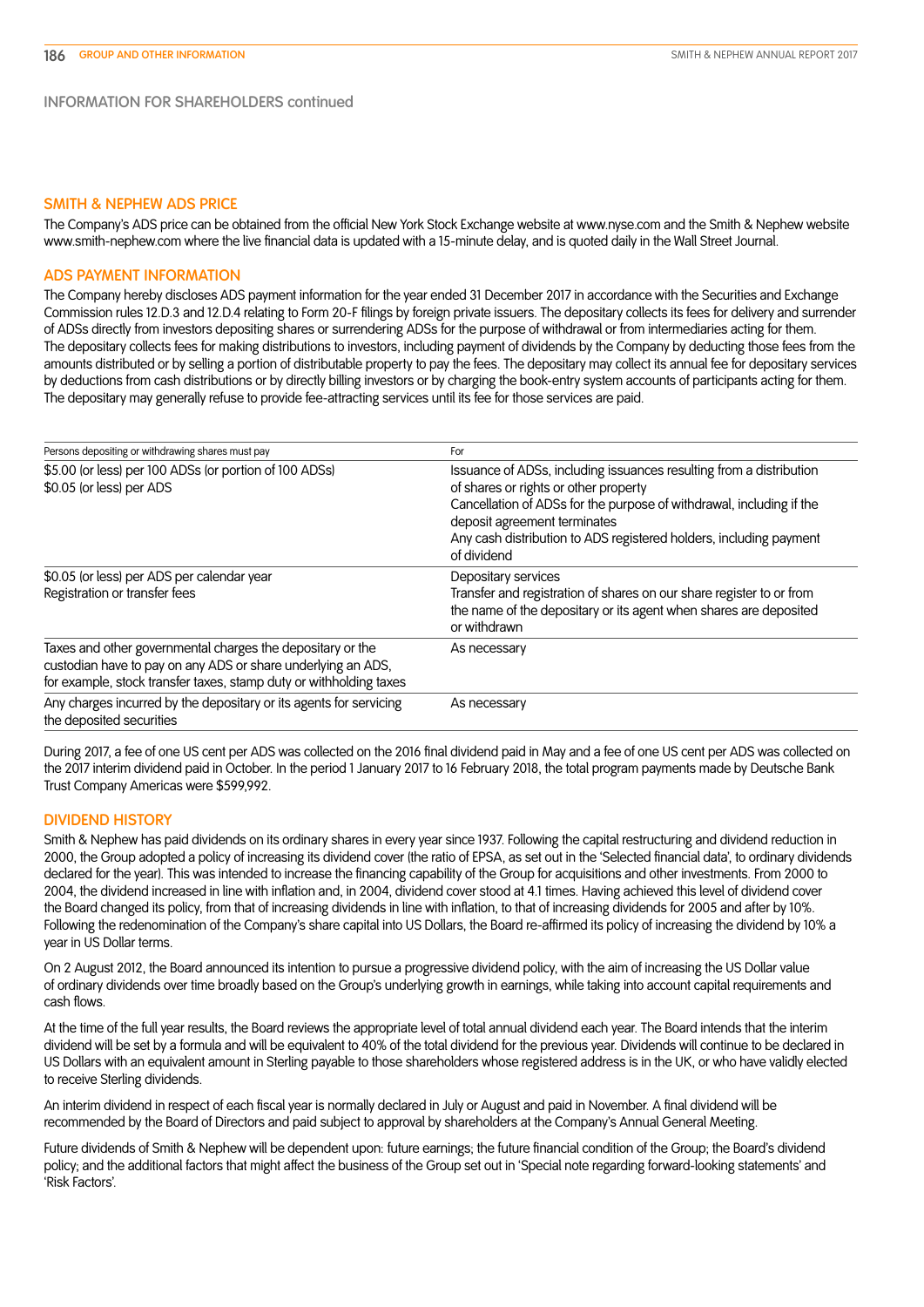## **DIVIDENDS PER SHARE**

The table below sets out the dividends per ordinary share in the last five years.

|                     |                     |        |        |        | Years ended 31 December |
|---------------------|---------------------|--------|--------|--------|-------------------------|
|                     | 2017                | 2016   | 2015   | 2014   | 2013                    |
| Pence per share:    |                     |        |        |        |                         |
| Interim             | 9.340               | 10.080 | 8.533  | 7.578  | 7.211                   |
| Final               | 16.183 <sup>1</sup> | 14.420 | 14.300 | 13.574 | 11.121                  |
| Total               | 25.523              | 24.500 | 22.833 | 21.152 | 18.332                  |
| US cents per share: |                     |        |        |        |                         |
| Interim             | 12.300              | 12.300 | 13.111 | 12.222 | 11.556                  |
| Final               | 22.700              | 18.500 | 19.000 | 20.667 | 18.889                  |
| Total               | 35,000              | 30.800 | 32.111 | 32.889 | 30.445                  |

1 Translated at the Bank of England rate on 16 February 2018.

From 6 April 2016 dividends below £5,000 per tax year became tax free and dividends above £5,000 per tax year became subject to personal income tax at the rate of 7.5% for basic rate taxpayers, 32.5% for higher rate taxpayers and 38.1% for additional rate taxpayers. A self‑assessment form will therefore be required if your dividend income exceeds £5,000 per tax year. This will apply to both cash and dividend reinvestment plan ('DRIP') dividends, although dividends paid on shares held within pensions and ISAs will be unaffected, remaining tax free. Please note, with effect from 6 April 2018, the tax free allowance for dividend income will reduce from £5,000 to £2,000. This will impact the 2017 final dividend, which will be payable on 9 May 2018, subject to shareholder approval.

Dividends shown in the table above, prior to 6 April 2016, include the associated UK tax credit of 10%, but exclude the deduction of withholding taxes.

Since the second interim dividend for 2005, all dividends have been declared in US cents per ordinary share.

In respect of the proposed final dividend for the year ended 31 December 2017 of 22.7 US cents per ordinary share, the record date will be 6 April 2018 and the payment date will be 9 May 2018. The Sterling equivalent per ordinary share will be set following the record date. Shareholders may elect to receive their dividend in either Sterling or US Dollars and the last day for election will be 20 April 2018. The ordinary shares will trade exdividend on both the London and New York Stock Exchanges from 5 April 2018.

The proposed final dividend of 22.7 US cents per ordinary share, which together with the interim dividend of 12.3 US cents, makes a total for 2017 of 35.00 US cents.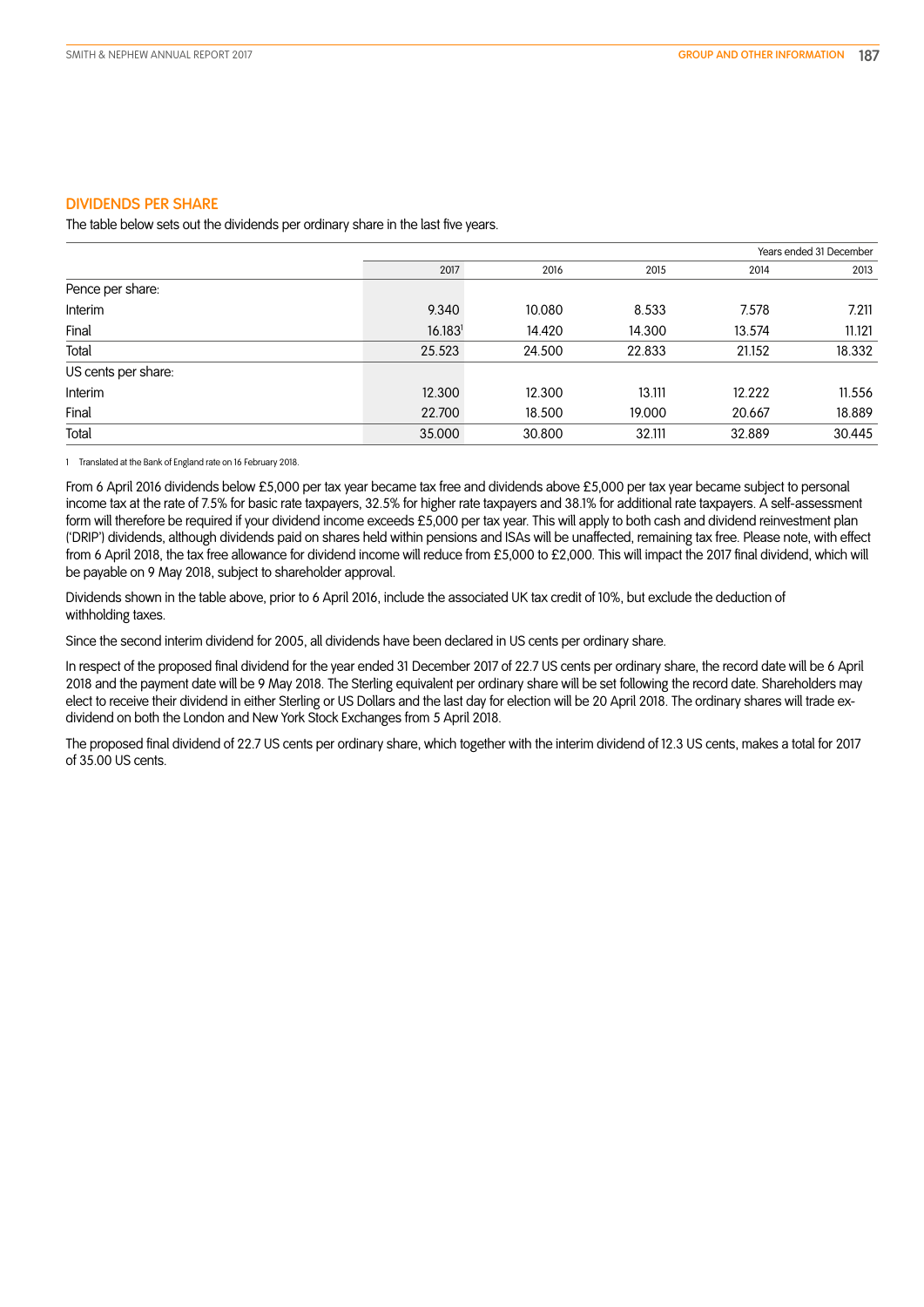## **SHARE PRICES**

The table below sets out, for the periods indicated, the highest and lowest middle market quotations for the Company's ordinary shares (as derived from the Daily Official List of the UK Listing Authority) and the highest and lowest sales prices of its ADSs (as reported on the New York Stock Exchange composite tape).

|                                         | Ordinary shares |          | <b>ADSs</b>  |             |
|-----------------------------------------|-----------------|----------|--------------|-------------|
|                                         | High<br>£       | Low<br>£ | High<br>US\$ | Low<br>US\$ |
| Year ended 31 December:                 |                 |          |              |             |
| 2013                                    | 8.68            | 6.80     | 71.85        | 52.90       |
| 20141                                   | 11.93           | 8.57     | 97.27        | 29.39       |
| 2015                                    | 12.12           | 10.60    | 37.78        | 32.48       |
| 2016                                    | 13.10           | 10.51    | 35.06        | 27.11       |
| 2017                                    | 14.31           | 11.70    | 38.50        | 29.90       |
| Quarters in the year ended 31 December: |                 |          |              |             |
| 2016:                                   |                 |          |              |             |
| 1st Quarter                             | 11.79           | 10.51    | 34.80        | 30.55       |
| 2nd Quarter                             | 12.67           | 11.12    | 34.97        | 31.43       |
| 3rd Quarter                             | 13.10           | 12.11    | 35.06        | 32.37       |
| 4th Quarter                             | 12.81           | 10.67    | 32.97        | 27.11       |
| 2017:                                   |                 |          |              |             |
| 1st Quarter                             | 12.52           | 11.70    | 31.71        | 29.90       |
| 2nd Quarter                             | 13.82           | 12.16    | 35.71        | 30.98       |
| 3rd Quarter                             | 13.99           | 12.94    | 37.17        | 33.87       |
| 4th Quarter                             | 14.31           | 12.79    | 38.50        | 34.62       |
| 2018:                                   |                 |          |              |             |
| 1st Quarter (to 16 February 2018)       | 12.94           | 12.15    | 37.20        | 34.12       |
| Last six months:                        |                 |          |              |             |
| August 2017                             | 13.97           | 13.16    | 36.40        | 34.99       |
| September 2017                          | 13.99           | 13.08    | 37.17        | 35.53       |
| October 2017                            | 14.31           | 13.59    | 38.50        | 36.10       |
| November 2017                           | 14.12           | 13.10    | 37.42        | 35.50       |
| December 2017                           | 13.24           | 12.79    | 36.13        | 34.62       |
| January 2018                            | 12.94           | 12.31    | 37.20        | 34.58       |
| February 2018 (to 16 February 2018)     | 12.80           | 12.15    | 36.54        | 34.12       |

1 On 14 October 2014, the ratio of ordinary shares per ADS changed from five ordinary shares per ADS to two ordinary shares per ADS.

## **SHARE CAPITAL**

The principal trading market for the ordinary shares is the London Stock Exchange. The ordinary shares were listed on the New York Stock Exchange on 16 November 1999, trading in the form of ADSs evidenced by ADRs. Each ADS represents two ordinary shares from 14 October 2014, before which time one ADS represented five ordinary shares. The ADS facility is sponsored by Deutsche Bank acting as depositary.

All the ordinary shares, including those held by Directors and Executive Officers, rank pari passu with each other. On 23 January 2006, the ordinary shares of 12<sup>2</sup> /9p were redenominated as ordinary shares of US 20 cents (following approval by shareholders at the Extraordinary General Meeting in December 2005). The new US Dollar ordinary shares carry the same rights as the previous ordinary shares. The share price continues to be quoted in Sterling. In 2006, the Company issued £50,000 of shares in Sterling in order to comply with English law. These were issued as deferred shares, which are not listed on any stock exchange. They have extremely limited rights and therefore effectively have no value. These shares were allotted to the Chief Executive Officer, although the Board reserves the right to transfer them to another member of the Board should it so wish.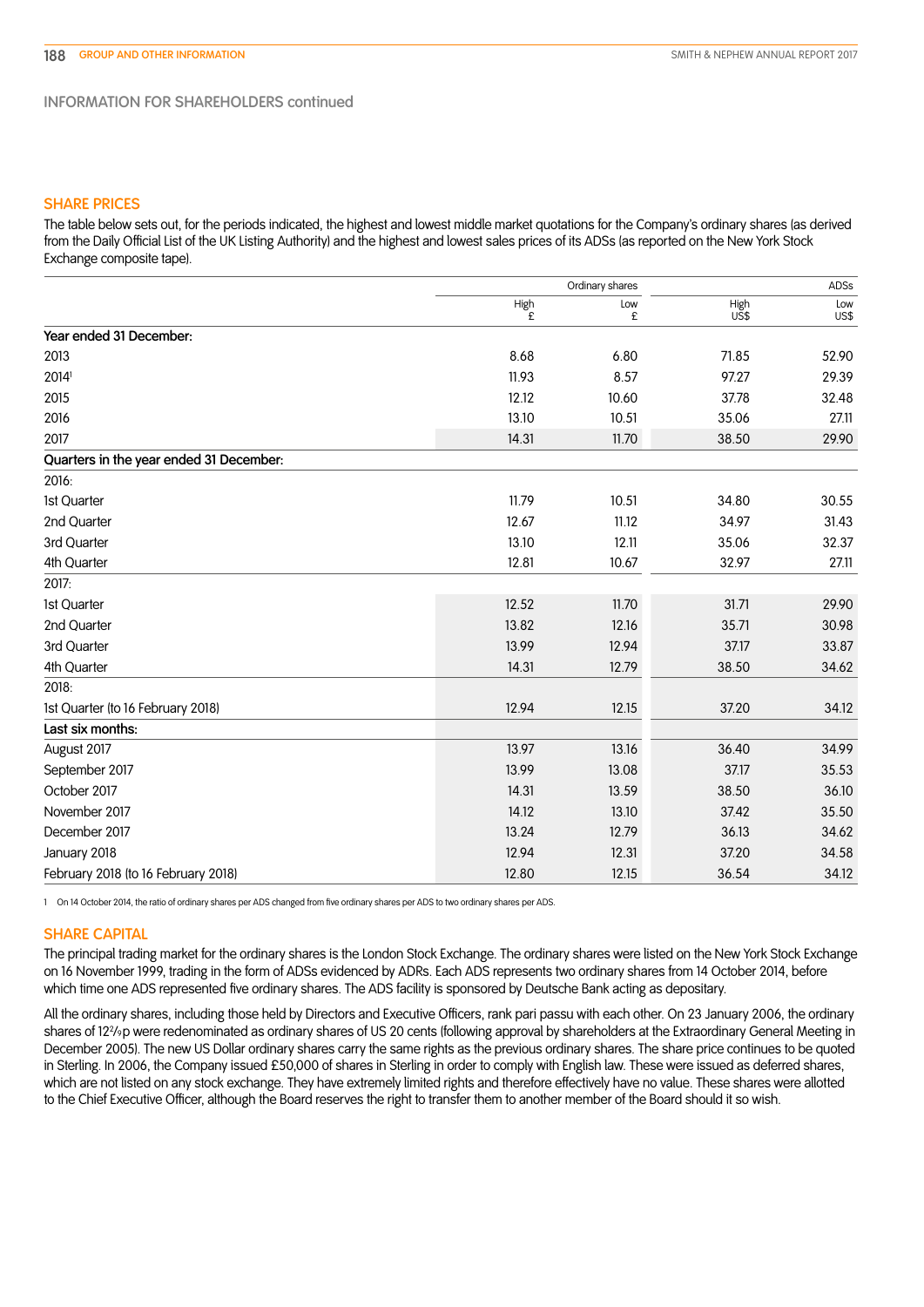#### **Shareholdings**

As at 16 February 2018, to the knowledge of the Group, there were 14,877 registered holders of ordinary shares, of whom 96 had registered addresses in the USA and held a total of 207,045 ordinary shares (0.023% of the total issued). Because certain ordinary shares are registered in the names of nominees, the number of shareholders with registered addresses in the USA is not representative of the number of beneficial owners of ordinary shares resident in the USA.

As at 16 February 2018, 33,740,645 ADSs equivalent to 67,481,290 ordinary shares or approximately 7.7% of the total ordinary shares in issue, were outstanding and were held by 87 registered ADS holders.

#### **Major shareholders**

As far as is known to Smith & Nephew, the Group is not directly or indirectly owned or controlled by another corporation or by any Government and the Group has not entered into arrangements, the operation of which may at a subsequent date result in a change in control of the Group.

As at 16 February 2018, no persons are known to Smith & Nephew to have any interest (as defined in the Disclosure and Transparency Rules of the FCA) in 3% or more of the ordinary shares, other than as shown below. The following tables show changes over the last three years in the percentage and numbers of the issued share capital owned by shareholders holding 3% or more of ordinary shares, as notified to the Company under the Disclosure and Transparency Rules:

|                 |                  |                 |          | As at 31 December |
|-----------------|------------------|-----------------|----------|-------------------|
|                 | 16 February 2018 | 2017            | 2016     | 2015              |
|                 |                  |                 |          | O/L<br>$\sim$     |
| BlackRock, Inc. | ◡.               | . .<br>$\cup$ . | $\cup$ . | - ה<br>◡.∠        |

|                 |                          |              |               | As at 31 December |
|-----------------|--------------------------|--------------|---------------|-------------------|
|                 | 16 February 2018<br>'000 | 2017<br>'000 | 2016<br>'000' | 2015<br>'000      |
| BlackRock, Inc. | 46,427                   | 46,427       | 46,427        | 46,427            |

The Company is not aware of any person who has a significant direct or indirect holding of securities in the Company, and is not aware of any persons holding securities which may control the Company. There are no securities in issue which have special rights as to the control of the Company.

#### **Purchase of ordinary shares on behalf of the Company**

At the AGM, the Company will be seeking a renewal of its current permission from shareholders to purchase up to 10% of its own shares. In order to avoid shareholder dilution, shares allotted to employees through employee share schemes are bought back on a quarterly basis and subsequently cancelled by the Company.

From 1 January 2017 to 16 February 2018, in the months listed below, the Company has purchased 2,907,586 ordinary shares at a cost of \$50,112,844.04.

|                                       | <b>Total shares</b><br>purchased<br>000s | Average price<br>paid per share<br>pence | Approximate US\$ value<br>of shares purchased<br>under the plan |
|---------------------------------------|------------------------------------------|------------------------------------------|-----------------------------------------------------------------|
| 20-21 February 2017 (partial Q4 2016) | 429                                      | 1.205.0589                               | \$6,451,301                                                     |
| 18-22 May 2017 (Q1 2017)              | 960                                      | 1.324.2686                               | \$16,520,793                                                    |
| 2 August 2017 (Q2 2017)               | 309                                      | 1.319.9881                               | \$5,410,073                                                     |
| 7-8 November 2017 (Q3 2017)           | 652                                      | 1.384.7434                               | \$11,837,805                                                    |
| 14-15 February 2018 (Q4 2017)         | 557                                      | 1.261.6308                               | \$9,892,872                                                     |

The shares were purchased in the open market by J.P. Morgan Securities plc and Merrill Lynch International on behalf of the Company.

#### **Exchange controls and other limitations affecting security holders**

There are no UK governmental laws, decrees or regulations that restrict the export or import of capital or that affect the payment of dividends, interest or other payments to non-resident holders of Smith & Nephew's securities, except for certain restrictions imposed from time to time by Her Majesty's Treasury of the United Kingdom pursuant to legislation, such as the United Nations Act 1946 and the Emergency Laws Act 1964, against the Government or residents of certain countries.

There are no limitations, either under the laws of the UK or under the Articles of Association of Smith & Nephew, restricting the right of non-UK residents to hold or to exercise voting rights in respect of ordinary shares, except that where any overseas shareholder has not provided to the Company a UK address for the service of notices, the Company is under no obligation to send any notice or other document to an overseas address. It is, however, the current practice of the Company to send every notice or other document to all shareholders regardless of the country recorded in the register of members, with the exception of details of the Company's dividend reinvestment plan, which are not sent to shareholders with recorded addresses in the USA and Canada.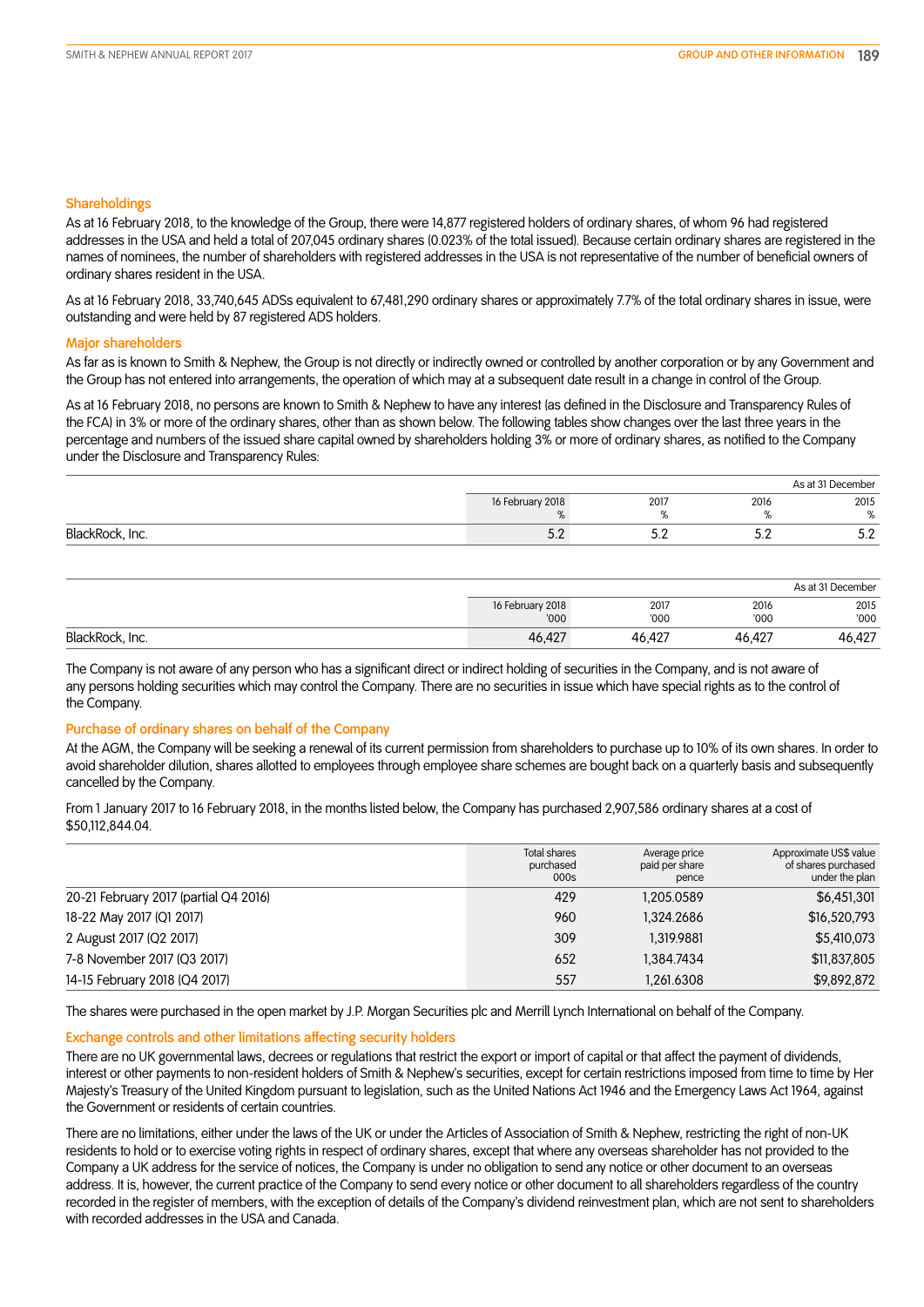# **TAXATION INFORMATION FOR SHAREHOLDERS**

The comments below are of a general and summary nature and are based on the Group's understanding of certain aspects of current UK and US federal income tax law and practice relevant to the ADSs and ordinary shares not in ADS form. The comments address the material US and UK tax consequences generally applicable to a person who is the beneficial owner of ADSs or ordinary shares and who, for US federal income tax purposes, is a citizen or resident of the USA, a corporation (or other entity taxable as a corporation) created or organised in or under the laws of the USA (or any State therein or the District of Columbia), or an estate or trust the income of which is included in gross income for US federal income tax purposes regardless of its source (each a US Holder). The comments set out below do not purport to address all tax consequences of the ownership of ADSs or ordinary shares that may be material to a particular holder and in particular do not deal with the position of shareholders who directly or indirectly own 10% or more of the Company's issued ordinary shares. This discussion does not apply to (i) persons whose holding of ADSs or ordinary shares is effectively connected with or pertains to either a permanent establishment in the UK through which a US Holder carries on a business in the UK or a fixed base from which a US Holder performs independent personal services in the UK, or (ii) persons whose registered address is inside the UK. This discussion does not apply to certain investors subject to special rules, such as certain financial institutions, taxexempt entities, insurance companies, broker-dealers and traders in securities that elect to use the mark-to-market method of tax accounting, partnerships or other entities treated as partnerships for US federal income tax purposes, US Holders holding ADSs or ordinary shares as part of a hedging, conversion or other integrated transaction or US Holders whose functional currency for US federal income tax purposes is other than the US Dollar. In addition, the comments below do not address the potential application of the provisions of the United States Internal Revenue Code known as the Medicare Contribution Tax, any alternative minimum tax consequences, any US federal tax other than income tax or any US state, local or non-US (other than UK) taxes. The summary deals only with US Holders who hold ADSs or ordinary shares as capital assets for tax purposes. The summary is based on current UK and US law and practice which is subject to change, possibly with retroactive effect. US Holders are recommended to consult their own tax advisers as to the particular tax consequences to them of the ownership of ADSs or ordinary shares. The Company believes, and this discussion assumes, that the Company was not a passive foreign investment company for its taxable year ended 31 December 2017.

This discussion is based in part on representations by the depositary and assumes that each obligation under the deposit agreement and any related agreement will be performed in accordance with its terms. For purposes of US federal income tax law, US Holders of ADSs will generally be treated as owners of the ordinary shares represented by the ADSs. However, the US Treasury has expressed concerns that parties to whom depositary shares are released before shares are delivered to the depositary (pre-released) may be taking actions that are inconsistent with the claiming of foreign tax credits by owners of depositary shares. Such actions would also be inconsistent with the claiming of the reduced rate of tax, described below, applicable to dividends received by certain non-corporate US Holders. Accordingly, the availability of the reduced tax rate for dividends received by certain non-corporate US Holders of ADSs could be affected by actions that may be taken by parties to whom ADSs are pre-released.

# **Taxation of distributions in the UK and the USA**

The UK does not currently impose a withholding tax on dividends paid by a UK corporation, such as the Company.

Distributions paid by the Company will generally be taxed as foreign source dividends to the extent paid out of the Company's current or accumulated earnings and profits as determined for US federal income tax purposes. Because the Company does not maintain calculations of its earnings and profits under US federal income tax principles, it is expected that distributions generally will be reported to US Holders as dividends. Such dividends will not be eligible for the dividends-received deduction generally allowed to corporate US Holders.

Dividends paid to certain non-corporate US Holders of ordinary shares or ADSs may be subject to US federal income tax at lower rates than those applicable to other types of ordinary income if certain conditions are met. Non-corporate US Holders should consult their own tax advisers to determine whether they are subject to any special rules that limit their ability to be taxed at these favourable rates.

#### **Taxation of capital gains**

US Holders, who are not resident or ordinarily resident for tax purposes in the UK, will not generally be liable for UK capital gains tax on any capital gain realised upon the sale or other disposition of ADSs or ordinary shares unless the ADSs or ordinary shares are held in connection with a trade carried on in the UK through a permanent establishment (or in the case of individuals, through a branch or agency). Furthermore, UK resident individuals who acquire ADSs or ordinary shares before becoming temporarily non-UK residents may remain subject to UK taxation of capital gains on gains realised while non-resident.

For US federal income tax purposes, gains or losses realised upon a taxable sale or other disposition of ADSs or ordinary shares by US Holders generally will be US source capital gains or losses and will be long-term capital gains or losses if the ADSs or ordinary shares were held for more than one year. The amount of a US Holder's gain or loss will be equal to the difference between the amount realised on the sale or other disposition and such holder's tax basis in the ADSs, or ordinary shares, each determined in US Dollars.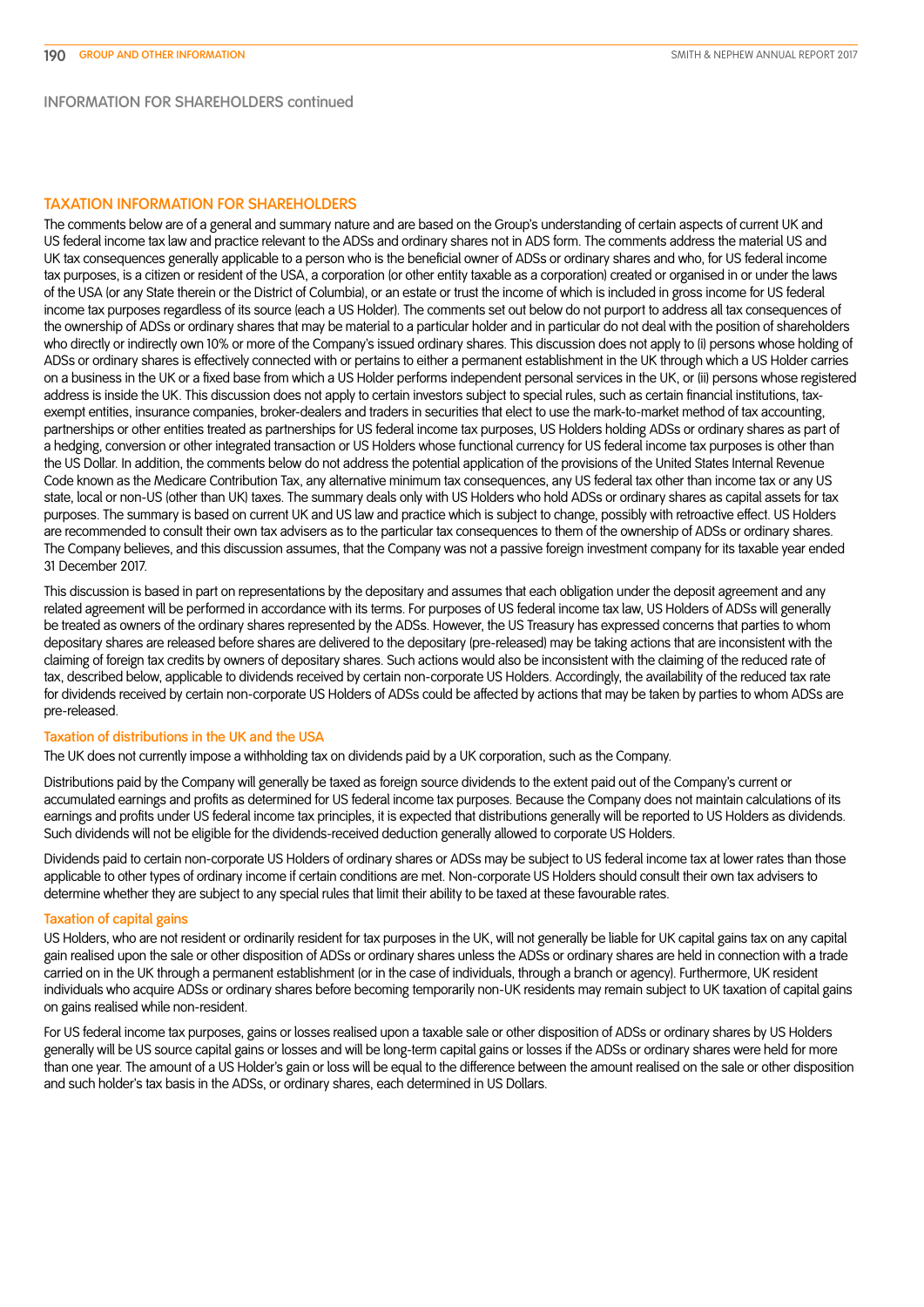#### **Inheritance and estate taxes**

The HM Revenue & Customs imposes inheritance tax on capital transfers which occur on death, and in the seven years preceding death. The HM Revenue & Customs considers that the US/UK Double Taxation Convention on Estate and Gift Tax applies to inheritance tax. Consequently, a US citizen who is domiciled in the USA and is not a UK national or domiciled in the UK will not be subject to UK inheritance tax in respect of ADSs and ordinary shares. A UK national who is domiciled in the USA will be subject to UK inheritance tax but will be entitled to a credit for any US federal estate tax charged in respect of ADSs and ordinary shares in computing the liability to UK inheritance tax. Special rules apply where ADSs and ordinary shares are business property of a permanent establishment of an enterprise situated in the UK.

## **US information reporting and backup withholding**

Payments of dividends on, or proceeds from the sale of, ADSs or ordinary shares that are made within the USA or through certain US-related financial intermediaries generally will be subject to US information reporting, and may be subject to backup withholding, unless a US Holder is an exempt recipient or, in the case of backup withholding, provides a correct US taxpayer identification number and certain other conditions are met.

Any backup withholding deducted may be credited against the US Holder's US federal income tax liability, and, where the backup withholding exceeds the actual liability, the US Holder may obtain a refund by timely filing the appropriate refund claim with the US Internal Revenue Service.

US Holders who are individuals or certain specified entities may be required to report information relating to securities issued by a non-US person (or foreign accounts through which the securities are held), subject to certain exceptions (including an exception for securities held in accounts maintained by US financial institutions). US Holders should consult their tax advisers regarding their reporting obligations with respect to the ADSs or ordinary shares.

## **UK stamp duty and stamp duty reserve tax**

UK stamp duty is charged on documents and in particular instruments for the transfer of registered ownership of ordinary shares. Transfers of ordinary shares in certificated form will generally be subject to UK stamp duty at the rate of ½% of the consideration given for the transfer with the duty rounded up to the nearest £5.

UK stamp duty reserve tax (SDRT) arises when there is an agreement to transfer shares in UK companies 'for consideration in money or money's worth', and so an agreement to transfer ordinary shares for money or other consideration may give rise to a charge to SDRT at the rate of ½% (rounded up to the nearest penny). The charge of SDRT will be cancelled, and any SDRT already paid will be refunded, if within six years of the agreement an instrument of transfer is produced to HM Revenue & Customs and the appropriate stamp duty paid.

Transfers of ordinary shares into CREST (an electronic transfer system) are exempt from stamp duty so long as the transferee is a member of CREST who will hold the ordinary shares as a nominee for the transferor and the transfer is in a form that will ensure that the securities become held in uncertificated form within CREST. Paperless transfers of ordinary shares within CREST for consideration in money or money's worth are liable to SDRT rather than stamp duty. SDRT on relevant transactions will be collected by CREST at ½%, and this will apply whether or not the transfer is effected in the UK and whether or not the parties to it are resident or situated in the UK.

A charge of stamp duty or SDRT at the rate of 1½% of the consideration (or, in some circumstances, the value of the shares concerned) will arise on a transfer or issue of ordinary shares to the depositary or to certain persons providing a clearance service (or their nominees or agents) for the conversion into ADRs and will generally be payable by the depositary or person providing clearance service. In accordance with the terms of the Deposit Agreement, any tax or duty payable by the depositary on deposits of ordinary shares will be charged by the depositary to the party to whom ADRs are delivered against such deposits.

No liability for stamp duty or SDRT will arise on any transfer of, or agreement to transfer, an ADS or beneficial ownership of an ADS, provided that the ADS and any instrument of transfer or written agreement to transfer remains at all times outside the UK, and provided further that any instrument of transfer or written agreement to transfer is not executed in the UK and the transfer does not relate to any matter or thing done or to be done in the UK (the location of the custodian as a holder of ordinary shares not being relevant in this context). In any other case, any transfer of, or agreement to transfer, an ADS or beneficial ownership of an ADS could, depending on all the circumstances of the transfer, give rise to a charge to stamp duty or SDRT.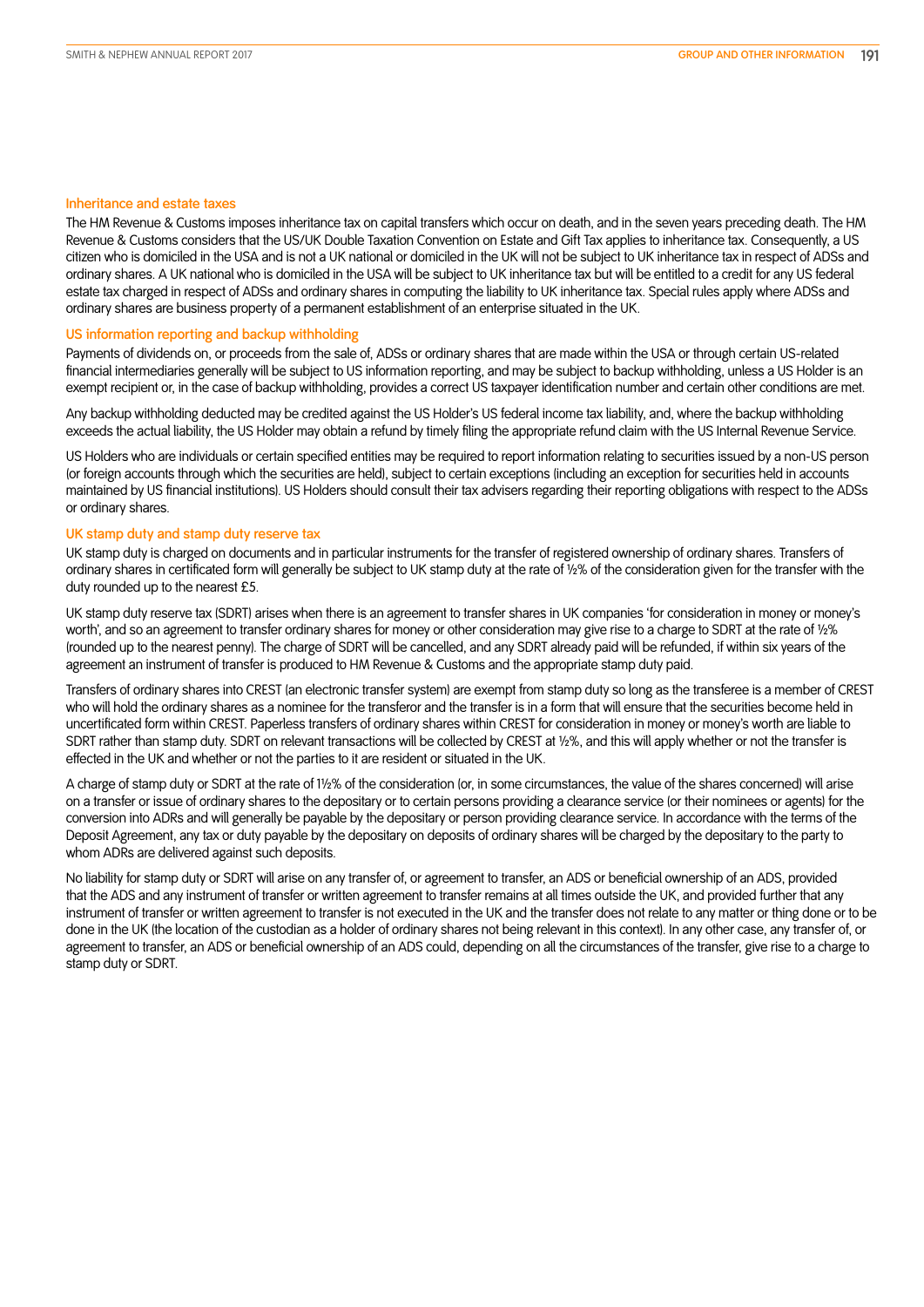## **ARTICLES OF ASSOCIATION**

The following summarises certain material rights of holders of the Company's ordinary shares under the material provisions of the Company's Articles of Association and English law. This summary is qualified in its entirety by reference to the Companies Act and the Company's Articles of Association. In the following description, a 'shareholder' is the person registered in the Company's register of members as the holder of an ordinary share.

The Company is incorporated under the name Smith & Nephew plc and is registered in England and Wales with registered number 324357.

The Company's ordinary shares may be held in certificated or uncertificated form. No holder of the Company's shares will be required to make additional contributions of capital in respect of the Company's shares in the future. In accordance with English law, the Company's ordinary shares rank equally.

#### **Directors**

Under the Company's Articles of Association, a Director may not vote in respect of any contract, arrangement, transaction or proposal in which he, or any person connected with him, has any material interest other than by virtue of his interests in securities of, or otherwise in or through, the Company. This is subject to certain exceptions relating to proposals (a) indemnifying him in respect of obligations incurred on behalf of the Company, (b) indemnifying a third party in respect of obligations of the Company for which the Director has assumed responsibility under an indemnity or guarantee, (c) relating to an offer of securities in which he will be interested as an underwriter, (d) concerning another body corporate in which the Director is beneficially interested in less than 1% of the issued shares of any class of shares of such a body corporate, (e) relating to an employee benefit in which the Director will share equally with other employees and (f) relating to any insurance that the Company is empowered to purchase for the benefit of Directors of the Company in respect of actions undertaken as Directors (and/or officers) of the Company.

A Director shall not vote or be counted in any quorum present at a meeting in relation to a resolution on which he is not entitled to vote.

The Directors are empowered to exercise all the powers of the Company to borrow money, subject to the limitation that the aggregate amount of all monies borrowed after deducting cash and current asset investments by the Company and its subsidiaries shall not exceed the sum of \$6,500,000,000.

Any Director who has been appointed by the Directors since the previous Annual General Meeting of shareholders, either to fill a casual vacancy or as an additional Director holds office only until the conclusion of the next Annual General Meeting and then shall be eligible for re-election by the shareholders. The other Directors retire and are eligible for re-appointment at the third Annual General Meeting after the meeting at which they were last re-appointed. If not re-appointed, a Director retiring at a meeting shall retain office until the meeting appoints someone in his place, or if it does not do so, until the conclusion of the meeting. The Directors are subject to removal with or without cause by the Board or the shareholders. Directors are not required to hold any shares of the Company by way of qualification.

Under the Company's Articles of Association and English law, a Director may be indemnified out of the assets of the Company against liabilities he may sustain or incur in the execution of his duties.

## **Rights attaching to ordinary shares**

Under English law, dividends are payable on the Company's ordinary shares only out of profits available for distribution, as determined in accordance with accounting principles generally accepted in the UK and by the Companies Act 2006. Holders of the Company's ordinary shares are entitled to receive final dividends as may be declared by the Directors and approved by the shareholders in general meeting, rateable according to the amounts paid up on such shares, provided that the dividend cannot exceed the amount recommended by the Directors.

The Company's Board of Directors may declare such interim dividends as appear to them to be justified by the Company's financial position. If authorised by an ordinary resolution of the shareholders, the Board may also direct payment of a dividend in whole or in part by the distribution of specific assets (and in particular of paid up shares or debentures of the Company).

Any dividend unclaimed after 12 years from the date the dividend was declared, or became due for payment, will be forfeited and will revert to the Company.

There were no material modifications to the rights of shareholders under the Articles during 2017.

## **Voting rights of ordinary shares**

Voting at any general meeting of shareholders is by a show of hands unless a poll, which is a written vote, is duly demanded and held. On a show of hands, every shareholder who is present in person at a general meeting has one vote regardless of the number of shares held. On a poll, every shareholder who is present in person or by proxy has one vote for each ordinary share held by that shareholder. A poll may be demanded by any of the following:

- The chairman of the meeting;
- At least five shareholders present or by proxy entitled to vote on the resolution;
- Any shareholder or shareholders representing in the aggregate not less than one-tenth of the total voting rights of all shareholders entitled to vote on the resolution; or
- Any shareholder or shareholders holding shares conferring a right to vote on the resolution on which there have been paid-up sums in aggregate equal to not less than one-tenth of the total sum paid up on all the shares conferring that right.

A Form of Proxy will be treated as giving the proxy the authority to demand a poll, or to join others in demanding one, as above.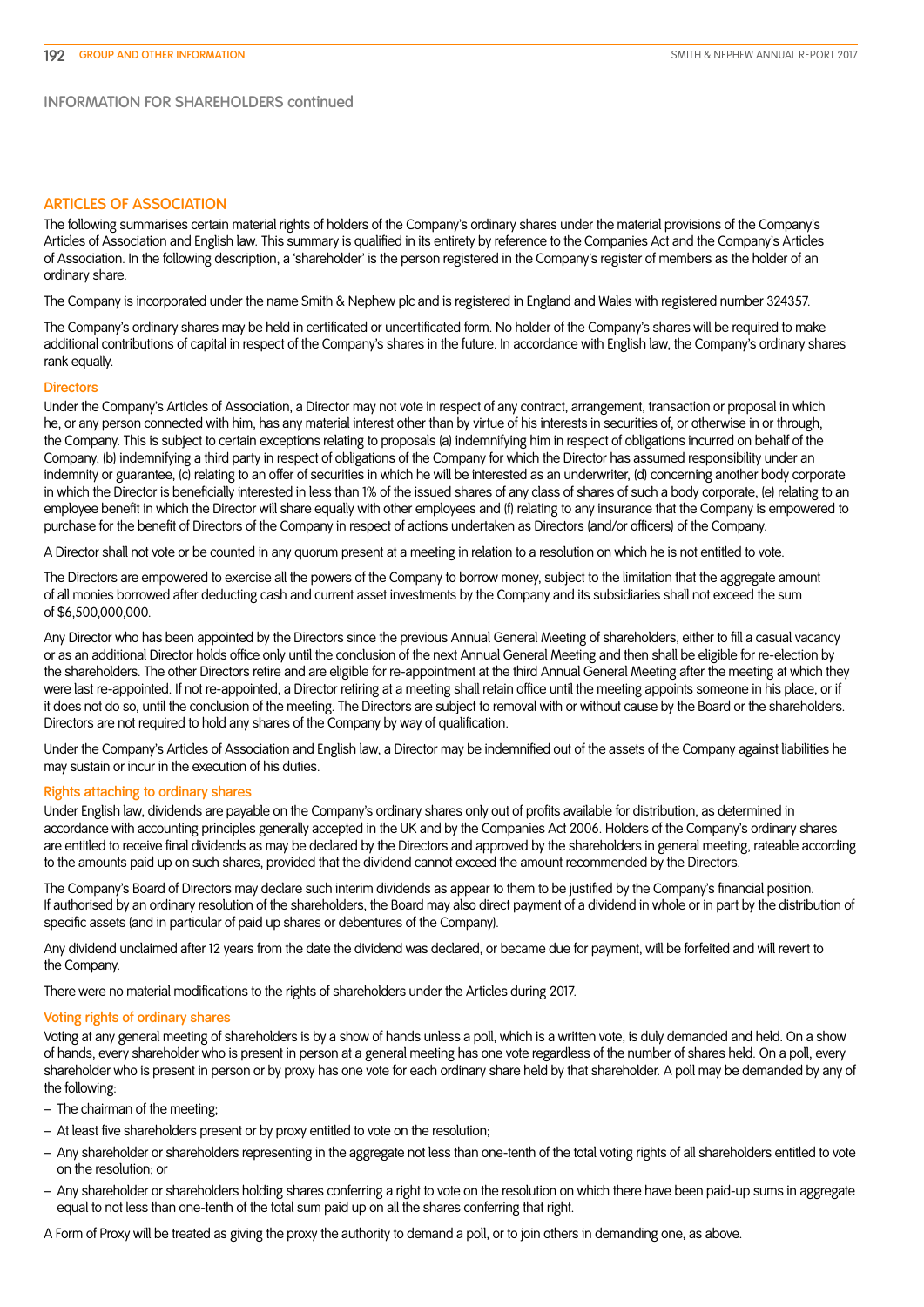The necessary quorum for a general meeting is two shareholders present in person or by proxy carrying the right to vote upon the business to be transacted.

Matters are transacted at general meetings of the Company by the processing and passing of resolutions of which there are two kinds; ordinary or special resolutions:

- Ordinary resolutions include resolutions for the re-election of Directors, the approval of financial statements, the declaration of dividends (other than interim dividends), the appointment and re-appointment of auditors or the grant of authority to allot shares. An ordinary resolution requires the affirmative vote of a majority of the votes of those persons voting at the meetings at which there is a quorum.
- Special resolutions include resolutions amending the Company's Articles of Association, dis-applying statutory pre-emption rights or changing the Company's name; modifying the rights of any class of the Company's shares at a meeting of the holders of such class or relating to certain matters concerning the Company's winding up. A special resolution requires the affirmative vote of not less than three-quarters of the votes of the persons voting at the meeting at which there is a quorum.

Annual General Meetings must be convened upon advance written notice of 21 days. Other general meetings must be convened upon advance written notice of at least 14 clear days. The days of delivery or receipt of notice are not included. The notice must specify the nature of the business to be transacted. Meetings are convened by the Board of Directors. Members with 5% of the ordinary share capital of the Company may requisition the Board to convene a meeting.

## **Variation of rights**

If, at any time, the Company's share capital is divided into different classes of shares, the rights attached to any class may be varied, subject to the provisions of the Companies Act, with the consent in writing of holders of three-quarters in nominal value of the issued shares of that class or upon the adoption of a special resolution passed at a separate meeting of the holders of the shares of that class. At every such separate meeting, all the provisions of the Articles of Association relating to proceedings at a general meeting apply, except that the quorum is to be the number of persons (which must be two or more) who hold or represent by proxy not less than one-third in nominal value of the issued shares of the class and at any such meeting a poll may be demanded in writing by any person or their proxy who hold shares of that class. Where a person is present by proxy or proxies, he is treated as holding only the shares in respect of which the proxies are authorised to exercise voting rights.

## **Rights in a winding up**

Except as the Company's shareholders have agreed or may otherwise agree, upon the Company's winding up, the balance of assets available for distribution:

- After the payment of all creditors including certain preferential creditors, whether statutorily preferred creditors or normal creditors; and
- Subject to any special rights attaching to any other class of shares;
- Is to be distributed among the holders of ordinary shares according to the amounts paid-up on the shares held by them. This distribution is generally to be made in US Dollars. A liquidator may, however, upon the adoption of any extraordinary resolution of the shareholders and any other sanction required by law, divide among the shareholders the whole or any part of the Company's assets in kind.

# **Limitations on voting and shareholding**

There are no limitations imposed by English law or the Company's Articles of Association on the right of non-residents or foreign persons to hold or vote the Company's ordinary shares or ADSs, other than the limitations that would generally apply to all of the Company's shareholders.

## **Transfers of shares**

The Board may refuse to register the transfer of shares held in certificated form which:

- Are not fully paid (provided that it shall not exercise this discretion in such a way as to prevent stock market dealings in the shares of that class from taking place on an open and proper basis);
- Are not duly stamped or duly certified or otherwise shown to the satisfaction of the Board to be exempt from stamp duty, lodged at the Transfer Office or at such other place as the Board may appoint and (save in the case of a transfer by a person to whom no certificate was issued in respect of the shares in question) accompanied by the certificate for the shares to which it relates, and such other evidence as the Board may reasonably require to show the right of the transferor to make the transfer and, if the instrument of transfer is executed by some other person on his behalf, the authority of that person so to do;
- Are in respect of more than one class of shares; or
- Are in favour of more than four transferees.

## **Deferred shares**

Following the re-denomination of share capital on 23 January 2006, the ordinary shares' nominal value became 20 US cents each. There were no changes to the rights or obligations of the ordinary shares. In order to comply with the Companies Act 2006, a new class of Sterling shares was created, deferred shares, of which £50,000 were issued and allotted in 2006 as fully paid to the Chief Executive Officer though the Board reserves the right to transfer them to another member of the Board should it so wish. These deferred shares have no voting or dividend rights and on winding up only are entitled to repayment at nominal value only if all ordinary shareholders have received the nominal value of their shares plus an additional US\$1,000 each.

#### **Amendments**

The Company does not have any special rules about amendments to its Articles of Association beyond those imposed by law.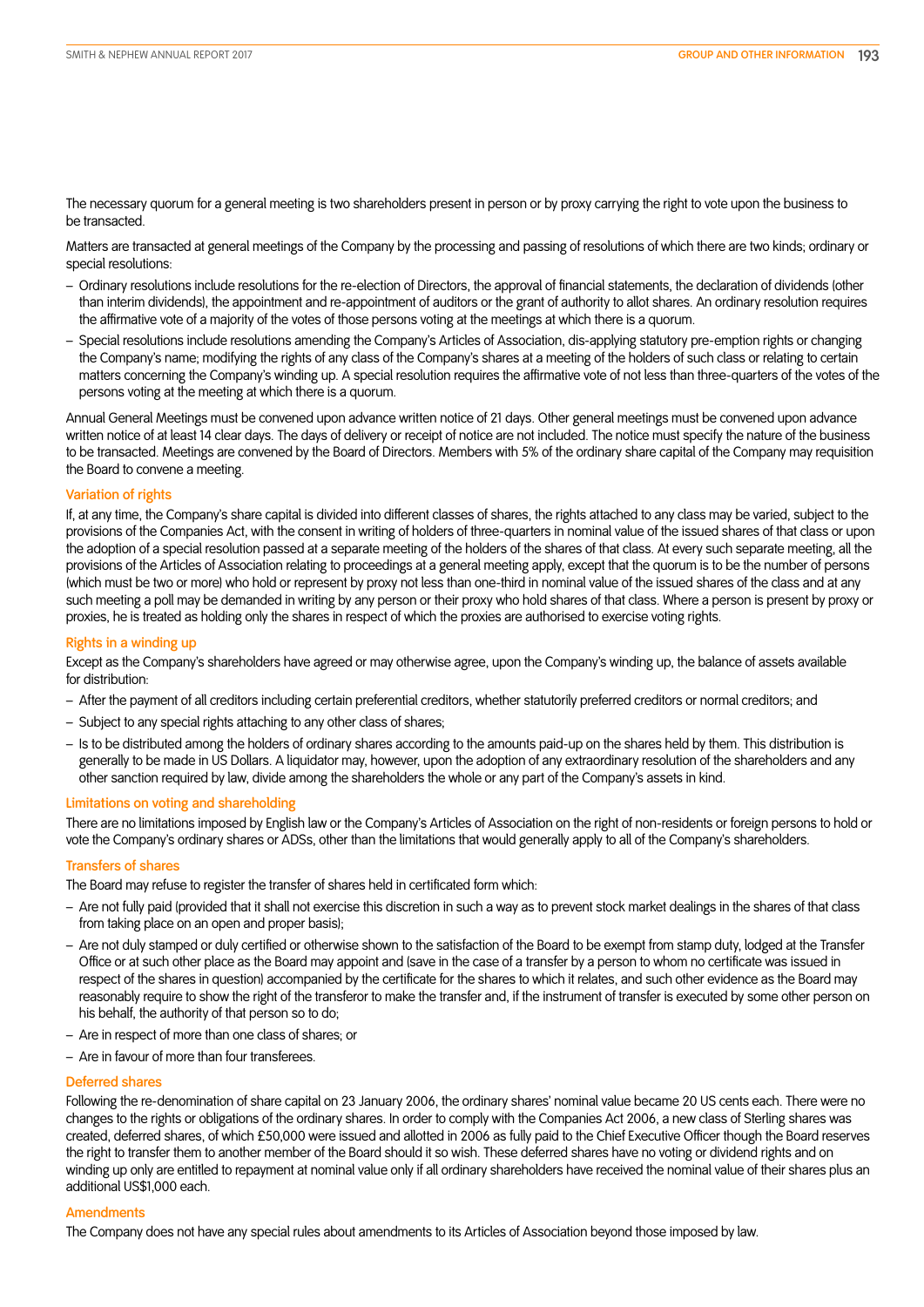# **CROSS REFERENCE TO FORM 20-F**

This table provides a cross reference from the information included in this Annual Report to the requirements of Form 20-F.

| Part I            |                                                             | Page                        |
|-------------------|-------------------------------------------------------------|-----------------------------|
| Item 1            | Identity of Directors, Senior Management and Advisers       | n/a                         |
| Item <sub>2</sub> | Offer Statistics and Expected Timetable                     | n/a                         |
| Item 3            | Key Information                                             |                             |
|                   | A - Selected Financial Data                                 | $176 - 177$                 |
|                   | B - Capitalization and Indebtedness                         | n/a                         |
|                   | C - Reason for the Offer and Use of Proceeds                | n/a                         |
|                   | D - Risk Factors                                            | 172-175                     |
| Item 4            | Information on the Company                                  |                             |
|                   | A - History and Development of the Company                  | 165-171, 184                |
|                   | <b>B</b> - Business Overview                                | 2-47, 121-124, 169-175, 183 |
|                   | C - Organizational Structure                                | 7, 136-137, 167-168         |
|                   | D - Property, Plant and equipment                           | 131-132, 171                |
| Item 4A           | <b>Unresolved Staff Comments</b>                            | None                        |
| Item 5            | Operating and Financial Review and Prospects                |                             |
|                   | A - Operating results                                       | 6-7, 36-39, 172-175, 183    |
|                   | B - Liquidity and Capital Resources                         | 39, 140-142, 158-159        |
|                   | C - Research and Development, patents and licences, etc.    | 3, 5, 13, 125               |
|                   | D - Trend information                                       | 16-17, 38-39, 171-175       |
|                   | E - Off Balance Sheet Arrangements                          | 171                         |
|                   | F - Tabular Disclosure of Contractual Obligations           | 182                         |
|                   | G - Safe Harbor                                             | 200                         |
| ltem 6            | Directors, Senior Management and Employees                  |                             |
|                   | A - Directors and Senior Management                         | $50 - 55$                   |
|                   | <b>B</b> - Compensation                                     | 79-105                      |
|                   | C - Board Practices                                         | $50 - 78$                   |
|                   | $D$ – Employees                                             | 25-28, 126                  |
|                   | E - Share Ownership                                         | 91, 93, 162                 |
| Item <sub>7</sub> | Major shareholders and Related Party Transactions           |                             |
|                   | A - Major shareholders                                      | 189                         |
|                   | - Host Country shareholders                                 | 189                         |
|                   | B - Related Party Transactions                              | 162, 171                    |
|                   | C - Interests of experts and counsel                        | n/a                         |
| Item 8            | Financial information                                       |                             |
|                   | A - Consolidated Statements and Other Financial Information | $107 - 162$                 |
|                   | - Legal Proceedings                                         | 149-150                     |
|                   | - Dividends                                                 | 186-187                     |
|                   | <b>B</b> - Significant Changes                              | None                        |
| Item 9            | The Offer and Listing                                       |                             |
|                   | A - Offer and Listing Details                               | 188-189                     |
|                   | B - Plan of Distribution                                    | n/a                         |
|                   | $C -$ Markets                                               | 188                         |
|                   | D - Selling shareholders                                    | n/a                         |
|                   | $E - Dilution$                                              | n/a                         |
|                   | $F -$ Expenses of the Issue                                 | n/a                         |
|                   |                                                             |                             |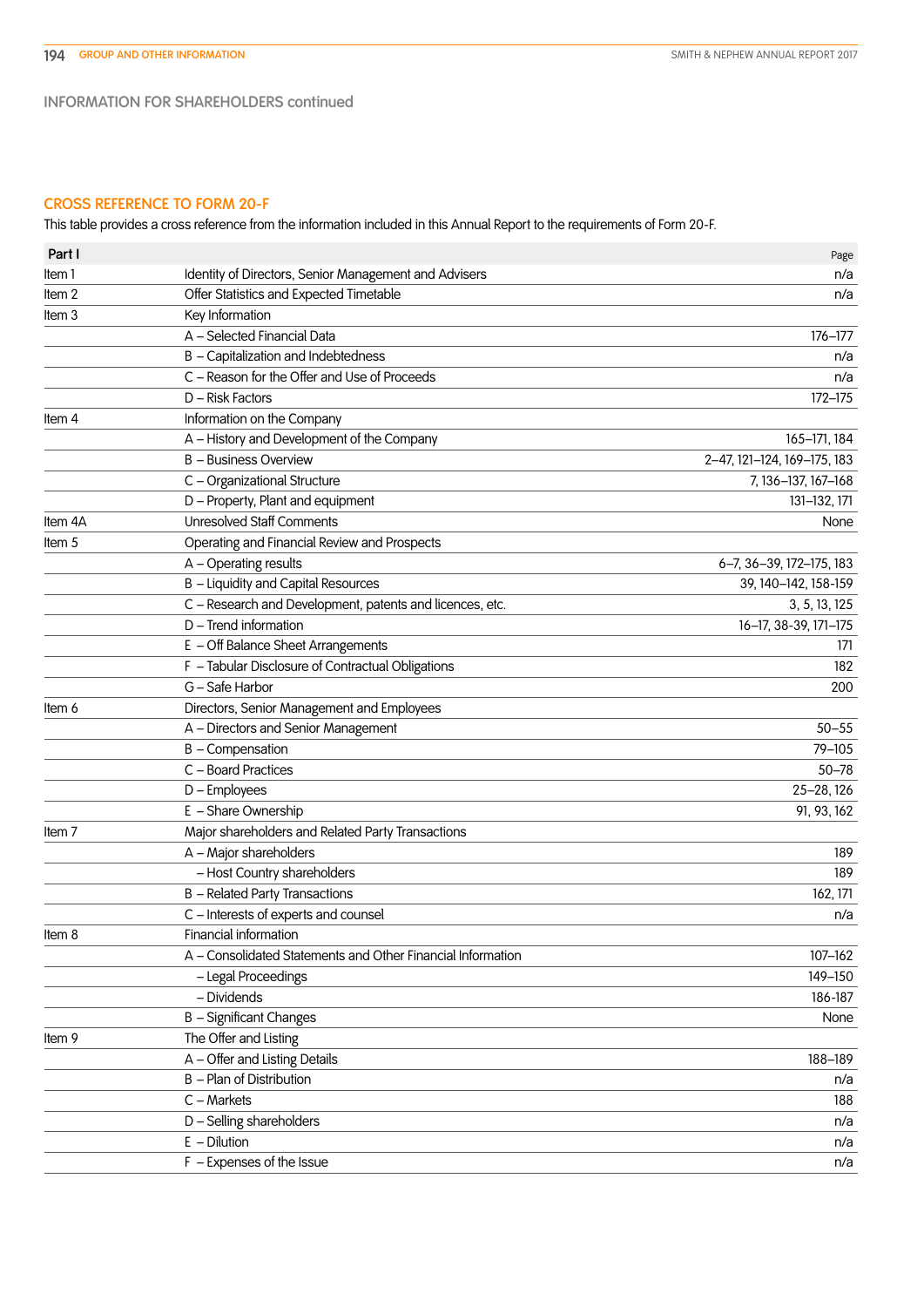| Part I             |                                                                              | Page             |
|--------------------|------------------------------------------------------------------------------|------------------|
| Item 10            | Additional Information                                                       |                  |
|                    | A - Share capital                                                            | n/a              |
|                    | B - Memorandum and Articles of Association                                   | 192-193          |
|                    | C - Material Contracts                                                       | n/a              |
|                    | D - Exchange Controls                                                        | 189              |
|                    | $E - Taxation$                                                               | 190-191          |
|                    | F - Dividends and Paying Agents                                              | n/a              |
|                    | G - Statement by Experts                                                     | n/a              |
|                    | H - Documents on Display                                                     | 200              |
|                    | I - Subsidiary Information                                                   | $167 - 170$      |
| Item 11            | Quantitative and Qualitative Disclosure about Market Risk                    | 143-147, 171-175 |
| Item <sub>12</sub> | Description of Securities other than Equity Securities                       |                  |
|                    | A - Debt securities                                                          | n/a              |
|                    | B - Warrants and rights                                                      | n/a              |
|                    | $C -$ Other securities                                                       | n/a              |
|                    | D - American Depositary shares                                               | 185-186          |
| Part II            |                                                                              |                  |
| Item <sub>13</sub> | Defaults, Dividend Arrearages and Delinquencies                              | None             |
| Item 14            | Material Modifications to the Rights of Security Holders and Use of Proceeds | None             |
| Item 15            | <b>Controls and Procedures</b>                                               | $71 - 78$        |
| Item 16            | (Reserved)                                                                   | n/a              |
|                    | A - Audit Committee Financial Expert                                         | 71               |
|                    | B - Code of Ethics                                                           | 78               |
|                    | C - Principal Accountant Fees and Services                                   | 75-76, 126       |
|                    | D - Exemptions from the Listing Standards for Audit Committees               | n/a              |
|                    | E - Purchases of Equity Securities by the Issuer and Affiliated Purchasers   | 157, 189         |
|                    | F - Change in Registrant's Certifying Accountant                             | n/a              |
|                    | G - Corporate Governance                                                     | 56               |
|                    | H - Mine Safety Disclosure                                                   | n/a              |
| Part III           |                                                                              |                  |
| Item 17            | <b>Financial Statements</b>                                                  | n/a              |
| Item 18            | <b>Financial Statements</b>                                                  | $107 - 162$      |
| Item 19            | Exhibits                                                                     |                  |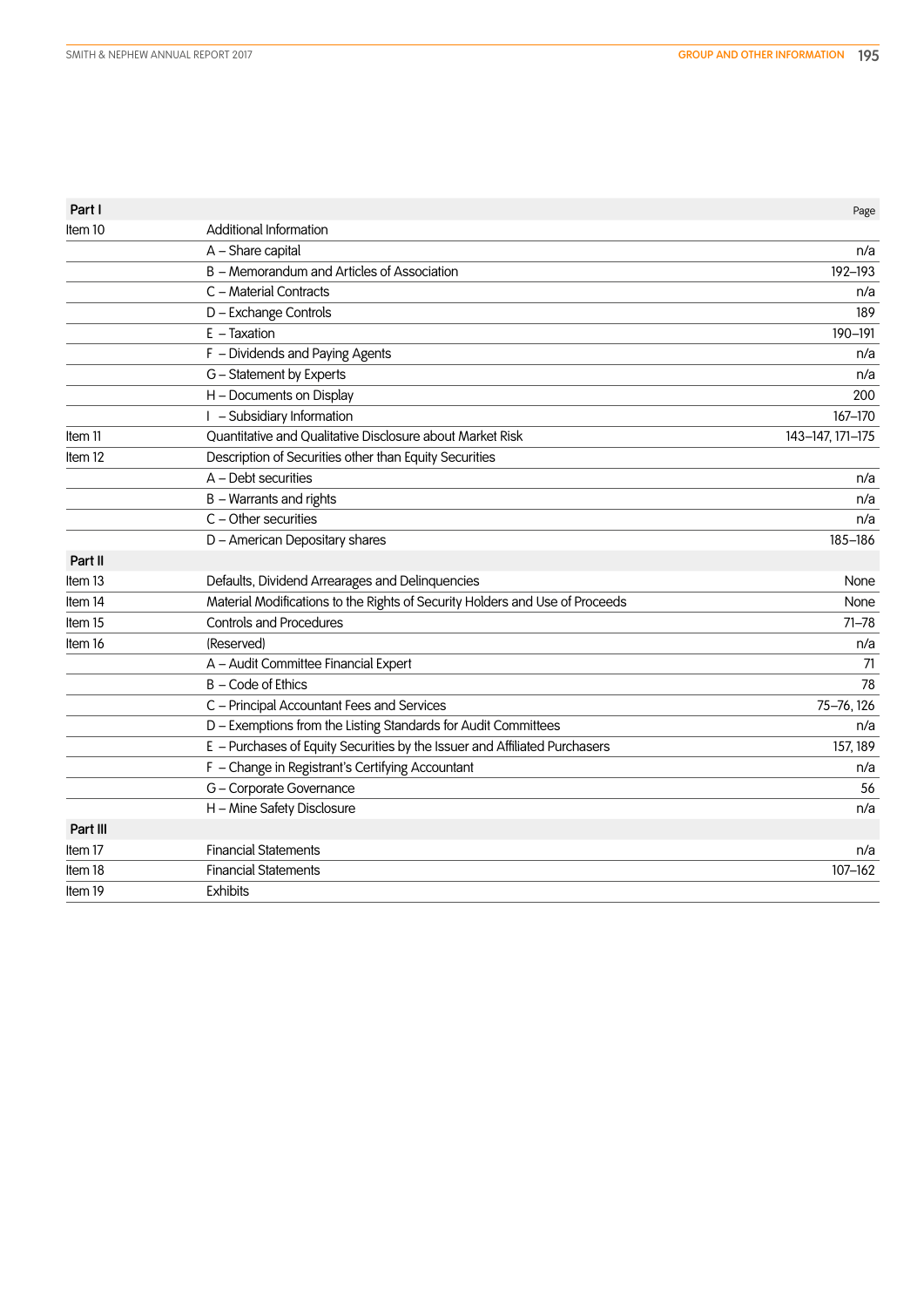# **GLOSSARY OF TERMS**

Unless the context indicates otherwise, the following terms have the meanings shown below:

| Term                               | Meaning                                                                                                                                                                                                                                                                                                                                                                                                                                                                                                                                                                                                                                                                             |
|------------------------------------|-------------------------------------------------------------------------------------------------------------------------------------------------------------------------------------------------------------------------------------------------------------------------------------------------------------------------------------------------------------------------------------------------------------------------------------------------------------------------------------------------------------------------------------------------------------------------------------------------------------------------------------------------------------------------------------|
| <b>ACL</b>                         | The anterior cruciate ligament (ACL) is one of the four major ligaments in the human knee.                                                                                                                                                                                                                                                                                                                                                                                                                                                                                                                                                                                          |
| <b>ADR</b>                         | In the US, the Company's ordinary shares are traded in the form of American Depositary Shares<br>evidenced by American Depositary Receipts (ADRs).                                                                                                                                                                                                                                                                                                                                                                                                                                                                                                                                  |
| <b>ADS</b>                         | In the US, the Company's ordinary shares are traded in the form of American Depositary Shares (ADSs).                                                                                                                                                                                                                                                                                                                                                                                                                                                                                                                                                                               |
| Arthroscopic Enabling Technologies | A product group which includes a variety of technologies such as fluid management equipment for<br>surgical access, high definition cameras, digital image capture, scopes, light sources and monitors to<br>assist with visualisation inside the joints, radio frequency, electromechanical and mechanical tissue<br>resection devices, and hand instruments for removing damaged tissue.                                                                                                                                                                                                                                                                                          |
| <b>Advanced Wound Bioactives</b>   | A product group which includes biologics and other bioactive technologies that provide unique<br>approaches to debridement and dermal repair/regeneration.                                                                                                                                                                                                                                                                                                                                                                                                                                                                                                                          |
| <b>Advanced Wound Care</b>         | A product group which includes products for the treatment and prevention of acute and chronic wounds,<br>including leg, diabetic and pressure ulcers, burns and post-operative wounds.                                                                                                                                                                                                                                                                                                                                                                                                                                                                                              |
| <b>Advanced Wound Devices</b>      | A product group which includes traditional and single-use Negative Pressure Wound Therapy and<br>hydrosurgery systems.                                                                                                                                                                                                                                                                                                                                                                                                                                                                                                                                                              |
| <b>AGM</b>                         | Annual General Meeting of the Company.                                                                                                                                                                                                                                                                                                                                                                                                                                                                                                                                                                                                                                              |
| Arthroscopy                        | Endoscopy of the joints is termed 'arthroscopy', with the principal applications being the knee<br>and shoulder.                                                                                                                                                                                                                                                                                                                                                                                                                                                                                                                                                                    |
| <b>Basis Point</b>                 | One hundredth of one percentage point.                                                                                                                                                                                                                                                                                                                                                                                                                                                                                                                                                                                                                                              |
| Chronic wounds                     | Chronic wounds are those with long or unknown healing times including leg ulcers, pressure sores and<br>diabetic foot ulcers.                                                                                                                                                                                                                                                                                                                                                                                                                                                                                                                                                       |
| Company                            | Smith & Nephew plc or, where appropriate, the Company's Board of Directors, unless the context<br>otherwise requires.                                                                                                                                                                                                                                                                                                                                                                                                                                                                                                                                                               |
| <b>Companies Act</b>               | Companies Act 2006, as amended, of England and Wales.                                                                                                                                                                                                                                                                                                                                                                                                                                                                                                                                                                                                                               |
| <b>Emerging Markets</b>            | Emerging Markets include Greater China, India, Brazil and Russia.                                                                                                                                                                                                                                                                                                                                                                                                                                                                                                                                                                                                                   |
| <b>EPSA</b>                        | EPSA (Adjusted earnings per ordinary share) is a trend measure, which presents the long-term<br>profitability of the Group excluding the post-tax impact of specific transactions that management<br>considers affects the Group's short-term profitability. The Group presents this measure to assist investors<br>in their understanding of trends. Adjusted attributable profit is the numerator used for this measure and<br>is determined by adjusting attributable profit for the items that are excluded from operating profit when<br>arriving at trading profit and items that are recognised below operating profit that affect the Group's short-<br>term profitability. |
| Endoscopy                          | Through a small incision, surgeons are able to see inside the body using a monitor and identify and<br>repair defects.                                                                                                                                                                                                                                                                                                                                                                                                                                                                                                                                                              |
| <b>Established Markets</b>         | Established Markets include United States of America, Europe, Australia, New Zealand, Canada<br>and Japan.                                                                                                                                                                                                                                                                                                                                                                                                                                                                                                                                                                          |
| Euro or $\epsilon$                 | References to the common currency used in the majority of the countries of the European Union.                                                                                                                                                                                                                                                                                                                                                                                                                                                                                                                                                                                      |
| <b>FDA</b>                         | US Food and Drug Administration.                                                                                                                                                                                                                                                                                                                                                                                                                                                                                                                                                                                                                                                    |
| <b>Financial statements</b>        | Refers to the consolidated Group Accounts of Smith & Nephew plc.                                                                                                                                                                                                                                                                                                                                                                                                                                                                                                                                                                                                                    |
| <b>FTSE 100</b>                    | Index of the largest 100 listed companies on the London Stock Exchange by market capitalisation.                                                                                                                                                                                                                                                                                                                                                                                                                                                                                                                                                                                    |
| Group or Smith & Nephew            | Used for convenience to refer to the Company and its consolidated subsidiaries, unless the context<br>otherwise requires.                                                                                                                                                                                                                                                                                                                                                                                                                                                                                                                                                           |
| Health economics                   | A branch of economics concerned with issues related to efficiency, effectiveness, value and behaviour in<br>the production and consumption of health and healthcare.                                                                                                                                                                                                                                                                                                                                                                                                                                                                                                                |
| Hip Implants                       | A product group which includes specialist products for reconstruction of the hip joint.                                                                                                                                                                                                                                                                                                                                                                                                                                                                                                                                                                                             |
| <b>IFRIC</b>                       | International Financial Reporting Interpretations as adopted by the EU and as issued by the International<br>Accounting Standards Board.                                                                                                                                                                                                                                                                                                                                                                                                                                                                                                                                            |
| <b>IFRS</b>                        | International Financial Reporting Standards as adopted by the EU and as issued by the International<br>Accounting Standards Board.                                                                                                                                                                                                                                                                                                                                                                                                                                                                                                                                                  |
| Knee implants                      | A product group which includes an innovative range of products for specialised knee replacement<br>procedures.                                                                                                                                                                                                                                                                                                                                                                                                                                                                                                                                                                      |
| <b>LSE</b>                         | London Stock Exchange.                                                                                                                                                                                                                                                                                                                                                                                                                                                                                                                                                                                                                                                              |
| <b>MHRA</b>                        | The Medicines and Healthcare products Regulatory Agency in the UK.                                                                                                                                                                                                                                                                                                                                                                                                                                                                                                                                                                                                                  |
|                                    |                                                                                                                                                                                                                                                                                                                                                                                                                                                                                                                                                                                                                                                                                     |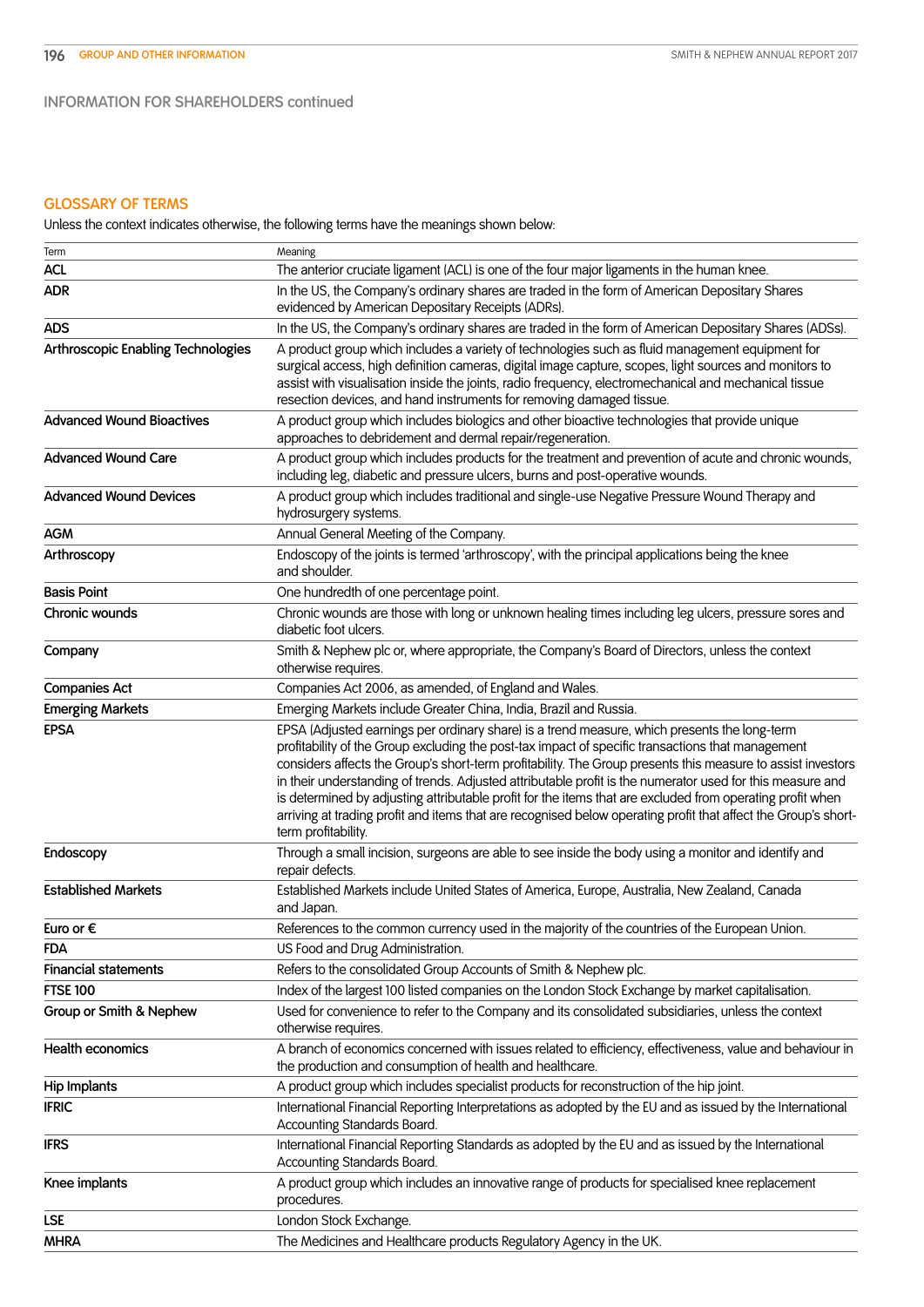| Term                                     | Meaning                                                                                                                                                                                                                                                                                                                                                                                                                                                                                                                                                                                                                                                                                                                                                                                                                                                                                                                                                                                                                                                                                                                                                                                                                                                                                                                                                               |
|------------------------------------------|-----------------------------------------------------------------------------------------------------------------------------------------------------------------------------------------------------------------------------------------------------------------------------------------------------------------------------------------------------------------------------------------------------------------------------------------------------------------------------------------------------------------------------------------------------------------------------------------------------------------------------------------------------------------------------------------------------------------------------------------------------------------------------------------------------------------------------------------------------------------------------------------------------------------------------------------------------------------------------------------------------------------------------------------------------------------------------------------------------------------------------------------------------------------------------------------------------------------------------------------------------------------------------------------------------------------------------------------------------------------------|
| <b>Negative Pressure Wound Therapy</b>   | A technology used to treat chronic wounds such as diabetic ulcers, pressure sores and post-operative<br>wounds through the application of sub-atmospheric pressure to an open wound.                                                                                                                                                                                                                                                                                                                                                                                                                                                                                                                                                                                                                                                                                                                                                                                                                                                                                                                                                                                                                                                                                                                                                                                  |
| <b>NHS</b>                               | The UK National Health Service.                                                                                                                                                                                                                                                                                                                                                                                                                                                                                                                                                                                                                                                                                                                                                                                                                                                                                                                                                                                                                                                                                                                                                                                                                                                                                                                                       |
| <b>NYSE</b>                              | New York Stock Exchange.                                                                                                                                                                                                                                                                                                                                                                                                                                                                                                                                                                                                                                                                                                                                                                                                                                                                                                                                                                                                                                                                                                                                                                                                                                                                                                                                              |
| Orthopaedic products                     | Orthopaedic reconstruction products include joint replacement systems for knees, hips and shoulders<br>and support products such as computer-assisted surgery and minimally invasive surgery techniques.<br>Orthopaedic trauma devices are used in the treatment of bone fractures including rods, pins, screws,<br>plates and external frames. Clinical therapies products include joint fluid therapy for pain reduction of the<br>knee and an ultrasound treatment to accelerate the healing of bone fractures.                                                                                                                                                                                                                                                                                                                                                                                                                                                                                                                                                                                                                                                                                                                                                                                                                                                    |
| <b>Other Surgical Businesses</b>         | A product group which includes robotics-assisted surgery, various products and technologies to assist in<br>surgical treatment of the ear, nose and throat, and gynaecological instrumentation, until the Gynaecology<br>business disposal in August 2016.                                                                                                                                                                                                                                                                                                                                                                                                                                                                                                                                                                                                                                                                                                                                                                                                                                                                                                                                                                                                                                                                                                            |
| <b>OXINIUM</b>                           | OXINIUM material is an advanced load bearing technology. It is created through a proprietary<br>manufacturing process that enables zirconium to absorb oxygen and transform to a ceramic on the<br>surface, resulting in a material that incorporates the features of ceramic and metal. Management believes<br>that OXINIUM material used in the production of components of knee and hip implants exhibits unique<br>performance characteristics due to its hardness, low-friction and resistance to roughening and abrasion.                                                                                                                                                                                                                                                                                                                                                                                                                                                                                                                                                                                                                                                                                                                                                                                                                                       |
| Parent Company                           | Smith & Nephew plc.                                                                                                                                                                                                                                                                                                                                                                                                                                                                                                                                                                                                                                                                                                                                                                                                                                                                                                                                                                                                                                                                                                                                                                                                                                                                                                                                                   |
| Pound Sterling, Sterling, £, pence or p  | References to UK currency. 1p is equivalent to one hundredth of £1.                                                                                                                                                                                                                                                                                                                                                                                                                                                                                                                                                                                                                                                                                                                                                                                                                                                                                                                                                                                                                                                                                                                                                                                                                                                                                                   |
| <b>SEC</b>                               | US Securities and Exchange Commission.                                                                                                                                                                                                                                                                                                                                                                                                                                                                                                                                                                                                                                                                                                                                                                                                                                                                                                                                                                                                                                                                                                                                                                                                                                                                                                                                |
| Sports Medicine Joint Repair             | The Sports Medicine Joint Repair franchise includes instruments, technologies and implants necessary to<br>perform minimally invasive surgery of joints.                                                                                                                                                                                                                                                                                                                                                                                                                                                                                                                                                                                                                                                                                                                                                                                                                                                                                                                                                                                                                                                                                                                                                                                                              |
| <b>Trading results</b>                   | Trading profit, trading profit margin (trading profit expressed as a percentage of revenue), trading cash<br>flow and trading profit to cash conversion ratio (trading cash flow expressed as a percentage of trading<br>profit) are trend measures, which present the long-term profitability of the Group excluding the impact<br>of specific transactions that management considers affect the Group's short-term profitability and<br>cash flows. The Group has identified the following items, where material, as those to be excluded from<br>operating profit and cash generated from operations when arriving at trading profit and trading cash flow,<br>respectively: acquisition and disposal related items arising in connection with business combinations,<br>including amortisation of acquisition intangible assets, impairments and integration costs; restructuring<br>events; gains and losses resulting from legal disputes and uninsured losses. In addition to these items,<br>gains and losses that materially impact the Group's profitability or cash flows on a short-term or one-off<br>basis and the cash cost to fund defined benefit pension schemes that are closed to future accrual are<br>excluded from operating profit and cash generated from operations when arriving at trading profit and<br>trading cash flow, respectively. |
| <b>Trauma &amp; Extremities</b>          | A product group which includes internal and external devices used in the stabilisation of severe fractures<br>and deformity correction procedures.                                                                                                                                                                                                                                                                                                                                                                                                                                                                                                                                                                                                                                                                                                                                                                                                                                                                                                                                                                                                                                                                                                                                                                                                                    |
| UK                                       | United Kingdom of Great Britain and Northern Ireland.                                                                                                                                                                                                                                                                                                                                                                                                                                                                                                                                                                                                                                                                                                                                                                                                                                                                                                                                                                                                                                                                                                                                                                                                                                                                                                                 |
| Underlying growth                        | Growth after adjusting for the effects of currency translation and the inclusion of the comparative impact<br>of acquisitions and exclusion of disposals.                                                                                                                                                                                                                                                                                                                                                                                                                                                                                                                                                                                                                                                                                                                                                                                                                                                                                                                                                                                                                                                                                                                                                                                                             |
| US                                       | United States of America.                                                                                                                                                                                                                                                                                                                                                                                                                                                                                                                                                                                                                                                                                                                                                                                                                                                                                                                                                                                                                                                                                                                                                                                                                                                                                                                                             |
| US Dollars, \$ or cents or $\mathfrak c$ | References to US currency. 1 cent is equivalent to one hundredth of US\$1.                                                                                                                                                                                                                                                                                                                                                                                                                                                                                                                                                                                                                                                                                                                                                                                                                                                                                                                                                                                                                                                                                                                                                                                                                                                                                            |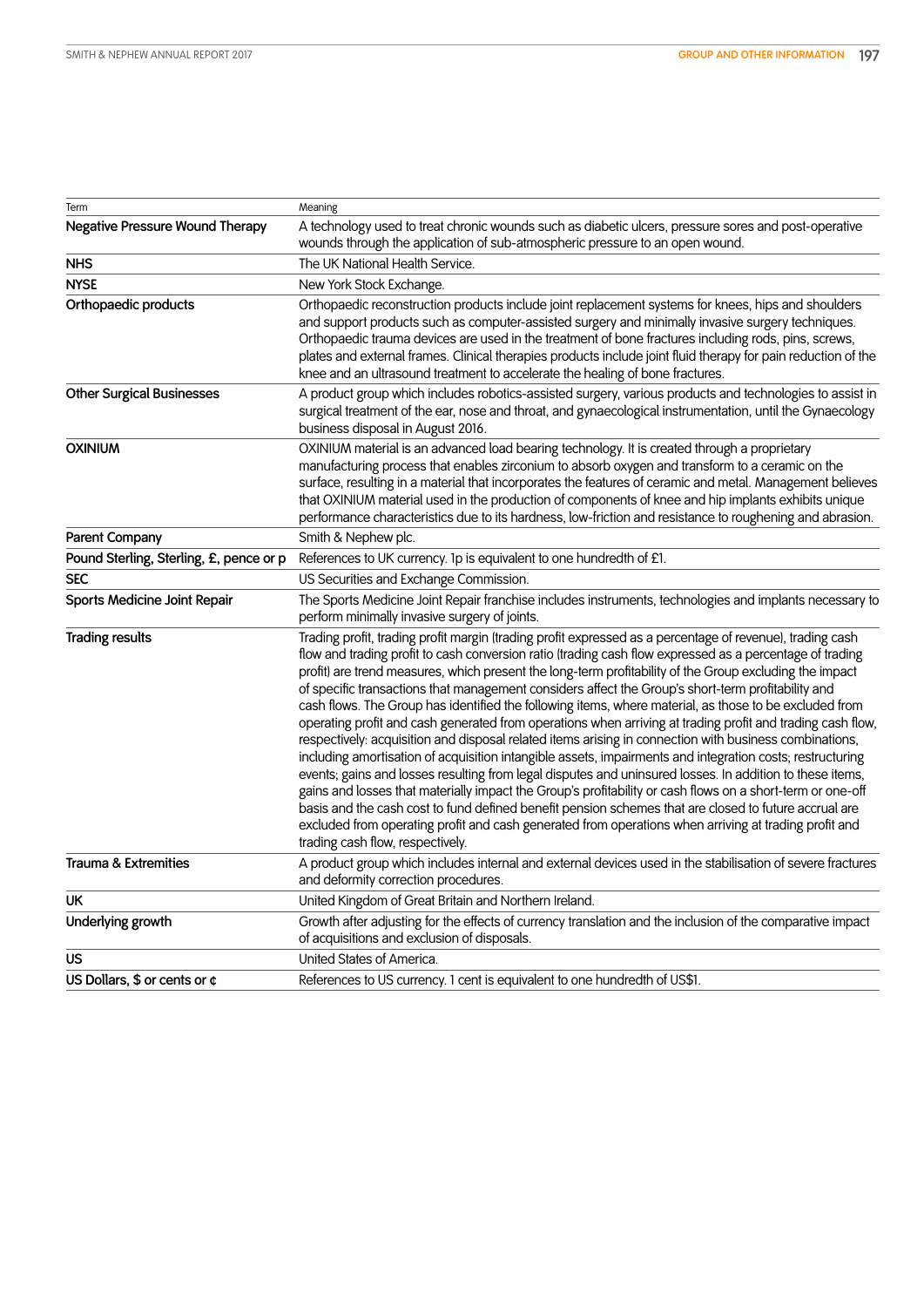# **INDEX**

| 2016 Financial highlights               | 183                |
|-----------------------------------------|--------------------|
| <b>Accounting Policies</b>              | 114, 119-120       |
| <b>Accounts Presentation</b>            | 199                |
| Acquisitions                            | 15, 37, 159-161    |
| Acquisition related costs               | 123, 180           |
| American Depositary Shares              | 185-186            |
| Articles of Association                 | 192-193            |
| Audit fees                              | 76, 126            |
| Board                                   | $50 - 53$          |
| <b>Business overview</b>                | 6-7, 171-175       |
| Business segment information            | 18-24, 121-124     |
| Cash and borrowings                     | 140-142            |
| Chairman's statement                    | $2 - 3$            |
| Chief Executive Officer's review        | $4 - 5$            |
| Chief Financial Officer's review        | $36 - 37$          |
| Company balance sheet                   | 163                |
| Company notes to the accounts           | $165 - 170$        |
| Contingencies                           | 148-150, 166       |
| Contractual obligations                 | 182                |
| Corporate Governance Statement          | 56                 |
| Critical judgements and estimates       | 114                |
| Cross Reference to Form 20-F            | 194-195            |
| <b>Currency fluctuations</b>            | 173                |
| Currency translation                    | 120                |
| Deferred taxation                       | 129                |
| Directors' Remuneration Report          | 79-105             |
| Directors' responsibility statement     | 107                |
| <b>Dividends</b>                        | 158, 186-187       |
| Earnings per share                      | 3, 37, 38, 130-131 |
| Employees/People                        | $25 - 28$          |
| Employee share plans                    | 162                |
| Ethics and compliance                   | 32, 69-70          |
| <b>Executive Officers</b>               | $54 - 55$          |
| Factors affecting results of operations | 175                |
| <b>Financial instruments</b>            | 143-147            |
| Financial review                        | $38 - 39$          |
| Glossary of terms                       | 196-197            |
| Goodwill                                | 133-134            |
| Group balance sheet                     | 116                |
| Group cash flow statement               | 117                |
| Group companies                         | 167-168            |
| Group history                           | 171                |
| Group income statement                  | 115                |
| Group notes to the accounts             | $119 - 162$        |
| Group overview                          | $6 - 7,171$        |
| Group statement of changes in equity    | 118                |
| Group statement of comprehensive income | 115                |
| Independent auditor's reports           | 108-113            |
|                                         |                    |

| Information for shareholders               | 184-200             |
|--------------------------------------------|---------------------|
| Intangible assets                          | 134-135             |
| Intellectual property                      | 149-150             |
| Interest and other finance costs           | 126                 |
| Inventories                                | 137                 |
| Investments                                | 136                 |
| Investment in associates                   | $136 - 137$         |
| Key Performance Indicators                 | $11 - 15, 39$       |
| Leases                                     | 142, 161            |
| Legal and other                            | 123, 180            |
| Legal proceedings                          | 149-150             |
| Liquidity and capital resources            | 39, 142             |
| Manufacturing and quality                  | $29 - 30$           |
| New accounting standards                   | 119-120             |
| Off-balance sheet arrangements             | 171                 |
| Operating profit                           | $125 - 126$         |
| Other finance costs                        | 126                 |
| Our marketplace                            | $16 - 17$           |
| Outlook and trend information              | $16 - 17, 38 - 39,$ |
|                                            | $171 - 175$         |
| Parent Company accounts                    | 163-170             |
| People/Employees                           | $25 - 28$           |
| Provisions                                 | 148-150             |
| Property, plant and equipment              | 131-132             |
| Regulation                                 | 17, 43              |
| Related party transactions                 | 162, 171            |
| Research and development                   | $28 - 29$           |
| Restructuring and rationalisation expenses | 123, 180            |
| Retirement benefit obligation              | $150 - 155$         |
| <b>Risk factors</b>                        | $172 - 175$         |
| Risk report                                | $40 - 49$           |
| Sales and marketing                        | $30 - 31$           |
| Selected financial data                    | $176 - 177$         |
| Share based payments                       | 162                 |
| Share capital                              | 156-158, 188-189    |
| Strategic priorities                       | $10 - 15$           |
| Sustainability                             | $33 - 35$           |
| Taxation                                   | 127-129             |
| Taxation information for shareholders      | 190-191             |
| Total shareholder return                   | 94                  |
| Trade and other payables                   | 139                 |
| Trade and other receivables                | 138-139             |
| Training and education                     | 32                  |
| Treasury shares                            | 157                 |
|                                            |                     |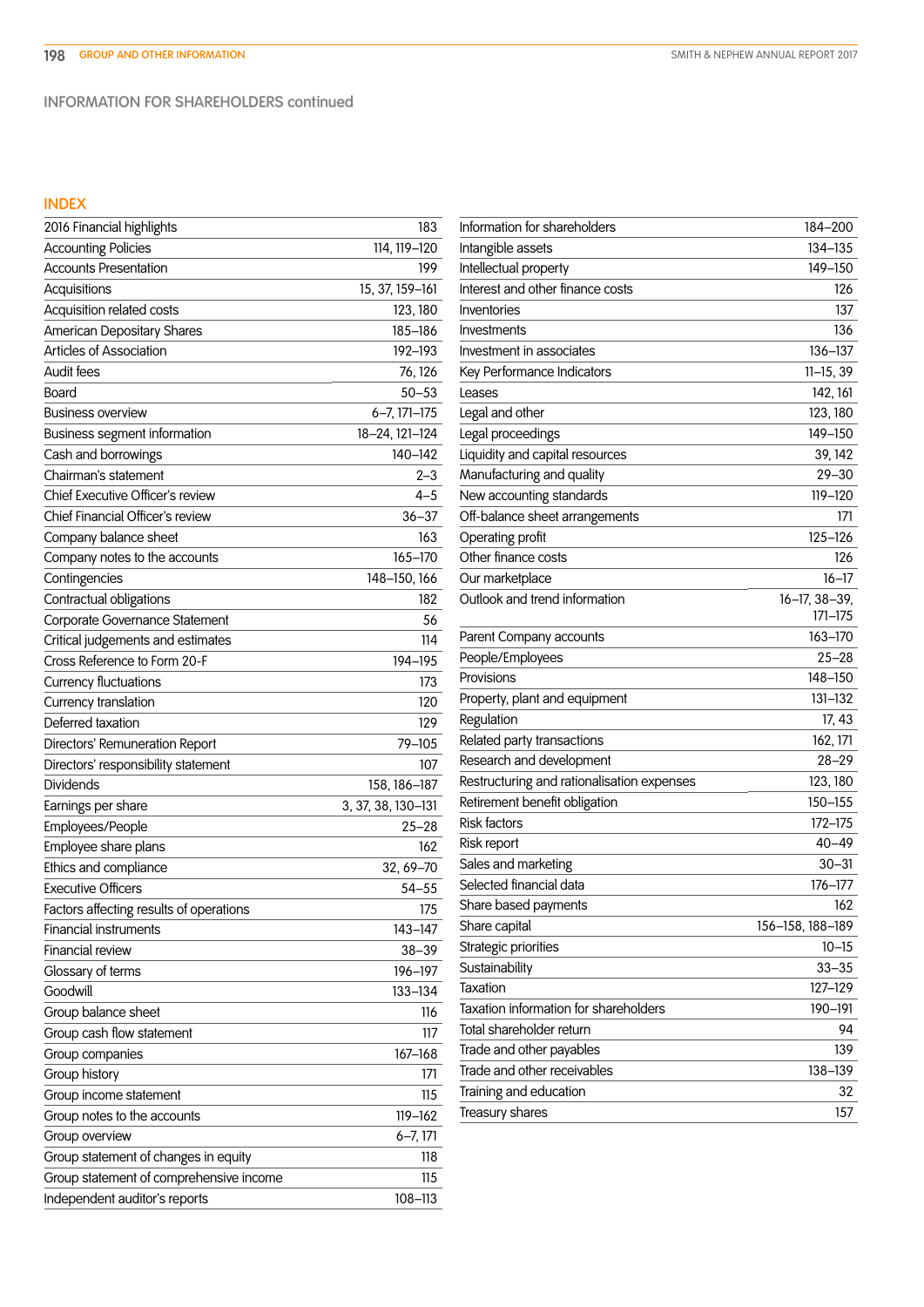## **IRAN NOTICE**

Section 13(r) of the Exchange Act requires issuers to make specific disclosure in their annual reports of certain types of dealings with Iran, including transactions or dealings with Iranian government-owned entities, as well as dealings with entities sanctioned for activities related to terrorism or proliferation of weapons of mass destruction, even when those activities are not prohibited by US law and do not involve US persons. The Group does not have a legal entity based in Iran, but in 2017 it exported certain medical devices to Iran, via sales by non-US entities, to a new privately owned Iranian distributor for sale in Iran. Prior to 2017, the Group had sold products via non-US entities to a privately owned distributor based in the UAE who sold products into Iran. In both cases, sales were to hospitals that we understand are owned or controlled by the Government of Iran.

The Group's direct and indirect sales of US origin medical devices into Iran are permitted pursuant to section 560.530(a)(3)(i) of the Iranian Transactions and Sanctions Regulations, and its indirect sales of non-US origin medical devices into Iran are made in accordance with applicable law. The Group also provides training to its distributor(s) and surgeons in Iran as necessary and ordinarily incident to the safe and effective use of the medical devices, which is also permitted by applicable law. In 2017, the Group's gross revenues from sales to Iran were approximately \$5.2m and net losses were approximately \$4.0m, due in part to the transition to the new distributor. For prior years, approximate gross revenues and net profits of the Group from sales to Iran were: 2016: gross revenues \$1.2m, net losses \$0.4m; 2015: gross revenues \$4.0m, net profits \$0.8m; 2014: gross revenues \$3.8m, net profits \$1.1m; and 2013: gross revenues \$3.5m, net profits \$1.2m.

The Group is reporting the entire gross revenues and net profits for the activities described above, which figures include sales of US origin medical devices. The Group has included sales of US origin medical devices in the total gross revenue and net profit figures above as it does not separately break out revenues and profits by country of origin. The Group intends to continue to engage in the activities described above in accordance with applicable law.

# **ABOUT SMITH & NEPHEW**

The Smith & Nephew Group (the Group) is a global medical devices business operating in the markets for advanced surgical devices comprising orthopaedic reconstruction and trauma, sports medicine and advanced wound management, with revenue of approximately \$4.8bn in 2017. Smith & Nephew plc (the Company) is the Parent Company of the Group. It is an English public limited company with its shares listed on the premium list of the UK Listing Authority and traded on the London Stock Exchange. Shares are also traded on the New York Stock Exchange in the form of American Depositary Shares (ADSs).

This is the Annual Report of Smith & Nephew plc for the year ended 31 December 2017. It comprises, in a single document, the Annual Report and Accounts of the Company in accordance with UK requirements and the Annual Report on Form 20-F in accordance with the regulations of the United States Securities and Exchange Commission (SEC).

Smith & Nephew operates on a worldwide basis and has distribution channels in over 100 countries. The Group is engaged in a single business activity, being the development, manufacture and sale of medical technology products and services. The Group is structured as two geographical selling regions: US and International; with a president for each who is responsible for the commercial view of that region. Research & Development, Manufacturing, Supply Chain and Central functions are managed globally for the Group as a whole.

Smith & Nephew's corporate website, www.smith-nephew.com, gives additional information on the Group, including an electronic version of this Annual Report. Information made available on this website, or other websites mentioned in this Annual Report, are not and should not be regarded as being part of, or incorporated into, this Annual Report.

For the convenience of the reader, a Glossary of technical and financial terms used in this document is included on pages 196–197. The product names referred to in this document are identified by use of capital letters and the  $^\circ$  symbol (on first occurrence) and are trademarks owned by or licensed to members of the Group.